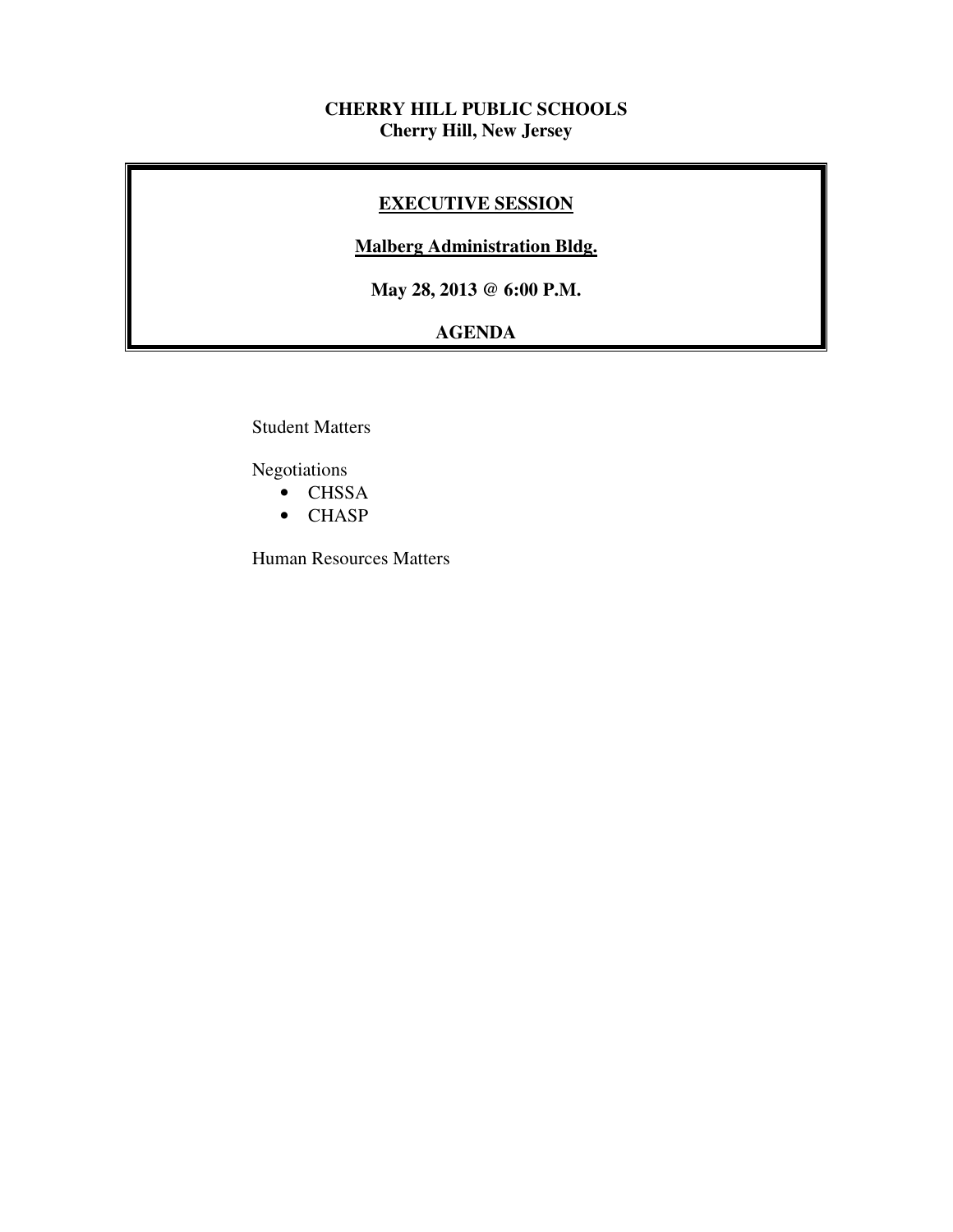# CHERRY HILL PUBLIC SCHOOLS

Cherry Hill, New Jersey

## **ACTION AGENDA**

May 28, 2013

Malberg Administration Bldg.

7:00 P.M. Public Hearing – Refunding Bond Ordinance

Action Meeting – Immediately following public hearing

## **Meeting called to order by \_\_\_\_\_\_\_\_\_\_\_\_\_\_\_\_\_\_\_\_\_\_\_\_\_\_\_**

## **ROLL CALL**

 Mrs. Kathy Judge, President Mrs. Carol Matlack, Vice President Mrs. Sherrie Cohen Dr. J. Barry Dickinson Mr. Eric Goodwin Mrs. Colleen Horiates Mr. Seth Klukoff Mr. Steven Robbins Mr. Elliott Roth

 *Student Representatives to the Board of Education*  **Rebecca Fisher, H.S. East Andrew Adler, H.S. East Alternate** 

*Rebecca Fisher, H.S. East Christopher Blandy, H.S. West Andrew Adler, H.S. East Alternate Melissa Malik, H.S. West Alternate* 

 *Dr. Maureen Reusche, Superintendent Mr. James Devereaux, Assistant Superintendent, Business/Board Secretary Dr. Lawyer Chapman, Assistant Superintendent, Pre-K – 12 Ms. LaCoyya Weathington, Director of Pupil Services Mr. Steve Levine, Interim Director of Curriculum Mr. Donald Bart, Director of Support Operations Mrs. Susan Bastnagel, Public Information Officer Ms. Nancy Adrian, Director of Human Resources* 

 *Mr. Paul Green – Board Solicitor* 

#### **Pledge of Allegiance**

 **Approval of Minutes**: Regular Meeting dated, April 23, 2013, Board Work Session and Special Action Meeting dated, April 9, 2013 and a Special Meeting (Board Retreat) dated April 6, 2013. Executive Sessions dated April 9, 2013 and April 23, 2013.

**MOTION** SECOND VOTE

Correspondence

Presentation:

- Presentation:<br>• Recognition of 2012-2013 Student Representatives to the Board of Education
	- Recognition of Beck Middle School, 2013 National School of Character
	- Recognition of Rose Casey, President, Educational Assistants of Cherry Hill (EACH)

 Board Representative Reports Public Discussion (up to three minutes per person) Superintendent's Comments Action Agenda Second Public Discussion (up to three minutes per person)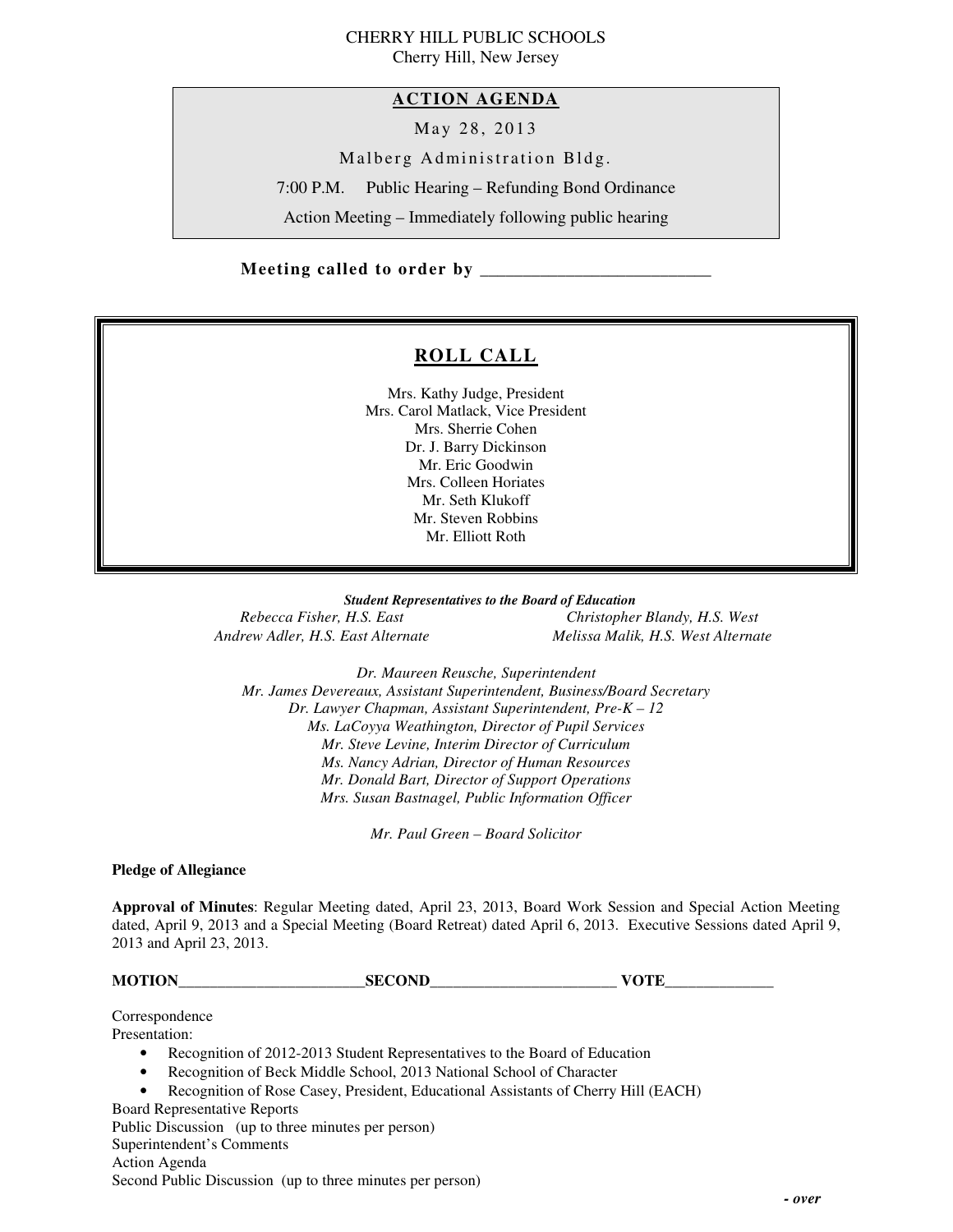#### **ACTION AGENDA M a y 2 8 , 2 0 1 3**

#### **Board of Education Committees:**

#### **Curriculum & Instruction Committee Members (yellow)**

Chairperson: Sherrie Cohen

Administrative Liaison: Lawyer Chapman

Committee Members: Eric Goodwin, Carol Matlack, Steve Robbins

#### **Business & Facilities Committee Members (blue)**

Chairperson: Elliott Roth

Administrative Liaison: James Devereaux

Committee Members: Seth Klukoff, Kathy Judge, J. Barry Dickinson

#### **Negotiations, Human Resources & Litigation Committee Members (pink)**

Chairperson: Colleen Horiates

Administrative Liaison: Nancy Adrian

Committee Members: Sherrie Cohen, Kathy Judge, Carol Matlack

#### **Policy & Legislation Committee Members (green)**

 Chairperson: Steve Robbins – Policy Chairperson: Eric Goodwin - Legislative

Administrative Liaison: Maureen Reusche

Committee Members: Sherrie Cohen, Colleen Horiates

#### **Strategic Planning (buff)**

Chairperson: Seth Klukoff

Administrative Liaison: James Devereaux

Kathy Judge, Carol Matlack, Elliott Roth

 *PLEASE NOTE: ALL CHANGES & ADDITIONS TO THE ACTION MEETING ARE TYPED IN BOLD FACE* 

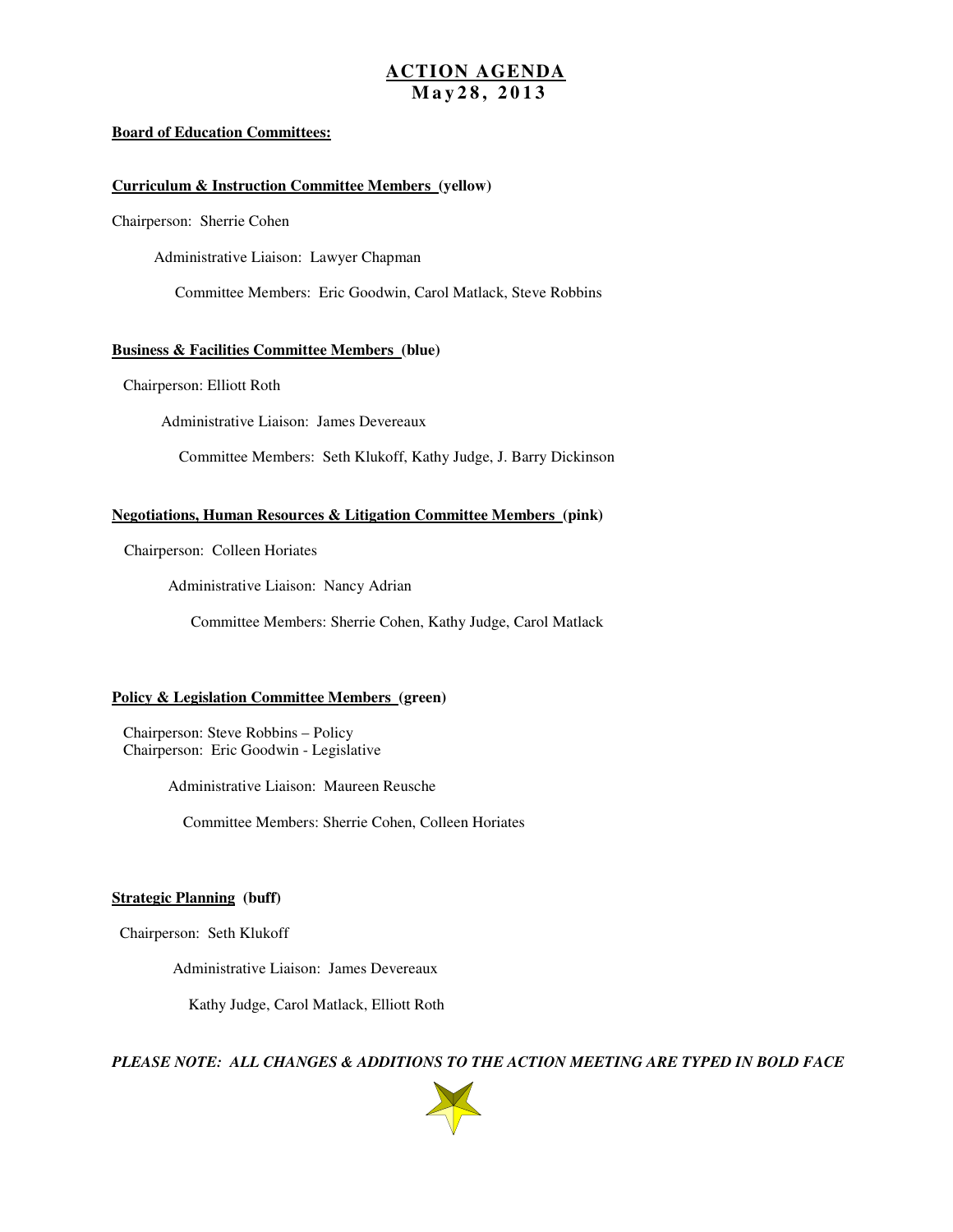#### **B**. **BUSINESS AND FACILITIES**

### **Board Goals**

- • **Continue to improve student achievement at all grade levels for all students and close achievement gaps where they exist.**
- **•** Create a cost-effective budget that provides for education resources as well as preventive  **maintenances and ongoing facilities improvement in all schools.**
- • **Enhance communication with and outreach to internal and external stakeholders.**

### **THE BOARD OF EDUCATION OF THE TOWNSHIP OF CHERRY HILL NOTICE OF PENDING ORDINANCE**

 The Refunding School Bond Ordinance published herewith was introduced and passed upon first reading at a meeting of The Board of Education of the Township of Cherry Hill in the County of Camden, New Jersey on May 14, 2013 and will be further considered for final passage, after public hearing thereon, at a meeting of said Board of Education to be held at the Malberg Administration Building, 45 Ranoldo Terrace, Cherry Hill New Jersey on Tuesday, May 28, 2013 at 7:00 p.m.

> **REFUNDING BOND ORDINANCE OF THE BOARD OF EDUCATION OF THE TOWNSHIP OF CHERRY HILL IN THE COUNTY OF CAMDEN, NEW JERSEY PROVIDING FOR THE REFUNDING OF A PORTION OF ITS OUTSTANDING REFUNDING SCHOOL BONDS DATED JANUARY 20, 2005, ISSUED IN THE ORIGINAL PRINCIPAL AMOUNT OF \$35,245,000 AUTHORIZING THE ISSUANCE OF NOT TO EXCEED \$16,150,000 AGGREGATE PRINCIPAL AMOUNT OF REFUNDING SCHOOL BONDS TO EFFECT SUCH REFUNDING**

 **WHEREAS**, on January 20, 2005, The Board of Education of the Township of Cherry Hill in the County of Camden, New Jersey (the "Board" when referring to the governing body and the "School District" when referring to the territorial boundaries governed by the Board) issued \$35,245,000 principal amount of tax-exempt Refunding School Bonds dated January 20, 2005 (the "2005 Refunding School Bonds"); and

 **WHEREAS**, the Board has determined that the current interest rate environment may enable it to realize going-forward debt service savings for property taxpayers residing in the School District through the issuance by the Board of Refunding School Bonds (the "Refunding Bonds") to refund all or a portion of the \$14,565,000 aggregate principal amount of the outstanding 2005 Refunding School Bonds maturing on February 15 in the years 2016 through 2019, inclusive (the "Refunded Bonds"); and

 **WHEREAS**, in efforts to realize such taxpayer savings, the Board now desires to adopt and enact a refunding school bond ordinance (the "Refunding Bond Ordinance") authorizing the issuance of the Refunding Bonds in an aggregate principal amount not to exceed \$16,150,000, the net proceeds of which shall be used to refund all or a portion of the Refunded Bonds in accordance with their terms.

 **NOW, THEREFORE, BE IT ORDAINED AND ENACTED BY THE BOARD OF EDUCATION OF THE TOWNSHIP OF CHERRY HILL IN THE COUNTY OF CAMDEN, NEW JERSEY (not less than two-thirds of all members thereof affirmatively concurring) AS FOLLOWS**: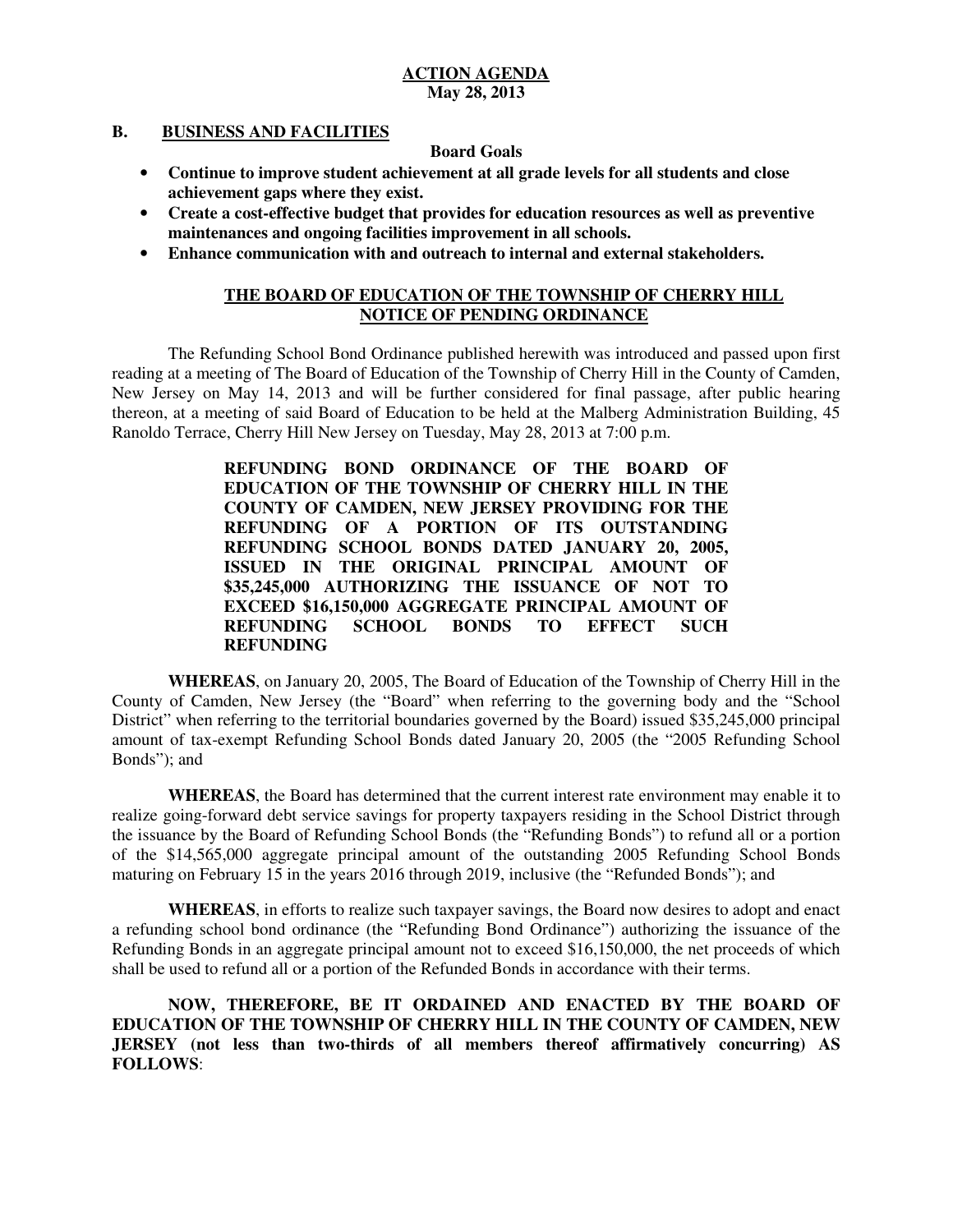#### **THE BOARD OF EDUCATION OF THE TOWNSHIP OF CHERRY HILL NOTICE OF PENDING ORDINANCE** - continued

 **Section 1.** The Board is hereby authorized to refund all or a portion of the \$14,565,000 aggregate principal amount of outstanding 2005 Refunding School Bonds maturing on February 15 in the years 2016 through 2019, inclusive. The Refunded Bonds may be redeemed on or after February 15, 2015 at a redemption price equal to par, plus accrued interest to the date of redemption.

Section 2. In order to finance the cost of the purpose set forth in Section 1 hereof, the Board is hereby authorized to issue not to exceed \$16,150,000 aggregate principal amount of Refunding Bonds, all in accordance with the requirements of N.J.S.A. 18A:24-61 through 62.

 **Section 3.** An aggregate amount not exceeding \$200,000 may be allocated from the aggregate principal amount of the Refunding Bonds to pay for the aggregate costs of issuance thereof, including, but not limited to, bond insurance premiums, underwriting fees, official statement printing fees, public advertisement expenses, refunding verification agent fees, refunding escrow agent fees, bond counsel fees and other expenses in connection therewith.

 **Section 4**. The purpose of the issuance of the Refunding Bonds is to realize net present value interest cost savings for property taxpayers residing in the School District ("net" meaning savings after payment of all costs of issuance of the Refunding Bonds). Applicable State requirements mandate that such net present value interest cost savings equal at least 3% of the principal amount of the Refunded Bonds. In addition, the issuance of the Refunding Bonds shall comply with the provisions of N.J.A.C. 5:30-2.5, including that within 10 days of the date of the closing on the Refunding Bonds, the Business Administrator/Board Secretary shall file a report with the Local Finance Board within the Division of Local Government Services, New Jersey Department of Community Affairs setting forth (a) a comparison of the Refunding Bonds' debt service and the Refunded Bonds' debt service which comparison shall set forth the present value savings achieved by the issuance of the Refunding Bonds; (b) a summary of the issuance of the Refunding Bonds; (c) an itemized accounting of all costs of issuance in connection with the issuance of the Refunding Bond and (d) a certification of the Business Administrator/Board Secretary that (i) all of the conditions of section (b) of N.J.A.C. 5:30- 2.5 have been met and (ii) a resolution authorizing the issuance of the Refunding Bonds, adopted pursuant 18A:24-61.5(b), was approved by a two-thirds vote of the full membership of the Board.

 **Section 5.** The Supplemental Debt Statement required by N.J.S.A. 18A:24-16 and N.J.S.A. 18A:24 61.4 has been duly prepared and filed in the Office of the Clerk of the Township of Cherry Hill, in the County of Camden, State of New Jersey (the "Township") and in the Office of the Business Administrator/Board Secretary as of the date of approval of this Refunding Bond Ordinance and a complete executed duplicate thereof has been filed in the Office of the Director of the Division of Local Government Services in the New Jersey Department of Community Affairs, and such Statement shows that the gross debt of the Township is increased by \$1,585,000 as a result of the authorization of the Refunding Bonds.

 **Section 6.** To the extent the Refunding Bonds are issued as "tax-exempt" bonds, the Board covenants to maintain the exclusion from gross income under Section 103(a) of the Internal Revenue Code of 1986, as amended, of the interest on all Refunding Bonds issued under this Refunding Bond Ordinance.

**Section 7.** This Refunding Bond Ordinance shall take effect upon final adoption hereof.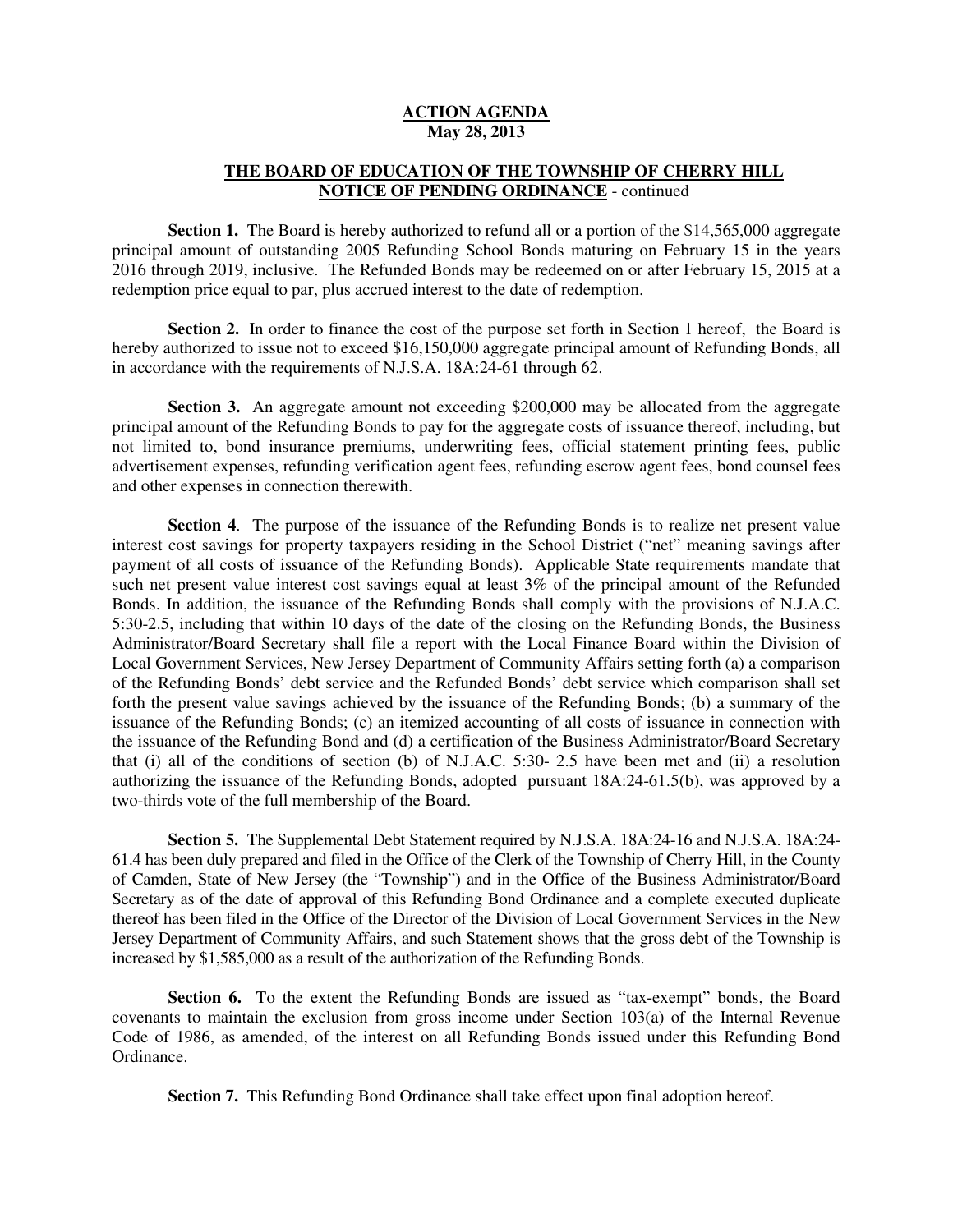**RESOLUTION OF THE BOARD OF EDUCATION OF THE BOROUGH OF CHERRY HILL IN THE COUNTY OF CAMDEN, NECESSARY IN CONNECTION WITH THE SALE AND ISSUANCE OF NOT TO EXCEED \$16,150,000 AGGREGATE PRINCIPAL AMOUNT OF REFUNDING SCHOOL BONDS AND AUTHORIZING THE APPROPRIATE OFFICIALS TO DO ALL ACTS AND THINGS DEEMED NECESSARY AND ADVISABLE IN CONNECTION WITH THE SALE, ISSUANCE AND DELIVERY OF SAID BONDS NEW JERSEY, AUTHORIZING CERTAIN ACTIONS** 

 **WHEREAS**, on January 20, 2005, The Board of Education of the Borough of Cherry Hill in the County of Camden, New Jersey (the "Board" when referring to the governing body and the "School District" when referring to the territorial boundaries governed by the Board) issued \$35,245,000 aggregate principal amount of tax-exempt School Bonds dated January 20, 2005 (the "2005 Refunding School Bonds"); and

 **WHEREAS**, the Board has determined that the current interest rate environment may enable it to realize going-forward debt service savings for property taxpayers residing in the School District through the issuance by the Board of Refunding School Bonds (the "Refunding School Bonds") to refund all or a portion of the \$14,565,000 aggregate principal amount of the outstanding 2005 Refunding School Bonds maturing on February 15 in the years 2016 through 2019, inclusive (the "Refunded Bonds"); and

 **WHEREAS**, the Board introduced a refunding school bond ordinance (the "Refunding Bond Ordinance") on first reading by resolution of the Board on May 14, 2013, and

 **WHEREAS**, on the date hereof, the Board has held a public hearing on the Refunding Bond Ordinance; and

**WHEREAS,** the Board has determined to issue and sell such Refunding School Bonds; and

 **WHEREAS**, the Board now desires to finally adopt the Refunding Bond Ordinance and to authorize certain actions in connection with the sale and issuance of the Refunding School Bonds.

#### **NOW THEREFORE, BE IT RESOLVED BY THE BOARD OF EDUCATION OF THE BOROUGH OF CHERRY HILL IN THE COUNTY OF CAMDEN, NEW JERSEY, AS FOLLOWS:**

**SECTION 1.** The Refunding Bond Ordinance is hereby adopted and shall take effect

immediately.

**SECTION 2.**  Raymond James & Associates, Inc. is hereby appointed as Underwriter (the "Underwriter"), upon the terms set forth herein. The Refunding School Bonds are hereby authorized to be sold to, and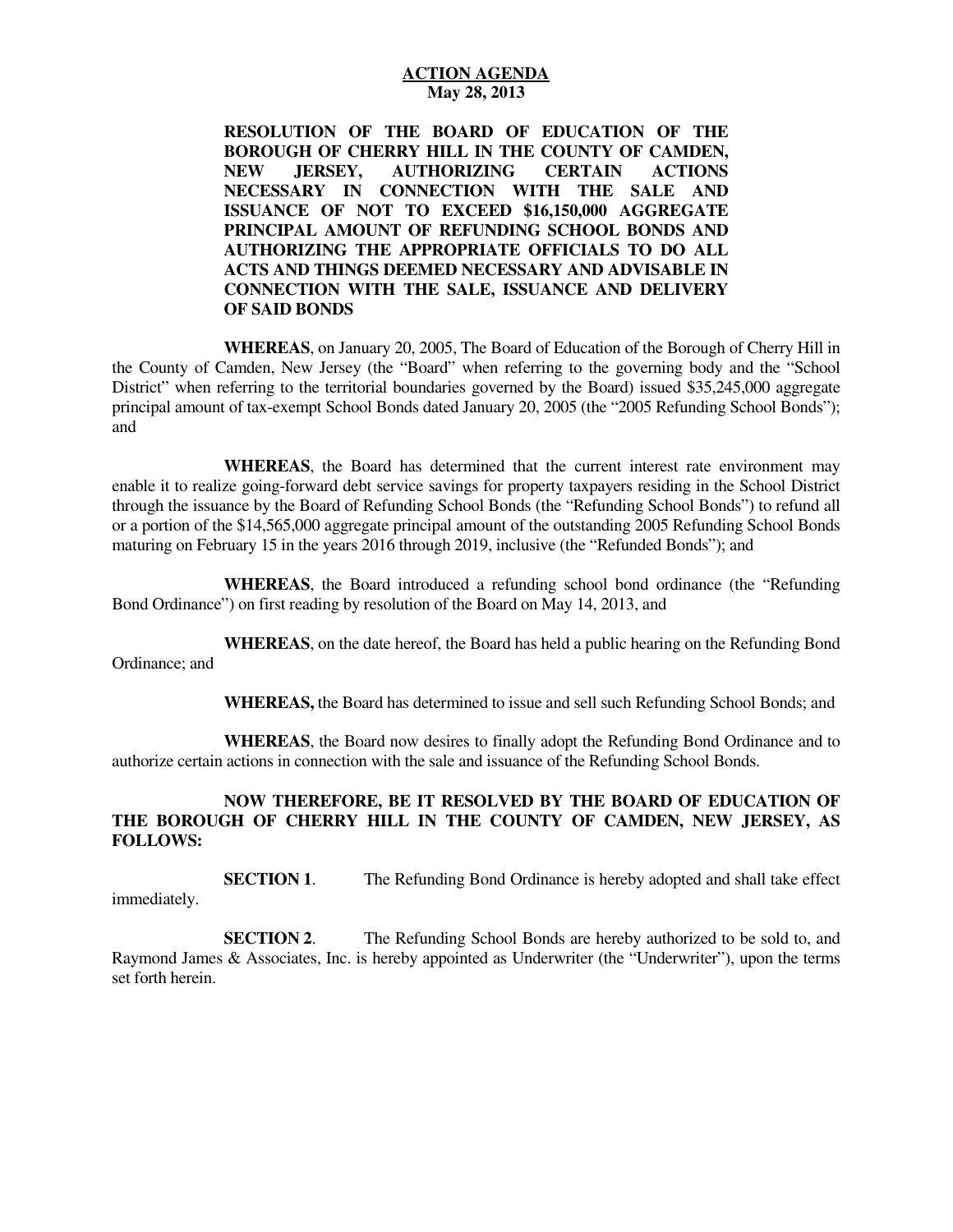**RESOLUTION OF THE BOARD OF EDUCATION OF THE BOROUGH OF CHERRY HILL IN THE COUNTY OF CAMDEN, NECESSARY IN CONNECTION WITH THE SALE AND ISSUANCE OF NOT TO EXCEED \$16,150,000 AGGREGATE PRINCIPAL AMOUNT OF REFUNDING SCHOOL BONDS AND AUTHORIZING THE APPROPRIATE OFFICIALS TO DO ALL ACTS AND THINGS DEEMED NECESSARY AND ADVISABLE IN CONNECTION WITH THE SALE, ISSUANCE AND DELIVERY OF SAID BONDS - continued NEW JERSEY, AUTHORIZING CERTAIN ACTIONS** 

**SECTION 3.**  Secretary, subject to the limitations contained herein and in consultation with Wilentz, Goldman & Spitzer, P.A., Woodbridge, New Jersey, Bond Counsel to the Board ("Bond Counsel") and Phoenix Advisors, LLC (the "Financial Advisor") the power with respect to the Refunding School Bonds to determine and carry out the following: There is hereby delegated to the Business Administrator/Board

 purchase price paid by the purchaser thereof shall not be less than ninety-five percent (95%) of the principal amount of the Refunding School Bonds so sold; a) the sale of the Refunding School Bonds at private sale, provided that the

 (i) such amount shall not exceed \$16,150,000, and (ii) such amount shall not exceed the amount necessary to pay the costs of issuance associated with the Refunding School Bonds and to fund the deposit to the escrow fund as set forth in the Escrow Deposit Agreement (as defined herein) in an amount that, when invested, will be sufficient to provide for the timely payments required for the Refunded Bonds; b) the principal amount of Refunding School Bonds to be issued, provided that

 fund redemption amount of the Refunding School Bonds, provided that no Refunding School Bonds refunding the Refunded Bonds shall mature later than February 15, 2019; c) the maturity dates and the principal amount of each maturity or sinking

 Bonds, provided that the true interest cost on the Refunding School Bonds shall produce a present value debt service savings of at least three percent (3%) of the principal amount of the Refunded Bonds; d) the interest payment dates and the interest rates on the Refunding School

 lettering the Refunding School Bonds, provided that all Refunding School Bonds of like maturity shall be identical in all respects, except as to denominations, amounts, numbers and letters; e) the denomination or denominations of and the manner of numbering and

 the delivery thereof; f) provisions for the sale or exchange of the Refunding School Bonds and for

set forth in **Exhibit A** attached hereto, with such additions, deletions and omissions as may be necessary for the Board to market the Refunding School Bonds in accordance with the requirements of The Depository Trust Company, New York, New York, ("DTC") and the Purchase Contract (as defined herein); g) the form of the Refunding School Bonds shall be substantially in the form

 Refunding School Bonds; h) the direction for the application and investment of the proceeds of the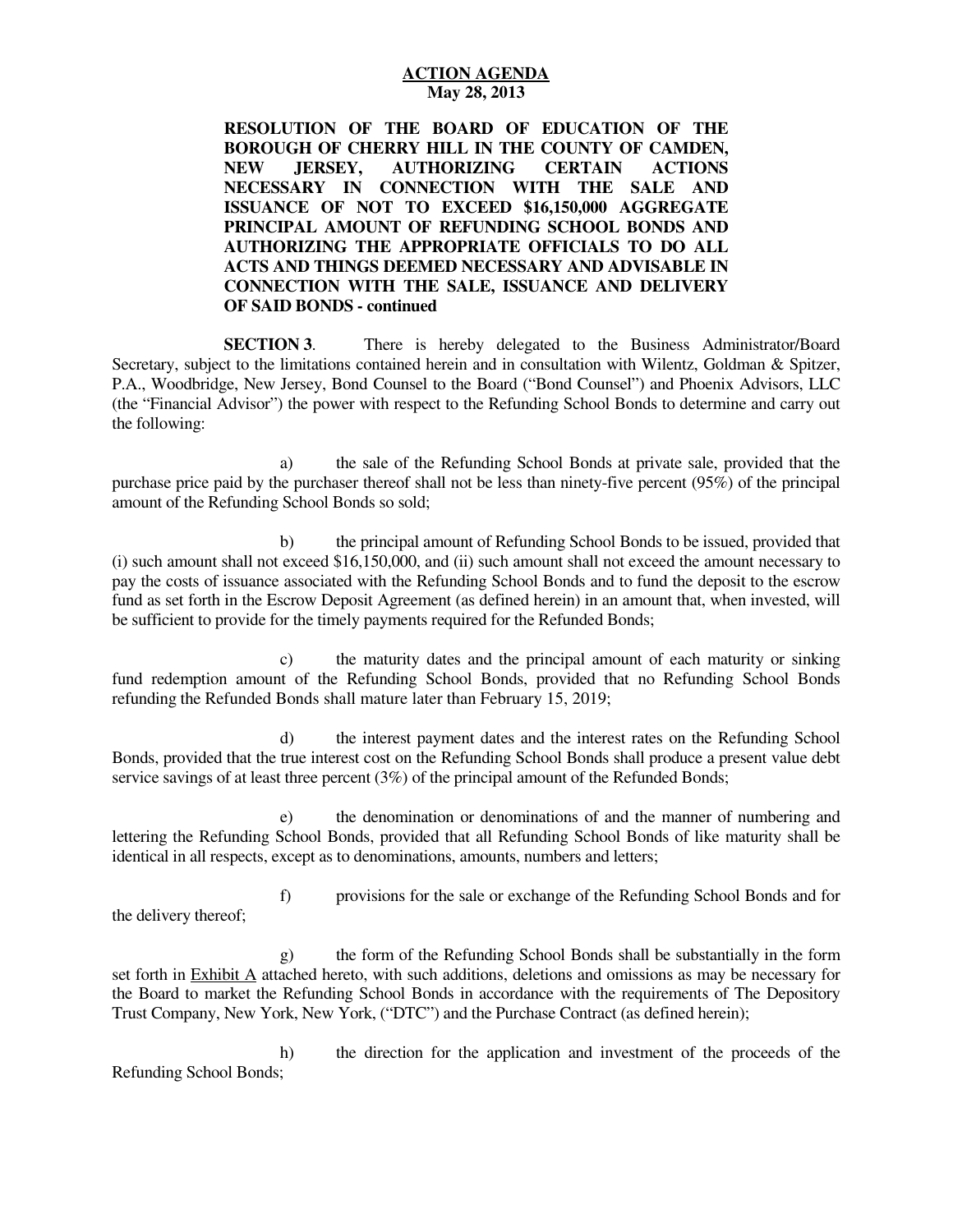**RESOLUTION OF THE BOARD OF EDUCATION OF THE BOROUGH OF CHERRY HILL IN THE COUNTY OF CAMDEN, NECESSARY IN CONNECTION WITH THE SALE AND ISSUANCE OF NOT TO EXCEED \$16,150,000 AGGREGATE PRINCIPAL AMOUNT OF REFUNDING SCHOOL BONDS AND AUTHORIZING THE APPROPRIATE OFFICIALS TO DO ALL ACTS AND THINGS DEEMED NECESSARY AND ADVISABLE IN CONNECTION WITH THE SALE, ISSUANCE AND DELIVERY OF SAID BONDS - continued NEW JERSEY, AUTHORIZING CERTAIN ACTIONS** 

i) the terms of redemption of the Refunding School Bonds; and

 Administrator/Board Secretary not in conflict with the provisions hereof. j) any other provisions deemed advisable by the Business

 of N.J.A.C. 5:30-2.5, including that within 10 days of the date of the closing on the Refunding School Bonds, the Business Administrator/Board Secretary shall file a report with the Local Finance Board within the Division of Local Government Services, New Jersey Department of Community Affairs setting forth (a) a comparison of the Refunding School Bonds' debt service and the Refunded Bonds' debt service which comparison shall set forth the present value savings achieved by the issuance of the Refunding School Bonds; (b) a summary of the issuance of the Refunding School Bonds; (c) an itemized accounting of all costs of issuance in connection with the issuance of the Refunding School Bonds and (d) a certification of the Business Administrator/Board Secretary that (i) all of the conditions of section (b) of N.J.A.C. 5:30- 2.5 have been met and (ii) this resolution authorizing the issuance of the Refunding School Bonds, adopted pursuant 18A:24-61.5(b), was approved by a two-thirds vote of the full membership of the Board. In addition, the issuance of the Refunding School Bonds shall comply with the provisions

 The Business Administrator/Board Secretary shall execute a certificate evidencing the determinations or other actions taken pursuant to the authority granted hereunder, and any such certificate shall be conclusive evidence of the actions or determinations of the Business Administrator/Board Secretary as to the matters stated therein.

**SECTION 4.**  and directed to execute by manual or facsimile signature the Refunding School Bonds in the name of the Board and the corporate seal (or facsimile thereof) shall be thereunto affixed, imprinted, engraved or otherwise reproduced thereon. The Business Administrator/Board Secretary is hereby authorized and directed to attest to such signature and to the affixing of said seal to the Refunding School Bonds. The President and Vice President of the Board are hereby authorized

**SECTION 5.**  Bond Counsel and the Financial Advisor, is hereby authorized and directed to approve the Bond Purchase Contract (the "Purchase Contract") for the Refunding School Bonds, to be dated the date of sale of such Refunding School Bonds and to be executed by the Underwriter. The President, Vice President and Business Administrator/Board Secretary are hereby authorized and directed on behalf of the Board to execute and deliver said Purchase Contract. The Business Administrator/Board Secretary, in consultation with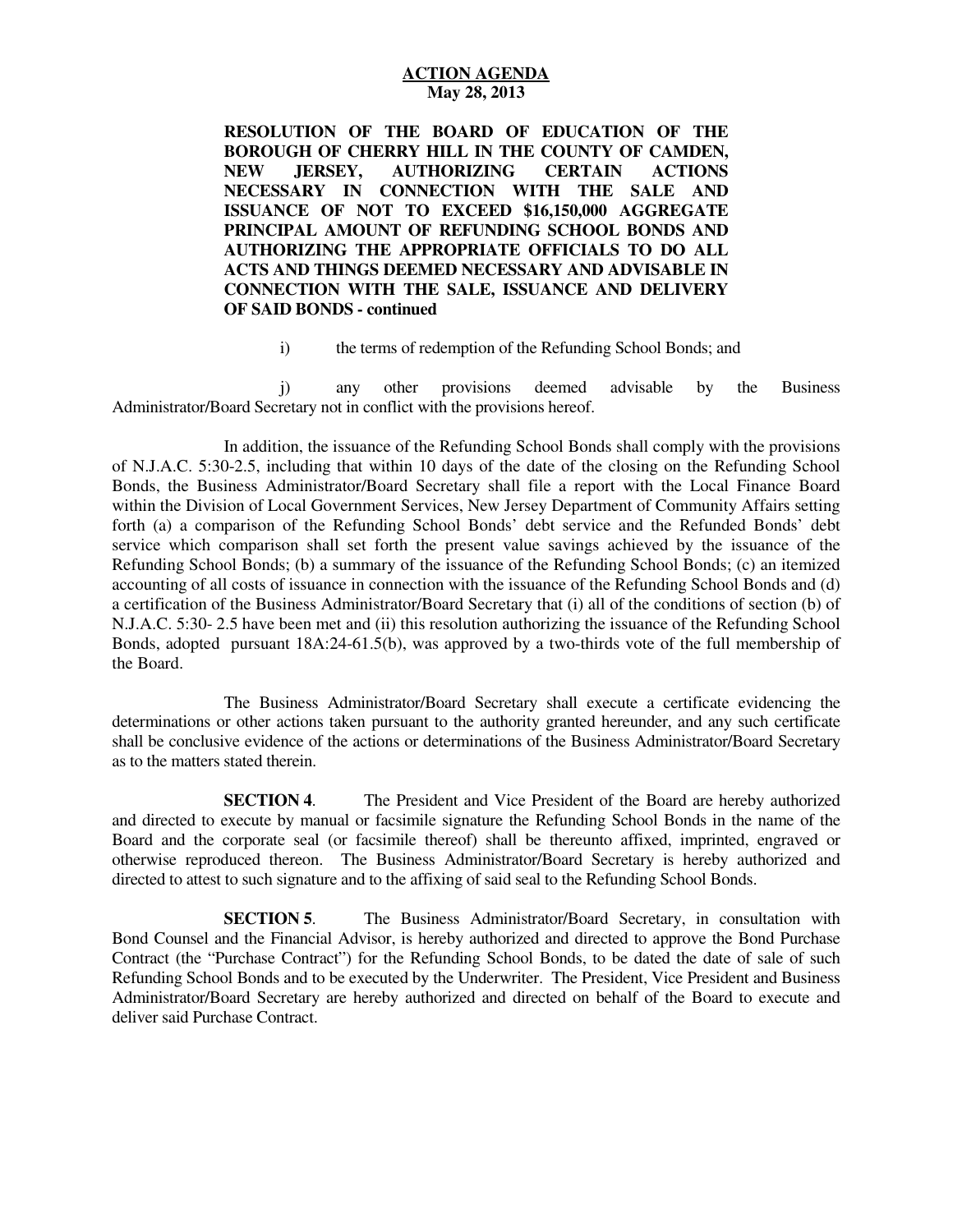**RESOLUTION OF THE BOARD OF EDUCATION OF THE BOROUGH OF CHERRY HILL IN THE COUNTY OF CAMDEN, NECESSARY IN CONNECTION WITH THE SALE AND ISSUANCE OF NOT TO EXCEED \$16,150,000 AGGREGATE PRINCIPAL AMOUNT OF REFUNDING SCHOOL BONDS AND AUTHORIZING THE APPROPRIATE OFFICIALS TO DO ALL ACTS AND THINGS DEEMED NECESSARY AND ADVISABLE IN CONNECTION WITH THE SALE, ISSUANCE AND DELIVERY OF SAID BONDS – continued NEW JERSEY, AUTHORIZING CERTAIN ACTIONS** 

**SECTION 6.**  Bond Counsel and the Financial Advisor, is hereby authorized and directed to apply and qualify for the issuance of any policy of municipal bond insurance and to approve a Commitment for Municipal Bond Insurance (the "Commitment") setting forth the terms and conditions (including premium charges) upon which a bond insurer proposes to issue its bond insurance policy covering the Refunding School Bonds. The Business Administrator/Board Secretary is hereby authorized and directed on behalf of the Board to execute and deliver said Commitment. The Business Administrator/Board Secretary, in consultation with

**SECTION 7.**  Bond Counsel and the Financial Advisor, is hereby authorized and directed to approve the Escrow Deposit Agreement (the "Escrow Deposit Agreement") with an escrow agent (the "Escrow Agent") to be selected by the Business Administrator/Board Secretary, in consultation with Bond Counsel and the Financial Advisor, with respect to the Refunded Bonds, to be dated the date of the closing on the Refunding School Bonds. The President and Vice President of the Board are hereby authorized and directed to execute and deliver the Escrow Deposit Agreement in the name of the Board and the corporate seal (or facsimile thereof) shall be thereunto affixed, imprinted, engraved or otherwise reproduced thereon. The Business Administrator/Board Secretary is hereby authorized and directed to attest to such signature and to the affixing of said seal to the Escrow Deposit Agreement. The Business Administrator/Board Secretary, in consultation with

**SECTION 8.**  directed to select a verification agent (the "Verification Agent"), if required, in consultation with Bond Counsel and the Financial Advisor, with respect to the Refunded Bonds. The Verification Agent shall prepare the verification report required to verify the sufficiency of the escrowed monies to refund the Refunded Bonds. The Business Administrator/Board Secretary is hereby authorized and

**SECTION 9.**  the authority to "deem final" (as defined under the Rule (as hereinafter defined)) a Preliminary Official Statement (the "Preliminary Official Statement") and such official is hereby authorized and directed to execute and deliver a certificate to the Underwriter evidencing the same. The preparation and distribution by the Board, in consultation with Bond Counsel, and counsel to the Underwriter, if any, of a Preliminary Official Statement for the Refunding School Bonds to be used in connection with the marketing of such Refunding School Bonds, is hereby approved and any previous actions undertaken by various representatives and officers of the Board with respect thereto are hereby ratified and confirmed. Upon the sale of the Refunding School Bonds to the Underwriter, the Preliminary Official Statement shall be so modified by the Business Administrator/Board Secretary, in consultation with Bond Counsel, to reflect the effect of the pricing of the Refunding School Bonds and the Purchase Contract and any other revision not inconsistent with the substance thereof deemed necessary or advisable by Bond Counsel, and said Preliminary Official Statement as so modified shall constitute the final Official Statement (the "Official Statement"). The Business Administrator/Board Secretary is authorized and directed on behalf of the Board to execute and deliver said Official Statement. It is hereby delegated to the Business Administrator/Board Secretary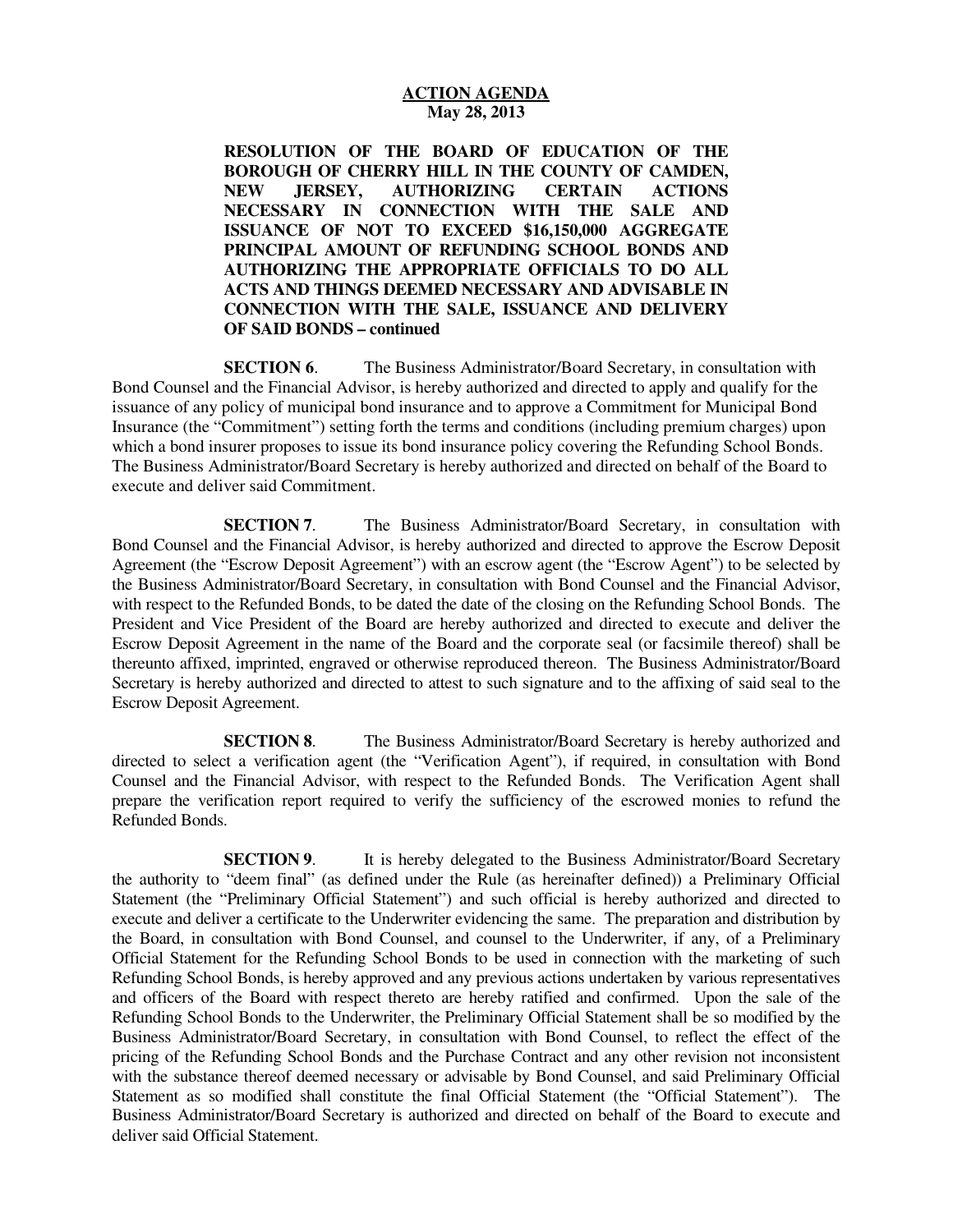**RESOLUTION OF THE BOARD OF EDUCATION OF THE BOROUGH OF CHERRY HILL IN THE COUNTY OF CAMDEN, NECESSARY IN CONNECTION WITH THE SALE AND ISSUANCE OF NOT TO EXCEED \$16,150,000 AGGREGATE PRINCIPAL AMOUNT OF REFUNDING SCHOOL BONDS AND AUTHORIZING THE APPROPRIATE OFFICIALS TO DO ALL ACTS AND THINGS DEEMED NECESSARY AND ADVISABLE IN CONNECTION WITH THE SALE, ISSUANCE AND DELIVERY OF SAID BONDS – continued NEW JERSEY, AUTHORIZING CERTAIN ACTIONS** 

**SECTION 10.**  carry out all of the provisions of a Continuing Disclosure Certificate (the "Certificate") which will set forth the obligation of the Board to file budgetary, financial and operating data on an annual basis and notices of certain enumerated events deemed material in accordance with the provision of the Rule. The Business Administrator/Board Secretary is hereby authorized and directed to execute and deliver this Certificate evidencing the Board's undertaking with respect to the Rule. Notwithstanding the foregoing, failure of the Board to comply with the Certificate shall not be considered a default on the Refunding School Bonds; however, any Bondholder may take such actions as may be necessary and appropriate, including seeking mandamus or specific performance to cause the Board to comply with its obligations The Board hereby covenants and agrees that it will comply with and hereunder.

**SECTION 11.**  Secretary or any other appropriate officer or representative of the Board, are hereby authorized and directed to execute and deliver any and all documents and to do and cause to be done any and all acts and things necessary or proper for carrying out the transactions contemplated by this resolution, the Purchase Contract, the Escrow Deposit Agreement and the Commitment, and for the authorization, sale and issuance of the Refunding School Bonds. The execution by such officials and officers of any such documents, with changes, insertions or omissions approved by the Business Administrator/Board Secretary, in consultation with Bond Counsel, as hereinabove provided, shall be conclusive and no further ratification or other action by the Board shall be required with respect thereto. The President, Vice President and Business Administrator/Board

**SECTION 12.**  income under Section 103(a) of the Internal Revenue Code of 1986, as amended, (the "Code") of the interest on the Refunding School Bonds. The Board hereby covenants to maintain the exclusion from gross

**SECTION 13.**  Bonds and inconsistent herewith are hereby rescinded to the extent of such inconsistency. All other resolutions adopted in connection with the Refunding School

> **SECTION 14.** This resolution shall take effect immediately.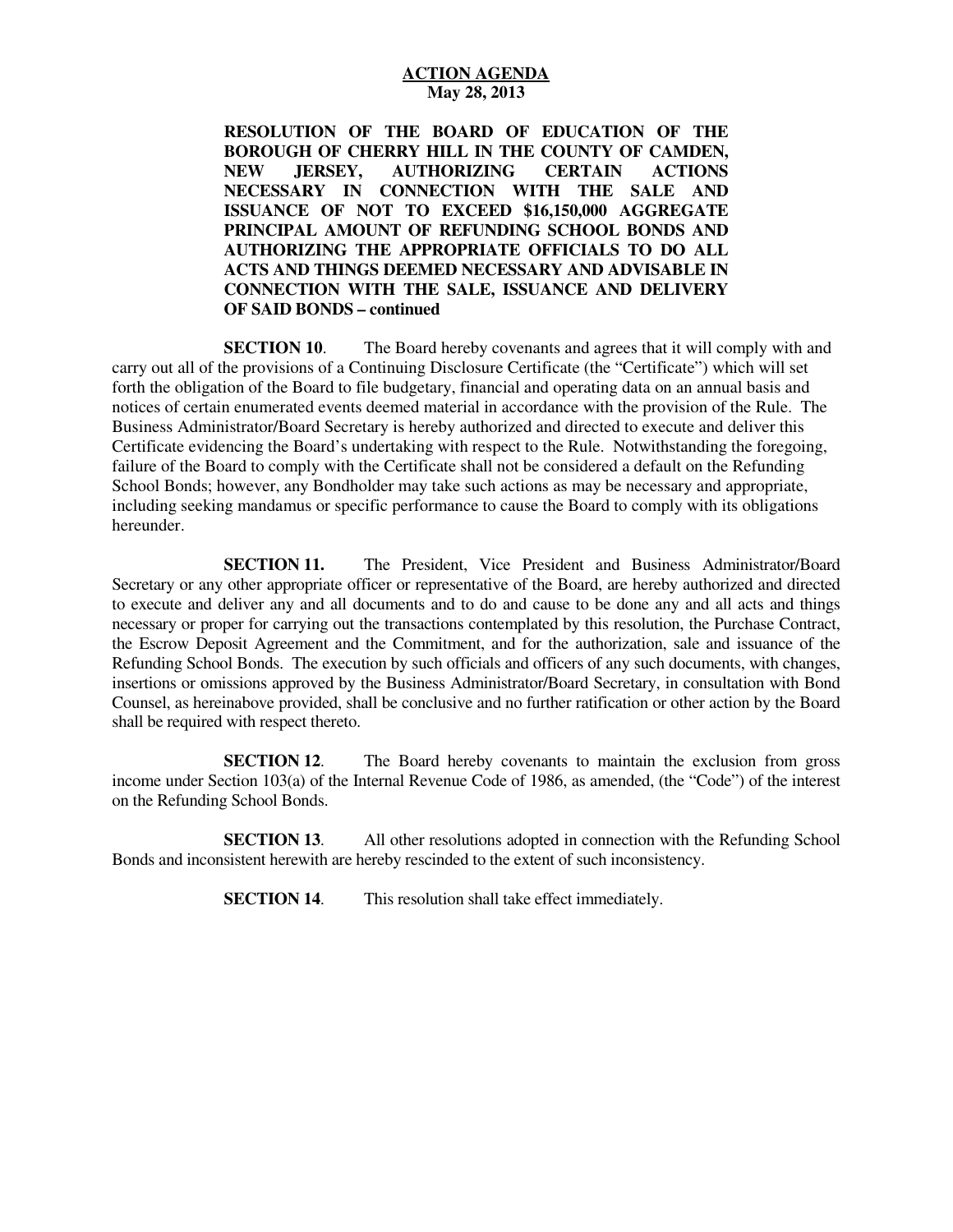#### **EXHIBIT A**

Payment of this obligation is secured under the provisions of the "New Jersey School Bond Reserve  **Act" in accordance with which an amount equal to 1% of the aggregate outstanding bonded indebtedness (but not to exceed the moneys available in the fund), of New Jersey counties, municipalities and school districts for school purposes as of September 15 of each year, is held within the State Fund for the Support of Free Public Schools as a school bond reserve pledged by law to secure payments of principal and interest due on such bonds in the event of the inability of the issuer to make payment.** 

**REGISTERED NUMBER R-«number»**  $\bullet$  **s**  $\bullet$  **s**  $\bullet$  **s**  $\bullet$  **s**  $\bullet$  **s**  $\bullet$  **s**  $\bullet$  **s**  $\bullet$  **s**  $\bullet$  **s**  $\bullet$  **s**  $\bullet$  **s**  $\bullet$  **s**  $\bullet$  **s**  $\bullet$  **s**  $\bullet$  **s**  $\bullet$  **s**  $\bullet$  **s**  $\bullet$  **s**  $\bullet$  **s**  $\bullet$  **s**  $\bullet$  **s**  $\bullet$  **s**  $\bullet$ 

**PRINCIPAL SUM** 

#### **UNITED STATES OF AMERICA STATE OF NEW JERSEY THE BOARD OF EDUCATION OF THE BOROUGH OF CHERRY HILL IN THE COUNTY OF CAMDEN**

#### **REFUNDING SCHOOL BOND, SERIES 2013**

**DATE OF ORIGINAL ISSUE DATE PER ANNUM CUSIP NUMBER RATE OF PER ANNUM**  $, 2013$ **DESCRIPTIVE INTEREST** February 15, «date» **«rate»** «rate» **«cusip»** 

 CAMDEN, NEW JERSEY (the "Board" when referring to the governing body and the "School District" when referring to the territorial boundaries governed by the Board) hereby acknowledges itself indebted and for value received promises to pay to CEDE & CO., as nominee of The Depository Trust Company, New York, New York ("DTC"), which will act as Securities Depository (the "Securities Depository"), on the MATURITY DATE specified above, the PRINCIPAL SUM, and to pay interest on such sum from the DATE OF ORIGINAL ISSUE of this Bond until it matures at the RATE OF INTEREST PER ANNUM specified above on August 15, 2013 and semi-annually thereafter on the fifteenth day of February and August in each year until maturity or prior redemption. Principal of and interest on this Bond will be paid to the Securities Depository by the Board or its duly appointed paying agent and will be credited to the participants of DTC, as listed on the records of DTC, as of each August 1 and February 1 next preceding the date of such payments (the "Record Dates" for such payments). THE BOARD OF EDUCATION OF THE BOROUGH OF CHERRY HILL IN THE COUNTY OF

 This Bond is not transferable as to principal or interest except to an authorized nominee of DTC. DTC shall be responsible for maintaining the book-entry system for recording the interests of its participants or the transfers of the interests among its participants. The participants are responsible for maintaining records regarding the beneficial ownership interests in the Bonds on behalf of individual purchasers.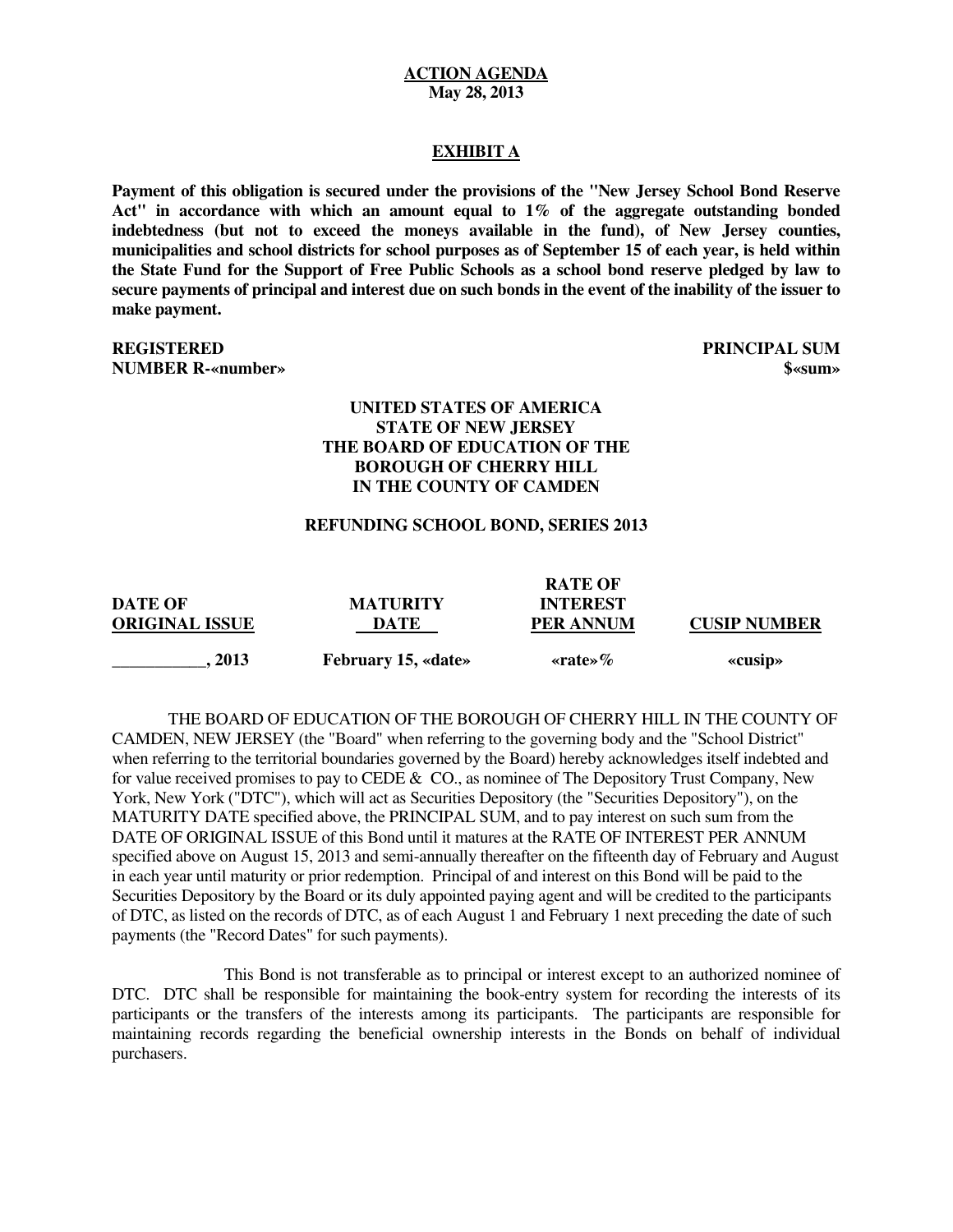### **EXHIBIT A**

 [The Bonds of this issue maturing prior to February 15, 20\_\_ are not subject to redemption prior to their stated maturities. The Bonds of this issue maturing on or after February 15, 20 are redeemable at the option of the Board of Education in whole or in part on any date on or after February 15, 20\_\_ upon notice as required herein at one-hundred percent (100%) of the principal amount thereof (the "Redemption Price"), plus accrued interest to the date fixed for redemption.

 Notice of Redemption ("Notice of Redemption") shall be given by mailing at least thirty (30) days but not more than sixty (60) days before the date fixed for redemption by first class mail in a sealed envelope with postage prepaid to the registered owners of such Bonds at their respective addresses as they last appear on the registration books kept for that purpose by the Board of Education or a duly appointed Bond Registrar. So long as DTC (or any successor thereto) acts as Securities Depository for the Bonds, Notice of Redemption shall be sent to such Securities Depository and shall not be sent to the beneficial owners of the Bonds. Any failure of the Securities Depository to advise any of its participants or any failure of any participant to notify any beneficial owner of any Notice of Redemption shall not affect the validity of the redemption proceedings. If the Board of Education determines to redeem a portion of the Bonds prior to maturity, such Bonds to be redeemed shall be selected by the Board of Education; the Bonds to be redeemed having the same maturity shall be selected by the Securities Depository in accordance with its regulations.]

 This Bond is one of an authorized issue of Bonds and is issued pursuant to: (i) title 18A of the New Jersey Statutes, as amended and supplemented; (ii) a refunding bond ordinance enacted and adopted by the Board on May 28, 2013; and (iii) a resolution adopted by the Board on May 28, 2013 (the "Authorization Proceedings"). The full faith and credit of the School District are hereby irrevocably pledged for the punctual payment of the principal of and the interest on this Bond according to its terms.

 It is hereby certified and recited that all conditions, acts and things required by the Constitution or the statutes of the State of New Jersey to exist, to have happened or to have been performed precedent to or in the issuance of this Bond exist, have happened and have been performed and that the issue of Bonds of which this is one, together with all other indebtedness of the School District, is within every debt and other limit prescribed by such Constitution or statutes.

 IN WITNESS WHEREOF, THE BOARD OF EDUCATION OF THE BOROUGH OF CHERRY HILL IN THE COUNTY OF CAMDEN, NEW JERSEY has caused this Bond to be executed in its name by the manual or facsimile signature of its President, its corporate seal to be hereunto imprinted or affixed, this Bond and the seal to be attested by the manual signature of its Business Administrator/Board Secretary, and this Bond to be dated the DATE OF ORIGINAL ISSUE as specified above.

Motion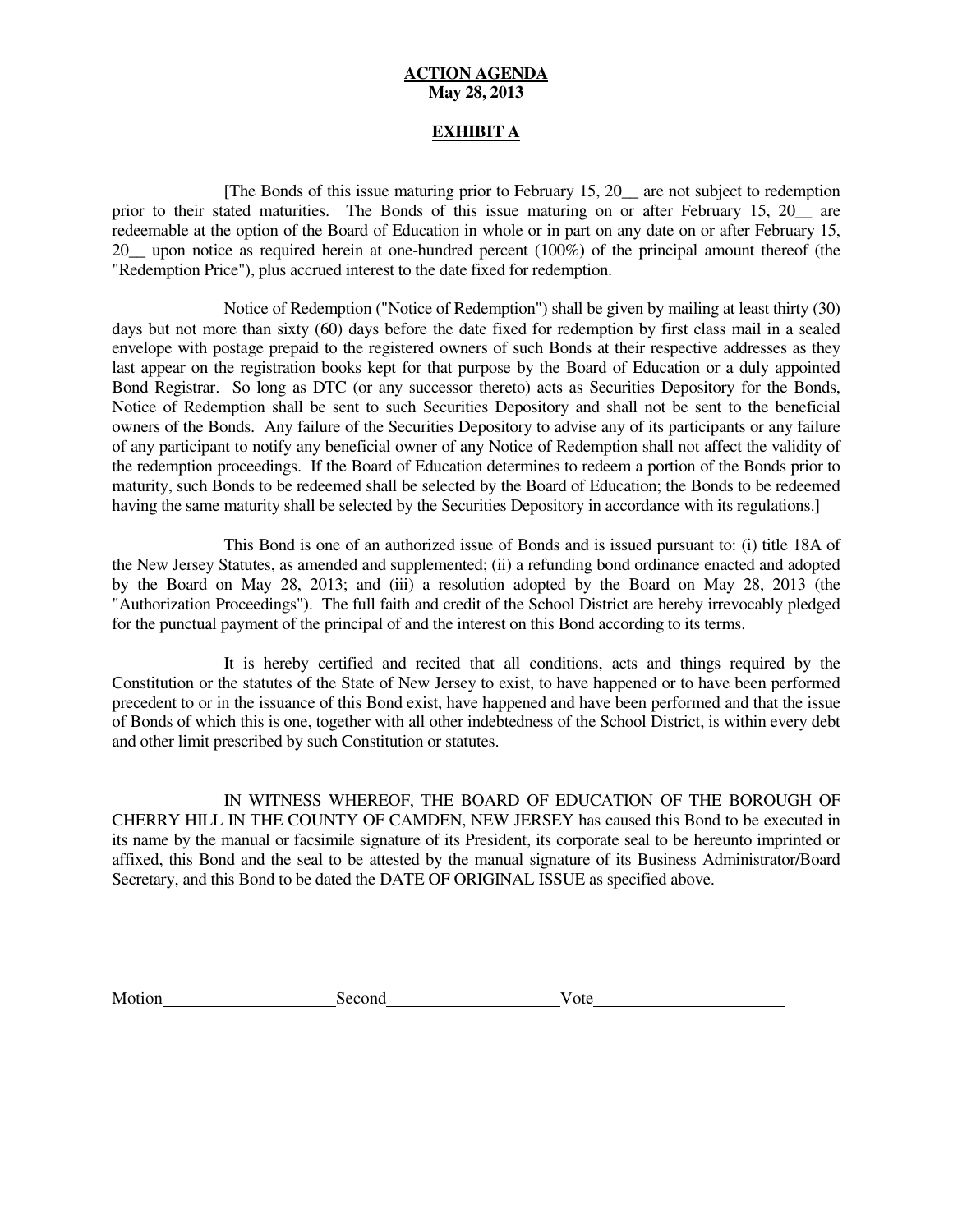## **Board Goals**

- • **Continue to improve student achievement at all grade levels for all students and close achievement gaps where they exist.**
- **•** Create a cost-effective budget that provides for education resources as well as preventive  **maintenances and ongoing facilities improvement in all schools.**
- • **Enhance communication with and outreach to internal and external stakeholders.**

#### *The Superintendent recommends the following:*

- A. Approval of Appointments
- B. Approval of Reaffirmation of Policies, Actions, Rules and Regulations
- C. Approval of Resolution Educational Services for Non-Public Pupils
- D. Approval of Resolution Board Meeting Advertisements
- E. Approval of Bank Accounts
- F. Approval of Investment of Funds
- G. Approval of Tax Receipt Schedule

# **A. APPOINTMENTS**

# **1. Appointment of Board Secretary/Assistant Board Secretary**

 It is recommended that James Devereaux be appointed Board Secretary and Paul Todd be appointed Assistant Board Secretary for the Board of Education for a term commencing July 1, 2013 through June 30, 2014.

## **2. Treasurer of School Monies**

 It is recommended that Debra Campbell be appointed Treasurer of School Monies for the Board of Education for a term commencing July 1, 2013 through June 30, 2014.

## **3. Affirmative Action Officers**

 It is recommended that James Riordan, Director of Guidance, be appointed Affirmative Action Officer for this Board of Education for a term commencing July 1, 2013 through June 30, 2014.

#### **Public Agency Compliance Officer**

 It is recommended that the Assistant Superintendent/Business, Board Secretary be appointed Public Agency Compliance Officer for this Board of Education for bid specifications, construction contracts and procurement, and professional and service contracts for a term commencing July 1, 2013 through June 30, 2014.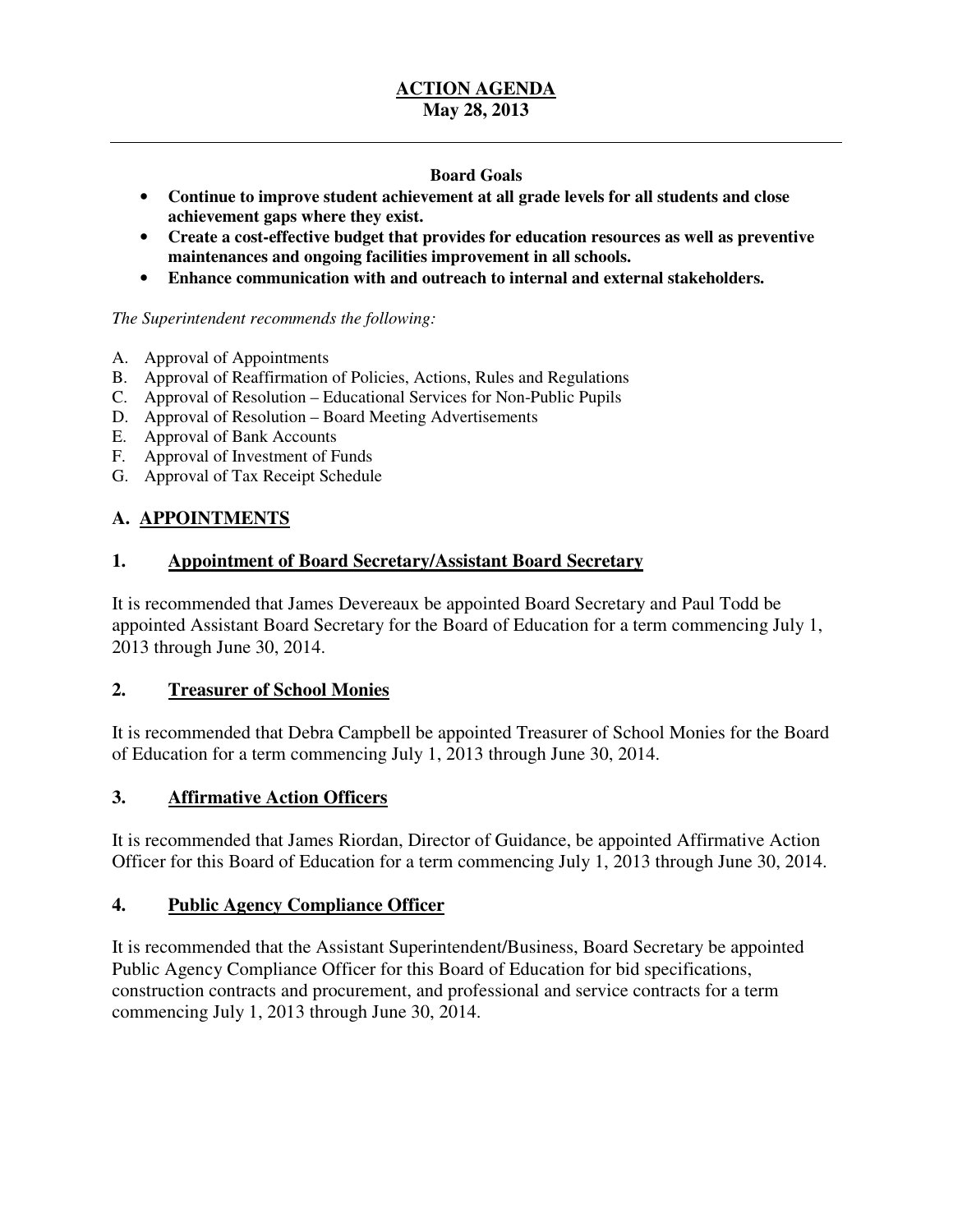## **A. APPOINTMENTS - continued**

## **5. Handicapped 504 Officer**/**ADA Officer**

 It is recommended that Marta Audino, Supervisor of Special Education, be appointed as Handicapped 504 Officer/ADA Officer for this Board of Education for a term commencing July 1, 2013 through June 30, 2014.

## **6. Substance Awareness Coordinator**

 It is recommended that James Riordan, Director of Guidance, be appointed as Substance Awareness Coordinator for this Board of Education for a term commencing July 1, 2013 through June 30, 2014.

## **7. Homeless Liaison**

 It is recommended that Don Bart, Director of Support Operations, be appointed as Homeless Liaison for this Board of Education for a term commencing July 1, 2013 through June 30, 2014.

#### **Indoor Air Quality Program Certifier**

 It is recommended that Marco Fernandez-Obregon, Director of Facilities, be appointed as the designated person to review and certify the Indoor Air Quality Program for this Board of Education for a term commencing July 1, 2013 through June 30, 2014.

## **9. Asbestos Management and PEOSA Officer/Coordinator**

 It is recommended that Marco Fernandez-Obregon, Director of Facilities be appointed as the designated person for this Board of Education for a term commencing July 1, 2013 through June 30, 2014.

## **10. Integrated Pest Management Coordinator and IPM Plan**

 It is recommended that Marco Fernandez-Obregon, Director of Facilities be appointed as the designated person for this Board of Education for a term commencing July 1, 2013 through June 30, 2014.

#### **11. Right to Know Officer**

 It is recommended that Marco Fernandez-Obregon, Director of Facilities be appointed as the designated person for this Board of Education for a term commencing July 1, 2013 through June 30, 2014.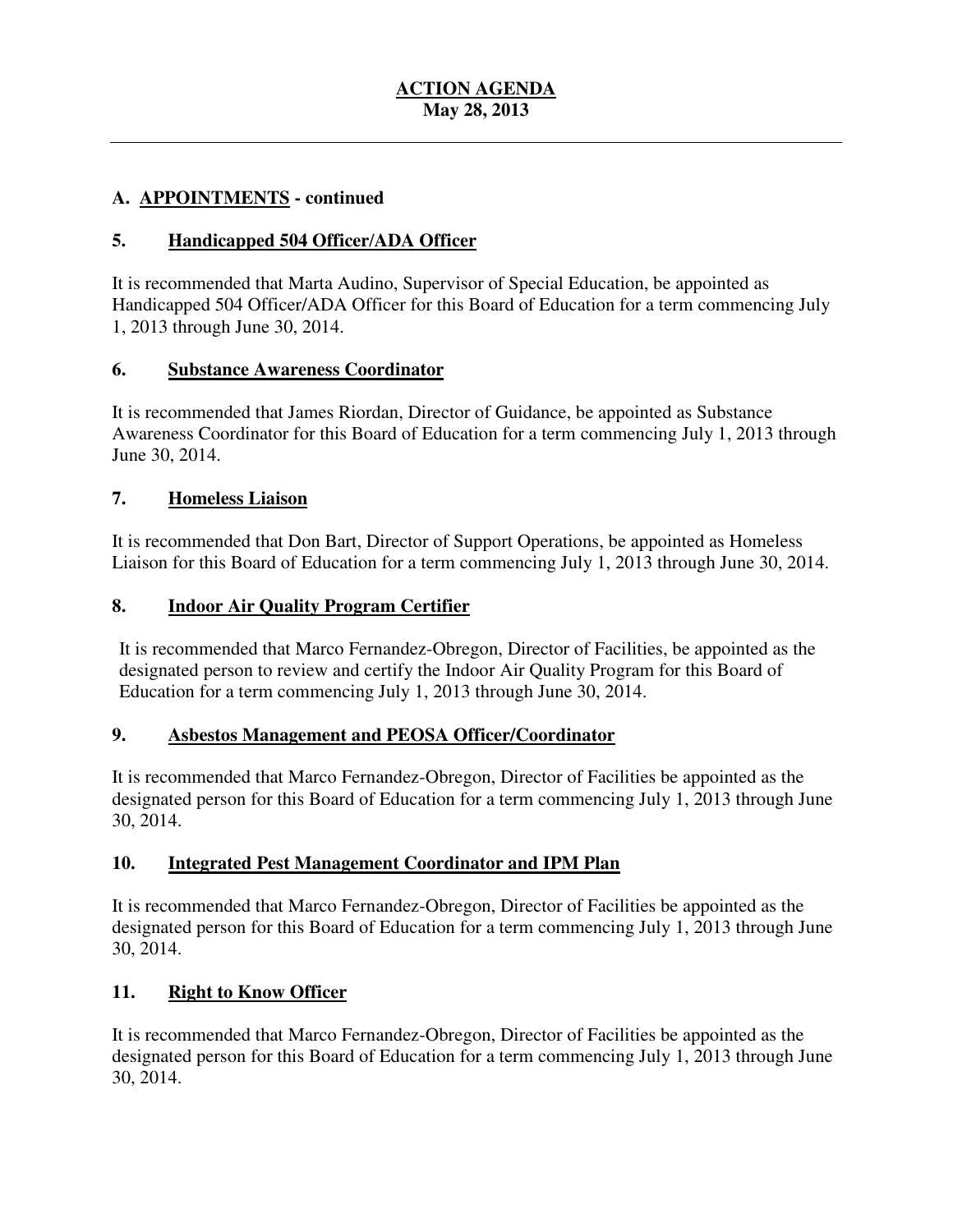## **A. APPOINTMENTS - continued**

#### $12.$ **12. Custodian of Records**

 It is recommended that the Assistant Superintendent Business/Board Secretary be appointed as the District's Custodian of Records NJSA47:1A-1 et seq. commencing July 1, 2013

## **13. Designation of Official Newspaper**

 It is recommended that the Courier Post and the Philadelphia Inquirer be designated as the official newspapers for the Cherry Hill Board of Education.

## 14. Purchasing Agent

 1 et seq), the Assistant Superintendent, Business/Board Secretary, shall serve as the "Contracting Agent" of this school district for the 2012-2013 school year. IT IS RESOLVED that pursuant to the Public School Contracts Law (N.J.S.A. 18A:18A-

 Superintendent, Business/Board Secretary, is hereby empowered to make, negotiate, and award any and all purchases, contracts, and agreements for the performance of any work or services, or the furnishing or hiring of materials or supplies where the cost or price thereof does not exceed \$36,000.00 and \$17,500.00 for pupil transportation contracts (as amended from time to time) in a fiscal year, without public advertising for bids and bidding, and in accordance with the provisions of this resolution. BE IT FURTHER RESOLVED that pursuant to N.J.S.A. 18A: 18A-3, the Assistant

 BE IT FURTHER RESOLVED that pursuant to N.J.S.A. 18A:18A-37c., the Assistant Superintendent, Business/Board Secretary is authorized to award any contract or agreement, the aggregate cost or price of which is estimated at less than fifteen percent (15%) of the required bidding threshold, without soliciting competitive quotations.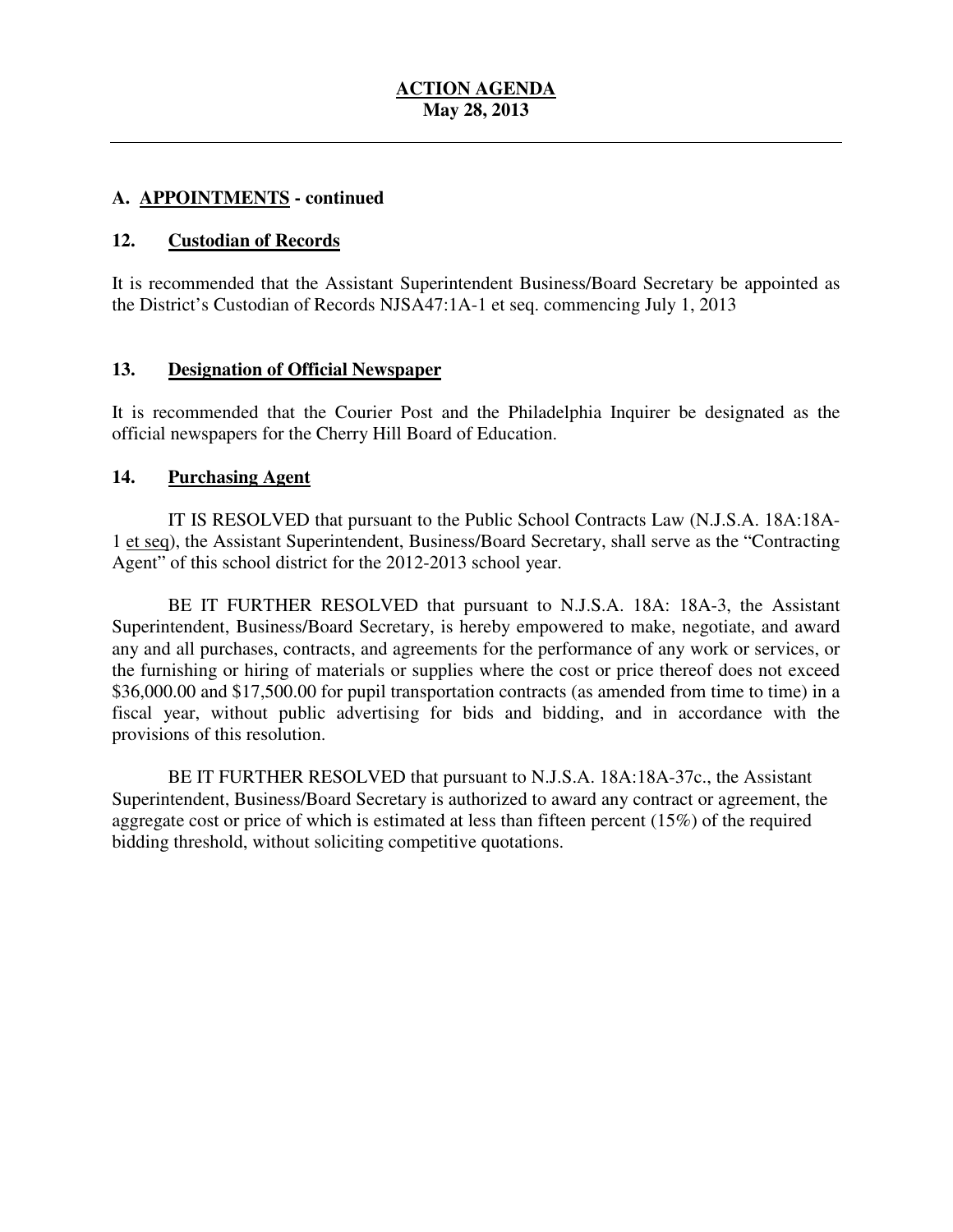## **A. APPOINTMENTS - continued**

#### **15. Solicitor**

 **WHEREAS**, the Public School Contracts Law (N.J.S.A. 18A: 18A-1, et seq) authorized the awarding of a contract for "Professional Services" without competitive bidding.

 **NOW, THEREFORE, BE IT RESOLVED** by the Board of Education of the Township of Cherry Hill, County of Camden, that Paul Green, of the law firm of Schenck, Price, Smith & King, LLP ("SPSK"), 220 Park Avenue, Florham Park, New Jersey 07932, be appointed the Solicitor of this Board for the period July 1,2013 through June 30,2014 to provide comprehensive legal services ordinarily provided by an Attorney at Law of the State of New Jersey in accordance with the terms and conditions more specifically set forth in the Retainer Agreement between the parties. Said Paul Green, is a person authorized by law to practice a recognized profession in the State of New Jersey, which practice is regulated by the laws of this State, to wit; the profession of law. These professional services are necessary and are required by the Board of Education; and be it

 **FURTHER RESOLVED**, that a copy of this Resolution and the requisite summary of the contract award shall be published once in an official newspaper of record for the District in accordance with the requirements of *N.J.S.A.* 18A:18A-5a.(1).

## **16. Architect of Record**

WHEREAS, the Public School Contracts Law (N.J.S.A. 18A:18A-1 et seq) authorized the awarding of a contract for "Professional Services" without competitive bidding.

 NOW, THEREFORE, BE IT RESOLVED that the firm of Becica Associates, LLC is hereby appointed as Architect of Record to the District commencing July 1, 2013, through June 30, 2014.

 This effort and additional services will be performed on a pre-determined fixed fee and/or time and material basis in accordance with the schedule of rates presented in their 2013 proposal.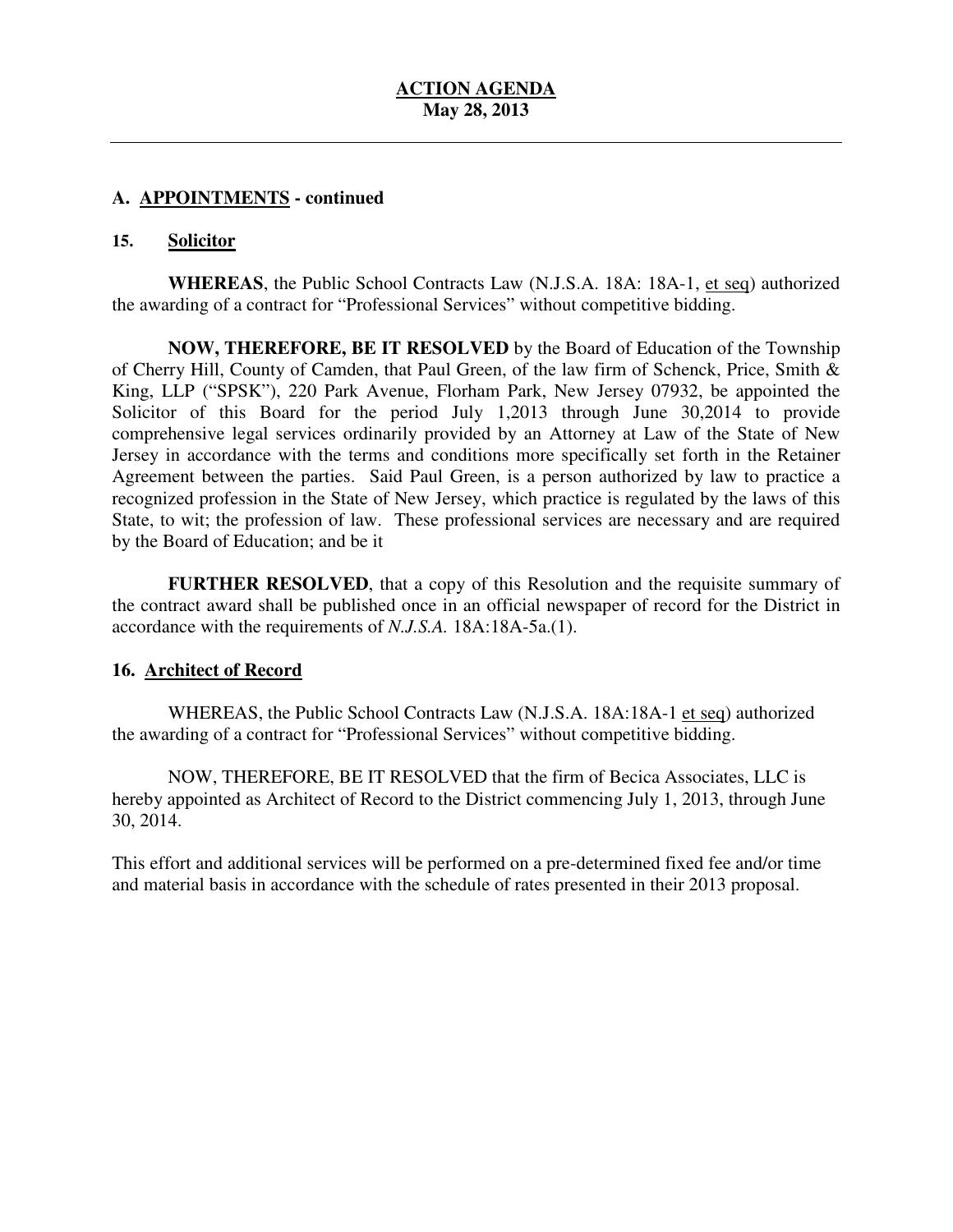## **A. APPOINTMENTS - continued**

#### $17.$  **(HIPAA) Officer**  Appointment - Healthcare Insurance Portability & Accountability Act

 It is recommended that Ms. Nancy Adrian be designated as the Healthcare Insurance Portability & Accountability Act (HIPAA) compliance officer for the 2013/2014 school year.

#### **18. 18. Tax Shelter Annuity Companies and Disability Insurance Companies**

 It is recommended that the Board of Education approves the following list of TSA representatives that are authorized for payroll deductions and the list of Disability Insurance companies that are authorized for payroll deductions.

## **TAX SHELTER ANNUITIES DISABILITY INSURANCE**

## Lincoln Investment Met Life Valic - (AIG) State of New Jersey Division of Pensions The Legend Group Equitable

 Unum Provident Prudential Ins. Co. of America - CHEA American General Insurance Prudential Ins. Co. of America - CHASA AFLAC

## **19. Ratification of Paid Bills and Budget Transfers**

 It is recommended that the Assistant Superintendent, Business/Board Secretary be authorized to execute payment of bills and budget transfers prior to Board Approval. Such actions will be made when necessary to facilitate the normal operations of the district and shall be presented at the next Board Action meeting for ratification.

## **20. Insurance Broker of Record**

 It is recommended that Conner Strong, 123 Rosenhayn Avenue, Bridgeton, NJ be appointed Insurance Broker of Record for the Board of Education for a term commencing July 1, 2013 through June 30, 2014.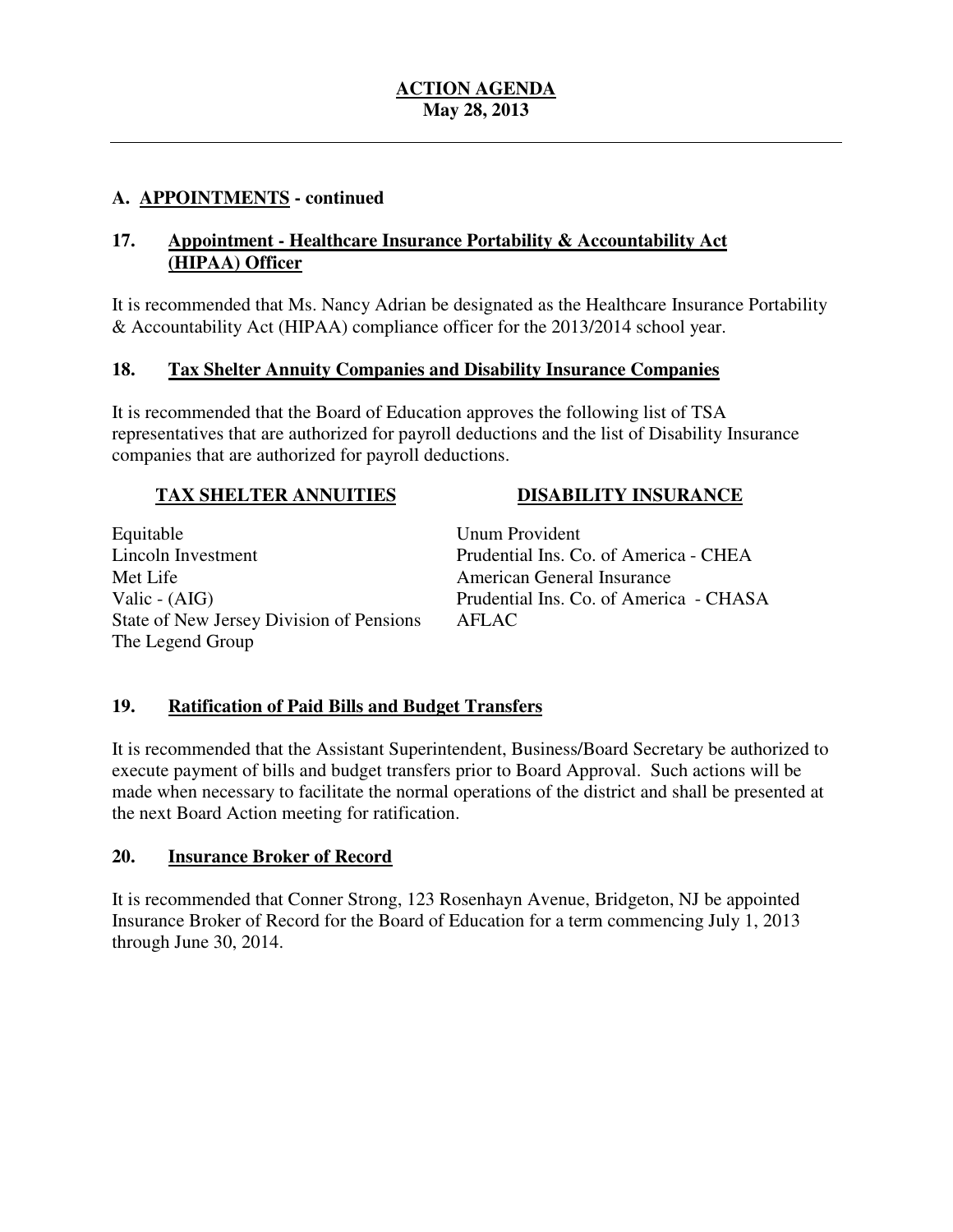## **A. APPOINTMENTS - continued**

#### **21. <u>Approval of Consulting Service Fee Agreement Employee Benefits Brokerage & </u> Consultancy**

WHEREAS, the Public School Contracts Law (N.J.S.A. 18A:18A-1 et seq) authorized the awarding of a contract for "Professional Services" without competitive bidding.

 NOW, THEREFORE, BE IT RESOLVED that Conner Strong Companies, Inc., is hereby appointed as Employee Benefits Brokerage & Consultancy to the District commencing July 1, 2013, through June 30, 2014 subject to execution of the Consulting Service Fee Agreement.

 This effort and additional services will be performed on a pre-determined fixed fee and/or time and material basis in accordance with the schedule of rates presented in their 2013 proposal.

#### **22. OMNI GROUP 403(B) TPA**

 Motion to renew the annual services agreement with the OMNI GROUP for the 2013-2014 school year as administrator for the 403B Plan in the amount of \$2,004.00. PO #14-00138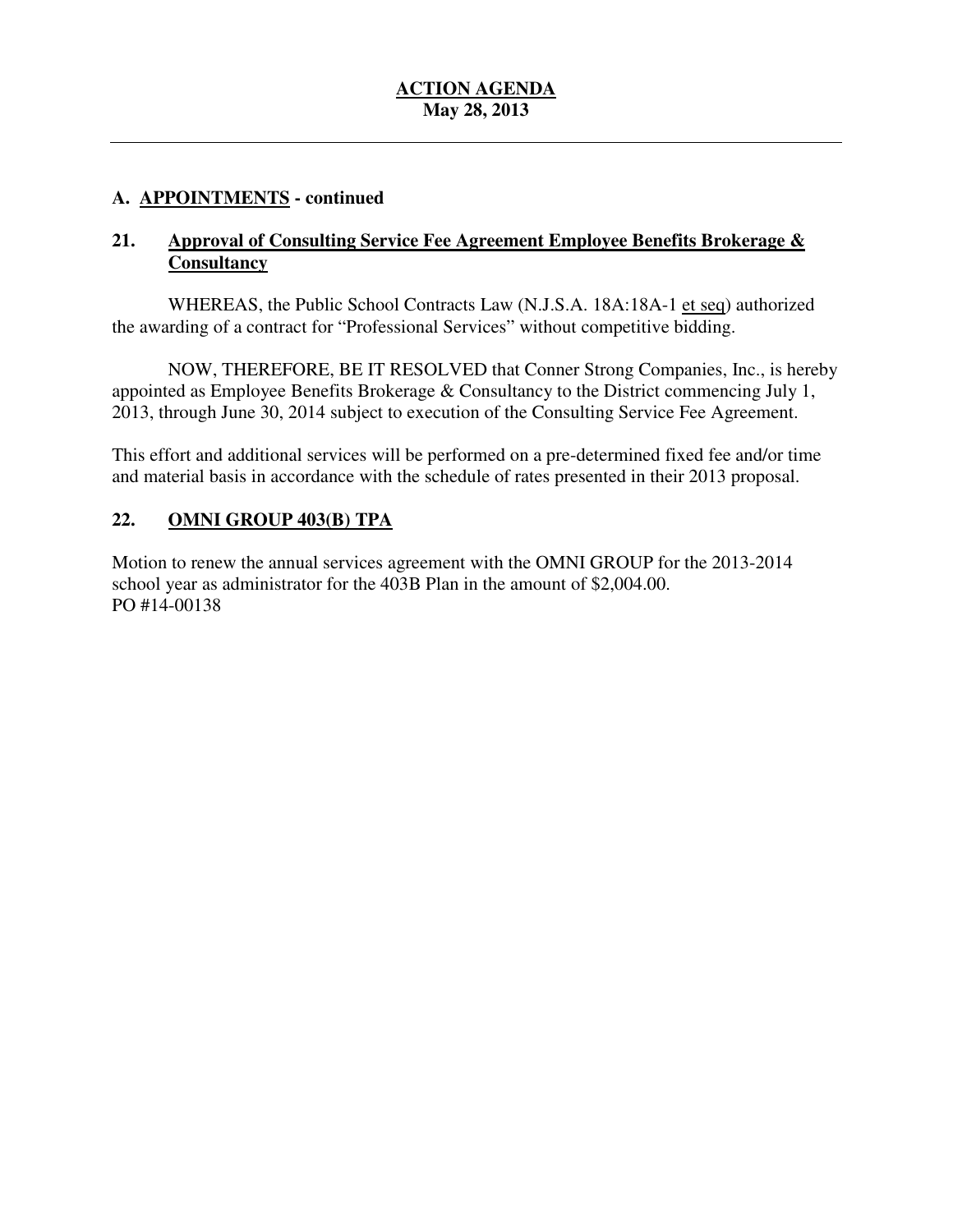## **B. REAFFIRMATION OF POLICIES, ACTIONS, RULES AND REGULATIONS**

## **1. POLICIES**

 It is recommended that it be resolved that the policies, actions, rules and regulations, participation in NJSIAA adopted by prior Boards of Education of the Cherry Hill School District, which were in effect immediately prior to this Board Meeting, be reaffirmed and adopted by the Board of Education.

## **2. CODE OF ETHICS**

It is recommended that the Board adopts the Code of Ethics to include:

- a. That the School Ethics Act and code of Ethics for School Board Members has been received and discussed.
- b. That Policies and Procedures regarding training of district Board of Education members has been adopted, Policy #9271 and,
- c. That each Board of Education acknowledges receipt of the Code of Ethics for School Board Members and has become familiar with the code of Ethics.

## **C. RESOLUTION – EDUCATIONAL SERVICES FOR NON-PUBLIC PUPILS**

 approved continuation of its membership in the Camden County Educational Services Commission, a consortium of school districts, for the purpose of providing: BE IT HEREBY RESOLVED that the Cherry Hill Township Board of Education has

- Title I Services
- • Compensatory Education, Handicapped Pupil Services and Homebound Instruction for Non-Public Schools pupils as provided under Chapters 192 and 193
- • I.D.E.A. Services for Non-Public Schools
- Aid in Lieu of Transportation
- Non-Public Transportation

 during the 2013-2014 school year at a cost not to exceed funding allocated by the State of New Jersey for such services

 their representative to the Camden County Educational Services Commission. BE IT FURTHER RESOLVED that the Board has appointed Kathy Judge to serve as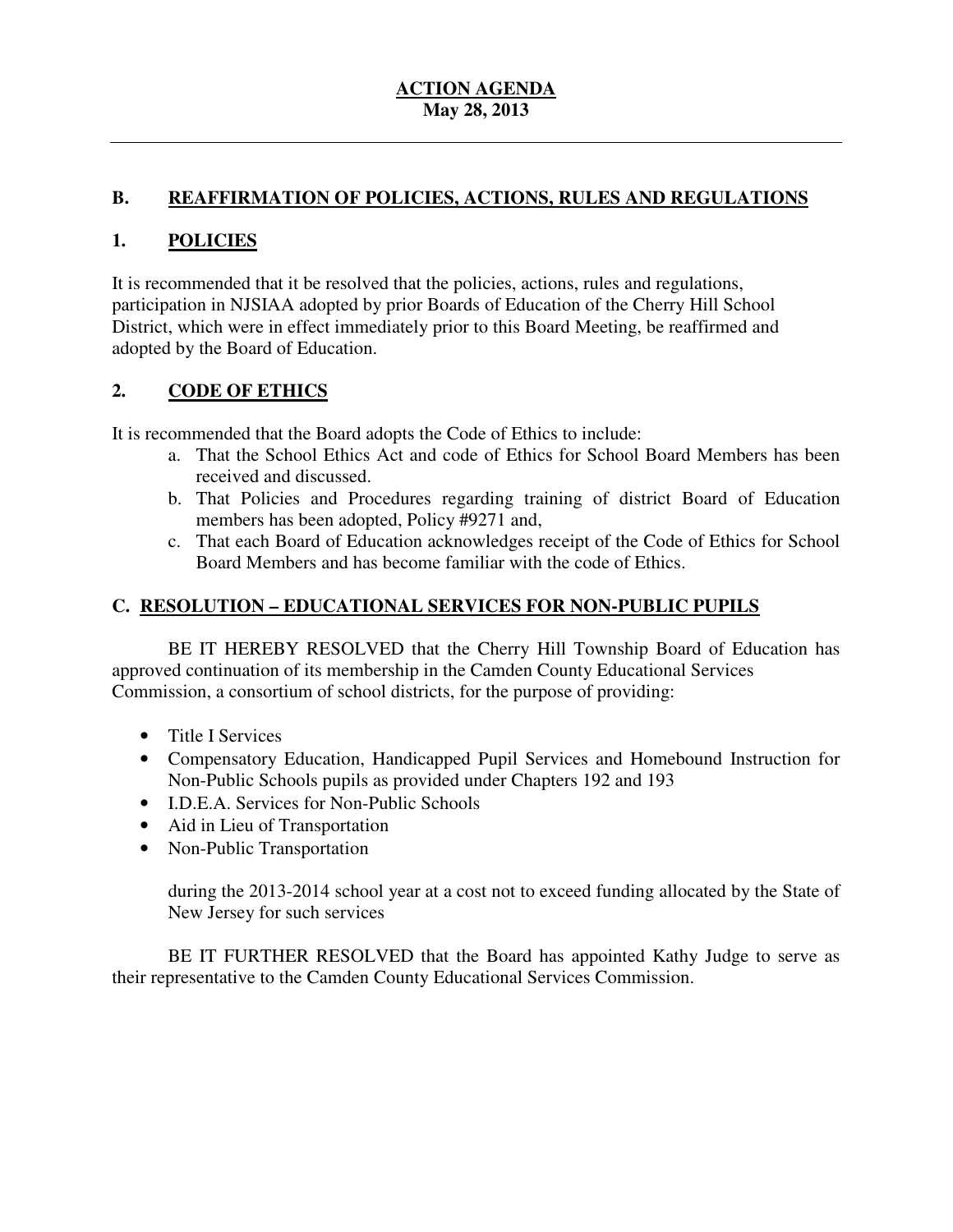## **D. RESOLUTION – BOARD MEETING ADVERTISEMENTS**

 **WHEREAS**, the Cherry Hill Board of Education is directed to meet at least once every two months during the period in which the schools in the district are in session (N.J.S.A 18A:10 6), and

 **WHEREAS**, the Open Public Meetings Act requires posting and dissemination of the annual notice of regularly scheduled meetings within seven days following the Annual Organization Meeting of the Board;

 **NOW, THEREFORE, BE IT RESOLVED** by the Board of Education, that the following notice of regularly scheduled meetings be adopted:

 Notice is hereby given that a Regular Meeting of the Cherry Hill Board of Education will be held on or about the second and fourth Tuesday of each month, as more specifically listed below;

 Education Administrative Office, 45 Ranoldo Terrace, Cherry Hill, New Jersey; 1. That the notice of regularly scheduled meetings will be posted in the Board of

 Inquirer, the newspapers designated by this Board to receive the notice required by the provisions of the Open Public Meetings Act; 2. That the aforesaid notice shall be mailed to the Courier Post and the Philadelphia

3. That the aforesaid notice be filed with the Clerk of Cherry Hill Township;

 4. The board secretary shall send all notices of any regular, special, or rescheduled meeting to any individual requesting to be placed on a mailing list as provided by N.J.S.A. 10:4 19 and upon the prepayment of a fee of \$50.00 per year. Such requests for notices under this resolution shall terminate at midnight on June 30th of each school year. Notices requested by the news media shall be mailed to such news media free of charge;

 5. That the regular meetings of the Cherry Hill Board of Education during the period of July 2013 through 2014 shall be as listed below.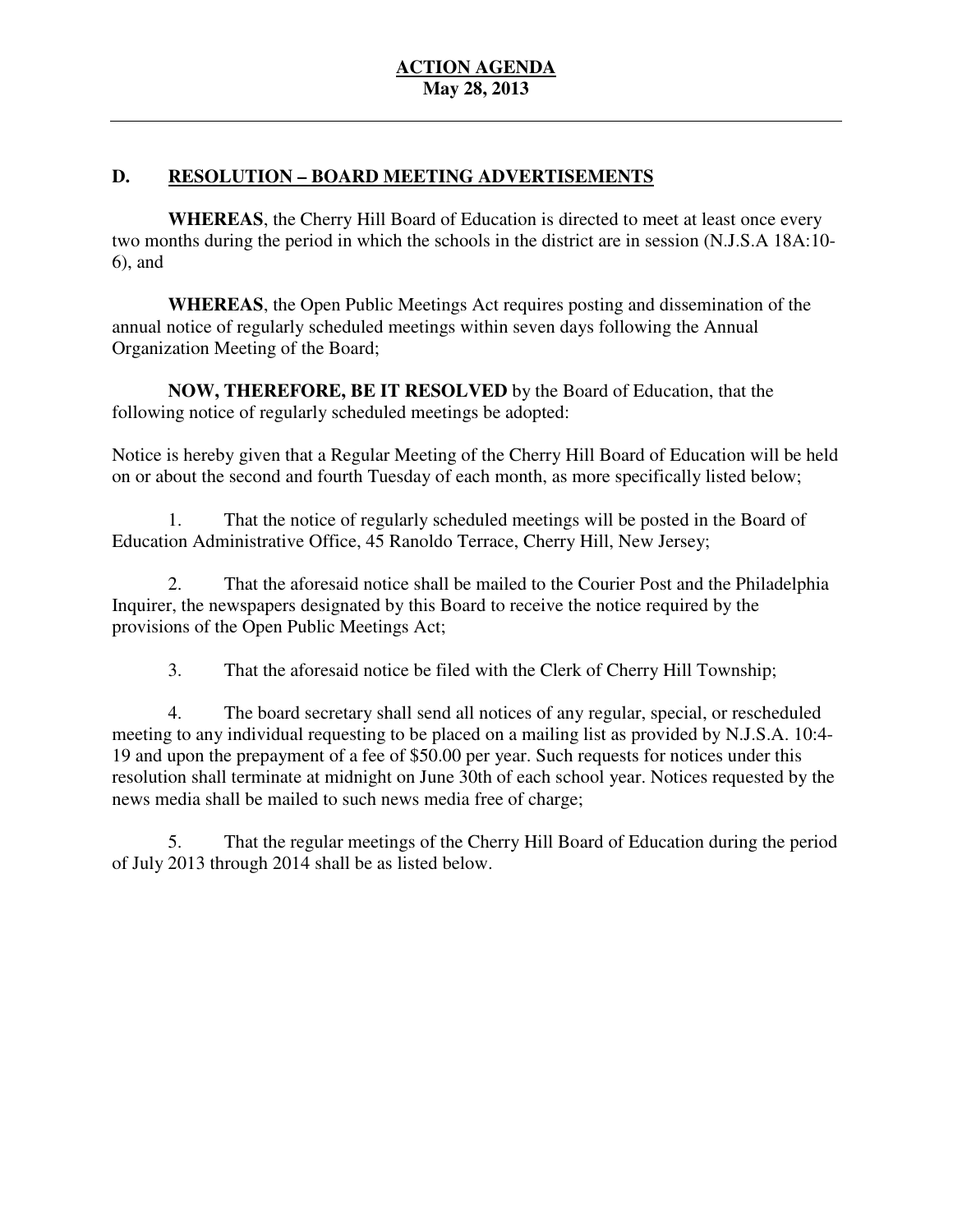## **MONTHLY RESOLUTION – BOARD MEETING ADVERTISEMENTS REGULAR OFFICIAL PUBLIC MEETINGS**

 All such meetings to be held at 7:00 p.m. on the **fourth Tuesday evening of the month, unless noted to be different.** Formal official action may be taken at such meetings on any and all business involving the school district.

| Date 2013                 | Location | Date 2014   | Location |
|---------------------------|----------|-------------|----------|
| July 23                   | Malberg  | January 28  | Malberg  |
| August 27                 | Malberg  | February 25 | Malberg  |
| September 24              | Malberg  | March 25    | Malberg  |
| October 29*               | Malberg  | April $29*$ | Malberg  |
| November 26               | Malberg  | May 27      | Malberg  |
| December 17 <sup>**</sup> | Malberg  | June 24     | Malberg  |
|                           |          |             |          |

## **\*\*Third Tuesday \*Fifth Tuesday**

## **Organization Meeting will be held on January 2, 2014**

## **REGULAR MONTHLY WORK SESSIONS**

All such meetings will be **ACTION AGENDA**s and/or Special Meetings to be held at 7:00 p.m. on the **second Tuesday evening of the month** at the Malberg Administration Building, 45 Ranoldo Terrace, Cherry Hill, New Jersey, unless noted to be different. Formal action may be taken on the matters on Special Meeting Agendas. The purpose of these meetings, to the extent now known, involves a review of the agenda for the next scheduled Regular Monthly Meeting.

| <b>Date 2013</b> | Location | <b>Date 2014</b> | <b>Location</b> |
|------------------|----------|------------------|-----------------|
| July - none      | Malberg  | January 14       | Malberg         |
| August 13        | Malberg  | February 11      | Malberg         |
| September 10     | Malberg  | March 11         | Malberg         |
| October 8        | Malberg  | April 8          | Malberg         |
| November 12      | Malberg  | May 13           | Malberg         |
| December - none  | Malberg  | June 10          | Malberg         |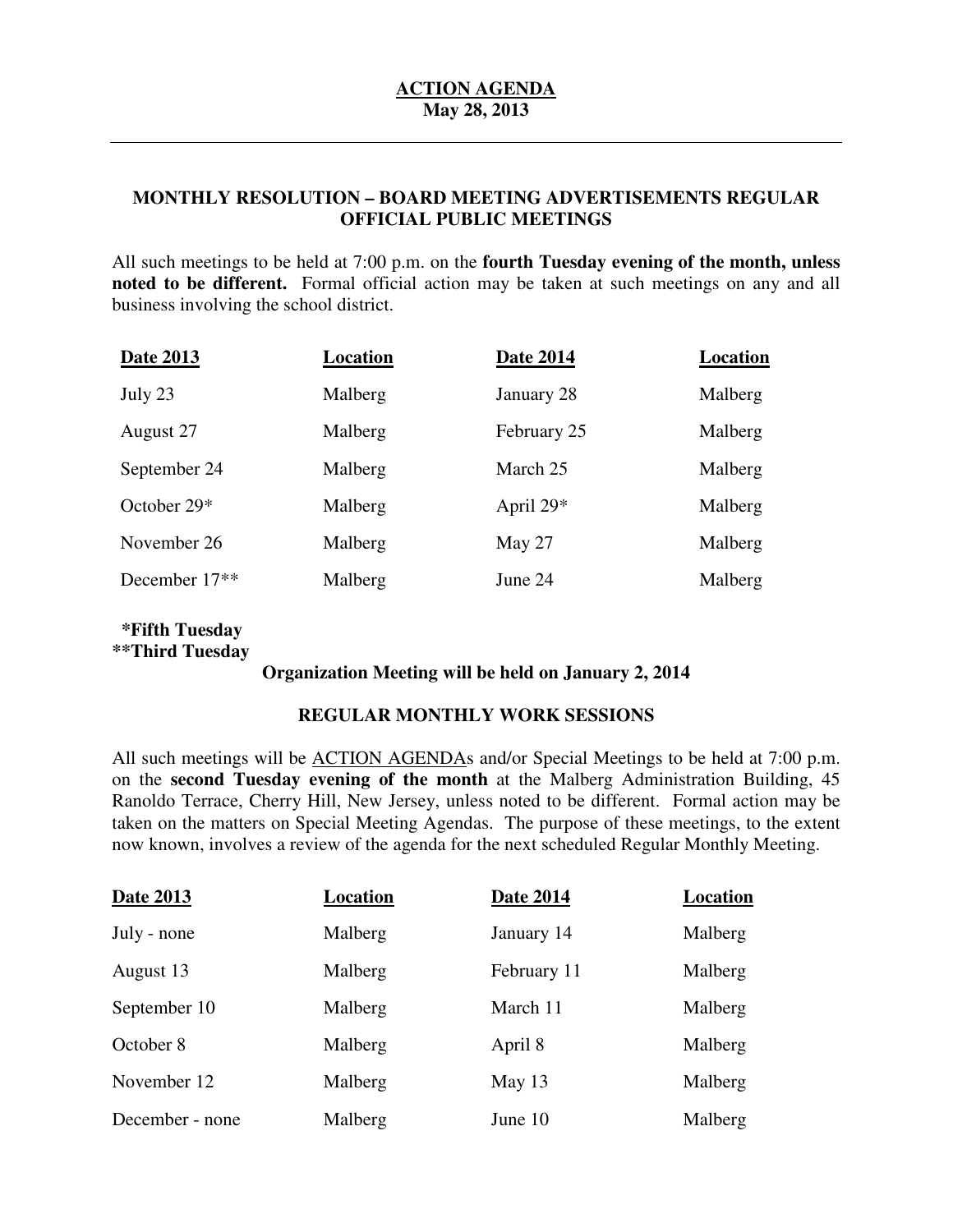#### E. **EANK ACCOUNTS**

## 1. Current Account

 It is recommended that an account in the name of the Board of Education – Current Account be kept with Beneficial Bank and all monies, checks, drafts or funds coming into the possession of this Board of Education be deposited in said bank to the credit of this Board and that said bank be and is hereby authorized to make payment from the funds on deposit with it on warrants or drafts signed by the President or Vice President, Secretary of the Board of Education and the Treasurer of School Funds.

## 2. Payroll Account

 It is recommended that the Payroll Account in the name of this Board of Education be kept with Beneficial Bank and that said bank be and is hereby authorized to make payment from the funds on deposit with it on warrants or drafts signed by the Treasurer of School Funds.

## 3. Cafeteria Account

 It is recommended that the Cafeteria Account in the name of this Board of Education be kept with the Beneficial Bank for the deposit of cafeteria funds to the credit of this Board of Education and that all such cafeteria funds coming into the possession of the Board of Education be deposited in said Beneficial Bank, which bank be and is hereby authorized to make payment from the funds on deposit with it on warrants or drafts signed by any two of the following: Assistant Superintendent, Business/Board Secretary, Assistant Business Administrator/Assistant Board Secretary, Accountant, or Senior Accountant.

## 4. **Student Activity Fund Account (Middle/Elementary)**

 It is recommended that an account in the name of this Board of Education be deposited with the Beneficial Bank for the deposit of Middle & Elementary Student Activity Funds to the credit of the Board of Education and that all such Student Activity Funds coming into the possession of this Board of Education be deposited in said Beneficial Bank, which bank be and is hereby authorized to make payment from such funds on deposit with it on warrants or drafts signed by any two of the following: Assistant Superintendent, Business/Board Secretary, Assistant Business Administrator/Assistant Board Secretary, Accountant, or Senior Accountant.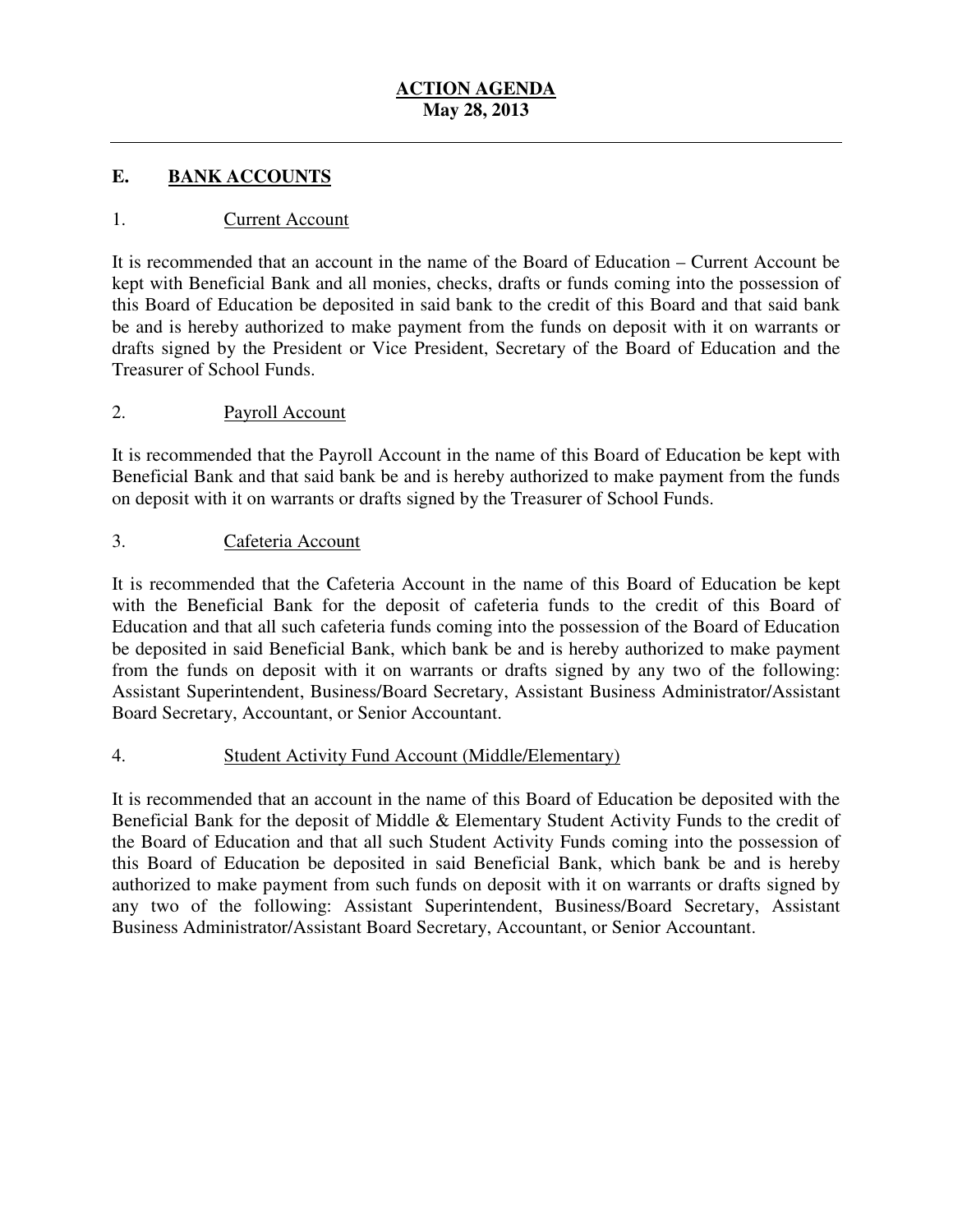#### **. E. BANK ACCOUNTS - continued**

## 5. Student Activity Fund Account (High School East)

 It is recommended that an account in the name of this Board of Education be deposited with the Beneficial Bank for the deposit of High School East Student Activity Funds to the credit of the Board of Education and that all such Student Activity Funds coming into the possession of this Board of Education be deposited in said Beneficial Bank, which bank be and is hereby authorized to make payment from such funds on deposit with it on warrants or drafts signed by any two of the following: Principal, Assistant Principal - Activity Fund, or Coordinator of Student Activities.

# 6. Student Activity Fund Account (High School West)

 It is recommended that an account in the name of this Board of Education be deposited with the Beneficial Bank for the deposit of High School West Student Activity Funds to the credit of the Board of Education and that all such Student Activity Funds coming into the possession of this Board of Education be deposited in said Beneficial Bank, which bank be and is hereby authorized to make payment from such funds on deposit with it on warrants or drafts signed by any two of the following: Principal, Assistant Principal - Activity Fund, or Coordinator of Student Activities.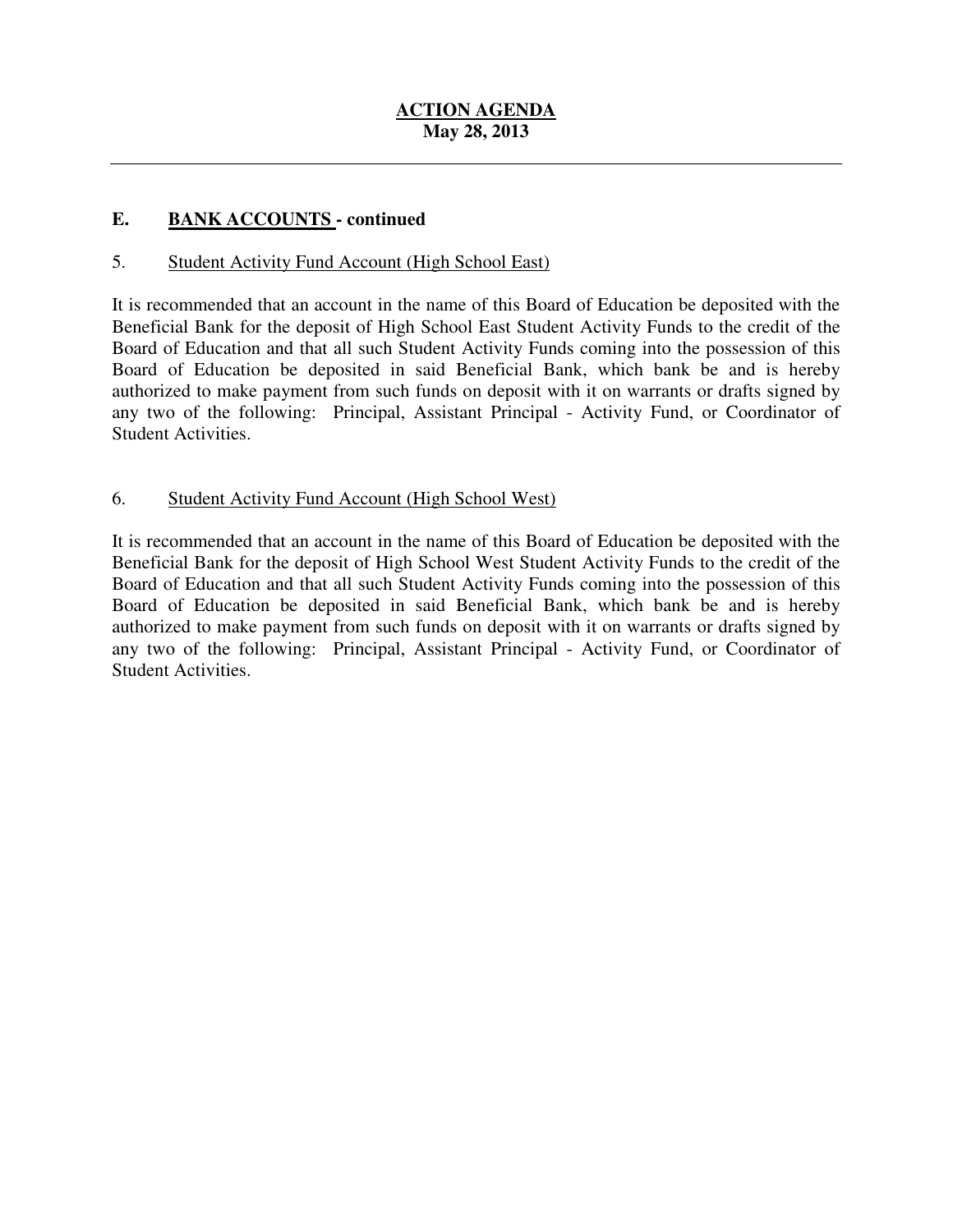#### $$ **EANK ACCOUNTS** - continued

#### 7. Petty Cash Account

 It is recommended that the Business Administrator be authorized to open petty a cash account as described below in the amount of \$3,350.00 in the name of this Board of Education be kept with the Beneficial Bank for the deposit of said funds to the credit of this Board of Education, and that all such petty cash funds coming into the possession of this Board of Education be deposited in said Beneficial Bank which bank be and is hereby authorized to make payment from the funds on deposit with it on warrants or drafts signed by any two of the following: Assistant Superintendent, Business;/Board Secretary, Accountant, Senior Accountant, or Assistant Business Administrator/Assistant Board Secretary.

| School                             | Amount | Person Responsible         | Purpose           |
|------------------------------------|--------|----------------------------|-------------------|
|                                    |        |                            |                   |
| <b>Barclay Elementary School</b>   | \$100  | Principal                  | General           |
| <b>Barton Elementary School</b>    | \$100  | Principal                  | General           |
| <b>Cooper Elementary School</b>    | \$100  | Principal                  | General           |
| Harte Elementary School            | \$100  | Principal                  | General           |
| <b>Johnson Elementary School</b>   | \$100  | Principal                  | General           |
| Kilmer Elementary School           | \$100  | Principal                  | General           |
| <b>Kingston Elementary School</b>  | \$100  | Principal                  | General           |
| Knight Elementary School           | \$100  | Principal                  | General           |
| <b>Mann Elementary School</b>      | \$100  | Principal                  | General           |
| Paine Elementary School            | \$100  | Principal                  | General           |
| Paine Elementary School            | \$100  | Principal                  | Life Skills Coach |
| <b>Sharp Elementary School</b>     | \$100  | Principal                  | General           |
| <b>Stockton Elementary School</b>  | \$100  | Principal                  | General           |
| <b>Woodcrest Elementary School</b> | \$100  | Principal                  | General           |
|                                    |        |                            |                   |
| <b>Beck Middle School</b>          | \$150  | Principal                  | General           |
| Carusi Middle School               | \$150  | Principal                  | General           |
| Rosa Middle School                 | \$150  | Principal                  | General           |
|                                    |        |                            |                   |
| <b>Alternative HS</b>              | \$100  | Principal                  | General           |
| East HS                            | \$200  | Principal                  | General           |
| West HS                            | \$800  | Principal                  | General           |
| West HS                            | \$200  | <b>Assistant Principal</b> | General           |
|                                    |        |                            |                   |
| Security                           | \$100  | Director                   | General           |
| <b>Building/Grounds</b>            | \$100  | Director                   | General           |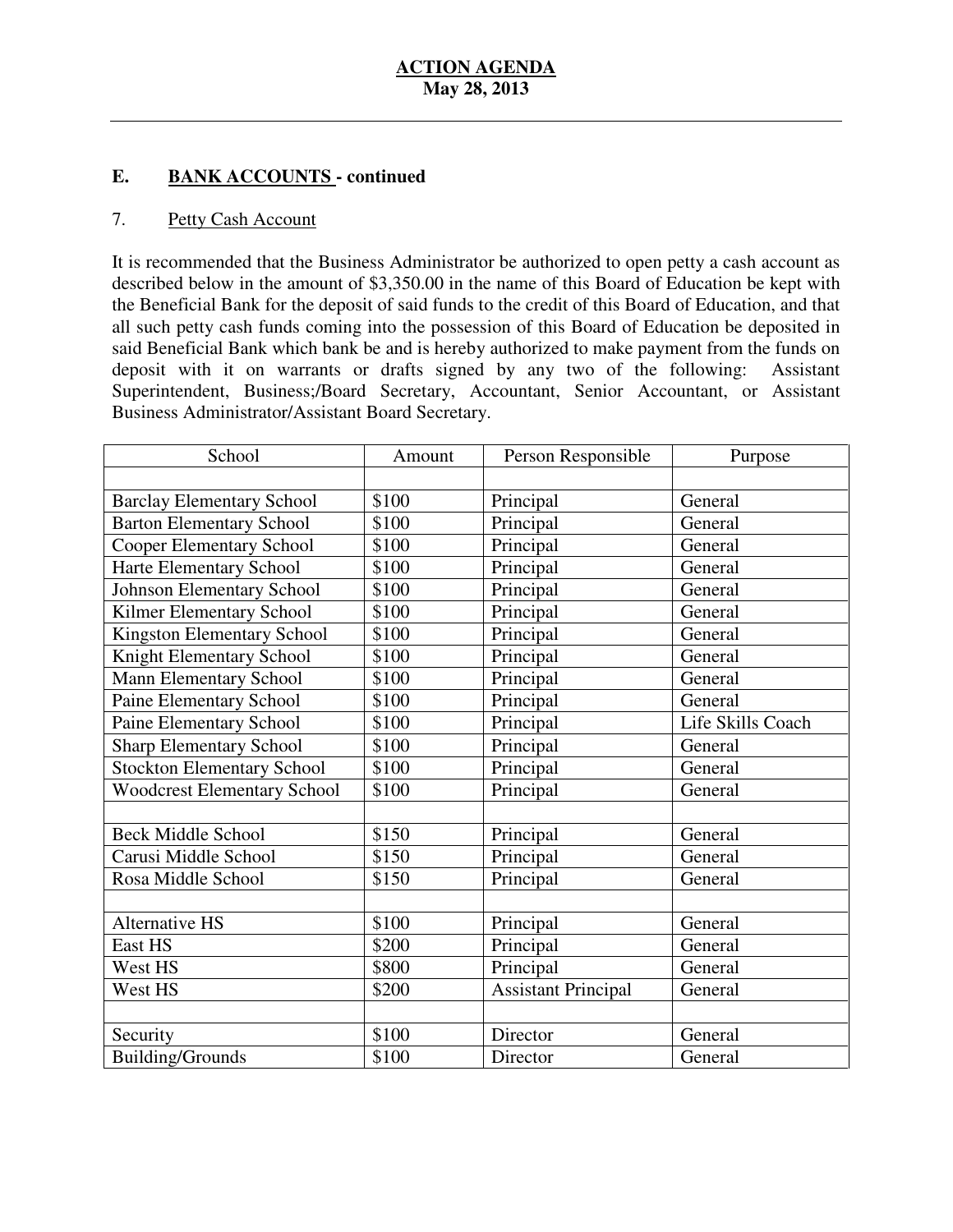#### **E**. **EANK ACCOUNTS - continued**

#### 8. Payroll Agency Account

 It is recommended that an account in the name of Cherry Hill Board of Education Payroll Agency Account be kept with the Beneficial Bank for the deposit of deductions from employees' pay and said bank be and is hereby authorized to make payment from such funds on deposit with it on warrants or drafts signed by one of the following: the Treasurer of School Funds, Assistant Superintendent, Business/Board Secretary, or Assistant Business Administrator/Assistant Board Secretary.

#### 9. 9. School Age Child Care Program Account

 It is recommended that the School Age Child Care Program Account in the name of this Board of Education be kept with the Beneficial Bank for the deposit of School Age Child Care Program funds to the credit of this Board of Education and that all such funds coming into the possession of the Board of Education be deposited in said Beneficial Bank which bank be and is hereby authorized to make payment from the funds on deposit with it on warrants or drafts signed by two of the following: Principal of Barclay Early Childhood Center and SACC, Accountant, Secretary, Administrator/Assistant Board Secretary. Assistant Superintendent, Business/Board Secretary, or Assistant Business

## 10. Scholarship Accounts

 It is recommended that the following Scholarship Accounts, in the name of this Board of Education be kept with the Beneficial Bank for the deposit of the Elizabeth Conner Scholarship Fund, Dinsmore Scholarship Fund, and Kaufman Scholarship Fund to the credit of this Board of Education be deposited in said Beneficial Bank, which bank be and is hereby authorized to make payment from the funds on deposit with it on warrants or drafts signed by the Assistant Superintendent, Business/Board Secretary. Education and that all such scholarship funds coming into the possession of the Board of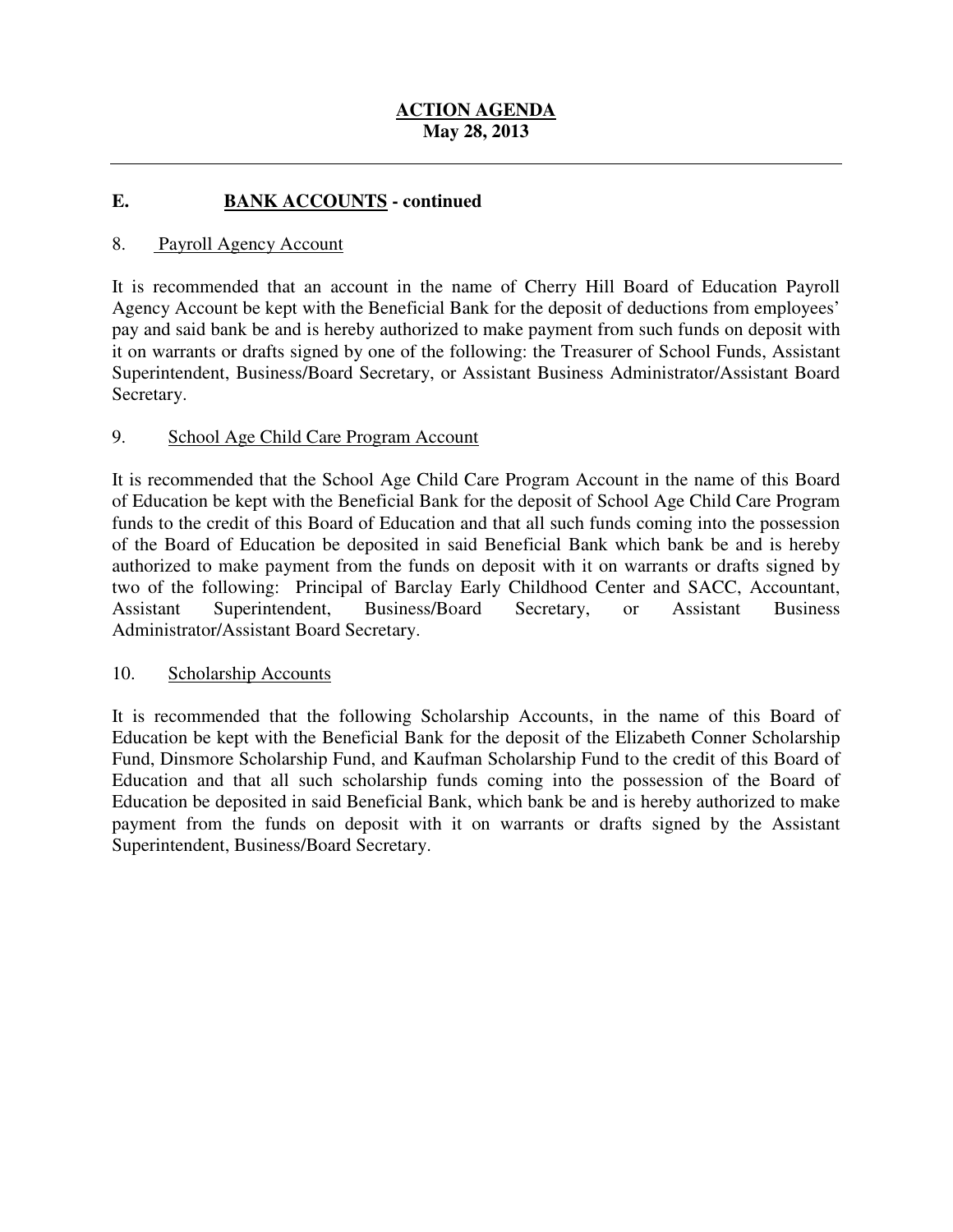## **F. INVESTMENT OF FUNDS**

## 1. **Certificates of Deposit/U.S. Treasury Obligations**

 It is recommended that the Assistant Superintendent, Business/Board Secretary, the Assistant Business Administrator/Assistant Board Secretary or Accountant shall be authorized to invest idle funds or monies of the Board of Education between Action Meetings, in such interest bearing securities or accounts as may be legal under the laws of the State of New Jersey, said investments to be ratified and affirmed at the next Action Meeting of the Board of Education.

## 2. Participation in the State of New Jersey Cash Management Fund

 It is recommended that the Cherry Hill Board of Education participate in the New Jersey Cash Management Fund with said fund authorized to purchase and sell participations in the funds on the approval of the Assistant Superintendent, Business/Board Secretary, the Assistant Business Administrator/Assistant Board Secretary, Accountant or Senior Accountant.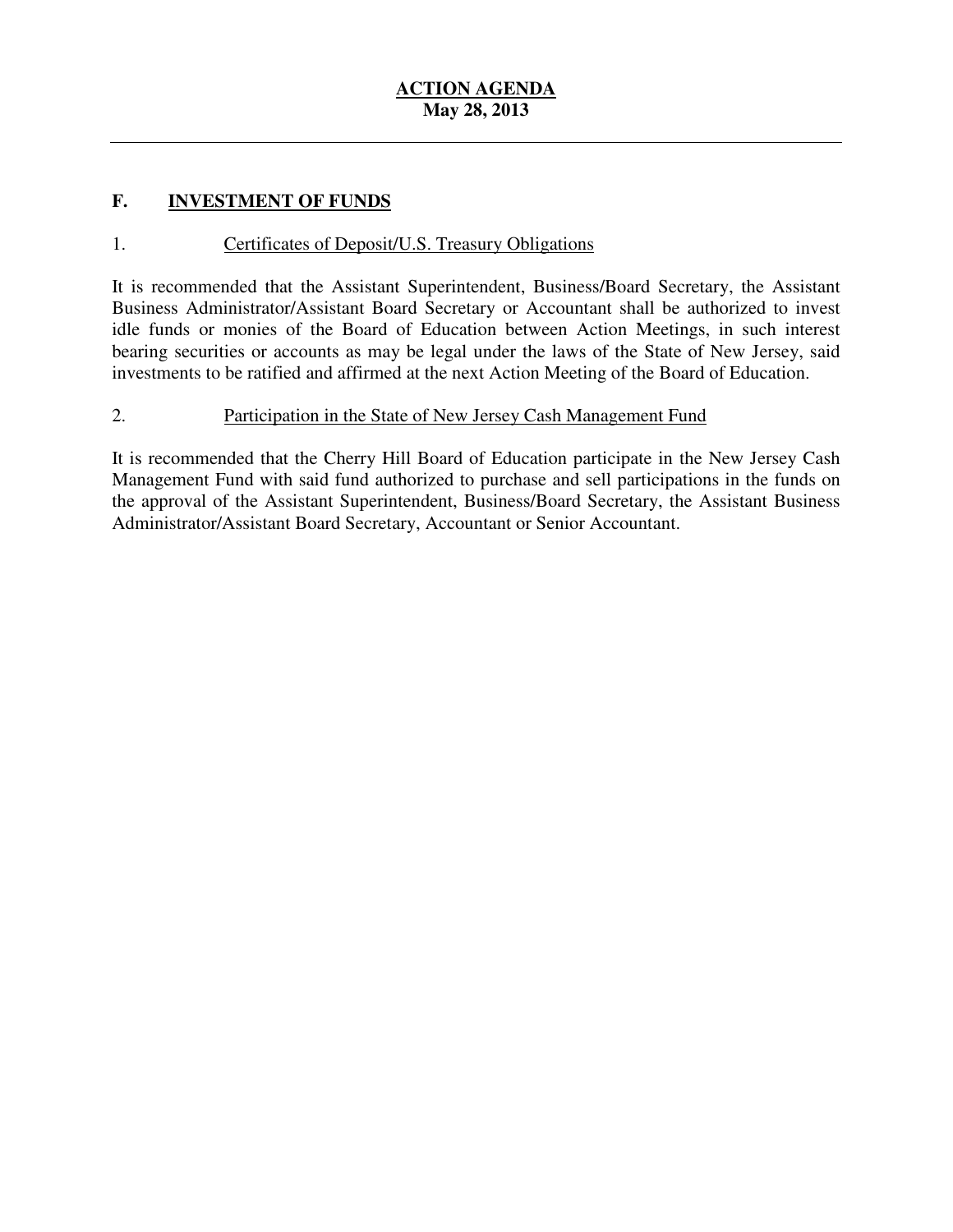### **G. TAX RECEIPT SCHEDULE**

 $\overline{a}$ 

## **TAX RECEIPT SCHEDULE 2013-14**

| <b>Month and Day</b><br>Payable | <b>General Fund</b> | <b>Debt Service</b> |  |
|---------------------------------|---------------------|---------------------|--|
| July 12, 2013                   | 6,351,388.68        |                     |  |
| July 26, 2013<br>August 1, 2013 | 6,351,388.67        | 1,000,000.00        |  |
| August 9, 2013                  | 12,702,777.33       |                     |  |
| September 13, 2013              | 12,702,777.33       |                     |  |
| October 11, 2013                | 12,702,777.33       |                     |  |
| November 8, 2013                | 12,702,777.33       |                     |  |
| December 13, 2013               | 12,702,777.33       |                     |  |
| Total July through              |                     |                     |  |
| December, 2013                  | 76,216,664.00       | 1,000,000.00        |  |
| January 10, 2014                | 12,702,777.34       |                     |  |
| February 3, 2014                |                     | 2,010,866.00        |  |
| February 14, 2014               | 12,702,777.34       |                     |  |
| March 14, 2014                  | 12,702,777.33       |                     |  |
| April 11, 2014                  | 12,702,777.33       |                     |  |
| May 9, 2014                     | 12,702,777.33       |                     |  |
| June 13, 2014                   | 12,702,777.33       |                     |  |
| Total January through           |                     |                     |  |
| June, 2014                      | 76,216,664.00       | 2,010,866.00        |  |
|                                 |                     |                     |  |
| TOTAL 2013-2014<br><b>YEAR</b>  | 152,433,328.00      | 3,010,866.00        |  |
|                                 |                     |                     |  |
| Motion                          | Second              | Vote                |  |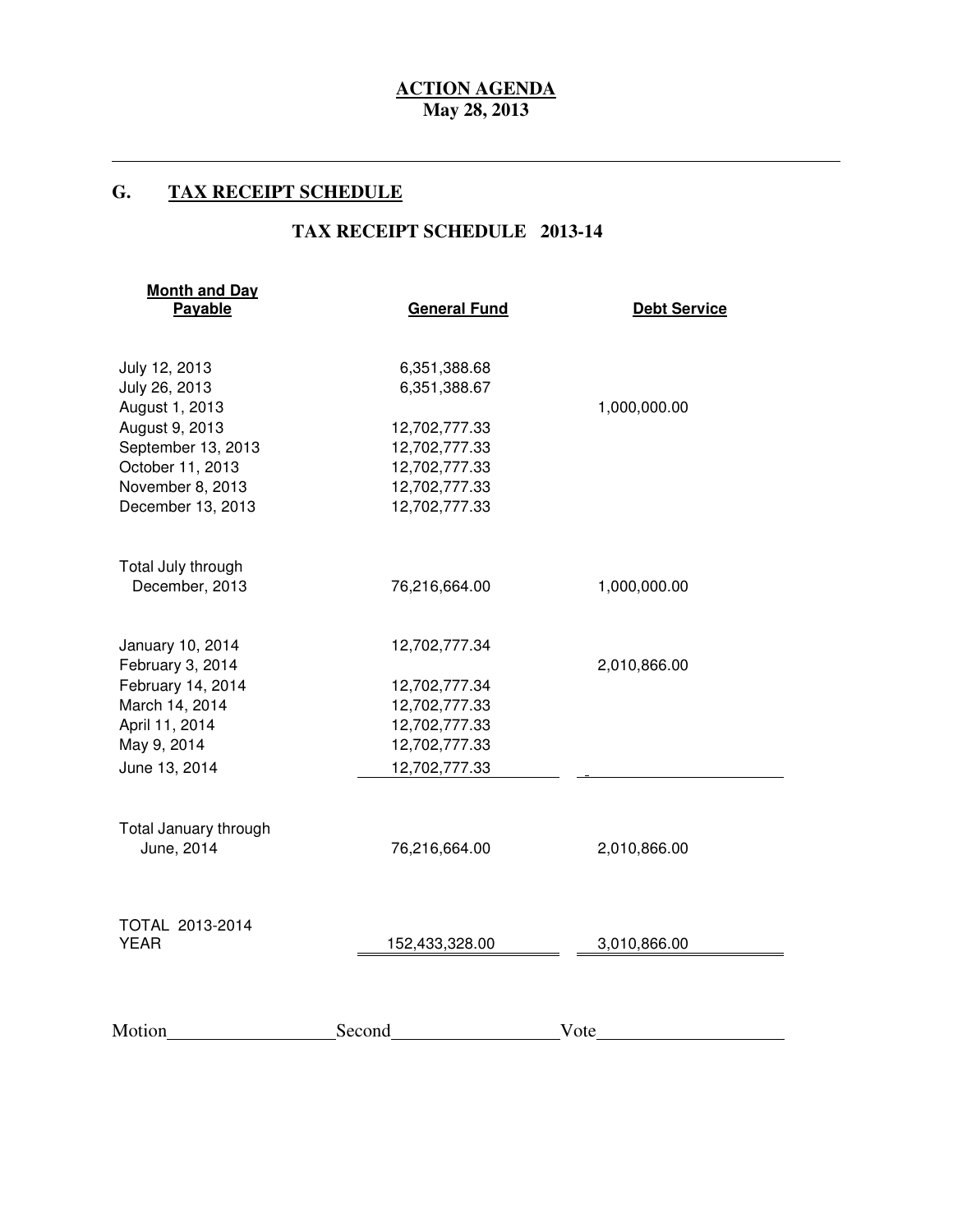## **A. CURRICULUM & INSTRUCTION**

#### **Board Goals**

- • **Continue to improve student achievement at all grade levels for all students and close achievement gaps where they exist.**
- **•** Create a cost-effective budget that provides for education resources as well as  **preventive maintenance and ongoing facilities improvement in all schools.**
- • **Enhance communication with and outreach to internal and external stakeholders.**

The Superintendent recommends the following:

- 1. Approval of Attendance at Conferences and Workshops
- 2. Approval of Agreement with College Board
- 3. Approval of Agreements for the 2012-2013 school year
- 4. A Resolution Approving a Rider to the Services Agreement for the 2012-2013 school year
- 5. Approval of Agreements for the 2013-2014 school year
- 6. Approval of Riders Extending Agreements for the 2013-2013 school year
- 7. Approval of Professional Services Contracts for the 2013-2014 school year
- **8. Approval of American Red Cross Agreement**
- **9. Approval of Out of District Tuition for the 2012-2013 school year**
- **10. Approval of Non-Public School Textbooks for the 2013-2014 school year**
- **11. Resolution Approving a Services Agreement between the Board and Learning Sciences International, LLC to Provide a Teacher Evaluation Electronic Platform**
- **12. Resolution Approving a Services Agreement between the Board and Performance Matters, LLC to Provide a Performance Assessment and District Data Management System**

### **ITEM 1. APPROVAL OF ATTENDANCE AT CONFERENCES AND WORKSHOPS**

 **WHEREAS**, certain Cherry Hill School District employees have requested authorization to attend the conference(s)/workshop(s) listed below, and

 **WHEREAS**, the attendance of each employee at the specified conference/workshop is educationally necessary, fiscally prudent and 1) directly related to and within the scope of the employee's current responsibilities and the District's professional development plan, and 2) critical to the instructional needs of the District or furthers the efficient operation of the District;

 **NOW, THEREFORE, BE IT RESOLVED**, that the Cherry Hill Board of Education authorizes the attendance of the employees at the specified conferences/workshops listed below, and be it

 **FURTHER RESOLVED**, that the Board hereby determines that the estimated expenses related to the authorized travel listed below are justified and THEREFORE authorizes payment of any registration fees and reimbursement of statutorily authorized travel expenditures to the designated employees, not to exceed District budgetary limitations and to be in accordance with the provisions of *N.J.S.A.* 18A:11-12, the District's travel policy and procedures, State travel payment guidelines established by the Department of Treasury in NJOMB circular letter 08-13-OMB, and with guidelines established by the federal Office of Management and Budget:

| # | <b>NAME</b>       | <b>CONFERENCE</b>             | <b>DATE</b> | <b>COST</b><br><b>NOT TO EXCEED</b> |
|---|-------------------|-------------------------------|-------------|-------------------------------------|
| A | Dr. Maureen       | Garden State Coalition of     | 5/29/13     | \$84.64                             |
|   | Reusche - Central | Schools $22nd$ Annual Meeting |             | Registration, Mileage               |
|   |                   | – Monroe Twp., NJ             |             | <b>District Funds</b>               |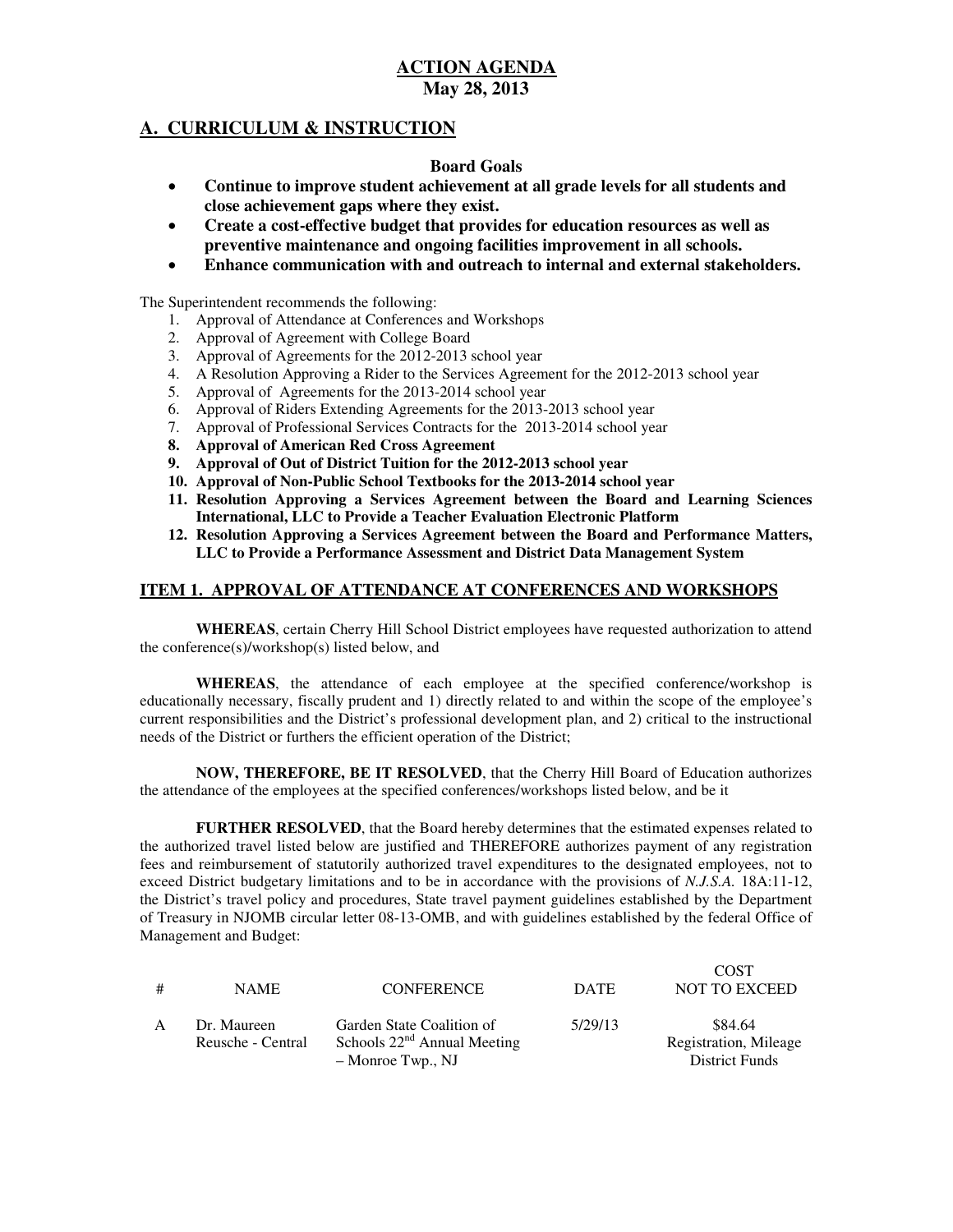## **A. CURRICULUM & INSTRUCTION**

#### **ITEM 1. APPROVAL OF ATTENDANCE AT CONFERENCES AND WORKSHOPS**

| G | <b>Michael Nuzzo-</b><br><b>District</b>           | <b>School Safety Symposium -</b><br><b>Atlantic City, NJ</b>                           | 6/26/13      | \$178.37<br><b>Registration, Mileage</b><br><b>Tolls, Parking</b><br><b>District Funds</b> |
|---|----------------------------------------------------|----------------------------------------------------------------------------------------|--------------|--------------------------------------------------------------------------------------------|
| F | Kathy Judge -<br><b>BOE President</b>              | <b>Garden State Coalition of</b><br>Schools $22nd$ Annual Meeting<br>- Monroe Twp., NJ | 5/29/13      | \$84.64<br><b>Registration, Mileage</b><br><b>District Funds</b>                           |
| E | Dr. Mary Kline –<br>Central                        | AP English Language and<br><b>Composition Summer Institute</b><br>- Blackwood, NJ      | $8/5 - 8/13$ | \$850.00<br>Registration<br><b>CHASA Funds</b>                                             |
| D | Miriam Brennan<br>Resurrection<br>Catholic School  | Professional Development for<br>Math and Science Educators -<br>Glassboro, NJ          | 6/11/13      | \$125.00<br>Registration<br><b>Title II Funds</b>                                          |
| C | Kim Mazzochette<br>Resurrection<br>Catholic School | Professional Development for<br>Math and Science Educators -<br>Glassboro, NJ          | 6/11/13      | \$125.00<br>Registration<br><b>Title II Funds</b>                                          |
| B | Marc Pierlott $-$<br>East HS                       | <b>Advanced Placement Summer</b><br>Institute $-$<br>Athens, Georgia                   | 7/07-11/13   | \$749.00<br>Registration<br><b>Title II Funds</b>                                          |
| # | <b>NAME</b>                                        | <b>CONFERENCE</b>                                                                      | <b>DATE</b>  | <b>COST</b><br><b>NOT TO EXCEED</b>                                                        |

#### **ITEM 2. APPROVAL OF AGREEMENT WITH COLLEGE BOARD**

 It is recommended that the Board approve the agreement between College Board and the District for the 2013 PSAT/NMSQT Early Participation Program (P.O. 14-00219).

#### **ITEM 3. APPROVAL OF AGREEMENTS FOR 2012-2013 SCHOOL YEAR**

 Dr. Danielle Chase To provide Neuropsychological Evaluations September 2012- June 2013 Original amount \$3,500 – 6/12 Increased \$7,500 – 11/12 Amount not to exceed \$11,000 Increase \$3,200 4/13 Total amount not to exceed \$14,200 PO #13-02028 11-000-219-320-71-0001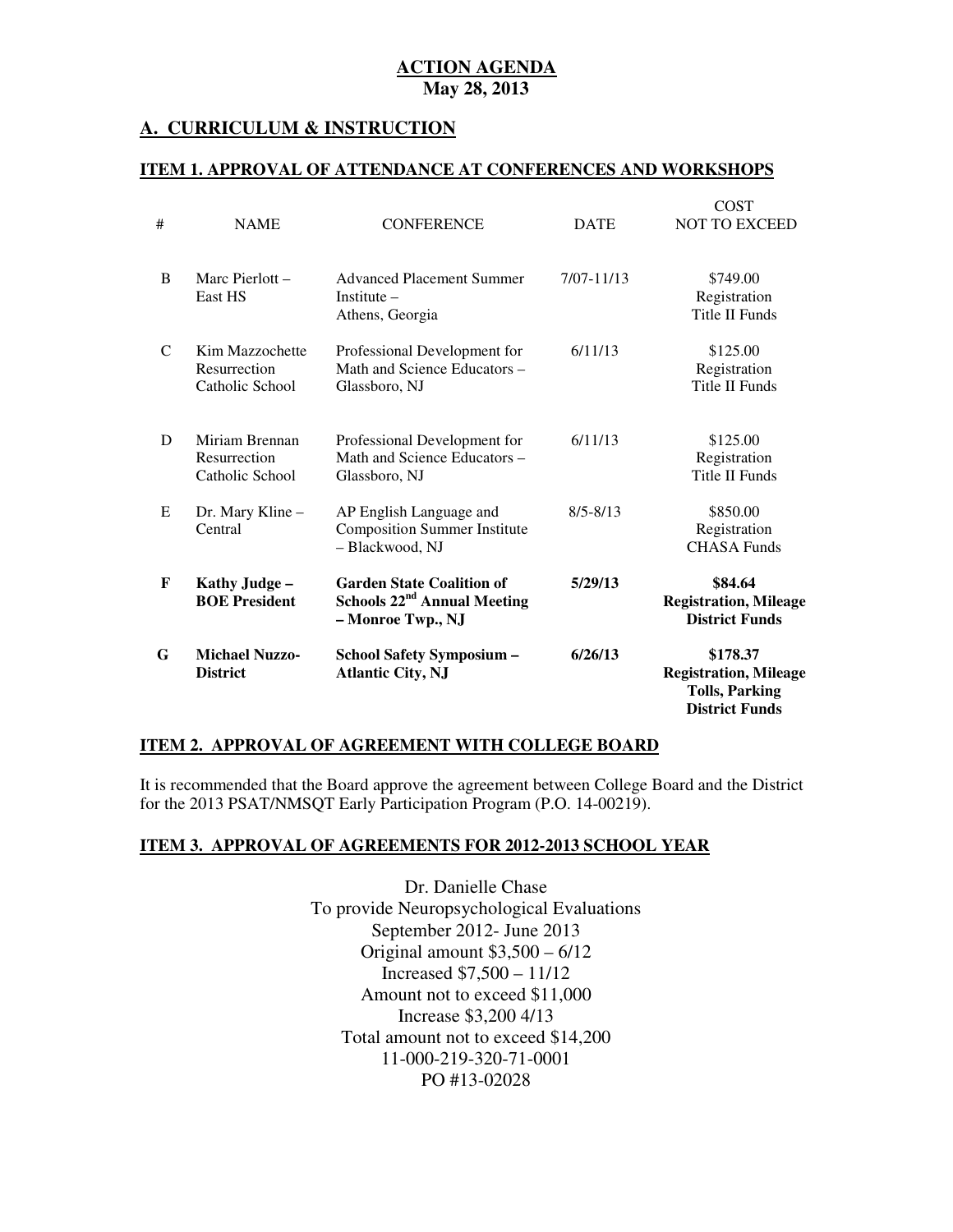### **A. CURRICULUM & INSTRUCTION**

### **ITEM 3. APPROVAL OF AGREEMENTS FOR 2012-2013 SCHOOL YEAR CONTINUED**

 Barbara Leech To provide neuropsychological evaluations September 2012-June 2013 Original amount \$12,500 Increase \$3,800 Total amount not to exceed \$16,300 PO #13-02012 11-000-219-320-71-0001

#### **ITEM 4. A RESOLUTION APPROVING A RIDER TO THE SERVICES AGREEMENT BETWEEN THE BOARD AND CLARKE OF PENNSYLVANIA, INC. TO PROVIDE ITINERANT TEACHER OF THE DEAF SERVICES FOR THE 2012-2013 SCHOOL YEAR**

 **WHEREAS,** effective September 1, 2012, the Cherry Hill Board of Education approved an agreement between the Board and Clarke of Pennsylvania, Inc. d/b/a Clarke Schools for Hearing and Speech, for the provision of itinerant teacher of the deaf services to certain District pupils for the period of September 1, 2012 through June 30, 2013; and

 **WHEREAS**, due to an increased need for such services from July 1, 2012 to June 30, 2013, the Board must amend the original agreement via Rider to increase the \$23,000 original total contract cost by \$10,000, to an amount not to exceed \$33,000; and

 **WHEREAS**, Clarke of Pennsylvania, Inc. has agreed to the above change in the maximum contract amount;

 **NOW, THEREFORE, BE IT RESOLVED,** that the total expenditure for services provided by Clarke of Pennsylvania, Inc. d/b/a Clarke Schools for Hearing and Speech for the period July 1, 2012 to June 30, 2013, shall not exceed Thirty Three Thousand Dollars (\$33,000), with no change to existing contract service rates; and be it

 **FURTHER RESOLVED**, that the Board authorizes its President and Secretary to execute a Rider to the services contract with Clarke of Pennsylvania, Inc. incorporating the above expenditure limitation into the contract.

> PO #13-03453 – original amount approved \$23,000 Increased by \$10,000 For a total of \$33,000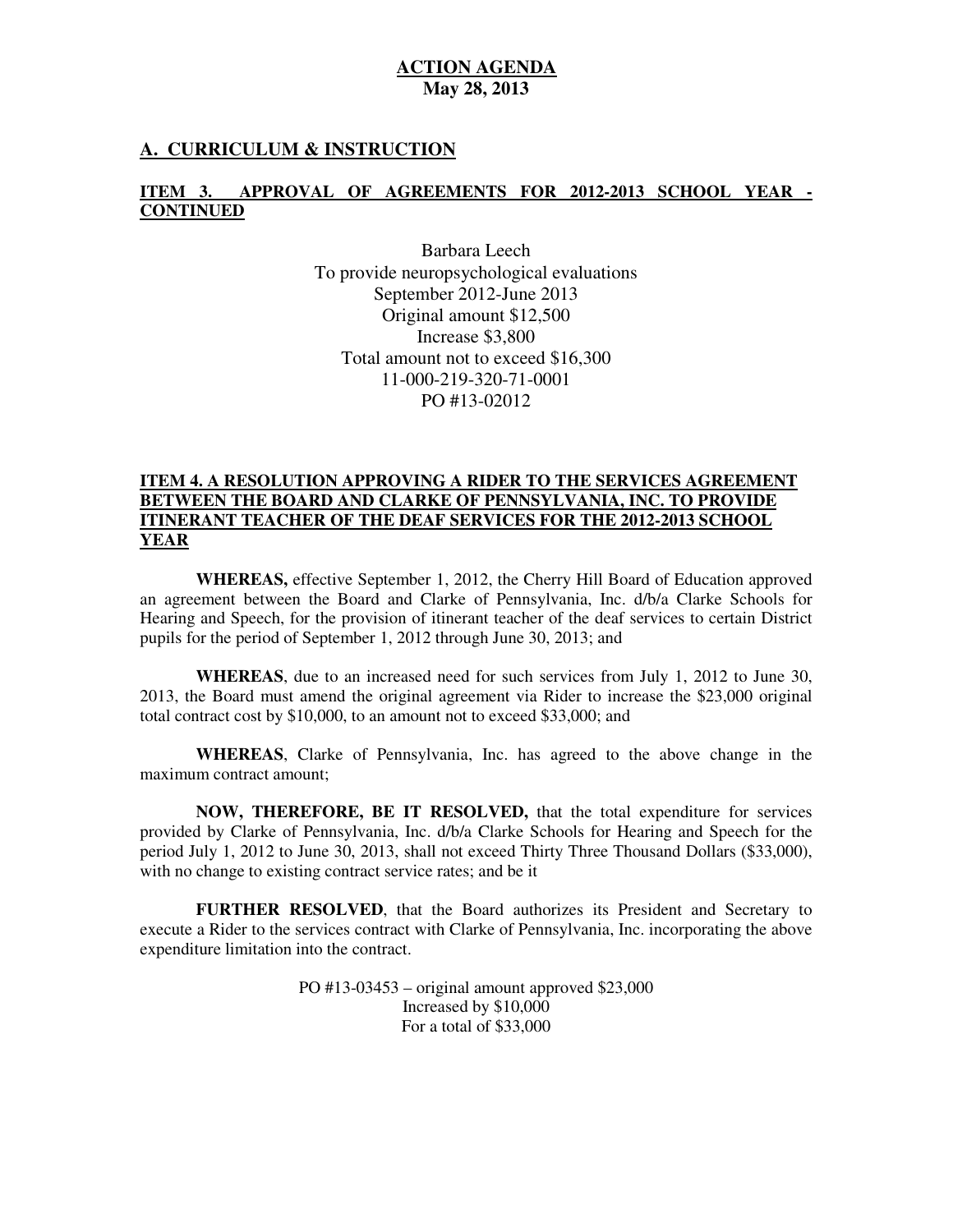## **A. CURRICULUM & INSTRUCTION**

#### **ITEM 5. APPROVAL OF AGREEMENTS FOR 2013-2014 SCHOOL YEAR**

 Dr. Kaari – UMDNJ To provide services as district physician July 1, 2013- June 30, 2014 Amount not to exceed \$17,000 PO #14-01582 11-000-213-320-71-0001

### **ITEM 6. APPROVAL OF RIDERS EXTENDING AGREEMENTS FOR THE 2013-2014 SCHOOL YEAR**

| Item           | Vendor                          | <b>Services Provided</b>    | Amount    | Purchase |
|----------------|---------------------------------|-----------------------------|-----------|----------|
| #              |                                 |                             |           | Order #  |
| a.             | <b>Building Blocks Behavior</b> | Behavioral consultation     | \$76,500  | 14-00268 |
|                | Consultation Inc.               | services                    |           |          |
| $\mathbf b$ .  | Kevin Cohen                     | Augmentative                | \$66,500  | 14-00275 |
|                |                                 | Communication &             |           |          |
|                |                                 | <b>Assistive Technology</b> |           |          |
| $\mathbf{c}$ . | <b>Interactive Kids</b>         | Behavioral and social       | \$454,000 | 14-00267 |
|                |                                 | skills consultation         |           |          |
| d.             | <b>New Behavioral Network</b>   | Behavioral consultation     | \$79,300  | 14-00272 |
|                | Inc.                            |                             |           |          |
| e.             | Para Plus Translations, Inc.    | <b>Translation services</b> | \$22,000  | 14-01580 |
| f.             | Samost Jewish Family &          | Job coaching services       | \$120,000 | 14-00293 |
|                | Children's Service of SNJ       |                             |           |          |
| g.             | Technology for Education        | Augmentative                | \$151,500 | 14-00277 |
|                | and Communication               | Communication $&$           |           |          |
|                | Consulting, Inc.                | <b>Assistive Technology</b> |           |          |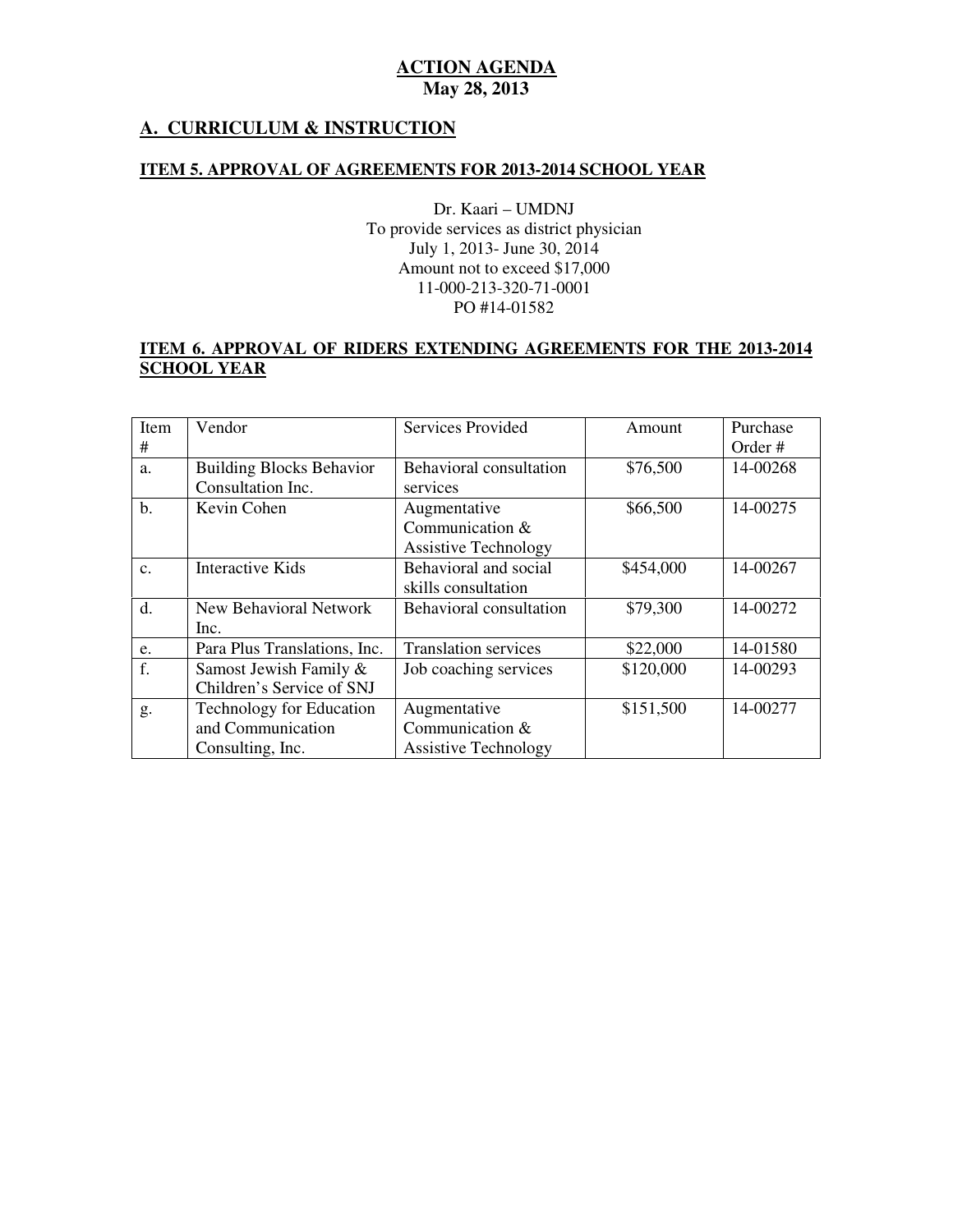## **A. CURRICULUM & INSTRUCTION**

### **ITEM 6. APPROVAL OF RIDERS EXTENDING AGREEMENTS FOR THE 2013-2014 SCHOOL YEAR - CONTINUED**

## **a. A RESOLUTION APPROVING A RIDER TO THE SERVICES AGREEMENT BETWEEN THE BOARD AND BUILDING BLOCKS BEHAVIOR CONSULTATION, INC. TO PROVIDE BEHAVIORAL SERVICES**

 **WHEREAS,** effective September 1, 2011, following a competitive contracting process, the Cherry Hill Board of Education approved a services contract between the Board and Building Blocks Behavior Consultation, Inc. for the provision of behavioral consultation services for the term September 1, 2011 through June 30, 2013;

 **WHEREAS**, due to the continued need for behavioral consultation services, the parties wish to extend the term of their agreement for a period of one (1) year as permitted under *N.J.S.A*. 18A:18A-42, thereby allowing for the continued provision of services for the 2013/2014 school year;

 **WHEREAS**, due to an increased need for the behavioral consultation services, the Board increased its expenditures for these services via Rider to the contract from \$93,667 for the 2011/2012 school year to \$96,500 for the 2012/2013 school year in order to ensure adequate services through June 30, 2013;

 **WHEREAS,** the Board must establish a limit on the amount of expenditure authorized for the provision of services for the 2013/2014 school year;

 **WHEREAS**, Building Blocks Behavior Consultation, Inc. has agreed to the above extension of the contract term and the total dollar limit of \$76,500 for the 2013/2014 school year with no change to existing rates; and

 **WHEREAS,** the Board finds, pursuant to *N.J.S.A.* 18A:18A-42(o), that Building Blocks Behavior Consultation, Inc. has provided the services under its contract with the Board in an effective and efficient manner;

 **NOW, THEREFORE, BE IT RESOLVED,** that the contract with Building Blocks Behavior Consultation, Inc. be extended for the term July 1, 2013 through June 30, 2014, and that the total expenditure for services provided by Building Blocks Behavior Consultation, Inc. for the 2013/2014 school year shall not exceed Seventy Six Thousand Five Hundred Dollars (\$76,500) with no change to existing rates; and be it

 **FURTHER RESOLVED**, that the Board authorizes its President and Secretary to execute a Rider to the services contract with Building Blocks Behavior Consultation, Inc. incorporating the above extension of the contract and expenditure limitation into the contract.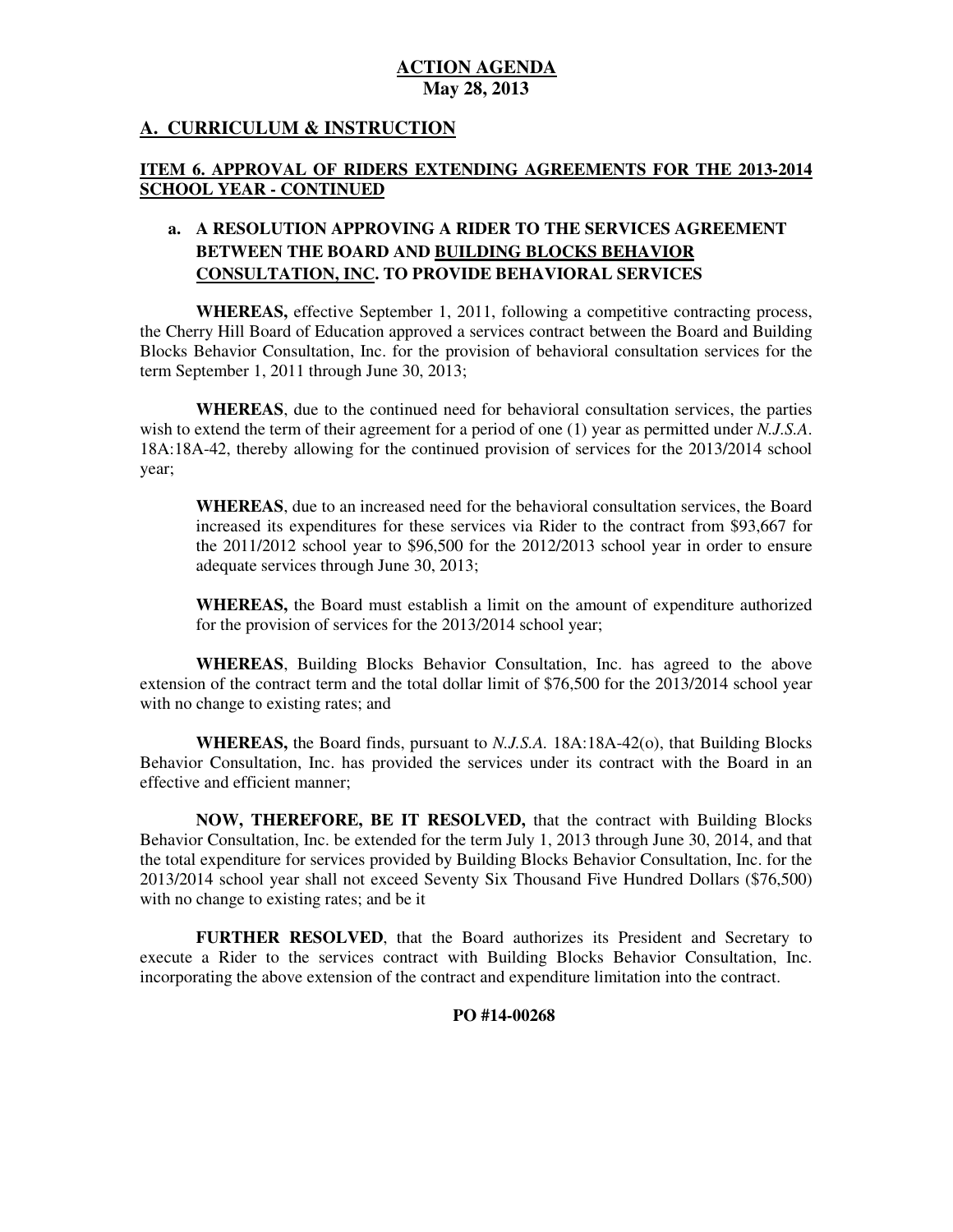### **A. CURRICULUM & INSTRUCTION**

#### **ITEM 6. APPROVAL OF RIDERS EXTENDING AGREEMENTS FOR THE 2013-2014 SCHOOL YEAR - CONTINUED**

#### **b. A RESOLUTION APPROVING A RIDER TO THE SERVICES AGREEMENT BETWEEN THE BOARD AND KEVIN COHEN TO PROVIDE AUGMENTATIVE COMMUNICATION AND ASSISTIVE TECHNOLOGY SERVICES**

 **WHEREAS,** effective September 1, 2011, following a competitive contracting process, the Cherry Hill Board of Education approved a services contract between the Board and Kevin Cohen for the provision of Augmentative Communication and Technology Assistive Services for the term of September 1, 2011 through June 30, 2013;

 **WHEREAS**, due to the continued need for Augmentative Communication and Technology Assistive Services, the parties wish to extend the term of their agreement for a period of one (1) year as permitted under *N.J.S.A*. 18A:18A-42, thereby allowing for the continued provision of services for the 2013/2014 school year;

 **WHEREAS**, the Board, via Riders, authorized expenditures of \$66,500 for the 2012/2013 school year;

 **WHEREAS,** the Board must establish a limit on the amount of expenditure authorized for the provision of services for the 2013/2014 school year;

 **WHEREAS**, Kevin Cohen has agreed to the above extension of the contract term and the total dollar limit of \$66,500 for the 2013/2014 year with no change to existing rates; and

 **WHEREAS,** the Board finds, pursuant to *N.J.S.A.* 18A:18A-42(o), that Kevin Cohen has provided services under his contract with the Board in an effective and efficient manner;

 **NOW, THEREFORE, BE IT RESOLVED,** that the contract with Kevin Cohen be extended for the term July 1, 2013 through June 30, 2014, and that the total expenditure for the services provided by Kevin Cohen for the 2013/2014 school year shall not exceed Sixty-Six Thousand Five Hundred Dollars (\$66,500), with no change to existing rates; and be it

 **FURTHER RESOLVED**, that the Board authorizes its President and Secretary to execute a Rider to the services contract with Kevin Cohen incorporating the above extension of the contract and expenditure limitation into the contract.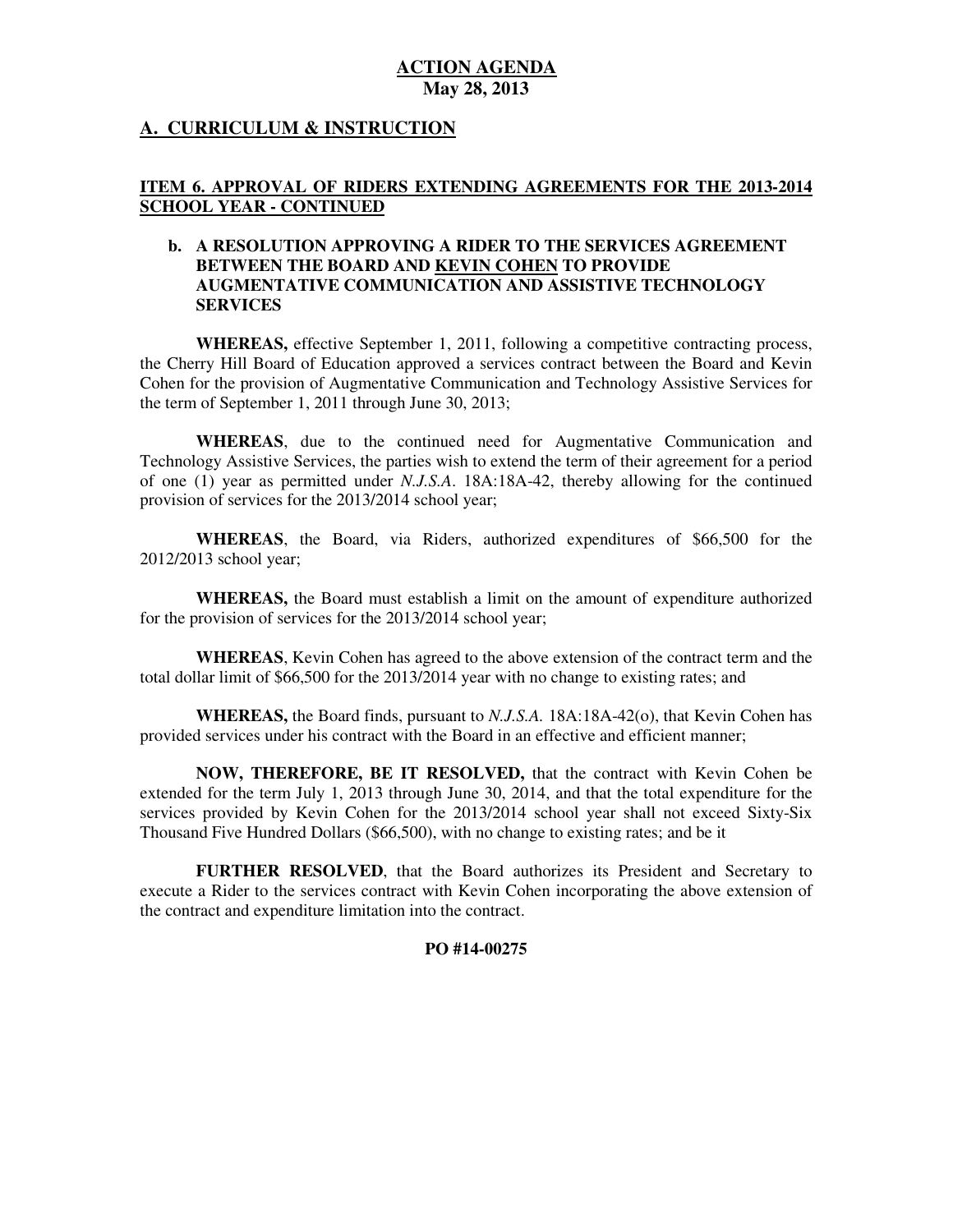## **A. CURRICULUM & INSTRUCTION**

#### **ITEM 6. APPROVAL OF RIDERS EXTENDING AGREEMENTS FOR THE 2013-2014 SCHOOL YEAR - CONTINUED**

### **c. A RESOLUTION APPROVING A RIDER TO THE SERVICES AGREEMENT BETWEEN THE BOARD AND INTERACTIVE KIDS TO PROVIDE BEHAVIORAL CONSULTATION SERVICES AND SOCIAL SKILLS CONSULTATION SERVICES AND INSTRUCTION**

 **WHEREAS,** effective September 1, 2011, following a competitive contracting process, the Cherry Hill Board of Education approved a services contract between the Board and Interactive Kids for the provision of behavioral consultation services and social skills consultation services and instruction (the "Services") for the term September 1, 2011 through June 30, 2013;

 **WHEREAS**, due to the continued need for the above Services, the parties wish to extend the term of their agreement for a period of one (1) year as permitted under *N.J.S.A*. 18A:18A-42, thereby allowing for the continued provision of services for the 2013/2014 school year;

 **WHEREAS**, due to an increased need for the Services, the Board increased its expenditures for the Services via Rider to the contract from \$242,500 for the 2011/2012 school year to \$304,000 for the 2012/2013 school year, to ensure adequate services through June 30, 2013;

 **WHEREAS,** the Board must establish a limit on the amount of expenditure authorized for the provision of services for the 2013/2014 school year;

 **WHEREAS**, Interactive Kids has agreed to the above extension of the contract term and the total dollar limit of \$454,000 for the 2013/2014 school year with no change to existing rates; and

 **WHEREAS,** the Board finds, pursuant to *N.J.S.A.* 18A:18A-42(o), that Interactive Kids has provided the services under its contract with the Board in an effective and efficient manner;

 **NOW, THEREFORE, BE IT RESOLVED,** that the contract with Interactive Kids be extended for the term July 1, 2013 through June 30, 2014, and that the total expenditure for services provided by Interactive Kids for the 2013/2014 school year shall not exceed Four Hundred Fifty-Four Thousand Dollars (\$454,000) with no change to existing rates; and be it

 **FURTHER RESOLVED**, that the Board authorizes its President and Secretary to execute a Rider to the services contract with Interactive Kids incorporating the above extension of the contract and expenditure limitation into the contract.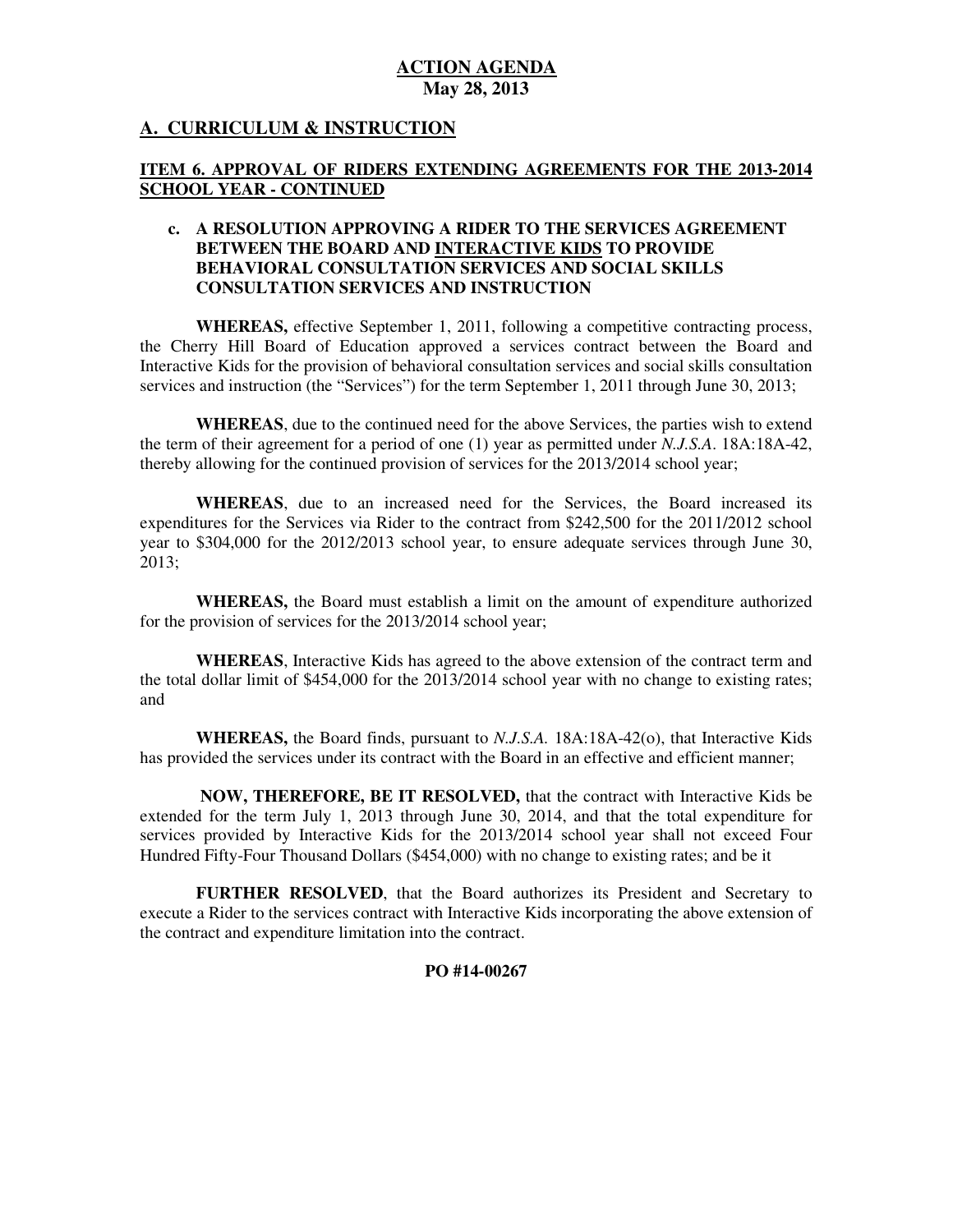### **A. CURRICULUM & INSTRUCTION**

#### **ITEM 6. APPROVAL OF RIDERS EXTENDING AGREEMENTS FOR THE 2013-2014 SCHOOL YEAR - CONTINUED**

### **d. A RESOLUTION APPROVING A RIDER TO THE SERVICES AGREEMENT BETWEEN THE BOARD AND NEW BEHAVIORAL NETWORK, INC. TO PROVIDE BEHAVIORAL CONSULTATION SERVICES**

 **WHEREAS,** effective September 1, 2011, following a competitive contracting process, the Cherry Hill Board of Education approved a services contract between the Board and New Behavioral Network, Inc. for the provision of behavioral consultation services for the term of September 1, 2011 through June 30, 2013;

 **WHEREAS**, due to the continued need for behavioral consultation services, the parties wish to extend the term of their agreement for a period of one (1) year as permitted under *N.J.S.A*. 18A:18A-42, thereby allowing for the continued provision of services for the 2013/2014 school year;

 **WHEREAS**, due to an increased need for behavioral services, the Board increased its expenditures for said services via Rider to the contract from \$75,000 for the 2011/2012 school year to \$84,300 for the 2012/2013 school year, to ensure adequate services through June 30, 2013;

 **WHEREAS,** the Board must establish a limit on the amount of expenditure authorized for the provision of services for the 2013/2014 school year;

 contract term and the total dollar limit of \$79,300 for the 2013/2014 year with no change to existing rates; and **WHEREAS**, New Behavioral Network, Inc. has agreed to the above extension of the

 **WHEREAS,** the Board finds, pursuant to *N.J.S.A.* 18A:18A-42(o), that New Behavioral Network, Inc. has provided the services under its contract with the Board in an effective and efficient manner;

 **NOW, THEREFORE, BE IT RESOLVED,** that the contract with New Behavioral Network, Inc. be extended for the term July 1, 2013 through June 30, 2014, and that the total expenditure for the services provided by New Behavioral Network, Inc. for the 2013/2014 school year shall not exceed Seventy-Nine Thousand Three Hundred Dollars (\$79,300) with no change to existing rates; and be it

 **FURTHER RESOLVED**, that the Board authorizes its President and Secretary to execute a Rider to the services contract with New Behavioral Network, Inc. incorporating the above extension of the contract and expenditure limitation into the contract.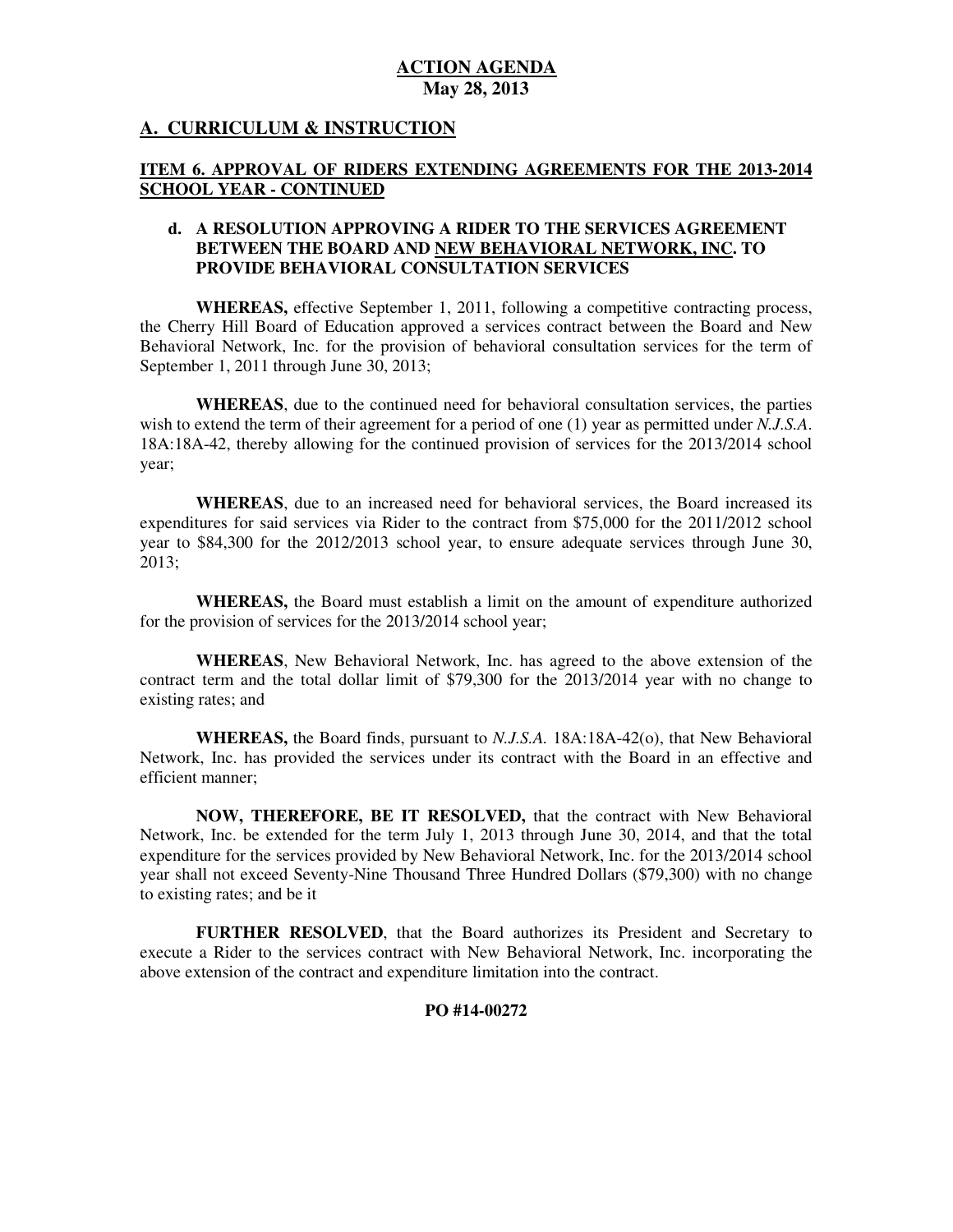## **A. CURRICULUM & INSTRUCTION**

## **ITEM 6. APPROVAL OF RIDERS EXTENDING AGREEMENTS FOR THE 2013-2014 SCHOOL YEAR - CONTINUED**

## **e. A RESOLUTION APPROVING A RIDER TO THE SERVICES AGREEMENT BETWEEN THE BOARD AND PARA PLUS TRANSLATIONS, INC. TO TRANSLATION SERVICES**

 **WHEREAS,** effective September 1, 2012, following a competitive contracting process, the Cherry Hill Board of Education approved a services contract between the Board and Para Plus Translations, Inc. ("Para Plus") for the provision of translation services for the term of September 1, 2012 through June 30, 2013;

 **WHEREAS**, due to the continued need for translation services, the parties wish to extend the term of their agreement for a period of one (1) year as permitted under *N.J.S.A*. 18A:18A-42, thereby allowing for the continued provision of services for the 2013/2014 school year;

 **WHEREAS**, the Board authorized expenditures of \$30,000 for the 2012/2013 school year;

 **WHEREAS,** the Board must establish a limit on the amount of expenditure authorized for the provision of services for the 2013/2014 school year;

 **WHEREAS**, Para Plus has agreed to the above extension of the contract term and the total dollar limit of \$22,000 for the 2013/2014 year with no change to existing rates; and

 **WHEREAS,** the Board finds, pursuant to *N.J.S.A.* 18A:18A-42(o), that Para Plus has provided services under its contract with the Board in an effective and efficient manner;

 **NOW, THEREFORE, BE IT RESOLVED,** that the contract with Para Plus be extended for the term July 1, 2013 through June 30, 2014, and that the total expenditure for the services provided by Para Plus for the 2013/2014 school year shall not exceed Twenty-Two Thousand Dollars (\$22,000), with no change to existing rates; and be it

 **FURTHER RESOLVED**, that the Board authorizes its President and Secretary to execute a Rider to the services contract with Para Plus incorporating the above extension of the contract and expenditure limitation into the contract.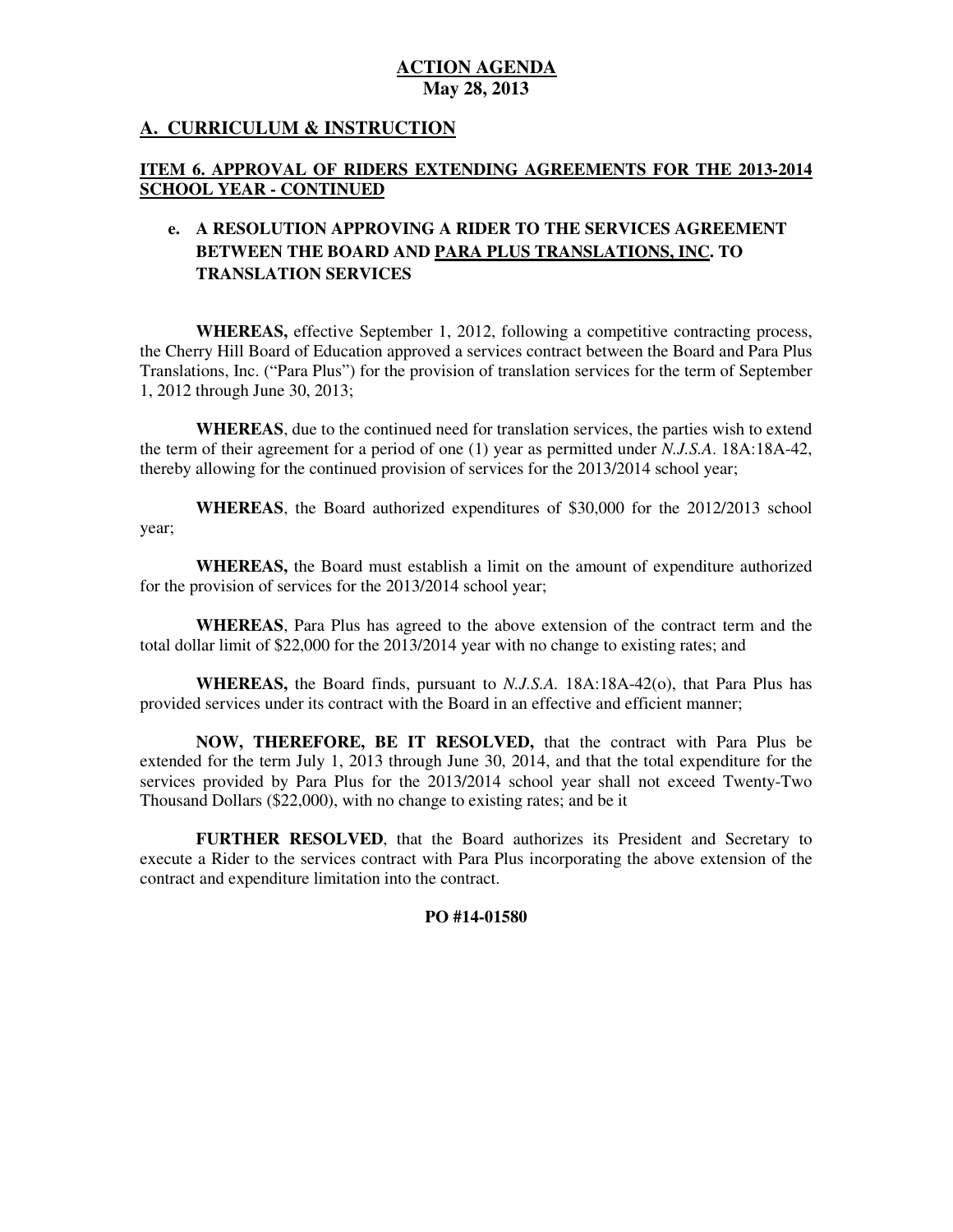# **A. CURRICULUM & INSTRUCTION**

### **ITEM 6. APPROVAL OF RIDERS EXTENDING AGREEMENTS FOR THE 2013-2014 SCHOOL YEAR - CONTINUED**

### **f. A RESOLUTION APPROVING A RIDER TO THE SERVICES AGREEMENT BETWEEN THE BOARD AND SAMOST JEWISH FAMILY & CHILDREN'S SERVICE OF (JFS) SOUTHERN NEW JERSEY ("SAMOST") TO PROVIDE JOB COACHING SERVICES**

 **WHEREAS,** effective September 1, 2011, following a competitive contracting process, the Cherry Hill Board of Education approved a services contract between the Board and Samost Jewish Family & Children's Service of Southern New Jersey ("Samost") for the provision of job development, coaching and supervision/ transportation services for the term September 1, 2011 through June 30, 2013;

 **WHEREAS**, due to the continued need for job development, coaching and supervision/ transportation services, the parties wish to extend the term of their agreement for a period of one (1) year as permitted under *N.J.S.A*. 18A:18A-42, thereby allowing for the continued provision of services for the 2013/2014 school year;

 **WHEREAS**, due to an increased need for job development, coaching and supervision/ transportation services, the Board increased its expenditures for Samost's services via Rider to the contract from \$90,000 to \$123,000 for the 2011/2012 school year and to \$131,000 for the 2012/2013 school year in order to ensure adequate services through June 30, 2013;

 **WHEREAS,** the Board must establish a limit on the amount of expenditure authorized for the provision of services for the 2013/2014 school year;

 **WHEREAS**, Samost has agreed to the above extension of the contract term and a total dollar limit of \$120,000 for the 2013/2014 school year with no change to existing rates; and

 **WHEREAS,** the Board finds, pursuant to *N.J.S.A.* 18A:18A-42(o), that Samost has provided the services under its contract with the Board in an effective and efficient manner;

 **NOW, THEREFORE, BE IT RESOLVED,** that the contract with Samost be extended for the term July 1, 2013 through June 30, 2014, and that the total expenditure for services provided by Samost for the 2013/2014 school year shall not exceed One Hundred Twenty Thousand Dollars (\$120,000) with no change to existing rates; and be it

 **FURTHER RESOLVED**, that the Board authorizes its President and Secretary to execute a Rider to the services contract with Samost, incorporating the above extension of the contract and expenditure limitation into the contract.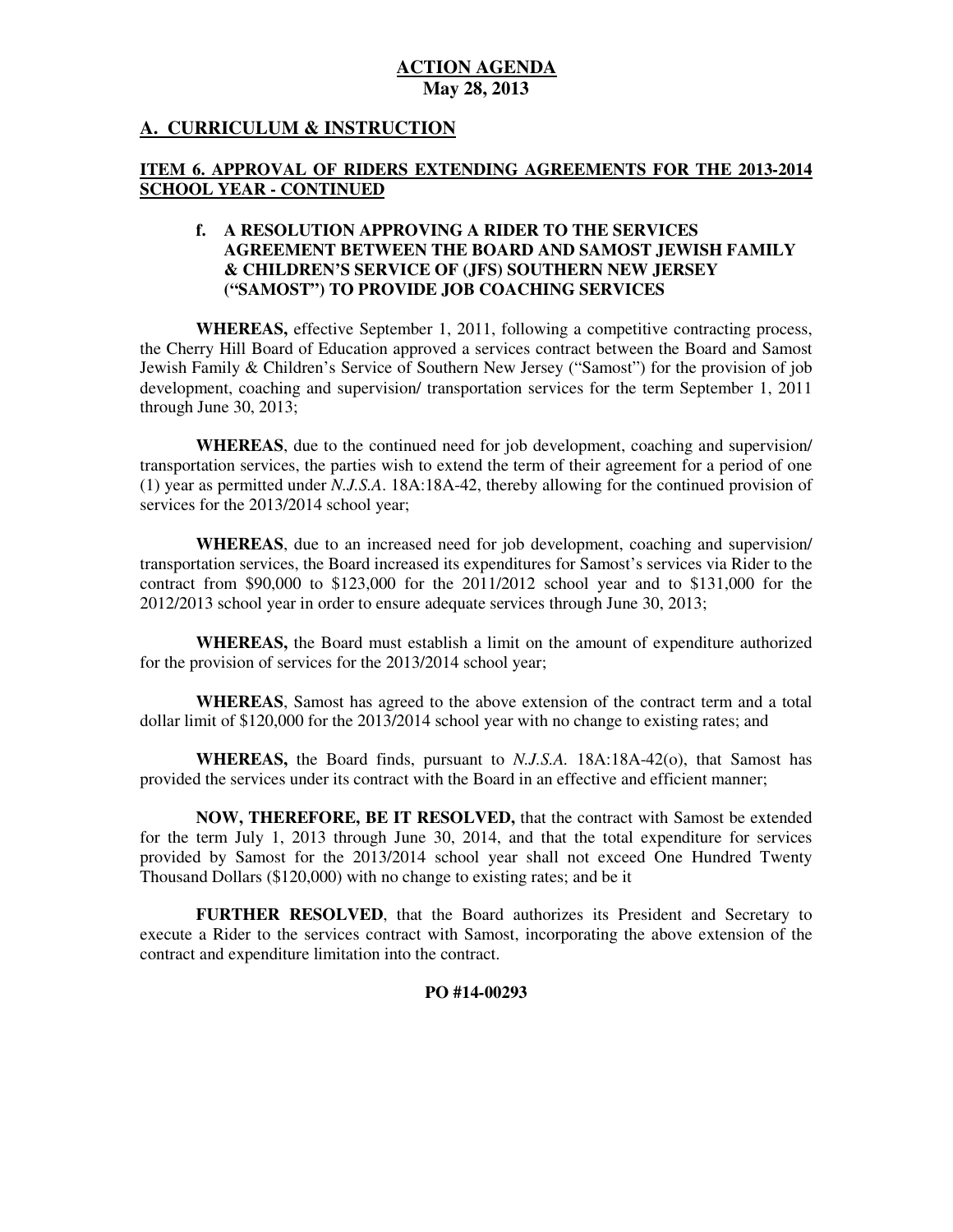# **A. CURRICULUM & INSTRUCTION**

## **ITEM 6. APPROVAL OF RIDERS EXTENDING AGREEMENTS FOR THE 2013-2014 SCHOOL YEAR - CONTINUED**

#### **g. A RESOLUTION APPROVING A RIDER TO THE SERVICES AGREEMENT BETWEEN THE BOARD AND TECHNOLOGY FOR EDUCATION AND COMMUNICATION CONSULTING, INC. TO PROVIDE AUGMENTATIVE COMMUNICATION AND ASSISTIVE TECHNOLOGY SERVICES**

 **WHEREAS,** effective September 1, 2011, following a competitive contracting process, the Cherry Hill Board of Education approved a services contract between the Board and Technology for Education and Communication Consulting, Inc. ("TECC, Inc.") for the provision of Augmentative Communication and Technology Assistive Services for the term of September 1, 2011 through June 30, 2013;

 **WHEREAS**, due to the continued need for Augmentative Communication and Technology Assistive Services, the parties wish to extend the term of their agreement for a period of one (1) year as permitted under *N.J.S.A*. 18A:18A-42, thereby allowing for the continued provision of services for the 2013/2014 school year;

 **WHEREAS**, the Board authorized expenditures of \$151,500 for the 2012/2013 school year;

 **WHEREAS,** the Board must establish a limit on the amount of expenditure authorized for the provision of services for the 2013/2014 school year;

 **WHEREAS**, TECC, Inc. has agreed to the above extension of the contract term and the total dollar limit of \$151,500 for the 2013/2014 year with no change to existing rates; and

 **WHEREAS,** the Board finds, pursuant to *N.J.S.A.* 18A:18A-42(o), that TECC, Inc. has provided services under its contract with the Board in an effective and efficient manner;

 **NOW, THEREFORE, BE IT RESOLVED,** that the contract with TECC, Inc. be extended for the term July 1, 2013 through June 30, 2014, and that the total expenditure for the services provided by TECC, Inc. for the 2013/2014 school year shall not exceed One Hundred Fifty-One Thousand Five Hundred Dollars (\$151,500), with no change to existing rates; and be it

 **FURTHER RESOLVED**, that the Board authorizes its President and Secretary to execute a Rider to the services contract with TECC, Inc., incorporating the above extension of the contract and expenditure limitation into the contract.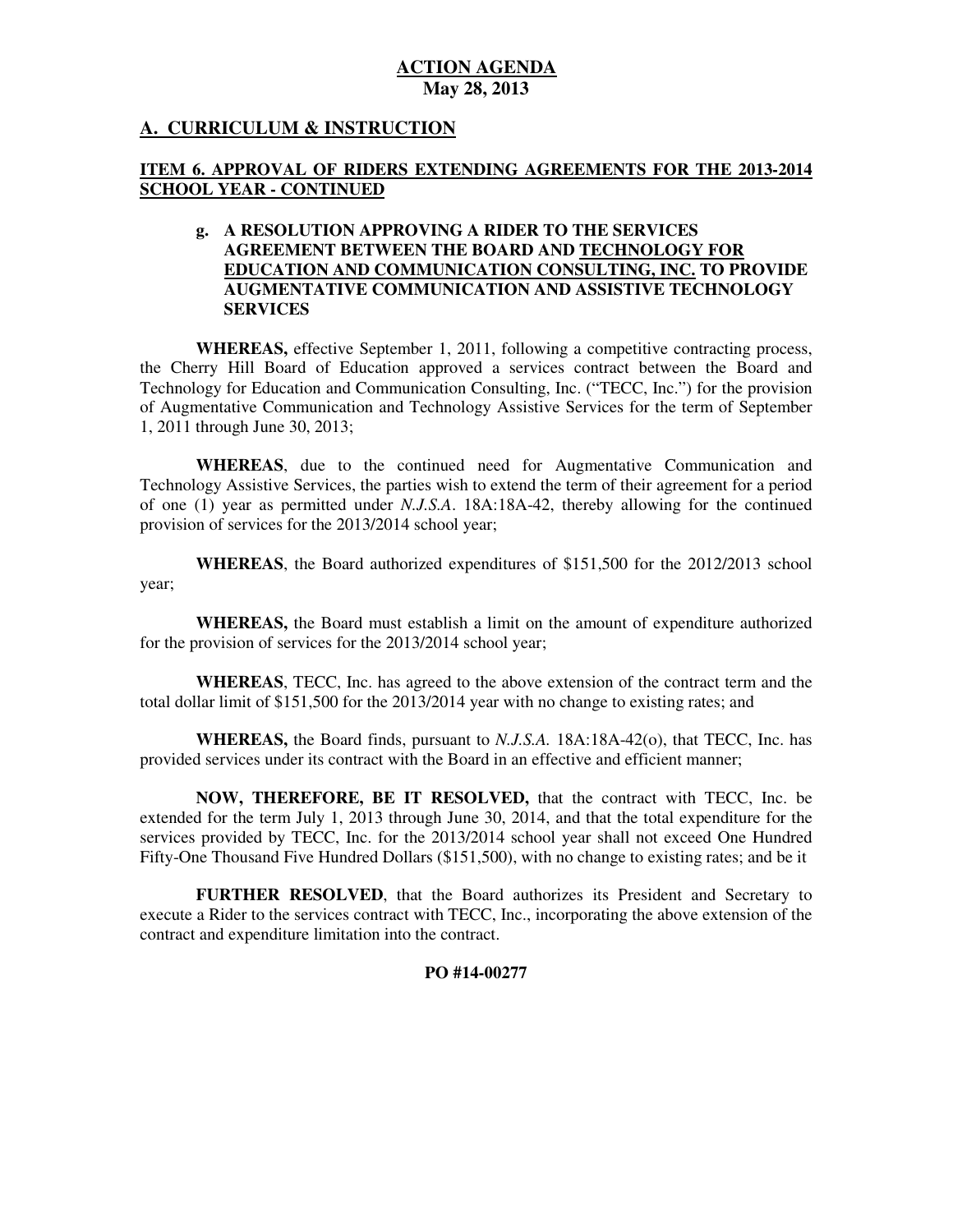# **A. CURRICULUM & INSTRUCTION**

#### **ITEM 7. APPROVAL OF PROFESSIONAL SERVICES CONTRACTS FOR THE 2013 2014 SCHOOL YEAR**

| Item<br>$\#$              | Vendor                                                  | Services Provided                      | Amount    | Purchase<br>Order# |
|---------------------------|---------------------------------------------------------|----------------------------------------|-----------|--------------------|
|                           |                                                         |                                        |           | 14-00292           |
| a.                        | Bayada Nurses, Inc.                                     | Nursing                                | \$125,000 |                    |
| $b$ .                     | Clarke of Pennsylvania, Inc.                            | Itinerant teacher of the<br>deaf       | \$33,000  | 14-01575           |
| $\mathbf{c}$ .            | Cooper Health System                                    | Reading/multi sensory                  | \$160,000 | 14-00305           |
|                           |                                                         | Remediation                            |           |                    |
| d.                        | Cross County Clinical and<br>Educational Services, Inc. | Multilingual evaluations               | \$26,000  | 14-01579           |
| e.                        | Edmund Decker, D.O., PA                                 | Student medical and<br>health services | \$20,000  | 14-01584           |
| f.                        | Joseph C. Hewitt, D.O.                                  | Psychiatric evaluations                | \$70,000  | 14-00277           |
| g.                        | <b>Eden Autism Service</b>                              | Behavioral consultation                | \$99,200  | 14-00271           |
| h.                        | Education Inc.                                          | Homebound                              | \$23,300  | 14-01583           |
| $\overline{i}$ .          | <b>Effective School Solutions</b>                       | Specialized therapeutic                | \$647,000 | 14-02076           |
| $\overline{\mathbf{j}}$ . | Invo Healthcare Associates                              | Occupational therapy and               | \$475,000 | 14-00269           |
|                           | Inc.                                                    | speech/language                        |           |                    |
| k.                        | Learning Tree                                           | <b>Bilingual</b> evaluations           | \$20,000  | 14-01578           |
|                           | Multicultural/Multilingual                              |                                        |           |                    |
|                           | <b>Evaluation and Consulting</b>                        |                                        |           |                    |
|                           | Services, Inc.                                          |                                        |           |                    |
| 1.                        | <b>Onward Healthcare</b>                                | Nursing                                | \$52,500  | 14-01581           |
| m.                        | Regional Enrichment and                                 | <b>Wilson Reading</b>                  | \$90,000  | 14-00291           |
|                           | Learning Center, LLC.                                   | <b>Homebound Services</b>              | \$205,500 |                    |
| n.                        | Rehab Connection, PC                                    | Occupational/physical                  | \$201,500 | 14-00270           |
|                           |                                                         | therapy                                |           |                    |
| 0.                        | Social Sensibility                                      | Consultation                           | \$21,000  | 14-01576           |
| p.                        | Young Children's Center for                             | Music therapy                          | \$25,520  | 14-01577           |
|                           | the Arts, Inc.                                          |                                        |           |                    |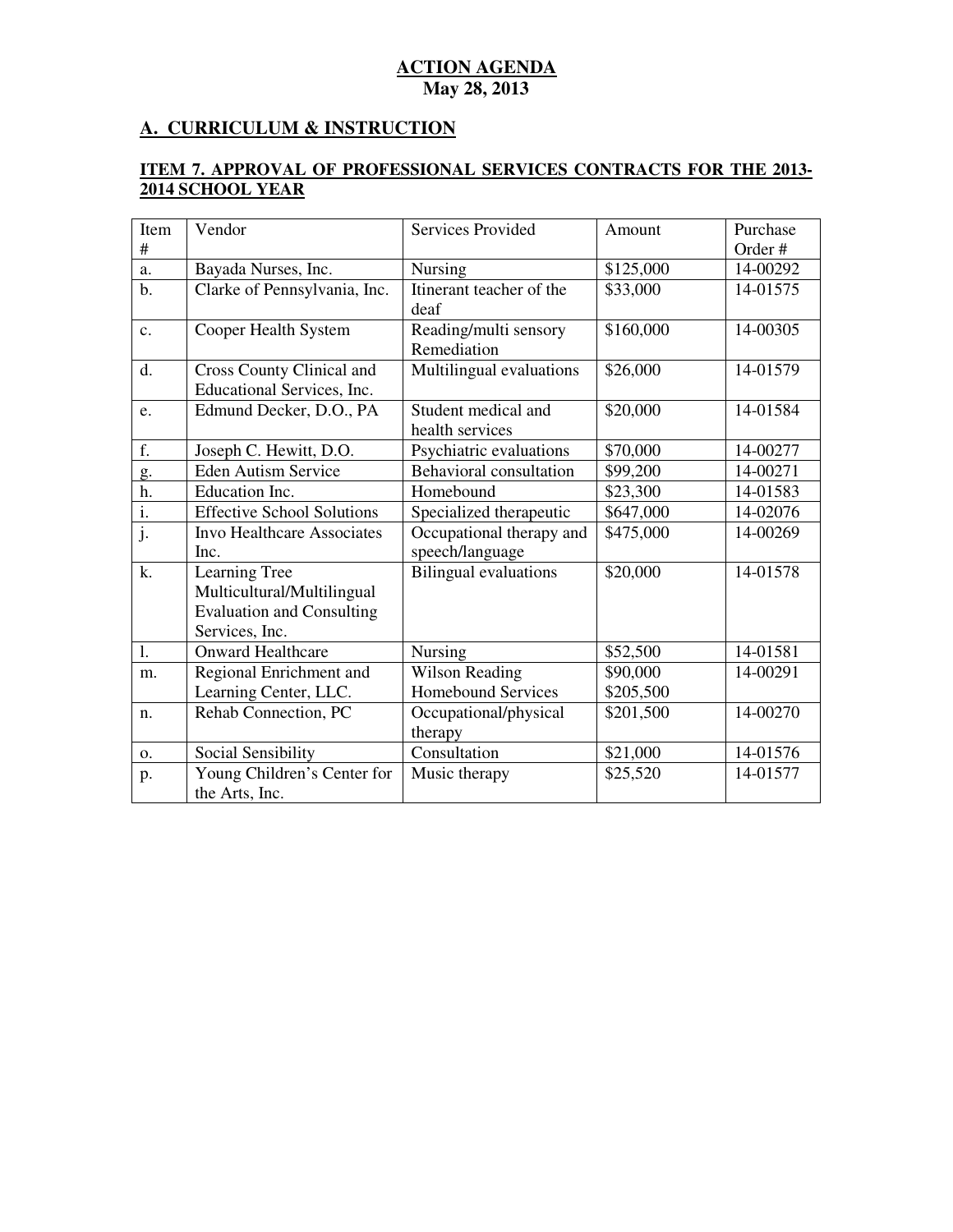## **A. CURRICULUM & INSTRUCTION**

## **ITEM 7. APPROVAL OF PROFESSIONAL SERVICES CONTRACTS FOR THE 2013 2014 SCHOOL YEAR - CONTINUED**

### **a. A RESOLUTION APPROVING A PROFESSIONAL SERVICES AGREEMENT BETWEEN THE BOARD AND BAYADA NURSES, INC, TO PROVIDE NURSING SERVICES**

 **WHEREAS,** effective July 1, 2012, the Cherry Hill Board of Education approved a professional services contract between the Board and Bayada Nurses, Inc. for the provision of nursing services and transportation as needed to certain District employees and pupils for the period July 1, 2012 through June 30, 2013;

 **WHEREAS,** the Board has determined, based upon the recommendation of its Administration, that the continuation of such services for the 2013-14 school year is in the best interest of the District and that the award of a contract hereunder will continue to provide the highest quality services at a fair and competitive price; and

 **WHEREAS**, the Board, pursuant to its authority under *N.J.S.A.* 18A:18A-5(a)(1), may negotiate and award a contract for professional services without the necessity of public advertising for bids and bidding therefor;

 **NOW, THEREFORE, BE IT RESOLVED,** that the Cherry Hill Board of Education approves a professional services contract between the Board and Bayada Nurses, Inc. for the term of July 1, 2013 through June 30, 2014, for a total amount not to exceed One Hundred and Twenty-Five Thousand Dollars (\$125,000) for nursing services and transportation as needed; and be it

 **FURTHER RESOLVED**, that the Board authorizes its President and Secretary to execute a professional services contract with Bayada Nurses, Inc. upon final approval of the form of contract by the Board Solicitor; and be it

 **FURTHER RESOLVED**, that a copy of this Resolution and the requisite summary of the contract award shall be published once in an official newspaper of record for the District in accordance with the requirements of *N.J.S.A.* 18A:18A-5(a) (1).

#### **PO# 14-00292**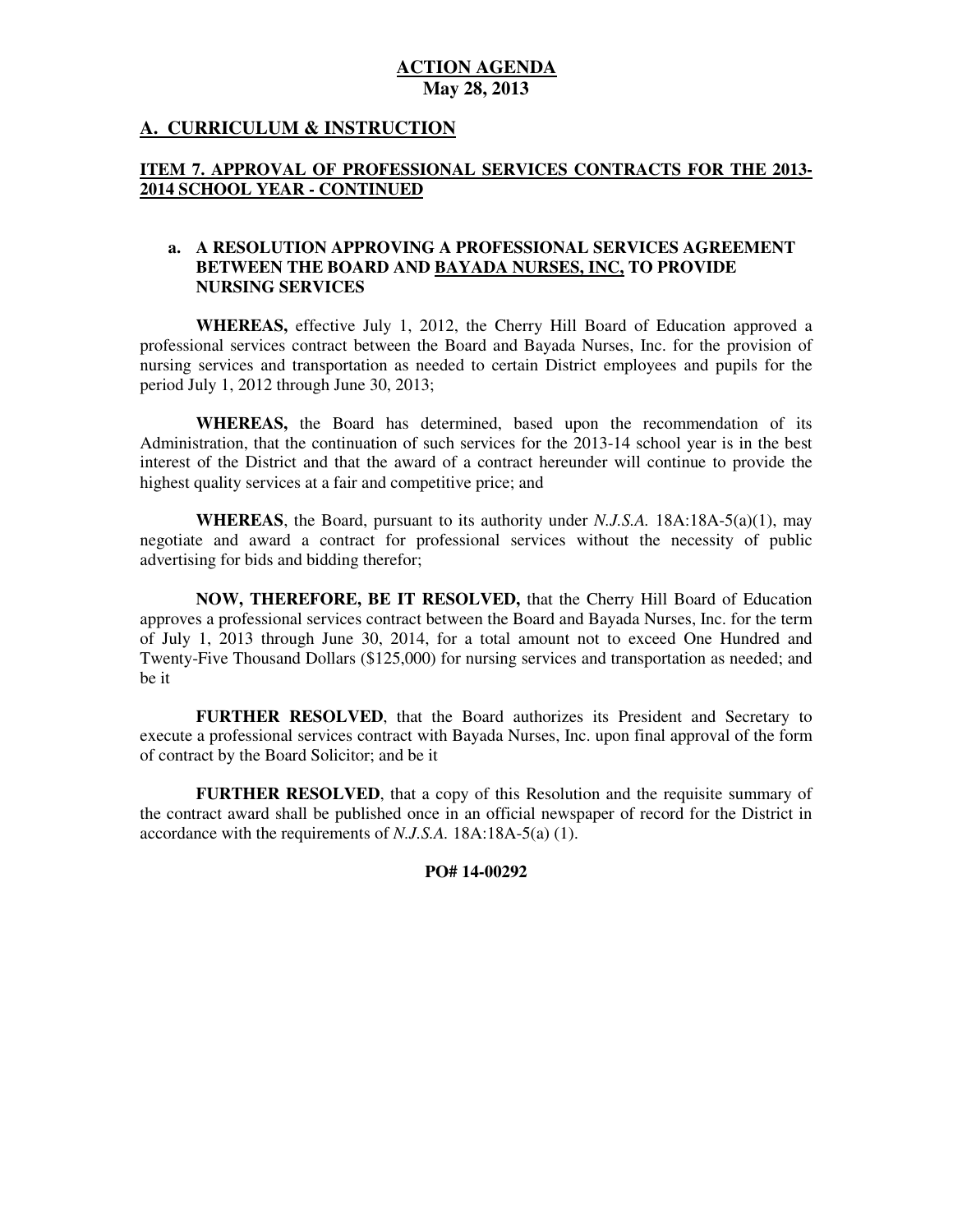# **A. CURRICULUM & INSTRUCTION**

### **ITEM 7. APPROVAL OF PROFESSIONAL SERVICES CONTRACTS FOR THE 2013 2014 SCHOOL YEAR - CONTINUED**

### **b. A RESOLUTION APPROVING A PROFESSIONAL SERVICES AGREEMENT BETWEEN THE BOARD AND CLARKE OF PENNSYLVANIA, INC. TO PROVIDE ITINERANT TEACHER OF THE DEAF SERVICES**

 **WHEREAS,** effective July 1, 2012, the Cherry Hill Board of Education approved a professional services contract between the Board and Clarke of Pennsylvania, Inc. d/b/a Clarke Schools for Hearing and Speech, for the provision of Itinerant Teacher of the Deaf Services to certain District pupils for the period July 1, 2012 through June 30, 2013;

 **WHEREAS,** the Board has determined, based upon the recommendation of its Administration, that the continuation of such services for the 2013-14 school year is in the best interest of the District and that the award of a contract hereunder will continue to provide the highest quality services at a fair and competitive price; and

 **WHEREAS**, the Board, pursuant to its authority under *N.J.S.A.* 18A:18A-5(a)(1), may negotiate and award a contract for professional services without the necessity of public advertising for bids and bidding therefor;

 **NOW, THEREFORE, BE IT RESOLVED,** that the Cherry Hill Board of Education approves a professional services contract between the Board and Clarke of Pennsylvania, Inc. d/b/a Clarke Schools for Hearing and Speech, for the term of July 1, 2013 through June 30, 2014, for a total amount not to exceed Thirty Three Thousand Dollars (\$33,000) for the provision of Itinerant Teacher of the Deaf Services; and be it

 **FURTHER RESOLVED**, that the Board authorizes its President and Secretary to execute a professional services contract with Clarke of Pennsylvania, Inc. d/b/a Clarke Schools for Hearing and Speech upon final approval of the form of contract by the Board Solicitor; and be it

 **FURTHER RESOLVED**, that a copy of this Resolution and the requisite summary of the contract award shall be published once in an official newspaper of record for the District in accordance with the requirements of *N.J.S.A.* 18A:18A-5(a) (1).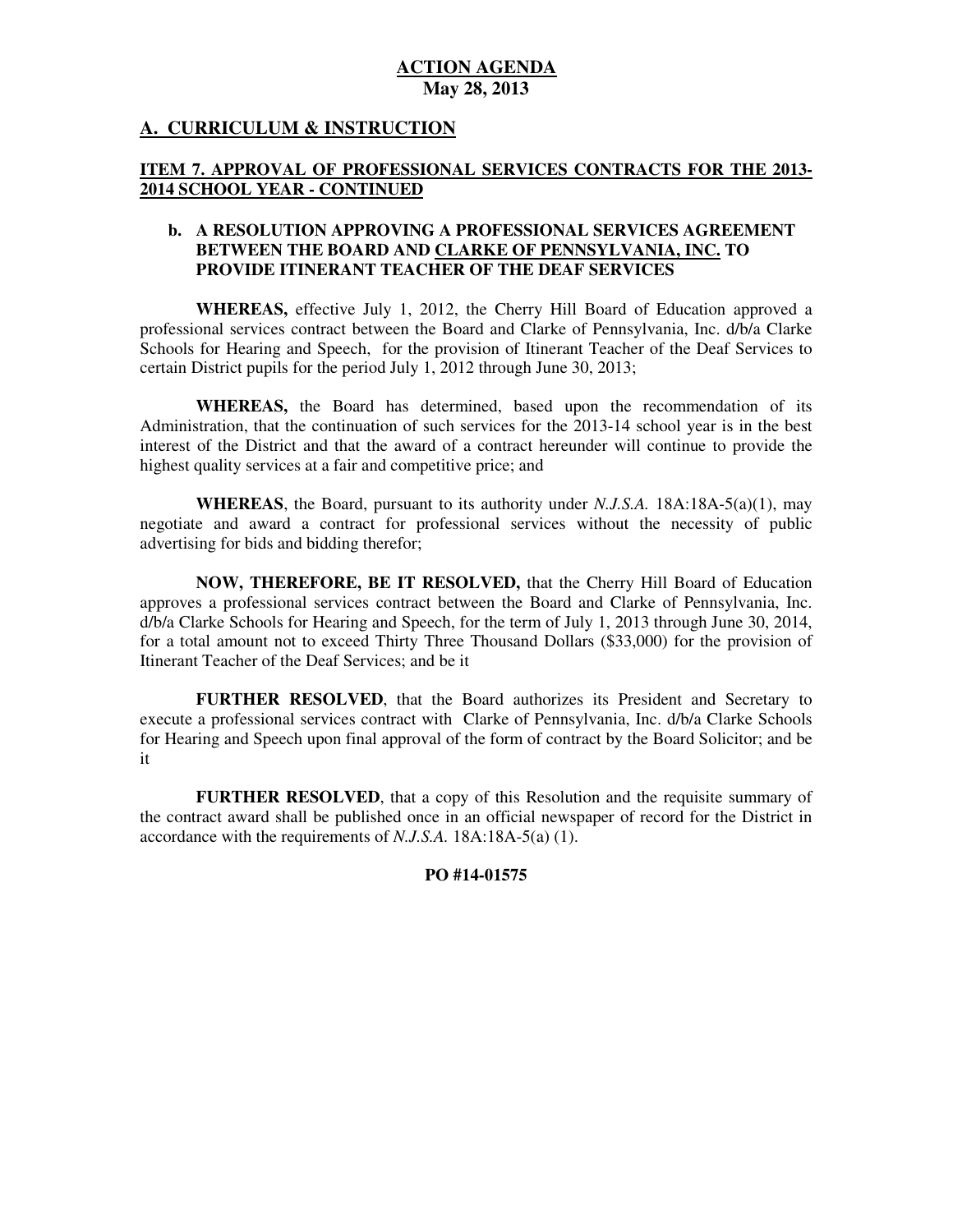## **A. CURRICULUM & INSTRUCTION**

### **ITEM 7. APPROVAL OF PROFESSIONAL SERVICES CONTRACTS FOR THE 2013 2014 SCHOOL YEAR – CONTINUED**

### **c. A RESOLUTION APPROVING A PROFESSIONAL SERVICES AGREEMENT BETWEEN THE BOARD AND THE COOPER HEALTH SYSTEM TO PROVIDE READING/MULTI-SENSORY REMEDIATION SERVICES**

 **WHEREAS,** effective July 1, 2012, the Cherry Hill Board of Education approved a professional services contract between the Board and The Cooper Health System d/b/a Cooper Learning Center, for the provision of reading/multi-sensory remediation services to certain District pupils for the period July 1, 2012 through June 30, 2013;

 **WHEREAS,** the Board has determined, based upon the recommendation of its Administration, that the continuation of such services for the 2013-14 school year is in the best interest of the District and that the award of a contract hereunder will continue to provide the highest quality services at a fair and competitive price; and

 **WHEREAS**, the Board, pursuant to its authority under *N.J.S.A.* 18A:18A-5(a)(1), may negotiate and award a contract for professional services without the necessity of public advertising for bids and bidding therefor;

 **NOW, THEREFORE, BE IT RESOLVED,** that the Cherry Hill Board of Education approves a professional services contract between the Board and The Cooper Health System d/b/a Cooper Learning Center, for the term of July 1, 2013 through June 30, 2014, for a total amount not to exceed One Hundred Sixty Thousand Dollars (\$160,000) for reading/multi-sensory remediation services; and be it

 **FURTHER RESOLVED**, that the Board authorizes its President and Secretary to execute a professional services contract with The Cooper Heath System d/b/a Cooper Learning Center upon final approval of the form of contract by the Board Solicitor; and be it

 **FURTHER RESOLVED**, that a copy of this Resolution and the requisite summary of the contract award shall be published once in an official newspaper of record for the District in accordance with the requirements of *N.J.S.A.* 18A:18A-5(a) (1).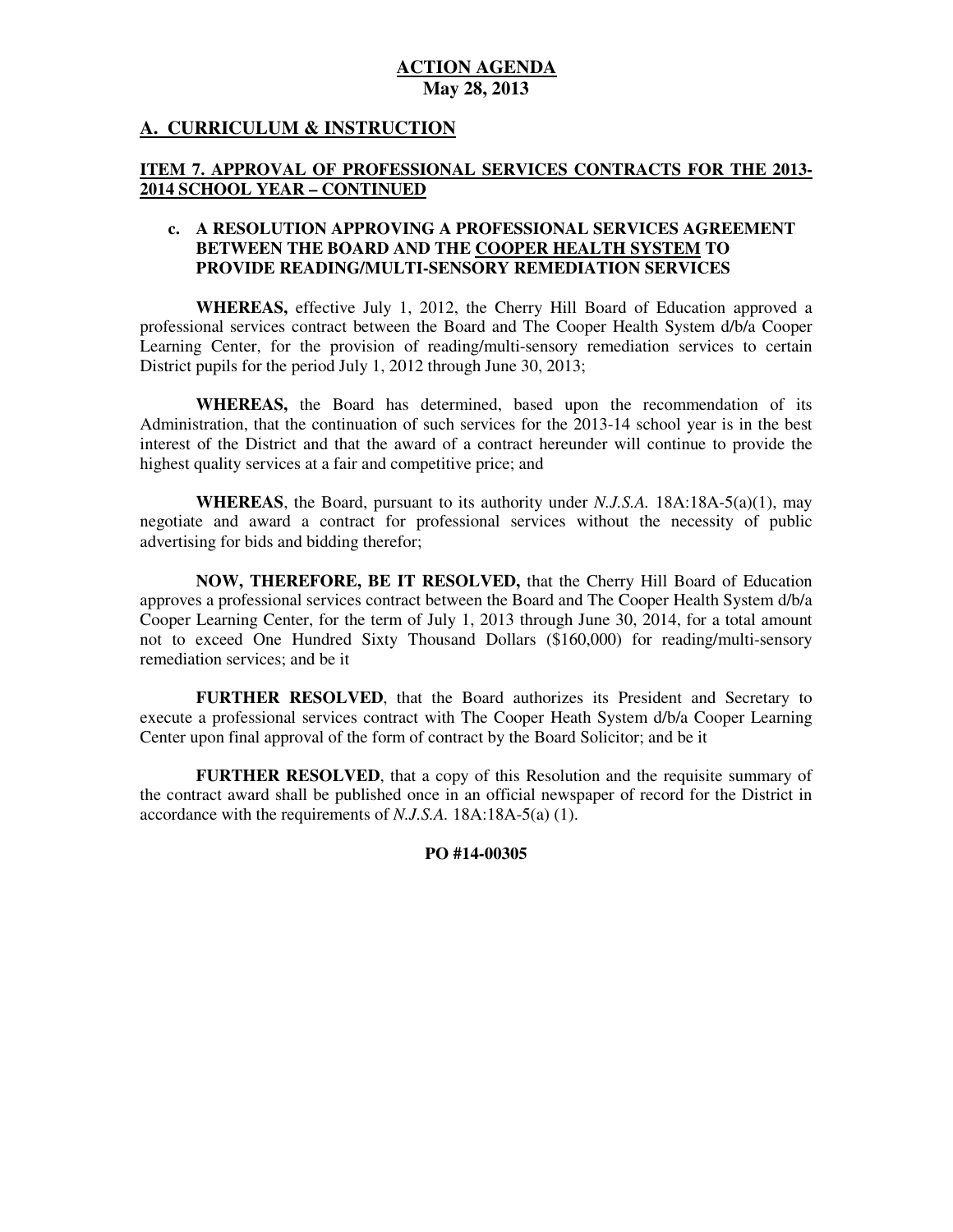## **A. CURRICULUM & INSTRUCTION**

## **ITEM 7. APPROVAL OF PROFESSIONAL SERVICES CONTRACTS FOR THE 2013 2014 SCHOOL YEAR – CONTINUED**

### **d. A RESOLUTION APPROVING A PROFESSIONAL SERVICES AGREEMENT BETWEEN THE BOARD AND CROSS COUNTY CLINICAL & EDUCATIONAL SERVICES, INC. TO PROVIDE MULTILINGUAL EVALUATIONS**

 **WHEREAS,** effective July 1, 2012, the Cherry Hill Board of Education approved a professional services contract between the Board and Cross County Clinical & Educational Services, Inc. for the provision of multilingual evaluation of certain District pupils for the period July 1, 2012 through June 30, 2013;

 **WHEREAS,** the Board has determined, based upon the recommendation of its Administration, that the continuation of such services for the 2013-14 school year is in the best interest of the District and that the award of a contract hereunder will continue to provide the highest quality services at a fair and competitive price; and

 **WHEREAS**, the Board, pursuant to its authority under *N.J.S.A.* 18A:18A-5(a)(1), may negotiate and award a contract for professional services without the necessity of public advertising for bids and bidding therefor;

 **NOW, THEREFORE, BE IT RESOLVED,** that the Cherry Hill Board of Education approves a professional services contract between the Board and Cross County Clinical & Educational Services, Inc., for the term of July 1, 2013 through June 30, 2014, for a total amount not to exceed Twenty Six Thousand Dollars (\$26,000) for multilingual evaluations; and be it

 **FURTHER RESOLVED**, that the Board authorizes its President and Secretary to execute a professional services contract with Cross County Clinical & Educational Services, Inc. upon final approval of the form of contract by the Board Solicitor; and be it

 **FURTHER RESOLVED**, that a copy of this Resolution and the requisite summary of the contract award shall be published once in an official newspaper of record for the District in accordance with the requirements of *N.J.S.A.* 18A:18A-5(a) (1).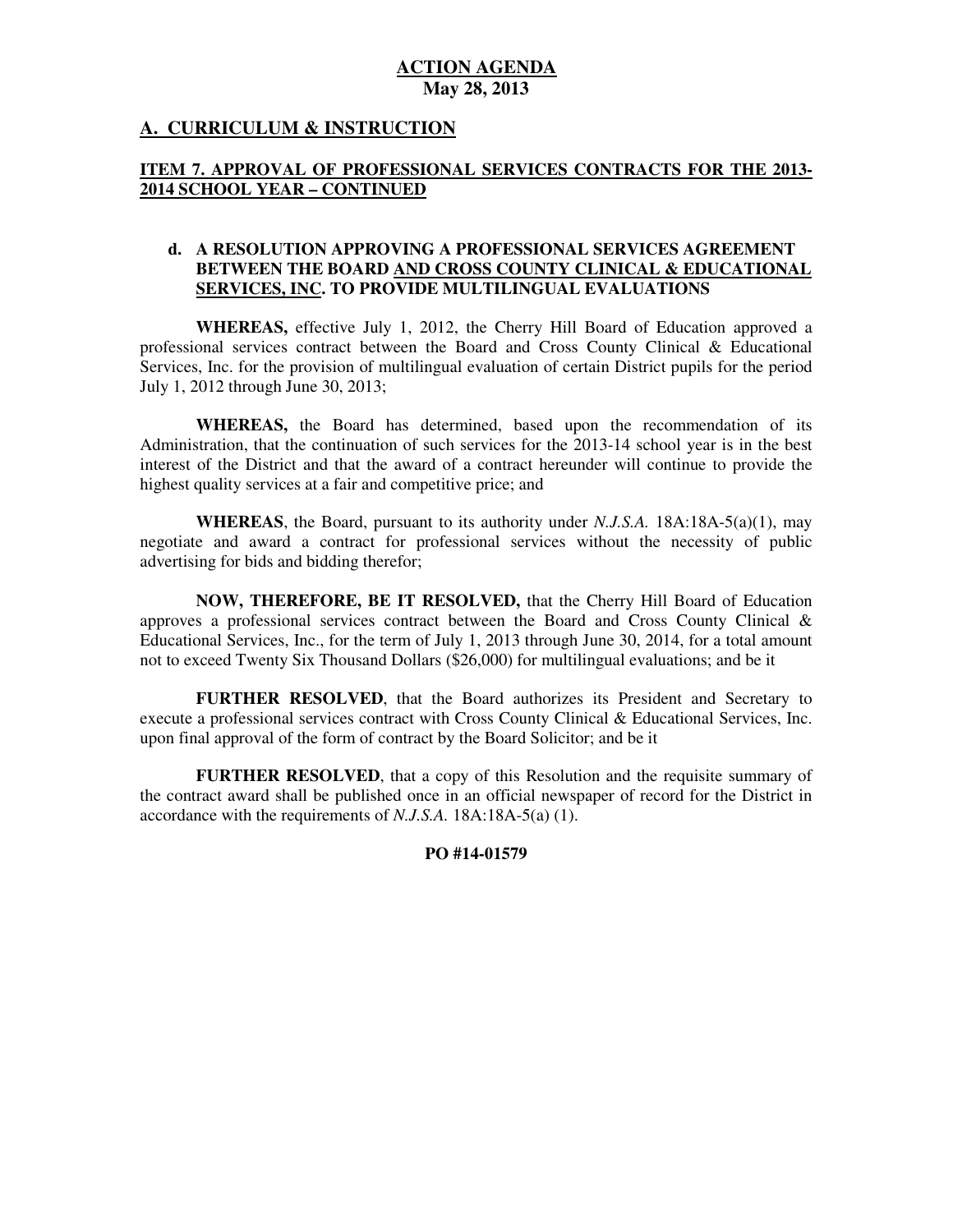## **A. CURRICULUM & INSTRUCTION**

# **ITEM 7. APPROVAL OF PROFESSIONAL SERVICES CONTRACTS FOR THE 2013 2014 SCHOOL YEAR – CONTINUED**

## **e. A RESOLUTION APPROVING A PROFESSIONAL SERVICES AGREEMENT BETWEEN THE BOARD AND EDMUND J. DECKER, D.O., PA TO PROVIDE EMPLOYEE AND STUDENT MEDICAL AND HEALTH SERVICES**

 **WHEREAS,** effective July 1, 2012, the Cherry Hill Board of Education approved a professional services contract between the Board and Edmund J. Decker, D.O. PA for the provision of employee and student medical and health services (new hire physicals, sports physicals and employee/student inoculations) to certain District employees and pupils for the period July 1, 2012 through June 30, 2013;

 **WHEREAS,** the Board has determined, based upon the recommendation of its Administration, that the continuation of such services for the 2013-14 school year is in the best interest of the District and that the award of a contract hereunder will continue to provide the highest quality services at a fair and competitive price; and

 **WHEREAS**, the Board, pursuant to its authority under *N.J.S.A.* 18A:18A-5(a)(1), may negotiate and award a contract for professional services without the necessity of public advertising for bids and bidding therefor;

 **NOW, THEREFORE, BE IT RESOLVED,** that the Cherry Hill Board of Education approves a professional services contract between the Board and Edmund J. Decker, D.O. PA for the term of July 1, 2013 through June 30, 2014, for a total amount not to exceed Twenty Thousand Dollars (\$20,000) for employee and student medical and health services; and be it

 **FURTHER RESOLVED**, that the Board authorizes its President and Secretary to execute a professional services contract with Dr. Decker upon final approval of the form of contract by the Board Solicitor; and be it

 **FURTHER RESOLVED**, that a copy of this Resolution and the requisite summary of the contract award shall be published once in an official newspaper of record for the District in accordance with the requirements of *N.J.S.A.* 18A:18A-5(a) (1).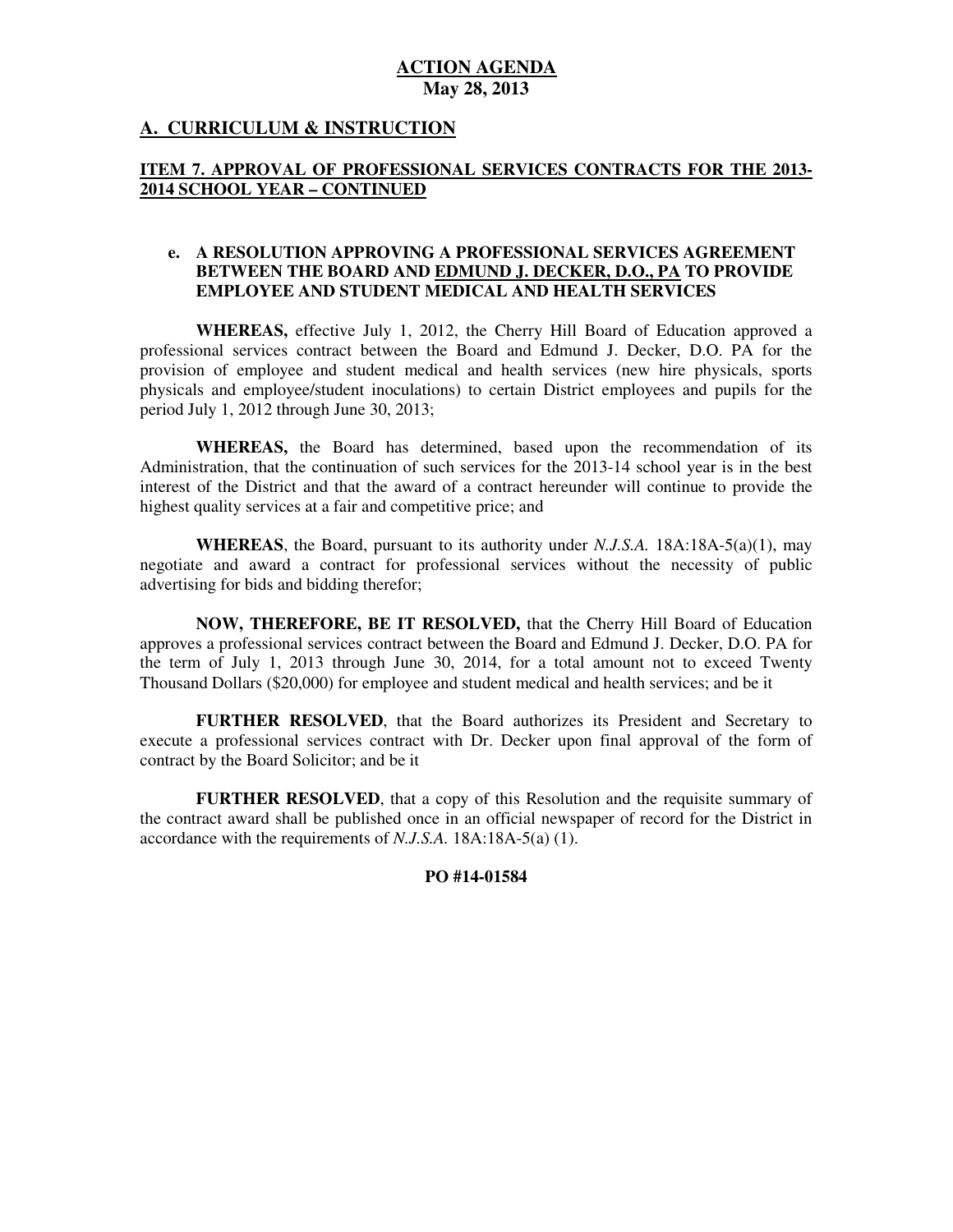# **A. CURRICULUM & INSTRUCTION**

### **ITEM 7. APPROVAL OF PROFESSIONAL SERVICES CONTRACTS FOR THE 2013 2014 SCHOOL YEAR – CONTINUED**

#### **f. A RESOLUTION APPROVING A PROFESSIONAL SERVICES AGREEMENT BETWEEN THE BOARD AND JOSEPH C. HEWITT, D.O. TO PROVIDE PSYCHIATRIC EVALUATIONS**

 **PSYCHIATRIC EVALUATIONS WHEREAS,** effective September 1, 2012, the Cherry Hill Board of Education approved a professional services contract between the Board and Joseph C. Hewitt, D.O. for the provision of psychiatric evaluations of certain District pupils for the period September 1, 2012 through June 30, 2013;

 **WHEREAS,** the Board has determined, based upon the recommendation of its Administration, that the continuation of such services for the 2013-14 school year is in the best interest of the District and that the award of a contract hereunder will continue to provide the highest quality services at a fair and competitive price; and

 **WHEREAS**, the Board, pursuant to its authority under *N.J.S.A.* 18A:18A-5(a)(1), may negotiate and award a contract for professional services without the necessity of public advertising for bids and bidding therefor;

 **NOW, THEREFORE, BE IT RESOLVED,** that the Cherry Hill Board of Education approves a professional services contract between the Board and Joseph C. Hewitt, D.O. for the term of July 1, 2013 through June 30, 2014, for a total amount not to exceed Seventy Thousand Dollars (\$70,000) for psychiatric evaluations; and be it

 **FURTHER RESOLVED**, that the Board authorizes its President and Secretary to execute a professional services contract with Dr. Hewitt upon final approval of the form of contract by the Board Solicitor; and be it

 **FURTHER RESOLVED**, that a copy of this Resolution and the requisite summary of the contract award shall be published once in an official newspaper of record for the District in accordance with the requirements of *N.J.S.A.* 18A:18A-5(a) (1).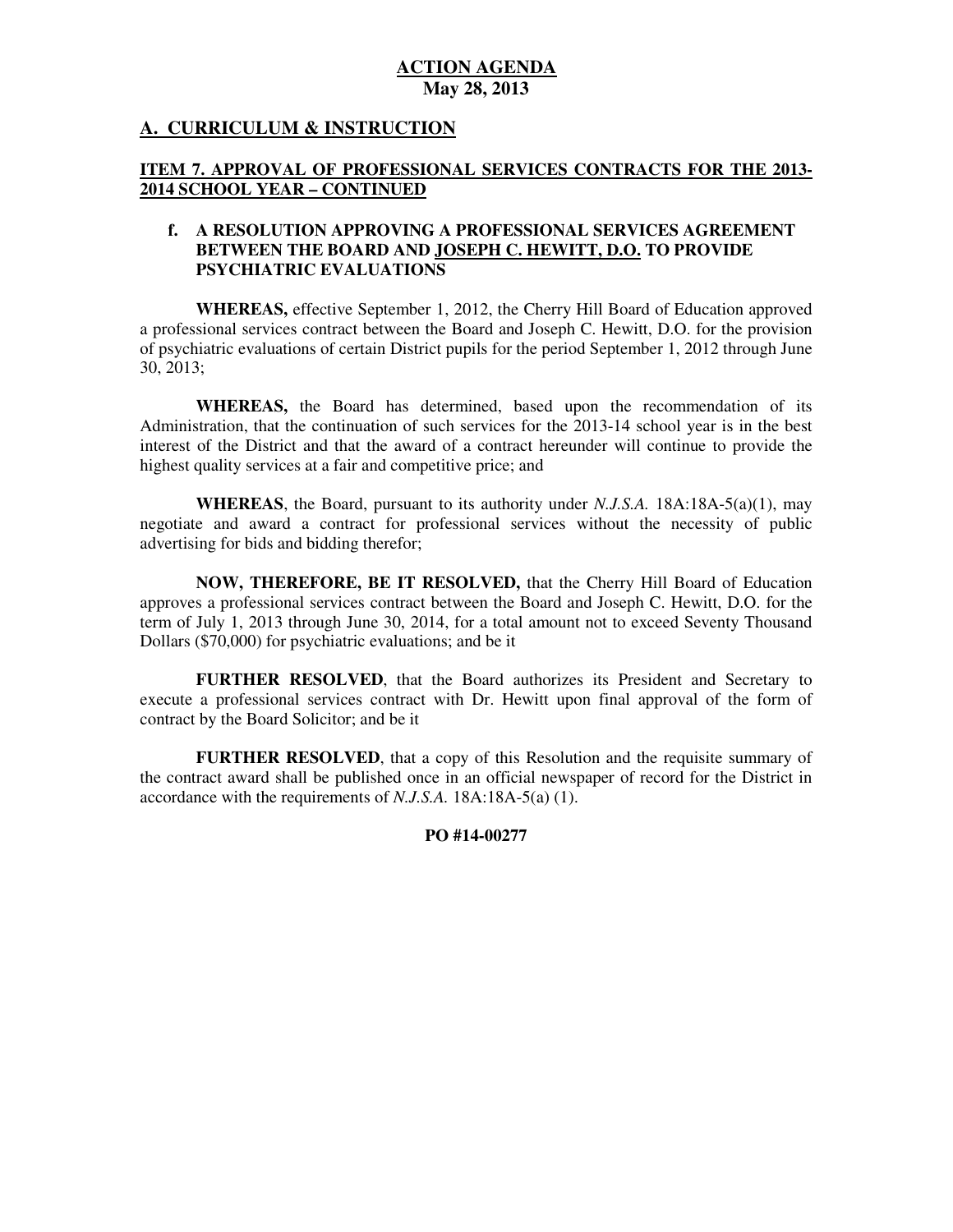# **A. CURRICULUM & INSTRUCTION**

## **ITEM 7. APPROVAL OF PROFESSIONAL SERVICES CONTRACTS FOR THE 2013 2014 SCHOOL YEAR – CONTINUED**

### **g. A RESOLUTION APPROVING A RIDER TO THE SERVICES AGREEMENT BETWEEN THE BOARD AND EDEN AUTISM SERVICES TO PROVIDE BEHAVIORAL CONSULTATION SERVICES**

 **WHEREAS,** effective September 1, 2011, following a competitive contracting process, the Cherry Hill Board of Education approved a services contract between the Board and Eden Autism Services for the provision of behavioral consultation services for the term September 1, 2011 through June 30, 2013;

 **WHEREAS**, due to the continued need for behavioral consultation services, the parties wish to extend the term of their agreement for a period of one (1) year as permitted under *N.J.S.A*. 18A:18A-42, thereby allowing for the continued provision of services for the 2013/2014 school year;

 **WHEREAS**, due to an increased need for behavioral consultation services, the Board increased its expenditures for the Services via Rider to the contract from \$100,000 for the 2011/2012 school year to \$123,200 for the 2012/2013 school year in order to ensure adequate services through June 30, 2013;

 **WHEREAS,** the Board must establish a limit on the amount of expenditure authorized for the provision of services for the 2013/2014 school year;

 term and the total dollar limit of \$99,200 for the 2013/2014 school year with no change to existing rates; and **WHEREAS**, Eden Autism Services has agreed to the above extension of the contract

 **WHEREAS,** the Board finds, pursuant to *N.J.S.A.* 18A:18A-42(o), that Eden Autism Services has provided the services under its contract with the Board in an effective and efficient manner;

 **NOW, THEREFORE, BE IT RESOLVED,** that the contract with Eden Autism Services be extended for the term July 1, 2013 through June 30, 2014, and that the total expenditure for services provided by Eden Autism Services for the 2013/2014 school year shall not exceed Ninety Nine Thousand Two Hundred Dollars (\$99,200) with no change to existing rates; and be it

 **FURTHER RESOLVED**, that the Board authorizes its President and Secretary to execute a Rider to the services contract with Eden Autism Services incorporating the above extension of the contract and expenditure limitation into the contract.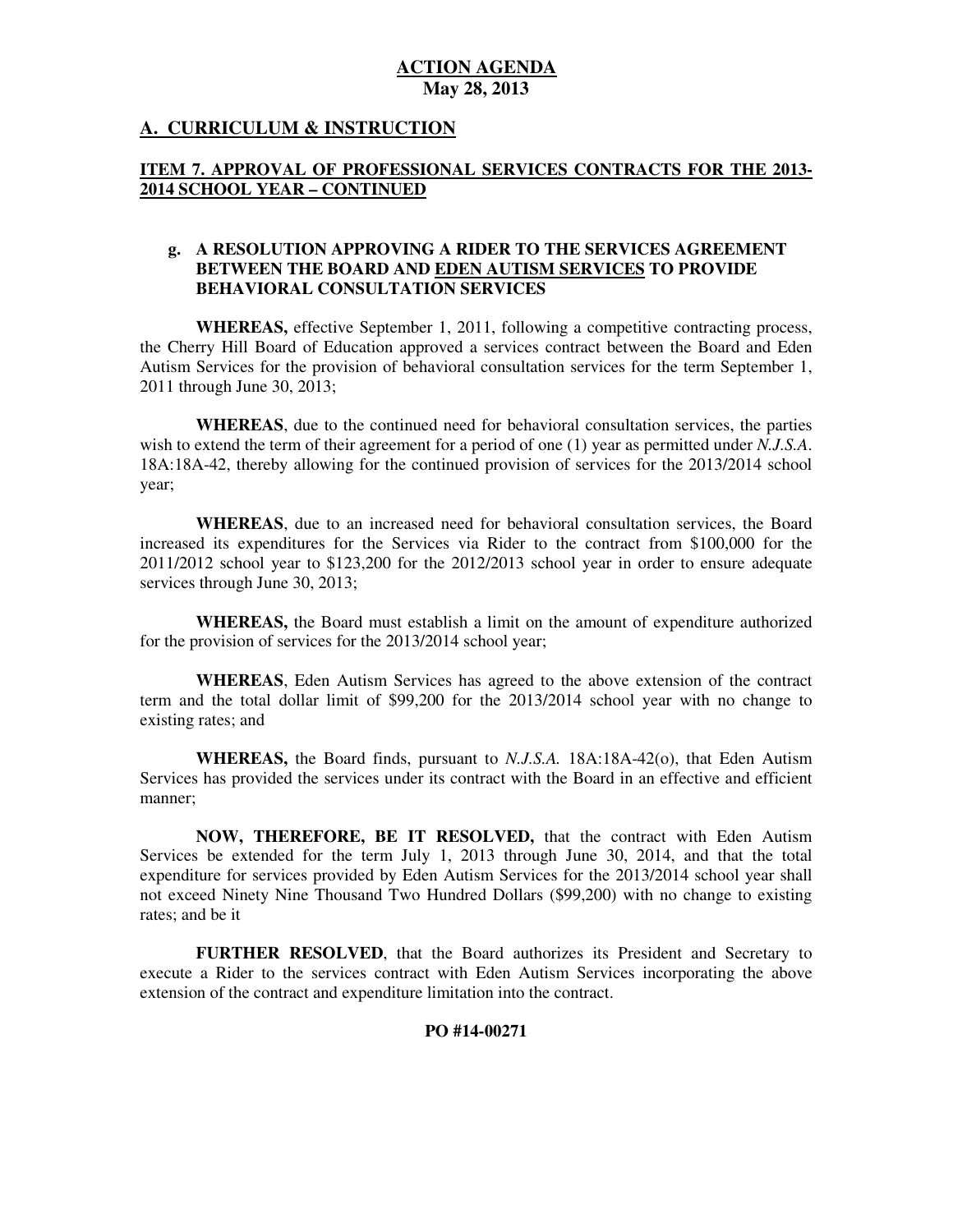## **A. CURRICULUM & INSTRUCTION**

### **ITEM 7. APPROVAL OF PROFESSIONAL SERVICES CONTRACTS FOR THE 2013 2014 SCHOOL YEAR – CONTINUED**

### **h. A RESOLUTION APPROVING A PROFESSIONAL SERVICES AGREEMENT BETWEEN THE BOARD AND EDUCATION, INC. TO PROVIDE HOMEBOUND SERVICES**

 **WHEREAS,** effective July 1, 2012, the Cherry Hill Board of Education approved a professional services contract between the Board and Education, Inc., for the provision of homebound services to certain District pupils for the period July 1, 2012 through June 30, 2013;

 **WHEREAS,** the Board has determined, based upon the recommendation of its Administration, that the continuation of such services for the 2013-14 school year is in the best interest of the District and that the award of a contract hereunder will continue to provide the highest quality services at a fair and competitive price; and

 **WHEREAS**, the Board, pursuant to its authority under *N.J.S.A.* 18A:18A-5(a)(1), may negotiate and award a contract for professional services without the necessity of public advertising for bids and bidding therefor;

 **NOW, THEREFORE, BE IT RESOLVED,** that the Cherry Hill Board of Education approves a professional services contract between the Board and Education, Inc. for the term of July 1, 2013 through June 30, 2014, for a total amount not to exceed Twenty Three Thousand Three Hundred Dollars (\$23,300) for the provision of homebound services; and be it

 **FURTHER RESOLVED**, that the Board authorizes its President and Secretary to execute a professional services contract with Education, Inc. upon final approval of the form of contract by the Board Solicitor; and be it

 **FURTHER RESOLVED**, that a copy of this Resolution and the requisite summary of the contract award shall be published once in an official newspaper of record for the District in accordance with the requirements of *N.J.S.A.* 18A:18A-5(a) (1).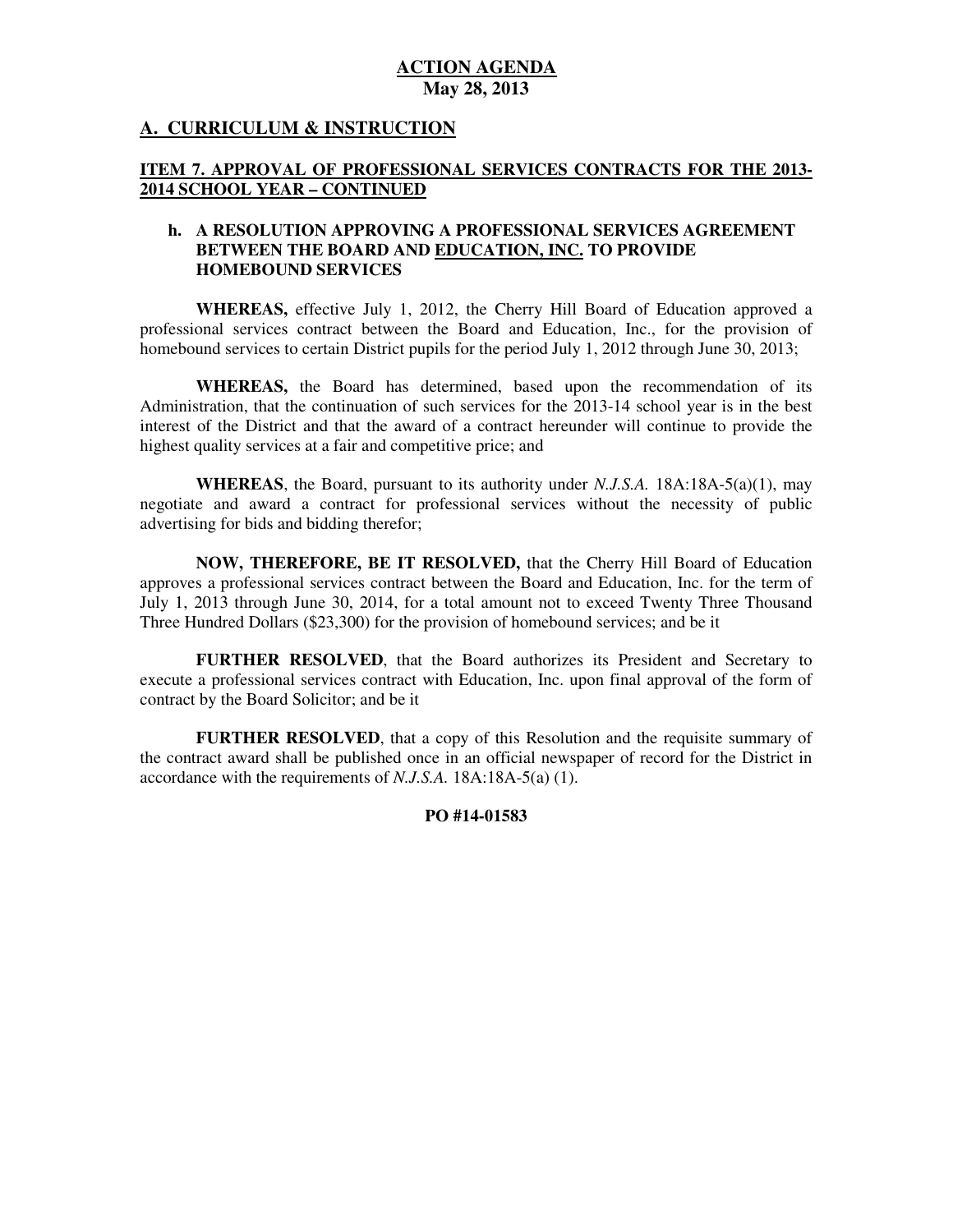# **A. CURRICULUM & INSTRUCTION**

# **ITEM 7. APPROVAL OF PROFESSIONAL SERVICES CONTRACTS FOR THE 2013 2014 SCHOOL YEAR – CONTINUED**

## **i. A RESOLUTION APPROVING A PROFESSIONAL SERVICES AGREEMENT BETWEEN THE BOARD AND EFFECTIVE SCHOOL SOLUTIONS TO PROVIDE SPECIALIZED THERAPEUTIC SERVICES**

 **WHEREAS,** effective July 1, 2012, the Cherry Hill Board of Education approved a professional services contract between the Board and Effective School Solutions, LLC for the provision of specialized therapeutic mental health services to certain District pupils for the period July 1, 2012 through June 30, 2013;

 **WHEREAS,** the Board has determined, based upon the recommendation of its Administration, that the continuation of such services for the 2013-14 school year is in the best interest of the District and that the award of a contract hereunder will continue to provide the highest quality services at a fair and competitive price; and

 **WHEREAS**, the Board, pursuant to its authority under *N.J.S.A.* 18A:18A-5(a)(1), may negotiate and award a contract for professional services without the necessity of public advertising for bids and bidding therefor;

 **NOW, THEREFORE, BE IT RESOLVED,** that the Cherry Hill Board of Education approves a professional services contract between the Board and Effective School Solutions, LLC for the term of July 1, 2013 through June 30, 2014, for a total amount not to exceed Six Hundred Forty-Seven Thousand Dollars (\$647,000) for the provision of specialized therapeutic mental health services; and be it

 **FURTHER RESOLVED**, that the Board authorizes its President and Secretary to execute a professional services contract with Effective School Solutions, LLC upon final approval of the form of contract by the Board Solicitor; and be it

 **FURTHER RESOLVED**, that a copy of this Resolution and the requisite summary of the contract award shall be published once in an official newspaper of record for the District in accordance with the requirements of *N.J.S.A.* 18A:18A-5(a) (1).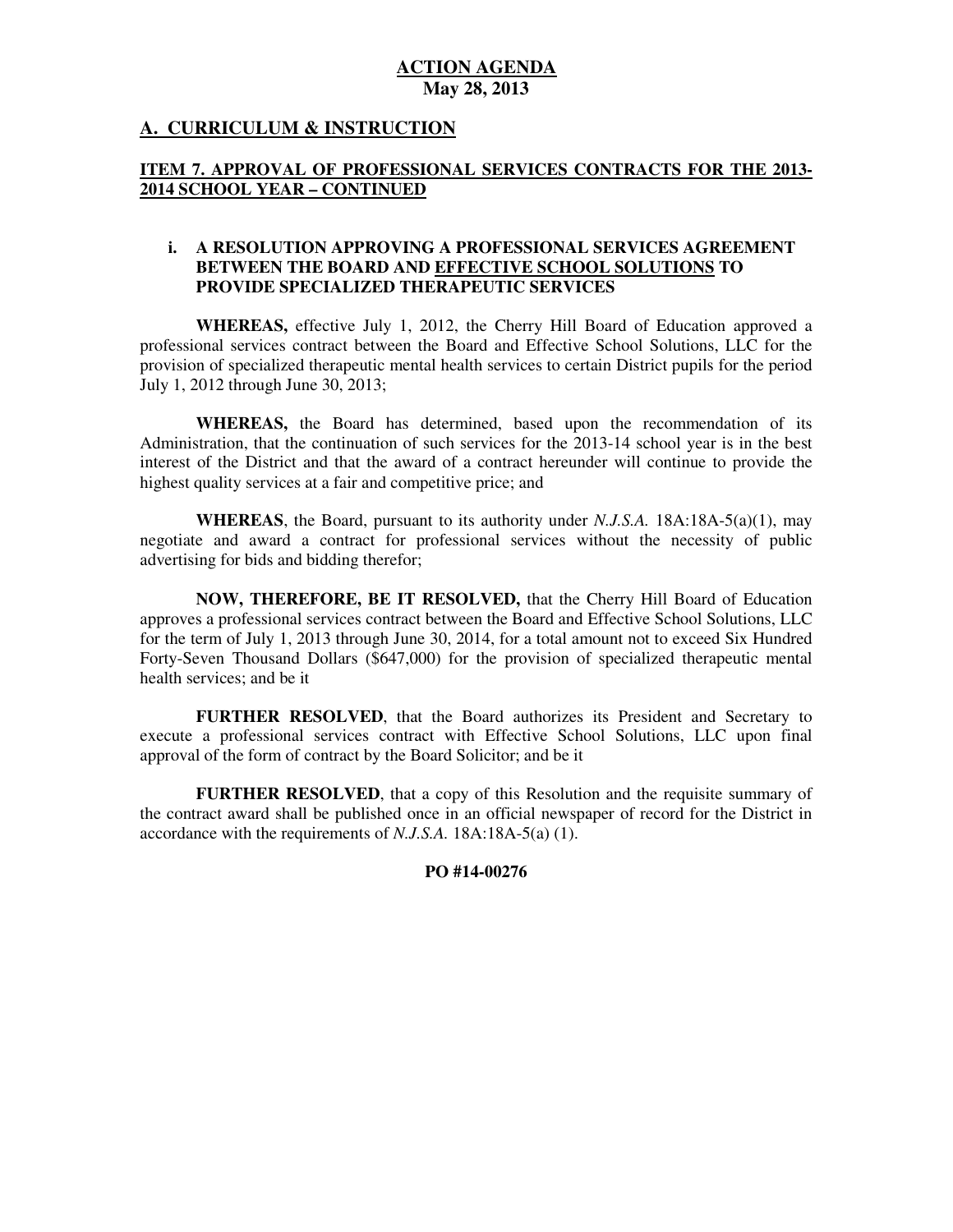## **A. CURRICULUM & INSTRUCTION**

## **ITEM 7. APPROVAL OF PROFESSIONAL SERVICES CONTRACTS FOR THE 2013 2014 SCHOOL YEAR – CONTINUED**

### **j. A RESOLUTION APPROVING A PROFESSIONAL SERVICES AGREEMENT BETWEEN THE BOARD AND INVO HEALTHCARE ASSOCIATES, INC. TO PROVIDE OCCUPATIONAL THERAPY AND SPEECH/LANGUAGE SERVICES**

 **SERVICES WHEREAS,** effective July 1, 2012, the Cherry Hill Board of Education awarded a contract to Invo Health Care Associates, Inc. ("Invo") for the 2012-13 school year based on such vendor's response to the Board's Request for Proposals for the provision of Occupational Therapy and Speech/Language Therapy to certain District pupils;

 **WHEREAS,** the Board has determined, based upon the recommendation of its Administration, that the continuation of such services for the 2013-14 school year is in the best interest of the District and that the award of a contract hereunder will continue to provide the highest quality services at a fair and competitive price; and

 **WHEREAS**, the Board, pursuant to its authority under N.J.S.A. 18A:18A-5(a)(1), may negotiate and award a contract for professional services without the necessity of public advertising for bids and bidding therefor;

 **NOW, THEREFORE, BE IT RESOLVED,** that the Cherry Hill Board of Education approves a professional services contract between the Board and Invo for the term of July 1, 2013 through June 30, 2014 for a total amount not to exceed One Million Eighty-Two Thousand Dollars (\$1,082,000) for all Speech/Language Therapy services and Four Hundred Seventy-Five Thousand Dollars (\$475,000) for all Occupational Therapy services; and be it

 **FURTHER RESOLVED**, that the Board authorizes its President and Secretary to execute a professional services contract with Invo upon final approval of the form of contract by the Board Solicitor; and be it

 **FURTHER RESOLVED**, that a copy of this Resolution and the requisite summary of the contract award shall be published once in an official newspaper of record for the District in accordance with the requirements of *N.J.S.A.* 18A:18A-5(a) (1).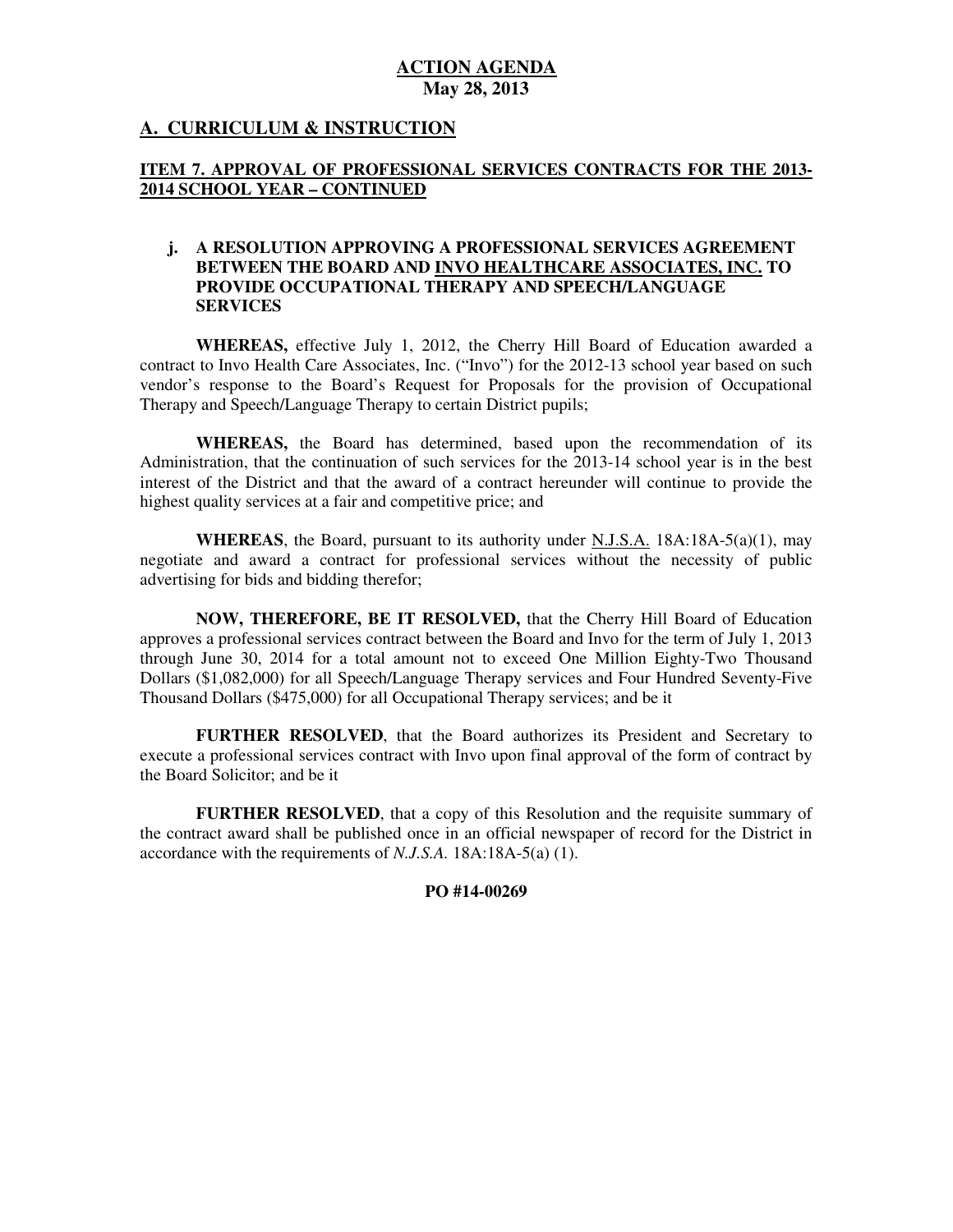# **A. CURRICULUM & INSTRUCTION**

## **ITEM 7. APPROVAL OF PROFESSIONAL SERVICES CONTRACTS FOR THE 2013 2014 SCHOOL YEAR – CONTINUED**

## **k. A RESOLUTION APPROVING A PROFESSIONAL SERVICES AGREEMENT BETWEEN THE BOARD AND LEARNING TREE MULTICULTURAL/MULTILINGUAL EVALUATION & CONSULTING SERVICES, INC. TO PROVIDE BILINGUAL EVALUATIONS**

 **WHEREAS,** effective July 1, 2012, the Cherry Hill Board of Education approved a professional services contract between the Board and Learning Tree Multicultural/Multilingual Evaluation & Consulting, Inc., for the provision of bilingual evaluations of certain District pupils for the period July 1, 2012 through June 30, 2013;

 **WHEREAS,** the Board has determined, based upon the recommendation of its Administration, that the continuation of such services for the 2013-14 school year is in the best interest of the District and that the award of a contract hereunder will continue to provide the highest quality services at a fair and competitive price; and

 **WHEREAS**, the Board, pursuant to its authority under *N.J.S.A.* 18A:18A-5(a)(1), may negotiate and award a contract for professional services without the necessity of public advertising for bids and bidding therefor;

 **NOW, THEREFORE, BE IT RESOLVED,** that the Cherry Hill Board of Education approves a professional services contract between the Board and Learning Tree Multicultural/Multilingual Evaluation & Consulting, Inc. for the term of July 1, 2013 through June 30, 2014, for a total amount not to exceed Twenty Thousand Dollars (\$20,000) for the provision of bilingual evaluations; and be it

 **FURTHER RESOLVED**, that the Board authorizes its President and Secretary to execute a professional services contract with Learning Tree Multicultural/Multilingual Evaluation & Consulting, Inc. upon final approval of the form of contract by the Board Solicitor; and be it

 **FURTHER RESOLVED**, that a copy of this Resolution and the requisite summary of the contract award shall be published once in an official newspaper of record for the District in accordance with the requirements of *N.J.S.A.* 18A:18A-5(a) (1).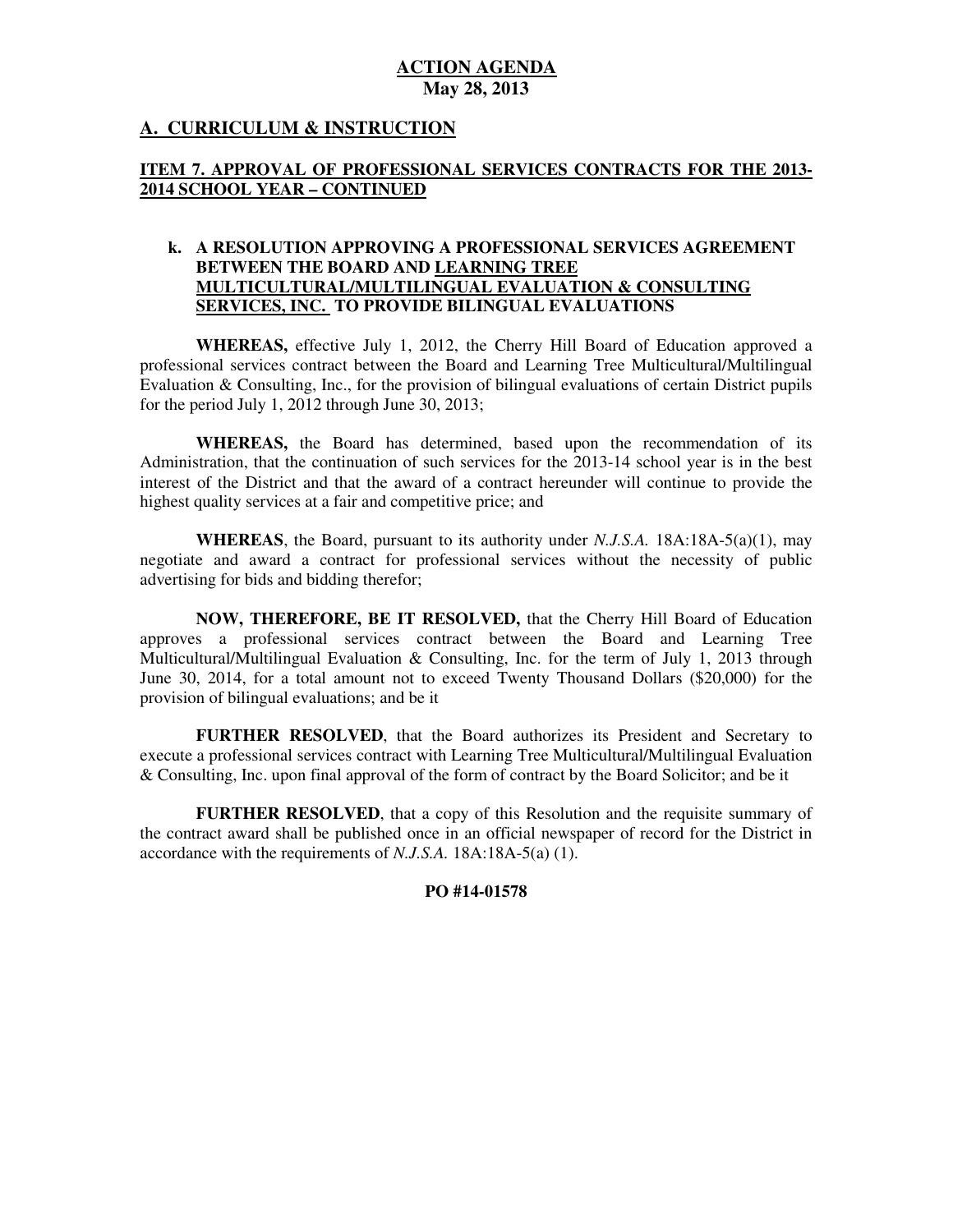## **A. CURRICULUM & INSTRUCTION**

## **ITEM 7. APPROVAL OF PROFESSIONAL SERVICES CONTRACTS FOR THE 2013 2014 SCHOOL YEAR – CONTINUED**

### **l. A RESOLUTION APPROVING A PROFESSIONAL SERVICES AGREEMENT BETWEEN THE BOARD AND ONWARD HEALTHCARE, TO PROVIDE NURSING SERVICES**

 **WHEREAS,** effective July 1, 2012, the Cherry Hill Board of Education approved a professional services contract between the Board and Onward Healthcare for the provision of substitute nursing services to certain District employees and pupils for the period July 1, 2012 through June 30, 2013;

 **WHEREAS,** the Board has determined, based upon the recommendation of its Administration, that the continuation of such services for the 2013-14 school year is in the best interest of the District and that the award of a contract hereunder will continue to provide the highest quality services at a fair and competitive price; and

 **WHEREAS**, the Board, pursuant to its authority under *N.J.S.A.* 18A:18A-5(a)(1), may negotiate and award a contract for professional services without the necessity of public advertising for bids and bidding therefor;

 **NOW, THEREFORE, BE IT RESOLVED,** that the Cherry Hill Board of Education approves a professional services contract between the Board and Onward Healthcare for the term of July 1, 2013 through June 30, 2014, for a total amount not to exceed Fifty-Two Thousand Five Hundred Dollars (\$52,500) for substitute nursing services; and be it

 **FURTHER RESOLVED**, that the Board authorizes its President and Secretary to execute a professional services contract with Onward Healthcare upon final approval of the form of contract by the Board Solicitor; and be it

 **FURTHER RESOLVED**, that a copy of this Resolution and the requisite summary of the contract award shall be published once in an official newspaper of record for the District in accordance with the requirements of *N.J.S.A.* 18A:18A-5(a) (1).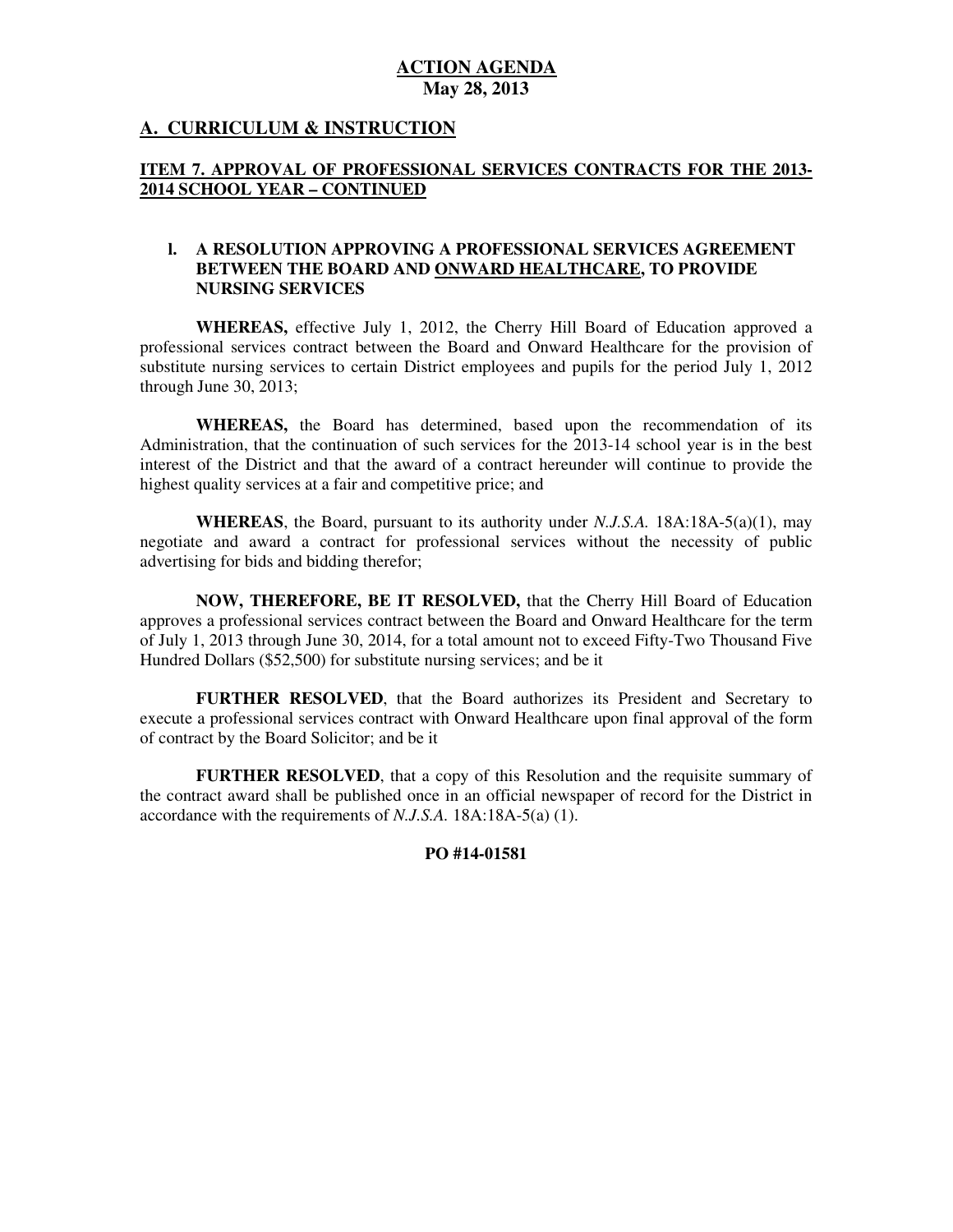## **A. CURRICULUM & INSTRUCTION**

## **ITEM 7. APPROVAL OF PROFESSIONAL SERVICES CONTRACTS FOR THE 2013 2014 SCHOOL YEAR – CONTINUED**

#### **m. A RESOLUTION APPROVING A PROFESSIONAL SERVICES AGREEMENT BETWEEN THE BOARD AND REGIONAL ENRICHMENT AND LEARNING CENTER, LLC TO PROVIDE WILSON READING SERVICES**

 **WHEREAS,** effective July 1, 2012, the Cherry Hill Board of Education approved a professional services contract between the Board and Regional Enrichment and Learning Center, LLC ("REAL") for the provision of Homebound and Supplemental Instruction Services and Wilson Reading Services to certain District pupils for the period July 1, 2012 through June 30, 2013;

 **WHEREAS,** the Board has determined, based upon the recommendation of its Administration, that the continuation of such services for the 2013-14 school year is in the best interest of the District and that the award of a contract hereunder will continue to provide the highest quality services at a fair and competitive price; and

 **WHEREAS**, the Board, pursuant to its authority under *N.J.S.A.* 18A:18A-5(a)(1), may negotiate and award a contract for professional services without the necessity of public advertising for bids and bidding therefor;

 **NOW, THEREFORE, BE IT RESOLVED,** that the Cherry Hill Board of Education approves a professional services contract between the Board and REAL for the term of July 1, 2013 through June 30, 2014, for a total amount not to exceed Ninety Thousand Dollars (\$90,000) for Wilson Reading Services and a total amount not to exceed Two Hundred and Five Thousand Five Hundred Dollars (\$205,500) for homebound services; and be it

 **FURTHER RESOLVED**, that the Board authorizes its President and Secretary to execute a professional services contract with REAL upon final approval of the form of contract by the Board Solicitor; and be it

 **FURTHER RESOLVED**, that a copy of this Resolution and the requisite summary of the contract award shall be published once in an official newspaper of record for the District in accordance with the requirements of *N.J.S.A.* 18A:18A-5(a) (1).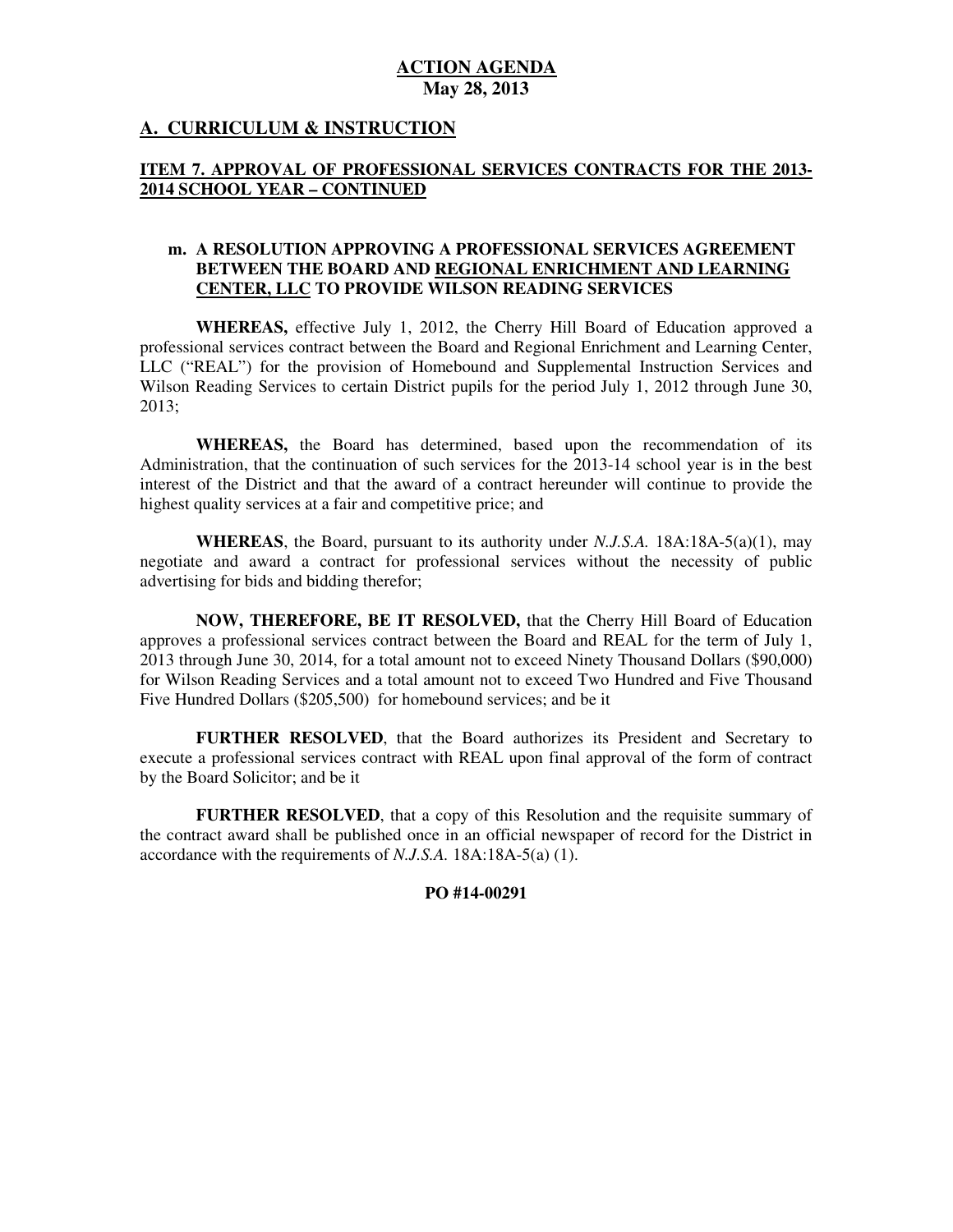## **A. CURRICULUM & INSTRUCTION**

## **ITEM 7. APPROVAL OF PROFESSIONAL SERVICES CONTRACTS FOR THE 2013 2014 SCHOOL YEAR – CONTINUED**

### **n. A RESOLUTION APPROVING A PROFESSIONAL SERVICES AGREEMENT BETWEEN THE BOARD AND REHAB CONNECTION, P.C. TO PROVIDE OCCUPATIONAL/PHYSCIAL THERAPY SERVICES**

 **WHEREAS,** effective July 1, 2012, the Cherry Hill Board of Education approved a professional services contract between the Board and Rehab Connection, P.C. for the provision of Occupational/Physical Therapy services to certain District pupils for the period July 1, 2012 through June 30, 2013;

 **WHEREAS,** the Board has determined, based upon the recommendation of its Administration, that the continuation of such services for the 2013-14 school year is in the best interest of the District and that the award of a contract hereunder will continue to provide the highest quality services at a fair and competitive price; and

 **WHEREAS**, the Board, pursuant to its authority under *N.J.S.A.* 18A:18A-5(a)(1), may negotiate and award a contract for professional services without the necessity of public advertising for bids and bidding therefor;

 **NOW, THEREFORE, BE IT RESOLVED,** that the Cherry Hill Board of Education approves a professional services contract between the Board and Rehab Connection, P.C. for the term of July 1, 2013 through June 30, 2014, for a total amount not to exceed Two Hundred and One Thousand Five Hundred Dollars (\$201,500) for Occupational and Physical Therapy services; and be it

 **FURTHER RESOLVED**, that the Board authorizes its President and Secretary to execute a professional services contract with Rehab Connection, P.C. upon final approval of the form of contract by the Board Solicitor; and be it

 **FURTHER RESOLVED**, that a copy of this Resolution and the requisite summary of the contract award shall be published once in an official newspaper of record for the District in accordance with the requirements of *N.J.S.A.* 18A:18A-5(a) (1).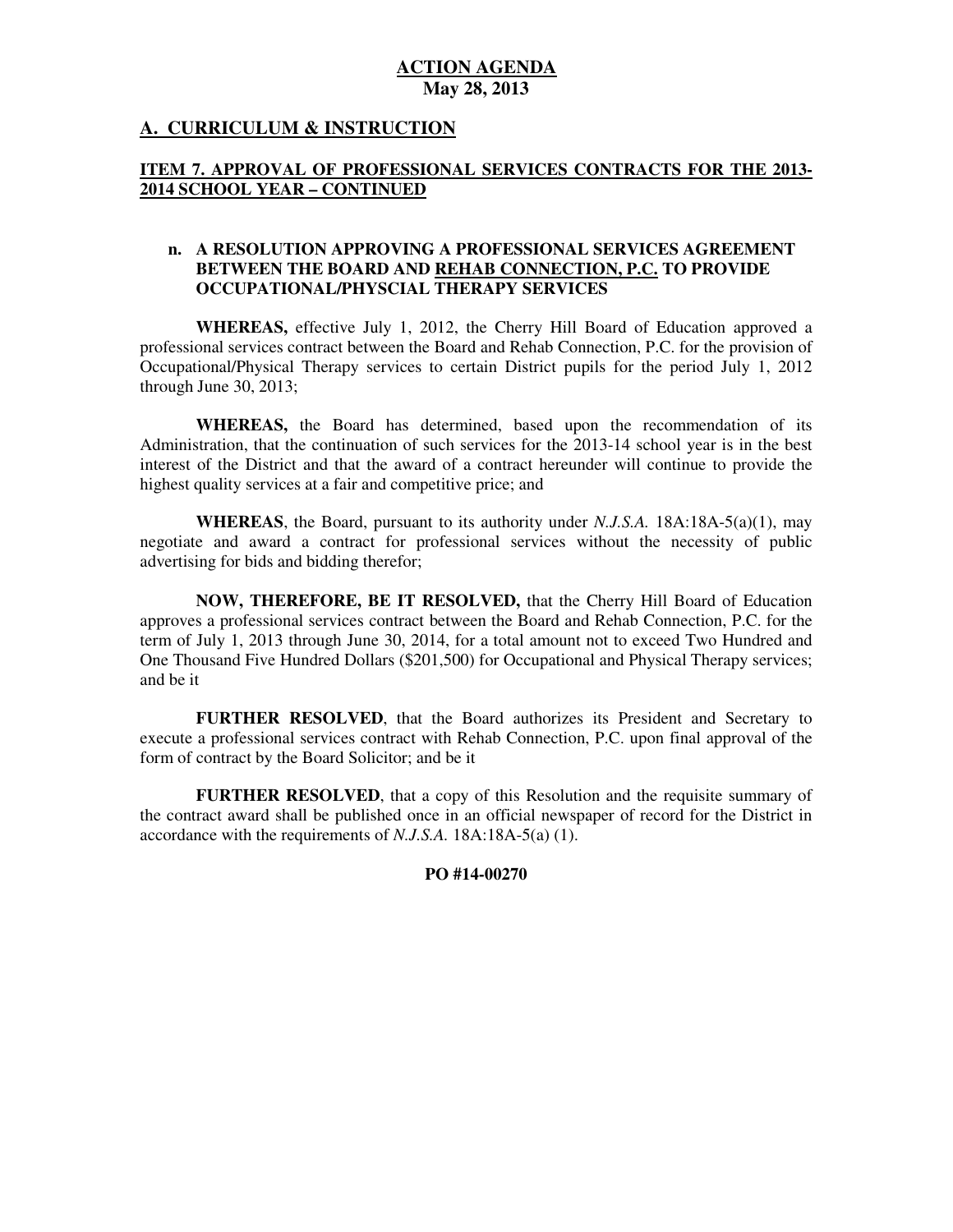## **A. CURRICULUM & INSTRUCTION**

## **ITEM 7. APPROVAL OF PROFESSIONAL SERVICES CONTRACTS FOR THE 2013 2014 SCHOOL YEAR – CONTINUED**

### **o. A RESOLUTION APPROVING A PROFESSIONAL SERVICES AGREEMENT BETWEEN THE BOARD AND SOCIAL SENSIBILITY, LLC TO PROVIDE CONSULTATION SERVICES**

 **WHEREAS,** effective July 1, 2012, the Cherry Hill Board of Education approved a professional services contract between the Board and Social Sensibility, LLC for the provision of Consultation Services to certain District pupils for the period July 1, 2012 through June 30, 2013;

 **WHEREAS,** the Board has determined, based upon the recommendation of its Administration, that the continuation of such services for the 2013-14 school year is in the best interest of the District and that the award of a contract hereunder will continue to provide the highest quality services at a fair and competitive price; and

 **WHEREAS**, the Board, pursuant to its authority under *N.J.S.A.* 18A:18A-5(a)(1), may negotiate and award a contract for professional services without the necessity of public advertising for bids and bidding therefor;

 **NOW, THEREFORE, BE IT RESOLVED,** that the Cherry Hill Board of Education approves a professional services contract between the Board and Social Sensibility, LLC for the term of July 1, 2013 through June 30, 2014, for a total amount not to exceed Twenty One Thousand Dollars (\$21,000) for Consultation Services; and be it

 **FURTHER RESOLVED**, that the Board authorizes its President and Secretary to execute a professional services contract with Social Sensibility, LLC upon final approval of the form of contract by the Board Solicitor; and be it

 **FURTHER RESOLVED**, that a copy of this Resolution and the requisite summary of the contract award shall be published once in an official newspaper of record for the District in accordance with the requirements of *N.J.S.A.* 18A:18A-5(a) (1).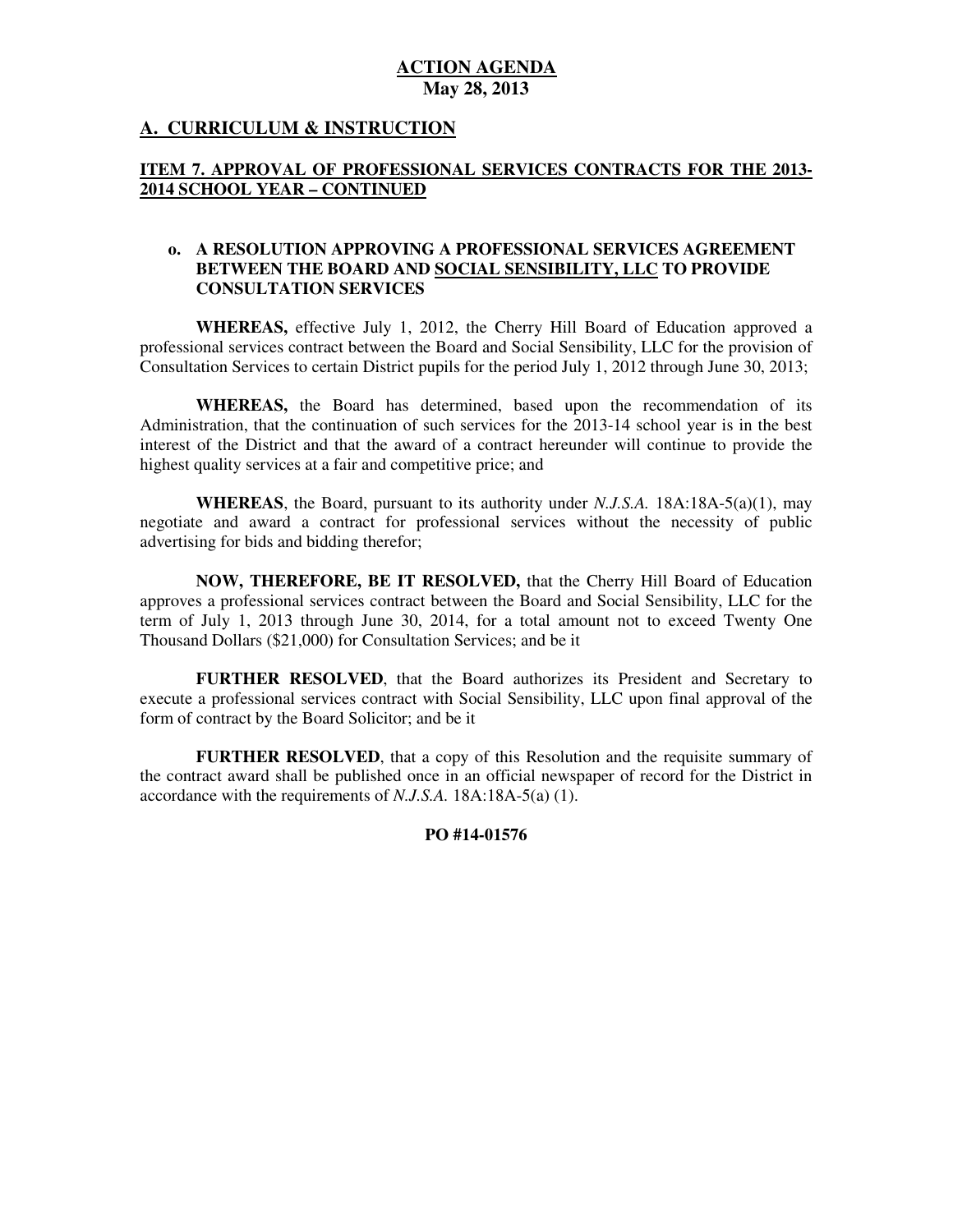# **A. CURRICULUM & INSTRUCTION**

## **ITEM 7. APPROVAL OF PROFESSIONAL SERVICES CONTRACTS FOR THE 2013 2014 SCHOOL YEAR – CONTINUED**

### **p. A RESOLUTION APPROVING A PROFESSIONAL SERVICES AGREEMENT BETWEEN THE BOARD AND YOUNG CHILDREN'S CENTER FOR THE ARTS, INC. TO PROVIDE MUSIC THERAPY SERVICES**

 **WHEREAS,** effective September 1, 2012, the Cherry Hill Board of Education approved a professional services contract between the Board and Young Children's Center for the Arts, Inc. for the provision of music therapy services to certain District employees and pupils for the period September 1, 2012 through June 30, 2013;

 **WHEREAS,** the Board has determined, based upon the recommendation of its Administration, that the continuation of such services for the 2013-14 school year is in the best interest of the District and that the award of a contract hereunder will continue to provide the highest quality services at a fair and competitive price; and

 **WHEREAS**, the Board, pursuant to its authority under *N.J.S.A.* 18A:18A-5(a)(1), may negotiate and award a contract for professional services without the necessity of public advertising for bids and bidding therefor;

 **NOW, THEREFORE, BE IT RESOLVED,** that the Cherry Hill Board of Education approves a professional services contract between the Board and Young Children's Center for the Arts, Inc. for the term of July 1, 2013 through June 30, 2014, for a total amount not to exceed Twenty Five Thousand Five Hundred and Twenty Dollars (\$25,520) for music therapy services; and be it

 **FURTHER RESOLVED**, that the Board authorizes its President and Secretary to execute a professional services contract with Young Children's Center for the Arts, Inc. upon final approval of the form of contract by the Board Solicitor; and be it

 **FURTHER RESOLVED**, that a copy of this Resolution and the requisite summary of the contract award shall be published once in an official newspaper of record for the District in accordance with the requirements of *N.J.S.A.* 18A:18A-5(a) (1).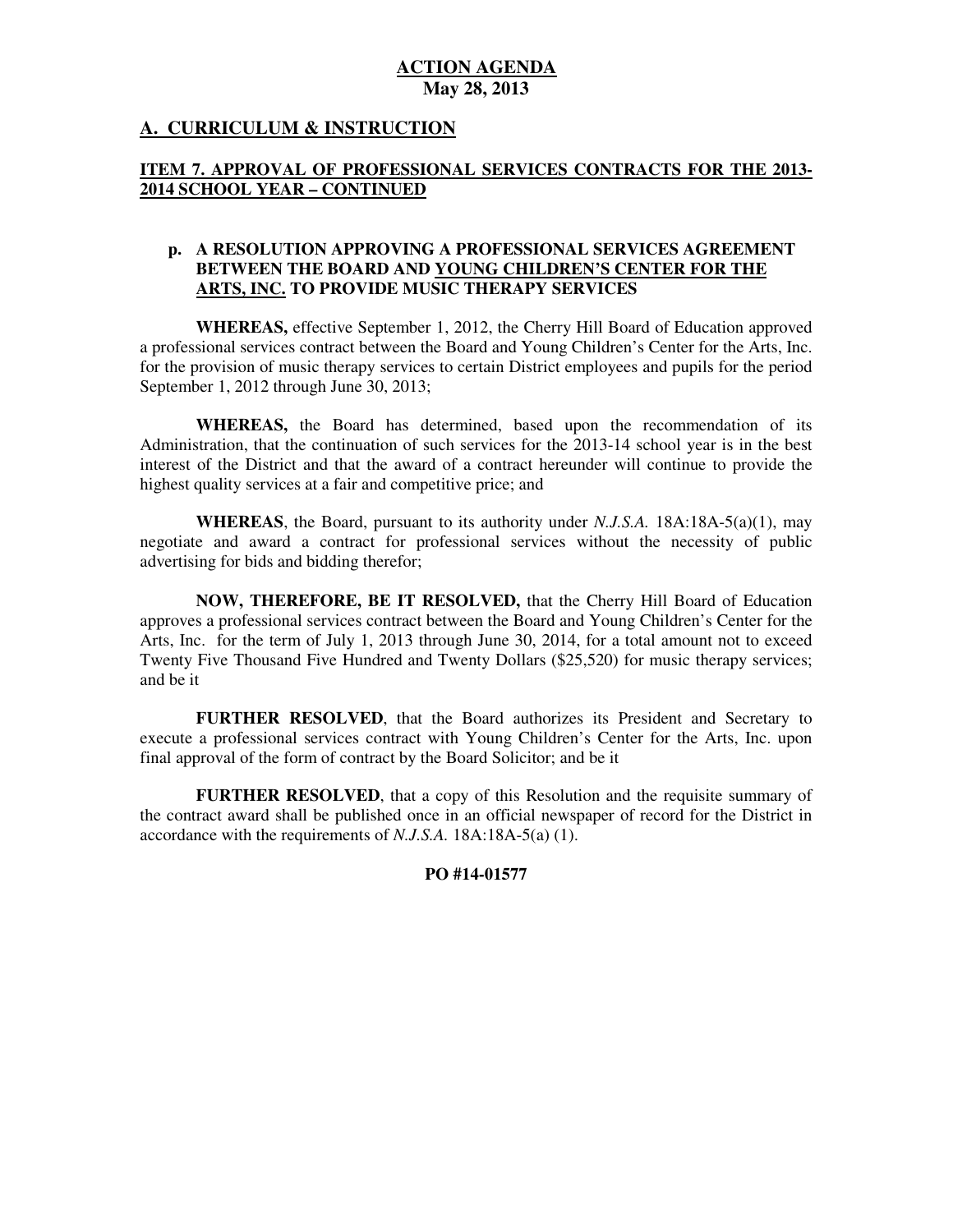### **ITEM 8. APPROVAL OF AMERICAN RED CROSS AGREEMENT**

 **It is recommended that the Board of Education approve the agreement between Cherry Hill Public Schools and the American National Red Cross for the period from May 1, 2013 to April 30, 2016. (This agreement was previously approved for a 3 year period (January 23, 2012 to January 23, 2015 on April 24, 2012, however, the American Red Cross changed to a more streamlined pricing thereby creating a new agreement).** 

# **ITEM 9. APPROVAL OF OUT OF DISTRICT TUITION FOR THE 2012-2013 SCHOOL YEAR**

 **It is requested that the following out of district tuition contracts be submitted to the Board of Education for approval for the 2012-13 school year during the May 2013 cycle. There are**  five submissions, three are new placements, one is a transfer and one is for additional **services.** 

|                           |        |                     |                |             | <b>OUT</b> |               |
|---------------------------|--------|---------------------|----------------|-------------|------------|---------------|
|                           |        |                     |                |             | OF         |               |
|                           |        |                     |                | <b>RSY</b>  | CO         |               |
| <b>VENDOR</b>             | ID     | <b>TERM</b>         | <b>TUITION</b> | <b>AIDE</b> | <b>FEE</b> | <b>AMOUNT</b> |
|                           | 301376 |                     |                |             |            | \$5,737       |
| <b>Bancroft</b>           | 8      | $4/15/13 - 6/30/13$ | \$5,737        |             |            |               |
|                           | 300297 |                     |                |             |            | \$8,436       |
| <b>Gloucester Co SSSD</b> | 2      | $4/18/13 - 6/30/13$ | \$7,719        |             | \$717      |               |
|                           | 301428 |                     |                |             |            | \$13,207      |
| YALE                      |        | $4/9/13 - 6/20/13$  | \$13,207       |             |            |               |

|                           | 200042 |                     |          |  | \$11,562 |
|---------------------------|--------|---------------------|----------|--|----------|
| <b>Brookfield Academy</b> |        | $4/16/13 - 6/17/13$ | \$11,562 |  |          |

 **Transfer from Brookfield Transition - originally Board Approved on 7/24/12 \$40,500 P.O. 13-03185** 

|                     | 300129 |                    | <b>CD</b><br>w |             |
|---------------------|--------|--------------------|----------------|-------------|
| <b>Archway-Atco</b> |        | $5/7/13 - 6/30/13$ | 3,640          | 3,640<br>۰п |

 **Additional services -original Board Approved on 8/28/12 \$41,264 P.O. 13-03817**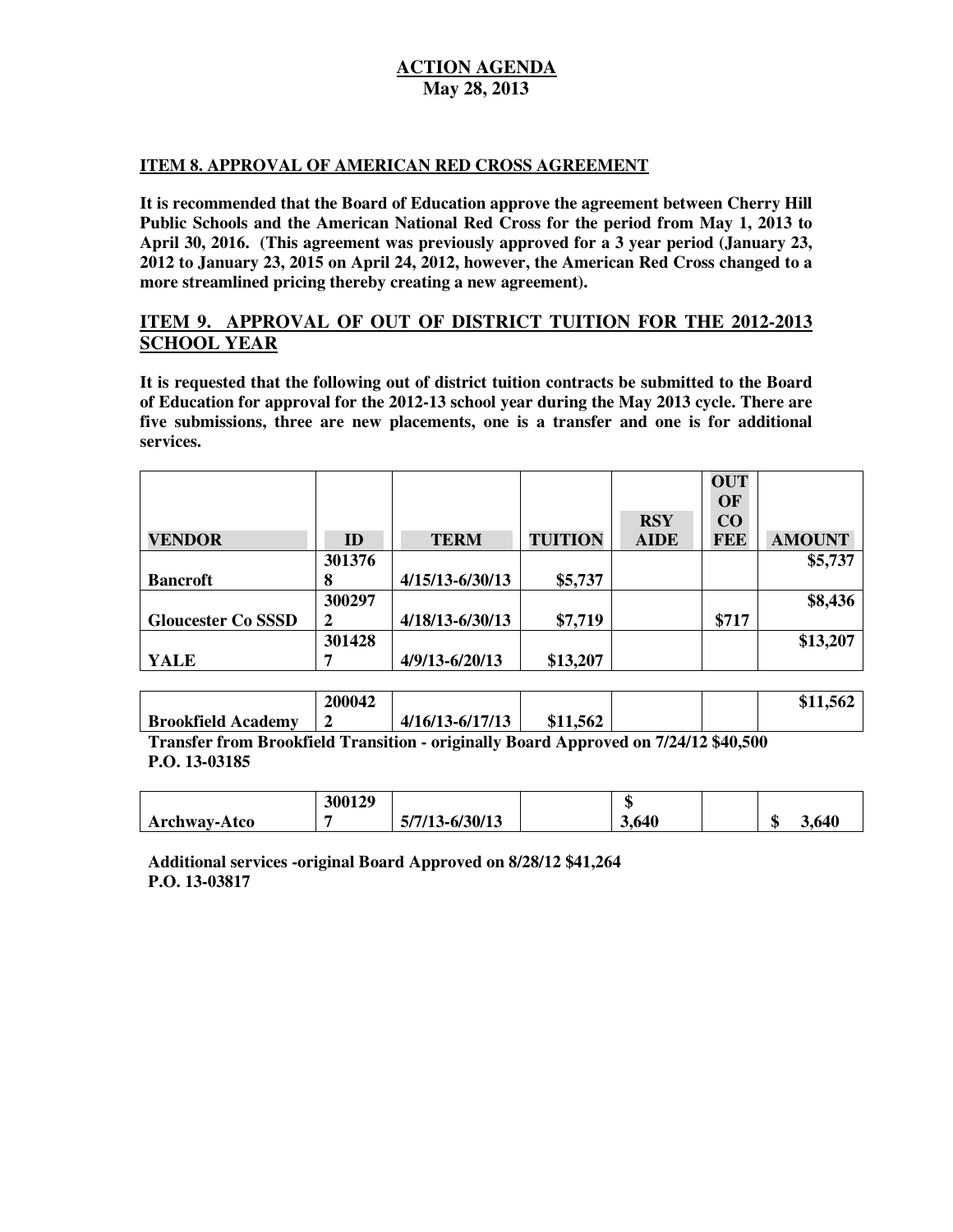# **A. CURRICULUM & INSTRUCTION**

**Subject Textbook Name Publisher**

## **ITEM 10. APPROVAL OF NON PUBLIC SCHOOL TEXTBOOKS 2013-2014**

# **It is recommended that the Board approve textbooks for the Non Public Schools for the 2013-2014 school year.**

 **Politz Day School** 

| Pre-Algebra                      | <b>McDougal Little</b>      | 978-0-547-58777-6     |
|----------------------------------|-----------------------------|-----------------------|
| Algebra I                        | <b>McDougal Little</b>      | 978-0-547-64713-5     |
| <b>Algebra I - Practice Book</b> | <b>McDougal Little</b>      | 978-0-547-71002-0     |
| <b>Smart Start</b>               | <b>McMillan/McGraw Hill</b> | 0-02-192105-9         |
| <b>Units 1-11</b>                | <b>McMillan/McGraw Hill</b> | 0-02-1937818          |
| <b>Treasures 0</b>               | <b>McMillan/McGraw Hill</b> | 0-02-1936285          |
| <b>Treasures A</b>               | <b>McMillan/McGraw Hill</b> | 0-02-193613-7         |
| <b>Treasures B</b>               | <b>McMillan/McGraw Hill</b> | $0 - 02 - 193621 - 8$ |
| <b>Treasures Spelling</b>        | <b>McMillan/McGraw Hill</b> | 0-02-193926-8         |
| <b>Treasures Grammar</b>         | <b>McMillan/McGraw Hill</b> | 0-02-193899-7         |
| <b>Treasures Start Smart</b>     | <b>McMillan/McGraw Hill</b> | 0-02-193909-8         |
| <b>Treasures A</b>               | <b>McMillan/McGraw Hill</b> | $0-02-193614-5$       |
| <b>Treasures 0</b>               | <b>McMillan/McGraw Hill</b> | $0-02-193629-3$       |
| <b>Treasures B</b>               | <b>McMillan/McGraw Hill</b> | $0-02-193622-6$       |
| <b>Treasures Spelling</b>        | <b>McMillan/McGraw Hill</b> | 0-02-193635-8         |
| <b>Treasures Grammar</b>         | <b>McMillan/McGraw Hill</b> | $0-02-193601-3$       |
| <b>Treasures 0</b>               | <b>McMillan/McGraw Hill</b> | $0-02-193631-5$       |
| <b>Treasures A</b>               | <b>McMillan/McGraw Hill</b> | $0-02-193615-3$       |
| <b>Treasures B</b>               | <b>McMillan/McGraw Hill</b> | $0-02-193623-4$       |
| <b>Treasures Grammar</b>         | <b>McMillan/McGraw Hill</b> | $0 - 02 - 193602 - 1$ |
| <b>Treasures Spelling</b>        | <b>McMillan/McGraw Hill</b> | 0-02-193636-6         |
| <b>Treasures A</b>               | <b>McMillan/McGraw Hill</b> | 0-02-1936161          |
| <b>Treasures 0</b>               | <b>McMillan/McGraw Hill</b> | 0-02-1936323          |
| <b>Treasures B</b>               | <b>McMillan/McGraw Hill</b> | 0-02-193624-2         |
| <b>Treasures Spelling</b>        | McMillan/McGraw Hill        | 0-02-193637-4         |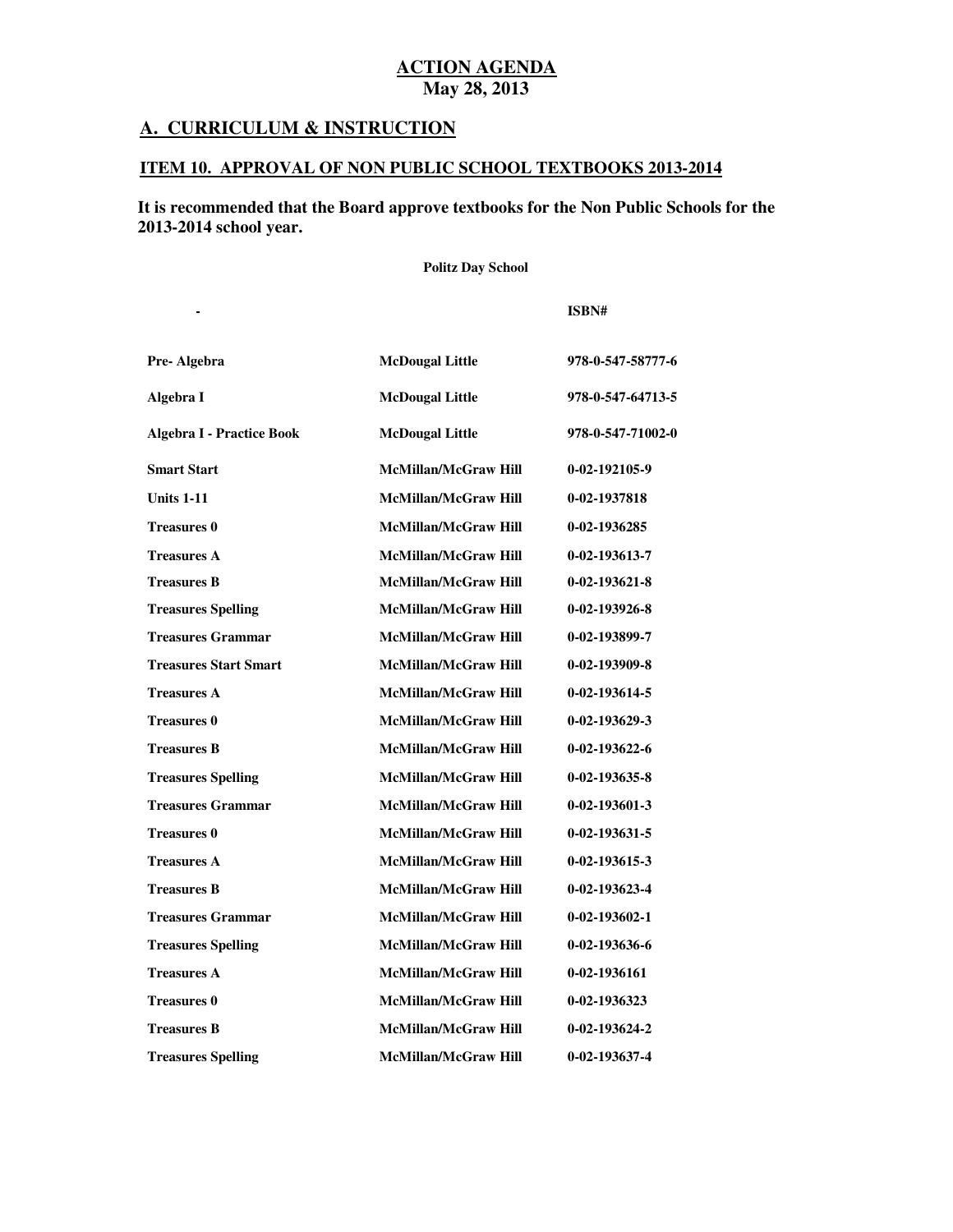#### **A. CURRICULUM & INSTRUCTION**

**Subject Textbook Name Publisher**

#### **ITEM 10. APPROVAL OF NON PUBLIC SCHOOL TEXTBOOKS 2013-2014- Continued**

#### **Politz Day School-continued**

| <b>Treasures Grammar</b>             | <b>McMillan/McGraw Hill</b> | $0-02-193603-X$       |
|--------------------------------------|-----------------------------|-----------------------|
| <b>Treasures A</b>                   | <b>McMillan/McGraw Hill</b> | $0-02-193617-X$       |
| <b>Treasures O</b>                   | <b>McMillan/McGraw Hill</b> | $0-02-193633-1$       |
| <b>Treasures B</b>                   | <b>McMillan/McGraw Hill</b> | $0 - 02 - 193625 - 0$ |
| <b>Treasures Spelling</b>            | <b>McMillan/McGraw Hill</b> | 0-020193638-2         |
| <b>Treasures Grammar</b>             | <b>McMillan/McGraw Hill</b> | 0-02-193604-8         |
| Grammar                              | <b>Glencoe/McGraw Hill</b>  | 0-07-820539-5         |
| Grammar                              | <b>Glencoe/McGraw Hill</b>  | $0-07-820540-9$       |
| Grammar                              | <b>Glencoe/McGraw Hill</b>  | 0-07-820541-7         |
| <b>Vocabulary</b>                    | <b>Sadlier Oxford</b>       | 978-0-8215-7106-4     |
| <b>Vocabulary</b>                    | <b>Sadlier Oxford</b>       | 978-0-8215-7107-1     |
| <b>Vocabulary</b>                    | <b>Sadlier Oxford</b>       | 978-0-8215-7108-8     |
| Math                                 | <b>Houghton Mifflin</b>     | 978-061827717-9       |
| Math Vol. 1-4                        | <b>Houghton Mifflin</b>     | 978-061827718-6       |
| Math Vol. 1-3                        | <b>Houghton Mifflin</b>     | 978-061827719-3       |
| Pre-Algebra                          | <b>Glencoe</b>              | $0-02-825041-9$       |
| Algebra                              | <b>McDougal Littel</b>      | $0-618-07869-X$       |
| <b>Handwriting</b>                   | <b>Zaner Bloser</b>         | $0-7367-1209-7$       |
| Handwriting                          | <b>Zaner Bloser</b>         | $0-7367-1210-0$       |
| Handwriting                          | <b>Zaner Bloser</b>         | 0-7367-1212-7         |
| <b>Handwriting</b>                   | <b>Zaner Bloser</b>         | 0-7367-1213-5         |
| <b>Journal Book</b>                  | <b>Zaner Bloser</b>         | 9780736725361         |
| <b>ABC</b> Journal                   | <b>Zaner Bloser</b>         | 9780880859431         |
| <b>America History of our Nation</b> | <b>Prentice Hall</b>        | 0-13-1307355          |
| <b>Environmental</b>                 | <b>Prentice Hall</b>        | 133651045             |
| <b>Inside Earth</b>                  | <b>Prentice Hall</b>        | 133651053             |
| <b>Astronomy</b>                     | <b>Prentice Hall</b>        | 13365110X             |
| <b>Chem. Interactions</b>            | <b>Prentice Hall</b>        | 133651126             |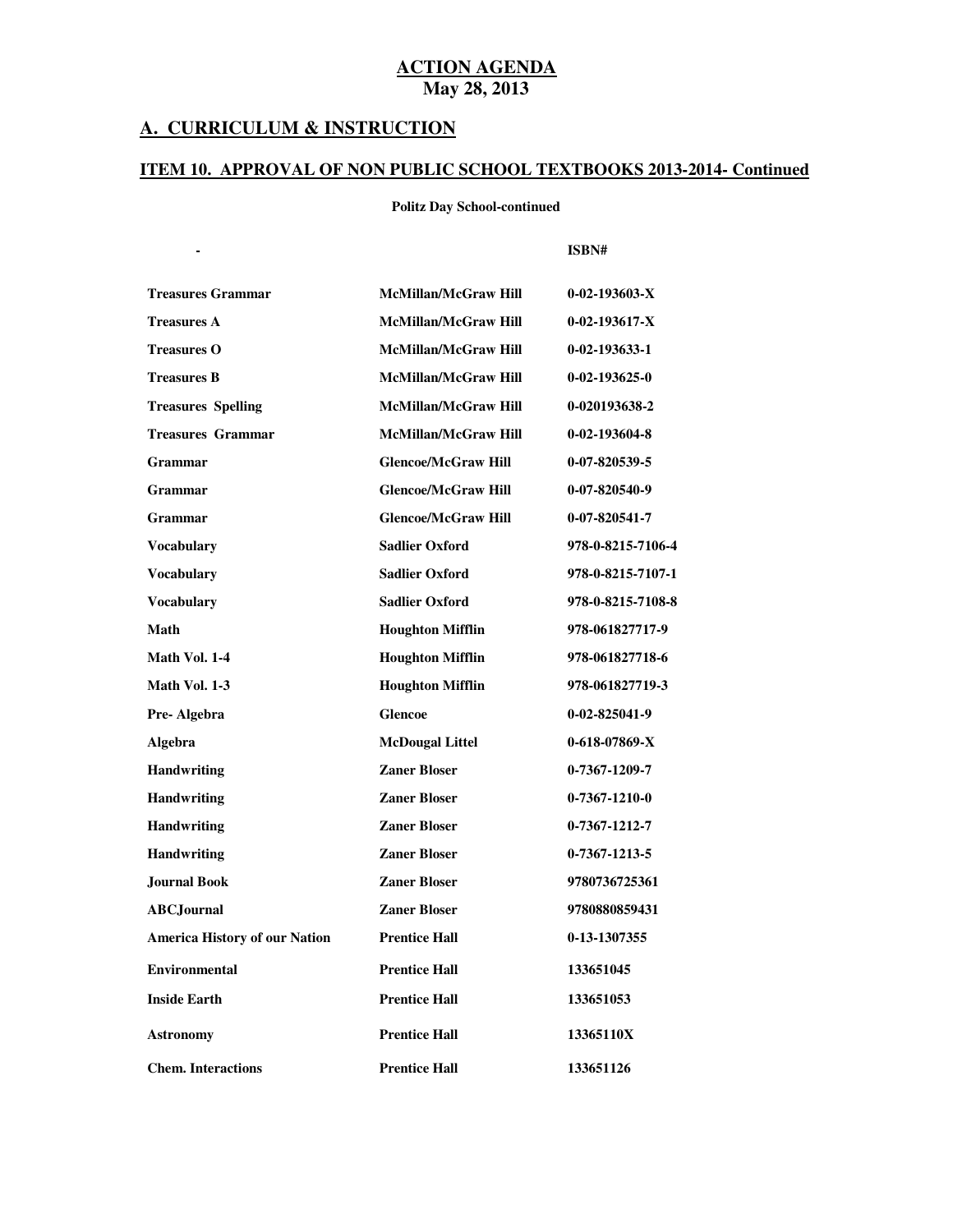### **A. CURRICULUM & INSTRUCTION**

**Subject Textbook Name Publisher**

#### **ITEM 10. APPROVAL OF NON PUBLIC SCHOOL TEXTBOOKS 2013-2014- Continued**

 **Politz Day School-continued** 

| <b>Motion, Forces &amp; Energy</b>      | <b>Prentice Hall</b>          | 130627550         |
|-----------------------------------------|-------------------------------|-------------------|
| <b>Motion, Forces &amp; Energy</b>      | <b>Pearson</b>                | 133184323         |
| <b>Chem. Bldg. Blocks</b>               | <b>Prentice Hall</b>          | 133651118         |
| <b>Writing Workshop</b>                 | <b>Sadlier Oxford</b>         | 978-0-8215-8506-1 |
| <b>Grammar</b> for writing              | <b>Sadlier Oxford</b>         | 978-0-8215-0216-7 |
| <b>Writing Workshop</b>                 | <b>Sadlier Oxford</b>         | 978-0-8215-8507-8 |
| <b>Grammar for Writing</b>              | <b>Sadlier Oxford</b>         | 978-0-8215-0217-4 |
| <b>Writing Workshop</b>                 | <b>Sadlier Oxford</b>         | 978-0-8215-8508-5 |
| <b>Grammar for Writing</b>              | <b>Sadlier Oxford</b>         | 978-0-8215-0218-1 |
| <b>All Together History</b>             | <b>MacMillan/ McGraw Hill</b> | 9780021523979     |
| <b>All Together Economics</b>           | <b>MacMillan/McGraw Hill</b>  | 9780021523986     |
| <b>All Together Citizenship</b>         | <b>MacMillan/ McGraw Hill</b> | 9780021523993     |
| <b>People and Places: Culture</b>       | <b>MacMillan/ McGraw Hill</b> | 9780021513451     |
| <b>People and Places: History</b>       | <b>MacMillan/ McGraw Hill</b> | 9780021524013     |
| <b>People and Places: Economics</b>     | <b>MacMillan/ McGraw Hill</b> | 9780021524020     |
| <b>People and Places: Citizenship</b>   | <b>MacMillan/ McGraw Hill</b> | 9780021524037     |
| <b>People and Places: Geography</b>     | <b>MacMillan/ McGraw Hill</b> | 9780021524006     |
| <b>Communities</b>                      | <b>MacMillan/ McGraw Hill</b> | 9780021513468     |
| Our Country and its Regions - Vol.<br>I | <b>MacMillan/ McGraw Hill</b> | 9780021513475     |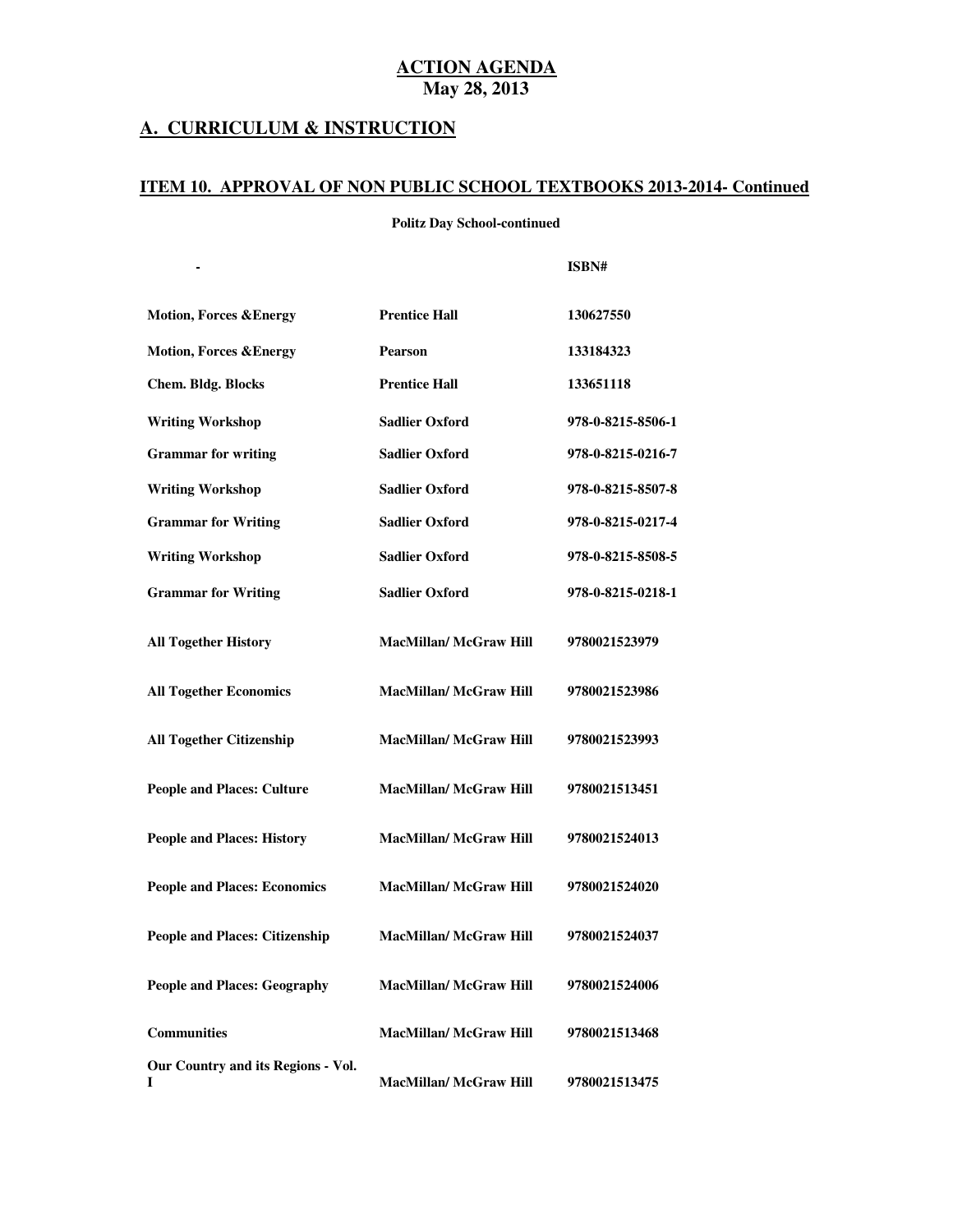#### **A. CURRICULUM & INSTRUCTION**

#### **ITEM 10. APPROVAL OF NON PUBLIC SCHOOL TEXTBOOKS 2013-2014- Continued**

#### **Politz Day School-continued**

| <b>Subject - Textbook Name</b>     | <b>Publisher</b>              | ISBN#             |
|------------------------------------|-------------------------------|-------------------|
| Our Country and its Regions Vol. 2 | <b>MacMillan/ McGraw Hill</b> | 9780021524044     |
| The United States: Vol. I          | <b>MacMillan/ McGraw Hill</b> | 9780021513482     |
| The United States: Vol. 2          | <b>MacMillan/McGraw Hill</b>  | 9780021524051     |
| <b>Practice workbook Math 6</b>    | <b>Houghton Mifflin</b>       | 978-0-618-69879-0 |
| <b>Treasures 3.1</b>               | <b>MacMillan/cGraw Hill</b>   | 0-02-192008-7     |
| <b>Treasures 3.2</b>               | <b>MacMillan/cGraw Hill</b>   | 0-02-192009-5     |
| <b>Math Practice Book</b>          | <b>Houghton Mifflin</b>       | 978-0-618-69879-0 |
| <b>Math homework</b>               | <b>Houghton Mifflin</b>       | 9780618438044     |
| <b>Math Homework Book</b>          | <b>Houghton Mifflin</b>       | 0618277196        |
| <b>Math Homework</b>               | <b>Houghton Mifflin</b>       | 9780618438013     |
| <b>Math Homework</b>               | <b>Houghton Mifflin</b>       | 9780618438020     |
| <b>Math Homework</b>               | <b>Houghton Mifflin</b>       | 9780618438037     |
| <b>Writing a Research paper</b>    | <b>Sadlier Oxford</b>         | 9780821581803     |
| <b>Writing Journal</b>             | <b>Zaner Bloser</b>           | 9780880856652     |
| <b>Treasures 3.1</b>               | <b>MacMillan/cGraw Hill</b>   | 0-02-192008-7     |
| <b>Treasures 3.2</b>               | MacMillan/cGraw Hill          | 0-02-192009-5     |
| <b>Math Practice Book</b>          | <b>Houghton Mifflin</b>       | 978-0-618-69879-0 |
| <b>Math homework</b>               | <b>Houghton Mifflin</b>       | 9780618438044     |
| <b>Math Homework Book</b>          | <b>Houghton Mifflin</b>       | 0618277196        |
| <b>Math Homework</b>               | <b>Houghton Mifflin</b>       | 9780618438013     |
| <b>Math Homework</b>               | <b>Houghton Mifflin</b>       | 9780618438020     |
| <b>Math Homework</b>               | <b>Houghton Mifflin</b>       | 9780618438037     |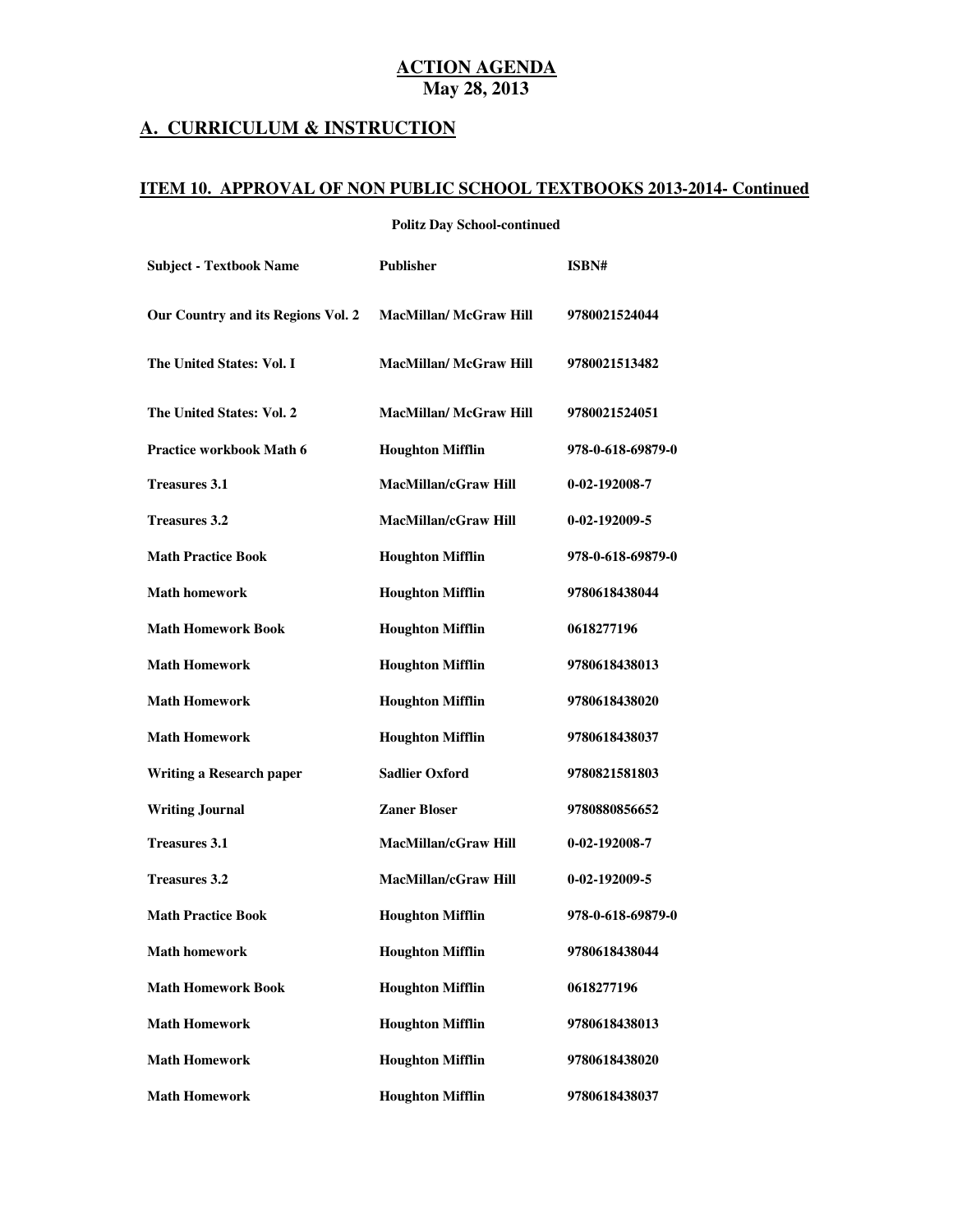#### **A. CURRICULUM & INSTRUCTION**

**Subject Textbook Name Publisher**

#### **ITEM 10. APPROVAL OF NON PUBLIC SCHOOL TEXTBOOKS 2013-2014- Continued**

 **Politz Day School-continued** 

| Writing a Research paper             | <b>Sadlier Oxford</b>       | 9780821581803         |
|--------------------------------------|-----------------------------|-----------------------|
| <b>Writing Journal</b>               | <b>Zaner Bloser</b>         | 9780880856652         |
| <b>Treasures Grammar</b>             | <b>McMillan/McGraw Hill</b> | $0-02-193603-X$       |
| <b>Treasures A</b>                   | <b>McMillan/McGraw Hill</b> | $0-02-193617-X$       |
| <b>Treasures O</b>                   | <b>McMillan/McGraw Hill</b> | $0 - 02 - 193633 - 1$ |
| <b>Treasures B</b>                   | <b>McMillan/McGraw Hill</b> | $0 - 02 - 193625 - 0$ |
| <b>Treasures Spelling</b>            | <b>McMillan/McGraw Hill</b> | 0-020193638-2         |
| <b>Treasures Grammar</b>             | <b>McMillan/McGraw Hill</b> | 0-02-193604-8         |
| Grammar                              | <b>Glencoe/McGraw Hill</b>  | 0-07-820539-5         |
| <b>Grammar</b>                       | <b>Glencoe/McGraw Hill</b>  | 0-07-820540-9         |
| <b>Grammar</b>                       | <b>Glencoe/McGraw Hill</b>  | 0-07-820541-7         |
| <b>Vocabulary</b>                    | <b>Sadlier Oxford</b>       | 978-0-8215-7106-4     |
| <b>Vocabulary</b>                    | <b>Sadlier Oxford</b>       | 978-0-8215-7107-1     |
| <b>Vocabulary</b>                    | <b>Sadlier Oxford</b>       | 978-0-8215-7108-8     |
| Math                                 | <b>Houghton Mifflin</b>     | 978-061827717-9       |
| Math Vol. 1-4                        | <b>Houghton Mifflin</b>     | 978-061827718-6       |
| Math Vol. 1-3                        | <b>Houghton Mifflin</b>     | 978-061827719-3       |
| Pre-Algebra                          | Glencoe                     | 0-02-825041-9         |
| Algebra                              | <b>McDougal Littel</b>      | $0 - 618 - 07869 - X$ |
| <b>Handwriting</b>                   | <b>Zaner Bloser</b>         | 0-7367-1209-7         |
| <b>Handwriting</b>                   | <b>Zaner Bloser</b>         | $0-7367-1210-0$       |
| <b>Handwriting</b>                   | <b>Zaner Bloser</b>         | 0-7367-1212-7         |
| <b>Handwriting</b>                   | <b>Zaner Bloser</b>         | 0-7367-1213-5         |
| Journal Book                         | <b>Zaner Bloser</b>         | 9780736725361         |
| <b>ABC</b> Journal                   | <b>Zaner Bloser</b>         | 9780880859431         |
| <b>America History of our Nation</b> | <b>Prentice Hall</b>        | 0-13-1307355          |
| Math Vol. 1-4                        | <b>Houghton Mifflin</b>     | 978-061827718-6       |
| Math Vol. 1-3                        | <b>Houghton Mifflin</b>     | 978-061827719-3       |
| Pre-Algebra                          | <b>Glencoe</b>              | $0-02-825041-9$       |
| Algebra                              | <b>McDougal Littel</b>      | $0-618-07869-X$       |
| <b>Handwriting</b>                   | <b>Zaner Bloser</b>         | 0-7367-1209-7         |
| <b>Handwriting</b>                   | <b>Zaner Bloser</b>         | $0-7367-1210-0$       |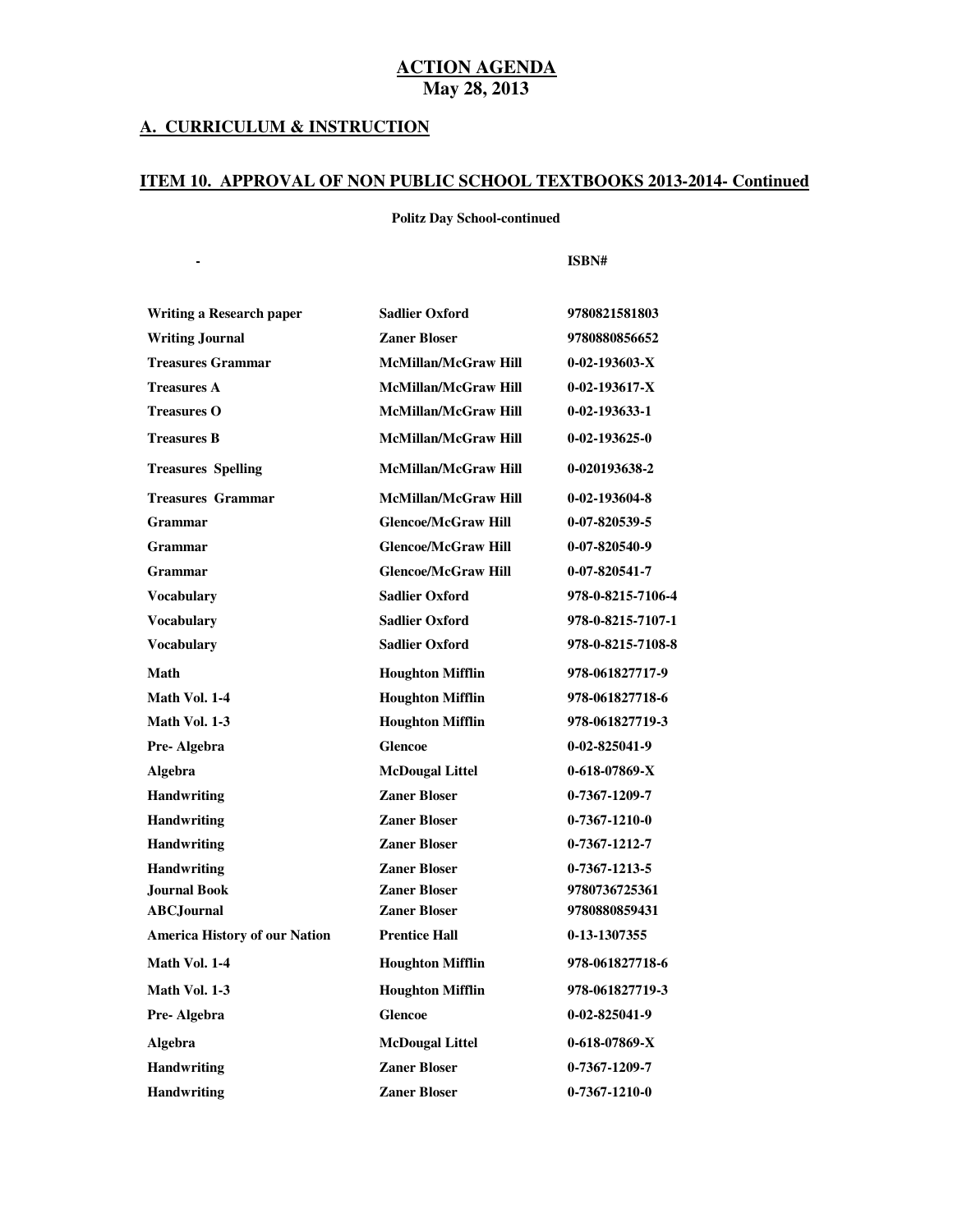#### **A. CURRICULUM & INSTRUCTION**

#### **ITEM 10. APPROVAL OF NON PUBLIC SCHOOL TEXTBOOKS 2013-2014- Continued**

 **Politz Day School-continued** 

|                                      |                               | ISBN#             |
|--------------------------------------|-------------------------------|-------------------|
| <b>Handwriting</b>                   | <b>Zaner Bloser</b>           | $0-7367-1212-7$   |
| <b>Handwriting</b>                   | <b>Zaner Bloser</b>           | 0-7367-1213-5     |
| <b>Journal Book</b>                  | <b>Zaner Bloser</b>           | 9780736725361     |
| <b>ABC</b> .Journal                  | <b>Zaner Bloser</b>           | 9780880859431     |
| <b>America History of our Nation</b> | <b>Prentice Hall</b>          | 0-13-1307355      |
| <b>Bacteria to Plants</b>            | <b>Prentice Hall</b>          | 133651002         |
| <b>Animals</b>                       | <b>Prentice Hall</b>          | 133651010         |
| Human Bio & Health                   | <b>Prentice Hall</b>          | 133651037         |
| <b>Environmental</b>                 | <b>Prentice Hall</b>          | 133651045         |
| <b>Inside Earth</b>                  | <b>Prentice Hall</b>          | 133651053         |
| <b>Astronomy</b>                     | <b>Prentice Hall</b>          | 13365110X         |
| <b>Chem.</b> Interactions            | <b>Prentice Hall</b>          | 133651126         |
| <b>Motion, Forces &amp; Energy</b>   | <b>Prentice Hall</b>          | 130627550         |
| <b>Motion,Forces &amp;Energy</b>     | Pearson                       | 133184323         |
| <b>Chem.Bldg. Blocks</b>             | <b>Prentice Hall</b>          | 133651118         |
| <b>Writing Workshop</b>              | <b>Sadlier Oxford</b>         | 978-0-8215-8506-1 |
| <b>Grammar</b> for writing           | <b>Sadlier Oxford</b>         | 978-0-8215-0216-7 |
| <b>Writing Workshop</b>              | <b>Sadlier Oxford</b>         | 978-0-8215-8507-8 |
| <b>Grammar for Writing</b>           | <b>Sadlier Oxford</b>         | 978-0-8215-0217-4 |
| <b>Writing Workshop</b>              | <b>Sadlier Oxford</b>         | 978-0-8215-8508-5 |
| <b>Grammar for Writing</b>           | <b>Sadlier Oxford</b>         | 978-0-8215-0218-1 |
| <b>All Together Geography</b>        | <b>MacMillan/ McGraw Hill</b> | 9780021523962     |
| <b>All Together History</b>          | <b>MacMillan/ McGraw Hill</b> | 9780021523979     |
| <b>All Together Economics</b>        | <b>MacMillan/McGraw Hill</b>  | 9780021523986     |
| <b>All Together Citizenship</b>      | <b>MacMillan/ McGraw Hill</b> | 9780021523993     |
| <b>People and Places: Culture</b>    | <b>MacMillan/ McGraw Hill</b> | 9780021513451     |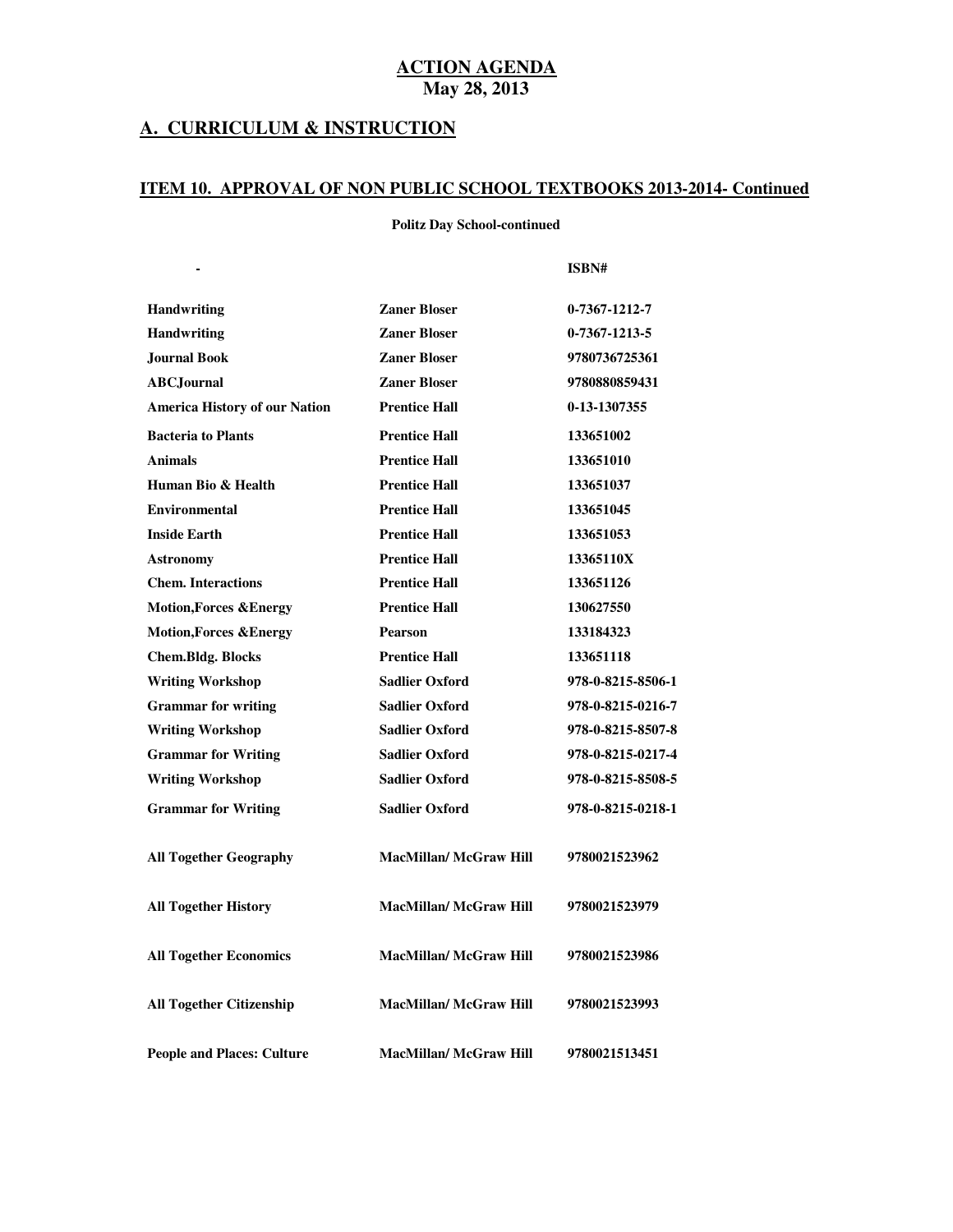#### **A. CURRICULUM & INSTRUCTION**

**Subject Textbook Name Publisher**

#### **ITEM 10. APPROVAL OF NON PUBLIC SCHOOL TEXTBOOKS 2013-2014- Continued**

 **Politz Day School-continued** 

| <b>People and Places: History</b>       | <b>MacMillan/ McGraw Hill</b> | 9780021524013     |
|-----------------------------------------|-------------------------------|-------------------|
| <b>People and Places: Economics</b>     | <b>MacMillan/ McGraw Hill</b> | 9780021524020     |
| <b>People and Places: Citizenship</b>   | <b>MacMillan/ McGraw Hill</b> | 9780021524037     |
| <b>People and Places: Geography</b>     | <b>MacMillan/ McGraw Hill</b> | 9780021524006     |
| <b>Communities</b>                      | <b>MacMillan/ McGraw Hill</b> | 9780021513468     |
| Our Country and its Regions - Vol.      | <b>MacMillan/ McGraw Hill</b> | 9780021513475     |
| Our Country and its Regions - Vol.<br>2 | <b>MacMillan/McGraw Hill</b>  | 9780021524044     |
| The United States: Vol. I               | <b>MacMillan/ McGraw Hill</b> | 9780021513482     |
| The United States: Vol. 2               | <b>MacMillan/ McGraw Hill</b> | 9780021524051     |
| <b>Practice workbook Math 6</b>         | <b>Houghton Mifflin</b>       | 978-0-618-69879-0 |
| <b>Treasures 3.1</b>                    | <b>MacMillan/McGraw Hill</b>  | 0-02-192008-7     |
| <b>Treasures 3.2</b>                    | <b>MacMillan/McGraw Hill</b>  | 0-02-192009-5     |
| <b>Math Practice Book</b>               | <b>Houghton Mifflin</b>       | 978-0-618-69879-0 |
| <b>Math homework</b>                    | <b>Houghton Mifflin</b>       | 9780618438044     |
| <b>Math Homework Book</b>               | <b>Houghton Mifflin</b>       | 0618277196        |
| <b>Math Homework</b>                    | <b>Houghton Mifflin</b>       | 9780618438013     |
| <b>Math Homework</b>                    | <b>Houghton Mifflin</b>       | 9780618438020     |
| <b>Math Homework</b>                    | <b>Houghton Mifflin</b>       | 9780618438037     |
| <b>Writing a Research paper</b>         | <b>Sadlier Oxford</b>         | 9780821581803     |
| <b>Writing Journal</b>                  | <b>Zaner Bloser</b>           | 9780880856652     |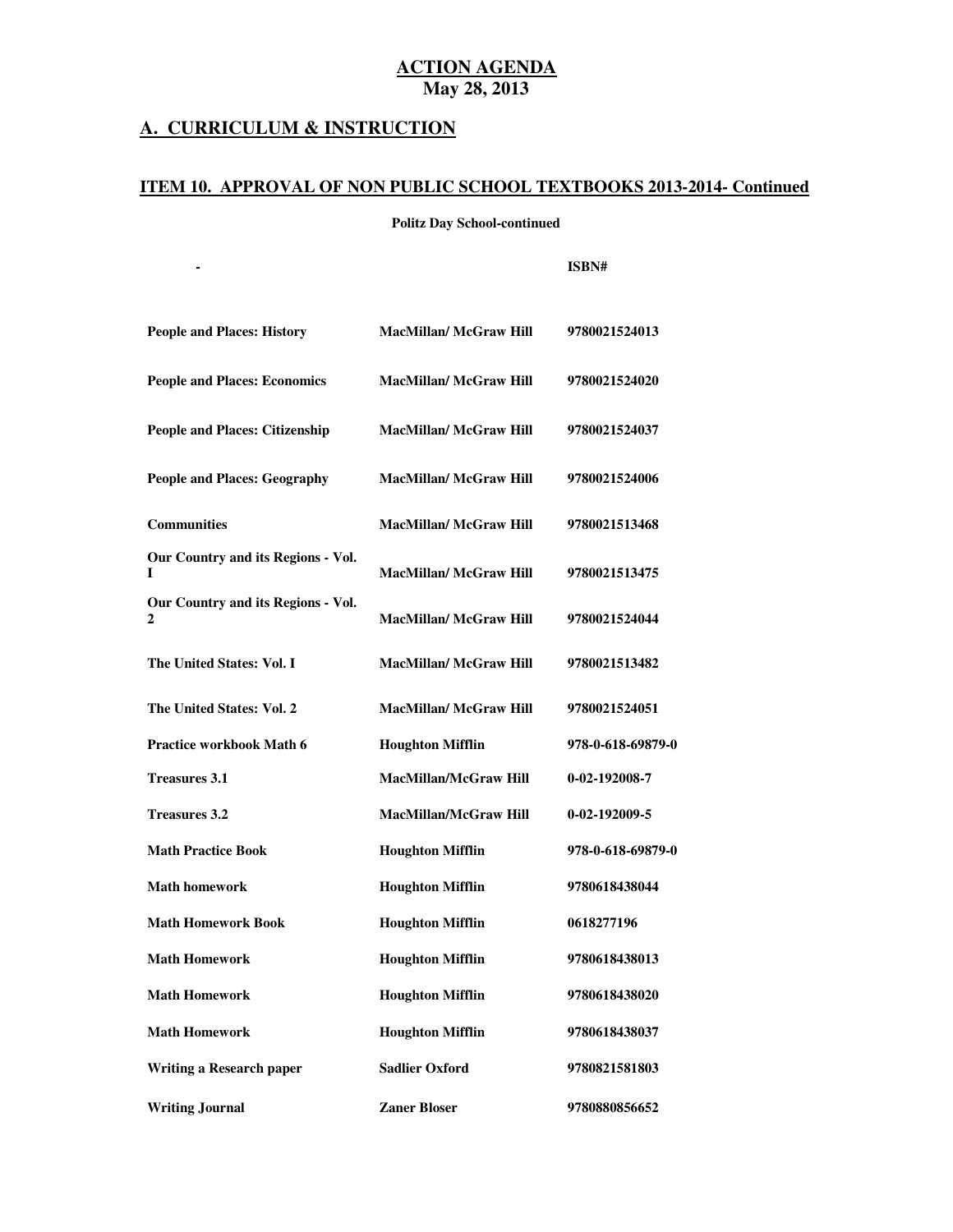#### **A. CURRICULUM & INSTRUCTION**

#### **ITEM 10. APPROVAL OF NON PUBLIC SCHOOL TEXTBOOKS 2013-2014- Continued**

#### **Politz Day School-continued**

|                            |                              | ISBN#                 |
|----------------------------|------------------------------|-----------------------|
| <b>Treasures 3.1</b>       | <b>MacMillan/McGraw Hill</b> | 0-02-192008-7         |
| <b>Treasures 3.2</b>       | <b>MacMillan/McGraw Hill</b> | 0-02-192009-5         |
| <b>Math Practice Book</b>  | <b>Houghton Mifflin</b>      | 978-0-618-69879-0     |
| <b>Math homework</b>       | <b>Houghton Mifflin</b>      | 9780618438044         |
| <b>Math Homework Book</b>  | <b>Houghton Mifflin</b>      | 0618277196            |
| <b>Math Homework</b>       | <b>Houghton Mifflin</b>      | 9780618438013         |
| <b>Math Homework</b>       | <b>Houghton Mifflin</b>      | 9780618438020         |
| <b>Math Homework</b>       | <b>Houghton Mifflin</b>      | 9780618438037         |
| Writing a Research paper   | <b>Sadlier Oxford</b>        | 9780821581803         |
| <b>Writing Journal</b>     | <b>Zaner Bloser</b>          | 9780880856652         |
| <b>Treasure Start Mart</b> | <b>McMillan/McGraw Hill</b>  | 0-02-193909-8         |
| <b>Treasures A</b>         | <b>McMillan/McGraw Hill</b>  | 0-02-193614-5         |
| <b>Treasures 0</b>         | <b>McMillan/McGraw Hill</b>  | $0-02-193629-3$       |
| <b>Treasures B</b>         | <b>McMillan/McGraw Hill</b>  | $0-02-193622-6$       |
| <b>Treasures Spelling</b>  | <b>McMillan/McGraw Hill</b>  | $0-02-193635-8$       |
| <b>Treasures Grammar</b>   | <b>McMillan/McGraw Hill</b>  | $0-02-193601-3$       |
| <b>Treasures 0</b>         | <b>McMillan/McGraw Hill</b>  | 0-02-193631-5         |
| <b>Treasures A</b>         | <b>McMillan/McGraw Hill</b>  | 0-02-193615-3         |
| <b>Treasures B</b>         | <b>McMillan/McGraw Hill</b>  | 0-02-193623-4         |
| <b>Treasures Grammar</b>   | <b>McMillan/McGraw Hill</b>  | $0 - 02 - 193602 - 1$ |
| <b>Treasures Spelling</b>  | <b>McMillan/McGraw Hill</b>  | 0-02-193636-6         |
| <b>Treasures A</b>         | <b>McMillan/McGraw Hill</b>  | 0-02-1936161          |
| <b>Treasures 0</b>         | <b>McMillan/McGraw Hill</b>  | 0-02-1936323          |
| <b>Treasures B</b>         | <b>McMillan/McGraw Hill</b>  | 0-02-193624-2         |
| <b>Treasures Spelling</b>  | <b>McMillan/McGraw Hill</b>  | 0-02-193637-4         |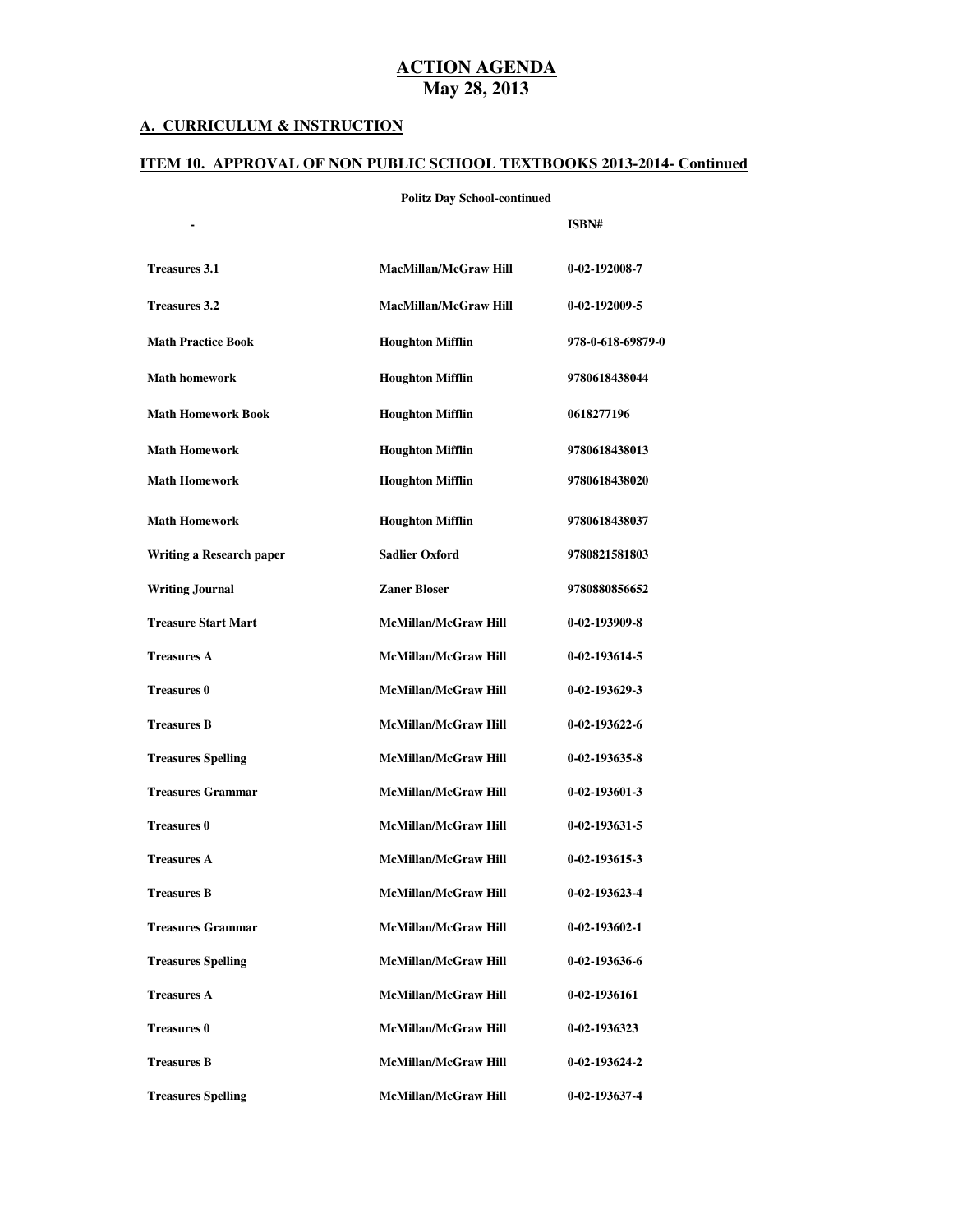### **A. CURRICULUM & INSTRUCTION**

**Subject Textbook Name Publisher**

#### **ITEM 10. APPROVAL OF NON PUBLIC SCHOOL TEXTBOOKS 2013-2014- Continued**

 **Discovery Corner** 

|                               |                | ISBN#      |
|-------------------------------|----------------|------------|
| <b>Stem activity workbook</b> | <b>Pearson</b> | 328593044  |
| common core reteaching (wb)   | <b>Pearson</b> | 3286978349 |
| bench mark                    | <b>Pearson</b> | 32819624   |
| student man                   | <b>Pearson</b> | 328348570  |
| practice book                 | <b>Pearson</b> | 328209015  |
| student ed & dig 1yr          | <b>Pearson</b> | 328712000  |
| science journal               | <b>Pearson</b> | 328527483  |
| bench mark                    | <b>Pearson</b> | 328196258  |
| bench mark                    | <b>Pearson</b> | 328196207  |
| bench mark                    | <b>Pearson</b> | 328196215  |
| bench mark                    | <b>Pearson</b> | 328196223  |
| bench mark                    | <b>Pearson</b> | 328196231  |

 **Congregation M'kor Shalom** 

| <b>Math -PE Chapter Books</b>  | <b>Harcourt</b>    | 978-015322049-4 |
|--------------------------------|--------------------|-----------------|
| RDG-Beginning to Read, Write & |                    |                 |
| Listen                         | <b>McGraw-Hill</b> | 9780021908943   |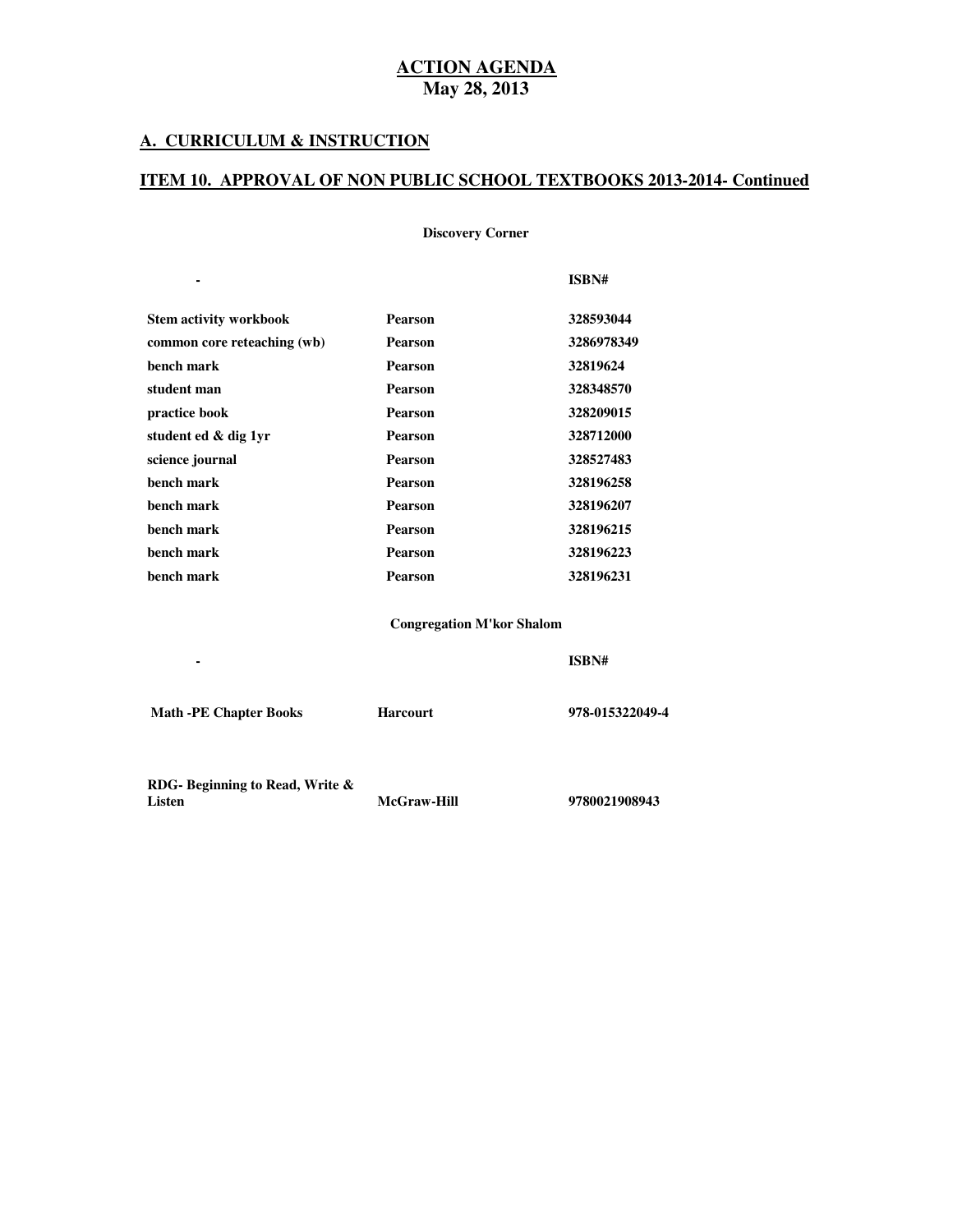## **A. CURRICULUM & INSTRUCTION**

#### **ITEM 10. APPROVAL OF NON PUBLIC SCHOOL TEXTBOOKS 2013-2014- Continued**

 **Resurrection Catholic** 

**Subject Textbook Name Publisher**

| <b>Writing and Grammar Student Workbook</b>       | <b>Pearson Prentice</b>  | 0-133616908       |
|---------------------------------------------------|--------------------------|-------------------|
| <b>Writing and Grammar Student Workbook</b>       | <b>Pearson Prentice</b>  | 0-133616916       |
| NJ - Workbook - 2004                              | <b>Pearson/Scott</b>     | 0-32805892-0      |
| <b>Writing and Grammar Student Workbook</b>       | <b>Pearson Prentice</b>  | 0-133616924       |
| Writing and Grammar Student Ed. Bundle            | <b>Pearson Prentice</b>  | 0-133704538       |
| Writing and Grammar Student Ed. Bundle            | <b>Pearson Prentice</b>  | 0-133704556       |
| <b>Writing and Grammar Student Ed Bundle</b>      | <b>Pearson Prentice</b>  | 0-133704564       |
| Harcourt Science Workbook (2002)                  | <b>Harcourt Brace</b>    | 0-15-323713-3     |
| <b>Harcourt Science Workbook (2002)</b>           | <b>Harcourt Brace</b>    | 0-153-23716-3     |
| <b>Horizon People and Community Activity Book</b> | <b>Harcourt Brace</b>    | 0-15-340294-6     |
| Horizon World History Activity Book (2005)        | <b>Harcourt Brace</b>    | 0-15-338044-6     |
| <b>Creating America Workbook</b>                  | <b>McDougall Littell</b> | 978-0-618-16521-5 |
| <b>Twist and Turns</b>                            | <b>Harcourt</b>          | 978-0-15-343175-3 |
| <b>Breaking News</b>                              | <b>Harcourt</b>          | 978-0-15-343176-0 |
| <b>Practice Book</b>                              | <b>Harcourt</b>          | 978-0-153-49872-5 |
| <b>Practice Book</b>                              | <b>Harcourt</b>          | 978-0-153-49874-9 |
| <b>Practice Book</b>                              | <b>Harcourt</b>          | 978-0-15-349876-3 |
| <b>Practice Book</b>                              | Harcourt                 | 978-0-15-349878-7 |
| <b>Practice Book</b>                              | <b>Harcourt</b>          | 978-0-15-349879-4 |
| <b>Practice Book Collection</b>                   | <b>Harcourt</b>          | 978-0-15-359297-3 |
| <b>Phonics Practice Book</b>                      | <b>Harcourt</b>          | 978-0-15-35878-2  |
| <b>Winning Catch</b>                              | <b>Harcourt</b>          | 978-0-15-343177-7 |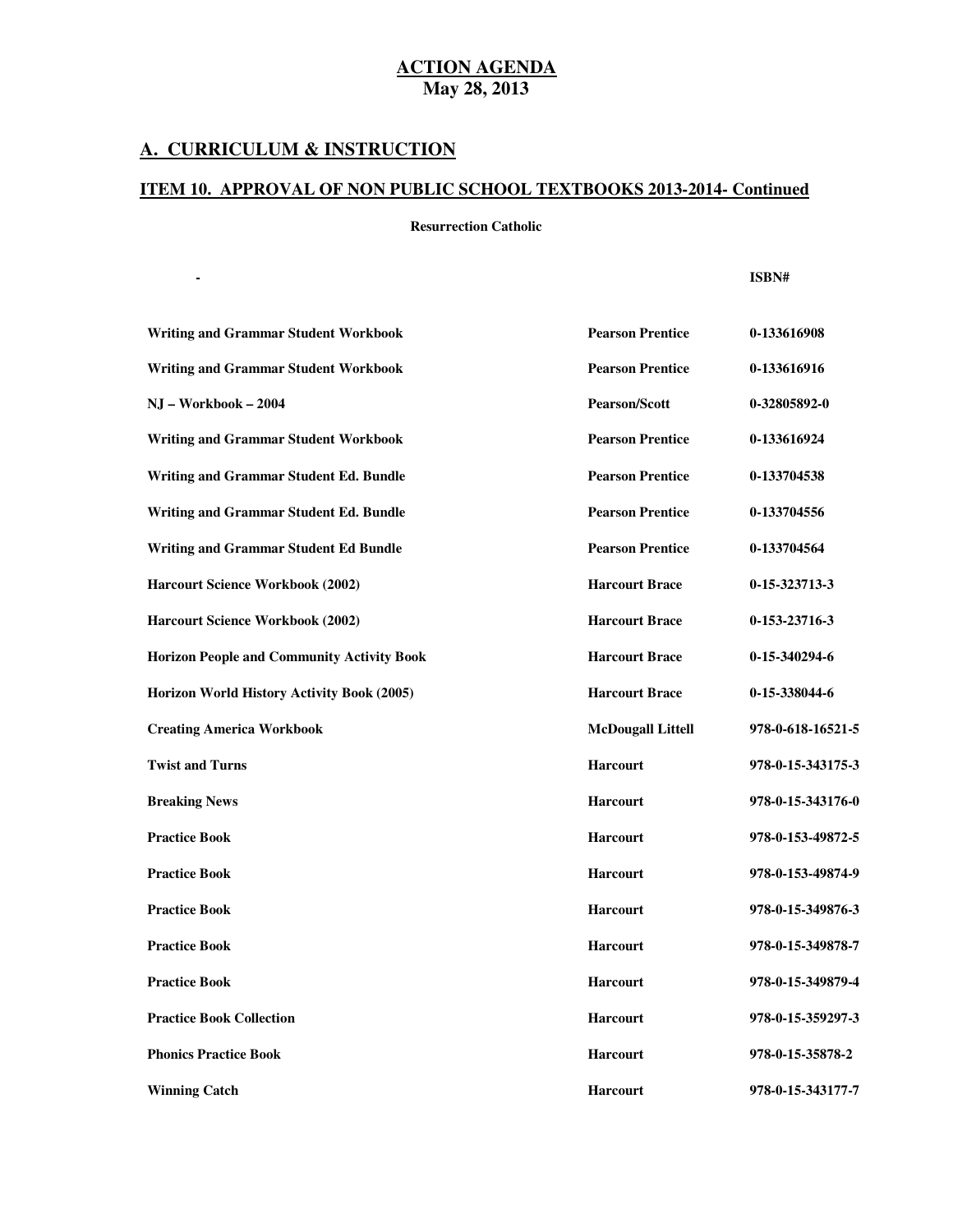#### **A. CURRICULUM & INSTRUCTION**

#### **ITEM 10. APPROVAL OF NON PUBLIC SCHOOL TEXTBOOKS 2013-2014- Continued**

#### **Resurrection Catholic-continued**

**Subject Textbook Name Publisher**

| <b>Storytown Shooting Star Intervention Book</b>   | Harcourt              | 9780153670527     |
|----------------------------------------------------|-----------------------|-------------------|
| <b>Storytown Balancing Act Intervention Book</b>   | Harcourt              | 9780153545368     |
| <b>Storytown Climbing Higher Intervention Book</b> | <b>Harcourt</b>       | 9780153545375     |
| <b>Storytown Turn It Up! Intervention Book</b>     | Harcourt              | 978015354532      |
| <b>Storytown Catch A Wave Intervention Book</b>    | Harcourt              | 9780153545399     |
| Vocab Workshop - orange                            | <b>Sadlier</b>        | 0-8215-0364-2     |
| <b>Grammar Workshop - orange</b>                   | <b>Sadlier</b>        | 0-8215-8404-0     |
| Vocab Workshop - A                                 | <b>Sadlier</b>        | 978-0-8215-7106-4 |
| Vocab Workshop - B                                 | <b>Sadlier</b>        | 978-0-8215-7107-1 |
| Vocab Workshop - C                                 | <b>Sadlier</b>        | 978-0-8215-7108-8 |
| Vocab Workshop - green                             | <b>Sadlier</b>        | 978-0-8215-0363-8 |
| <b>Grammar Workshop - green</b>                    | <b>Sadlier</b>        | 978-0-82158403-3  |
| Vocab Workshop - blue                              | <b>Sadlier</b>        | 978-0-8215-0365-2 |
| <b>Grammar Workshop - blue</b>                     | <b>Sadlier</b>        | 978-0-8215-8405-7 |
| Practice Workbook (2005)                           | <b>Glencoe/McGraw</b> | 978-0-00-827748-5 |
| Practice Workbook (2005)                           | Glencoe/McGraw        | 978-0-07-827789-2 |
| <b>The Nature of Matter</b>                        | <b>Glencoe</b>        | 0-07825524-3      |
| Pre-Algebra                                        | <b>Glencoe</b>        | $0-07-865108-5$   |
| <b>Ecology</b>                                     | <b>Glencoe</b>        | $0-07-825588-0$   |
| <b>Chemistry</b>                                   | <b>Glencoe</b>        | 0-07825596-1      |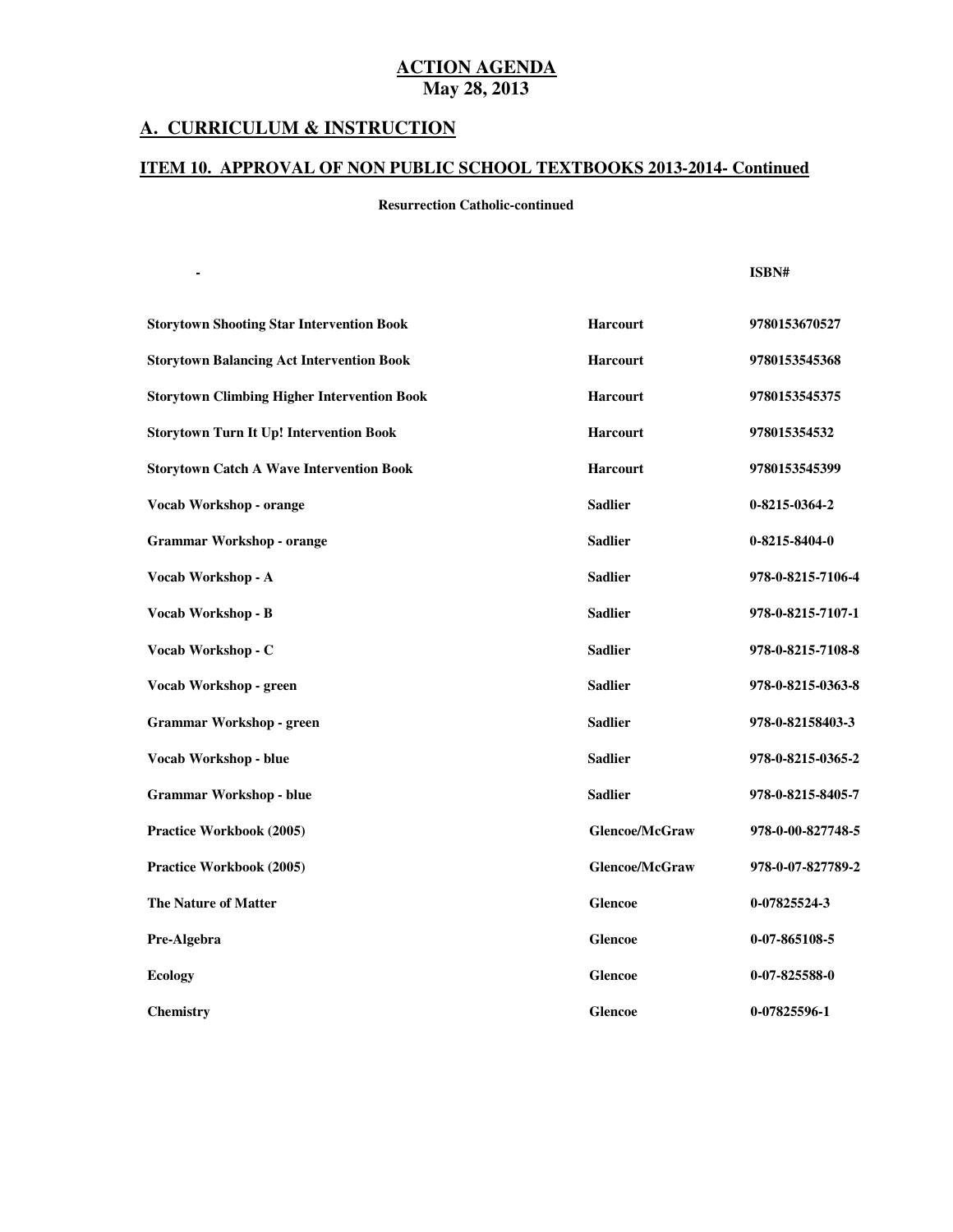# **A. CURRICULUM & INSTRUCTION**

#### **ITEM 10. APPROVAL OF NON PUBLIC SCHOOL TEXTBOOKS 2013-2014- Continued**

**Resurrection Catholic-continued** 

|                                                                               |                    | ISBN#             |
|-------------------------------------------------------------------------------|--------------------|-------------------|
| <b>MATH CONNECTS COURSE 1 STUDENT EDITION</b>                                 | <b>McGraw Hill</b> | 978-0-07-895129-9 |
| <b>MATH CONNECTS COURSE 1 HOMEWORK AND PROBLEM</b><br><b>SOLVING WORKBOOK</b> | <b>McGraw Hill</b> | 978-0-07-895136-7 |
| <b>MATH TRIUMPHS GRADE 6 BOOK 1 STUDENT STUDY GUIDE</b>                       | <b>McGraw Hill</b> | 978-0-07-888207-4 |
| MATH TRIUMPHS GRADE 6 BOOK 2 STUDENT STUDY GUIDE                              | <b>McGraw Hill</b> | 978-0-07-888208-1 |
| <b>MATH TRIUMPHS GRADE 6 BOOK 3 STUDENT STUDY GUIDE</b>                       | <b>McGraw Hill</b> | 978-0-07-888209-8 |
| <b>MATH CONNECTS COURSE 2 STUDENT EDITION</b>                                 | <b>McGraw Hill</b> | 978-0-07-895130-5 |
| <b>MATH CONNECTS COURSE 2 HOMEWORK AND PROBLEM</b><br><b>SOLVING WORKBOOK</b> | <b>McGraw Hill</b> | 978-0-07-895137-4 |
| <b>MATH TRIUMPHS GRADE 7 BOOK 1 STUDENT STUDY GUIDE</b>                       | <b>McGraw Hill</b> | 978-0-07-888210-4 |
| MATH TRIUMPHS GRADE 7 BOOK 2 STUDENT STUDY GUIDE                              | <b>McGraw Hill</b> | 978-0-07-888211-1 |
| <b>MATH TRIUMPHS GRADE 7 BOOK 3 STUDENT STUDY GUIDE</b>                       | <b>McGraw Hill</b> | 978-0-07-888212-8 |
| <b>MATH CONNECTS COURSE 3 STUDENT EDITION</b>                                 | <b>McGraw Hill</b> | 978-0-07-895139-8 |
| <b>MATH CONNECTS COURSE 3 HOMEWORK AND PROBLEM</b><br><b>SOLVING WORKBOOK</b> | <b>McGraw Hill</b> | 978-0-07-895138-1 |
| <b>MATH TRIUMPHS GRADE 8 BOOK 1 STUDENT STUDY GUIDE</b>                       | <b>McGraw Hill</b> | 978-0-07-888213-5 |
| <b>MATH TRIUMPHS GRADE 8 BOOK 2 STUDENT STUDY GUIDE</b>                       | <b>McGraw Hill</b> | 978-0-07-888214-2 |
| <b>MATH TRIUMPHS GRADE 8 BOOK 3 STUDENT STUDY GUIDE</b>                       | <b>McGraw Hill</b> | 978-0-07-888215-9 |
| <b>GLENCOE PRE-ALGEBRA STUDENT EDITION</b>                                    | <b>McGraw Hill</b> | 978-0-07-895773-4 |
| <b>GLENCOE PRE-ALGEBRA PRACTICE WORKBOOK STUDENT</b><br><b>EDITION</b>        | McGraw Hill        | 978-0-07-890740-1 |
| <b>GLENCOE ALGEBRA 1 CCSS STUDENT EDITION</b>                                 | <b>McGraw Hill</b> | 978-0-07-895115-2 |
| <b>GLENCOE ALGEBRA 1 CCSS HOMEWORK PRACTICE</b><br><b>WORKBOOK</b>            | <b>McGraw Hill</b> | 978-0-07-660291-9 |
| MATH 2009 GR K NATIONAL Homework Workbook                                     | <b>McGraw Hill</b> | 978-0-02-1072941  |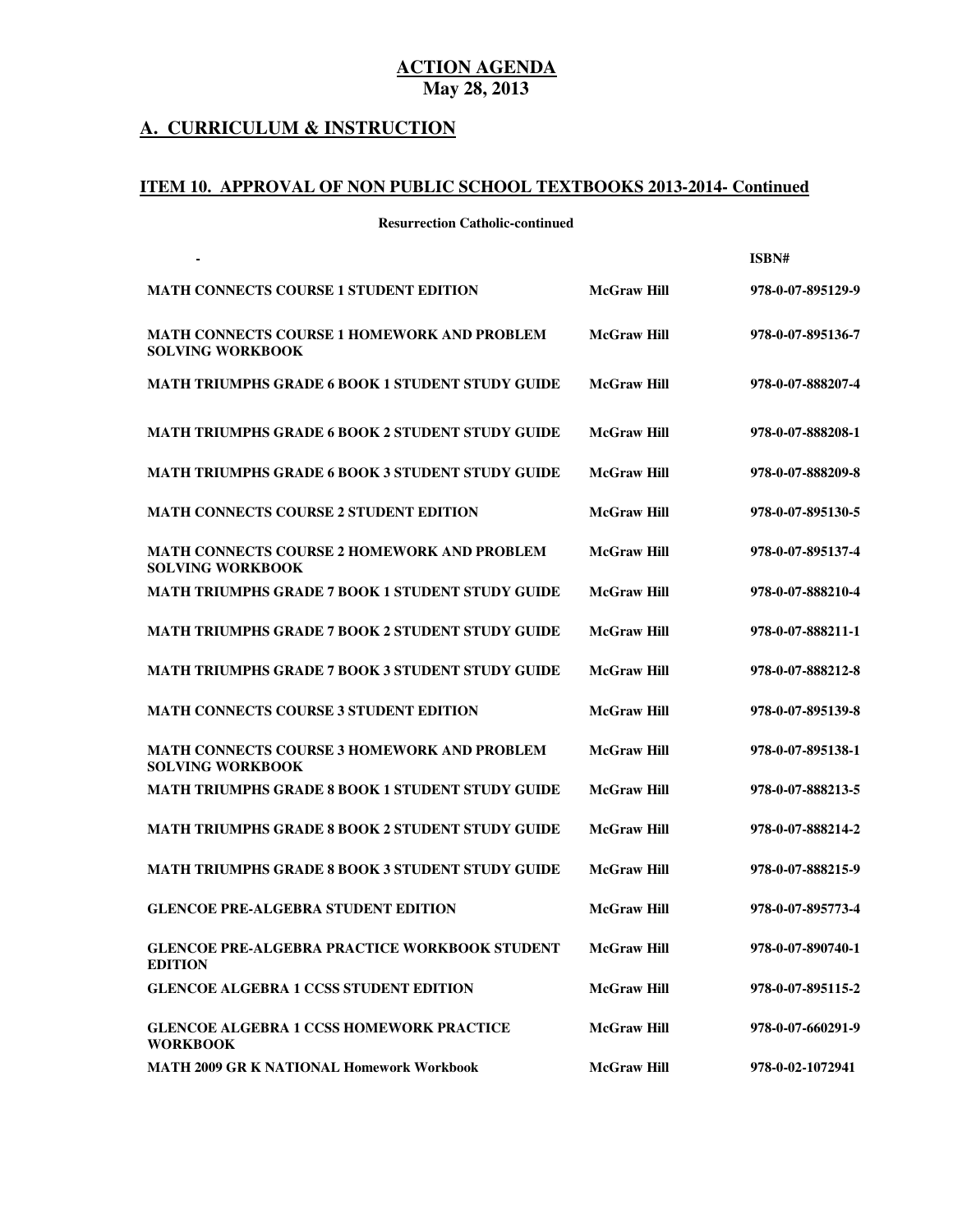#### **A. CURRICULUM & INSTRUCTION**

#### **ITEM 10. APPROVAL OF NON PUBLIC SCHOOL TEXTBOOKS 2013-2014- Continued**

**Resurrection Catholic-continued** 

|                                                        |                    | ISBN#             |
|--------------------------------------------------------|--------------------|-------------------|
| MATH 2009 GR K NATIONAL PUPIL EDITION VOLUME 1         | <b>McGraw Hill</b> | 978-0-02-105723-8 |
| MATH 2009 GR K NATIONAL PUPIL EDITION VOLUME 2         | <b>McGraw Hill</b> | 978-0-02-105724-5 |
| MATH 2009 GR 1 NATIONAL STUDENT EDITION PACKAGE        | <b>McGraw Hill</b> | 978-0-02-108399-2 |
| <b>MATH 2009 GR 1 HOMEWORK WORKBOOK</b>                | <b>McGraw Hill</b> | 978-0-02-107295-8 |
| <b>MATH 2009 GR 2 NATIONAL STUDENT EDITION PACKAGE</b> | <b>McGraw Hill</b> | 978-0-02-108401-2 |
| <b>MATH 2009 GR 2 HOMEWORK WORKBOOK</b>                | <b>McGraw Hill</b> | 978-0-02-107296-5 |
|                                                        |                    |                   |
| <b>MATH 2009 GR 3 NATIONAL PUPIL EDITION</b>           | <b>McGraw Hill</b> | 978-0-02-105732-0 |
| <b>MATH 2009 GR 3 HOMEWORK WORKBOOK</b>                | <b>McGraw Hill</b> | 978-0-02-107297-2 |
| <b>MATH 2009 GR 4 NATIONAL PUPIL EDITION</b>           | <b>McGraw Hill</b> | 978-0-02-105733-7 |
| <b>MATH 2009 GR 4 HOMEWORK WORKBOOK</b>                | <b>McGraw Hill</b> | 978-0-02-107298-9 |
| <b>MATH 2009 GR 5 NATIONAL PUPIL EDITION</b>           | <b>McGraw Hill</b> | 978-0-02-106024-5 |
| <b>MATH 2009 GR 5 HOMEWORK WORKBOOK</b>                | <b>McGraw Hill</b> | 978-0-02-107299-6 |
| MATH 2009 GR 1 NATIONAL IMPACT PUPIL EDITION           | <b>McGraw Hill</b> | 978-0-02-107023-7 |
|                                                        |                    |                   |
| MATH 2009 GR 2 NATIONAL IMPACT PUPIL EDITION           | <b>McGraw Hill</b> | 978-0-02-107024-4 |
| MATH 2009 GR 3 NATIONAL IMPACT PUPIL EDITION           | <b>McGraw Hill</b> | 978-0-02-1070251  |
| <b>MATH 2009 GR 4 NATIONAL IMPACT PUPIL EDITION</b>    | <b>McGraw Hill</b> | 978-0-02-107026-8 |
| MATH 2009 GR 5 NATIONAL IMPACT PUPIL EDITION           | <b>McGraw Hill</b> | 978-0-02-107027-5 |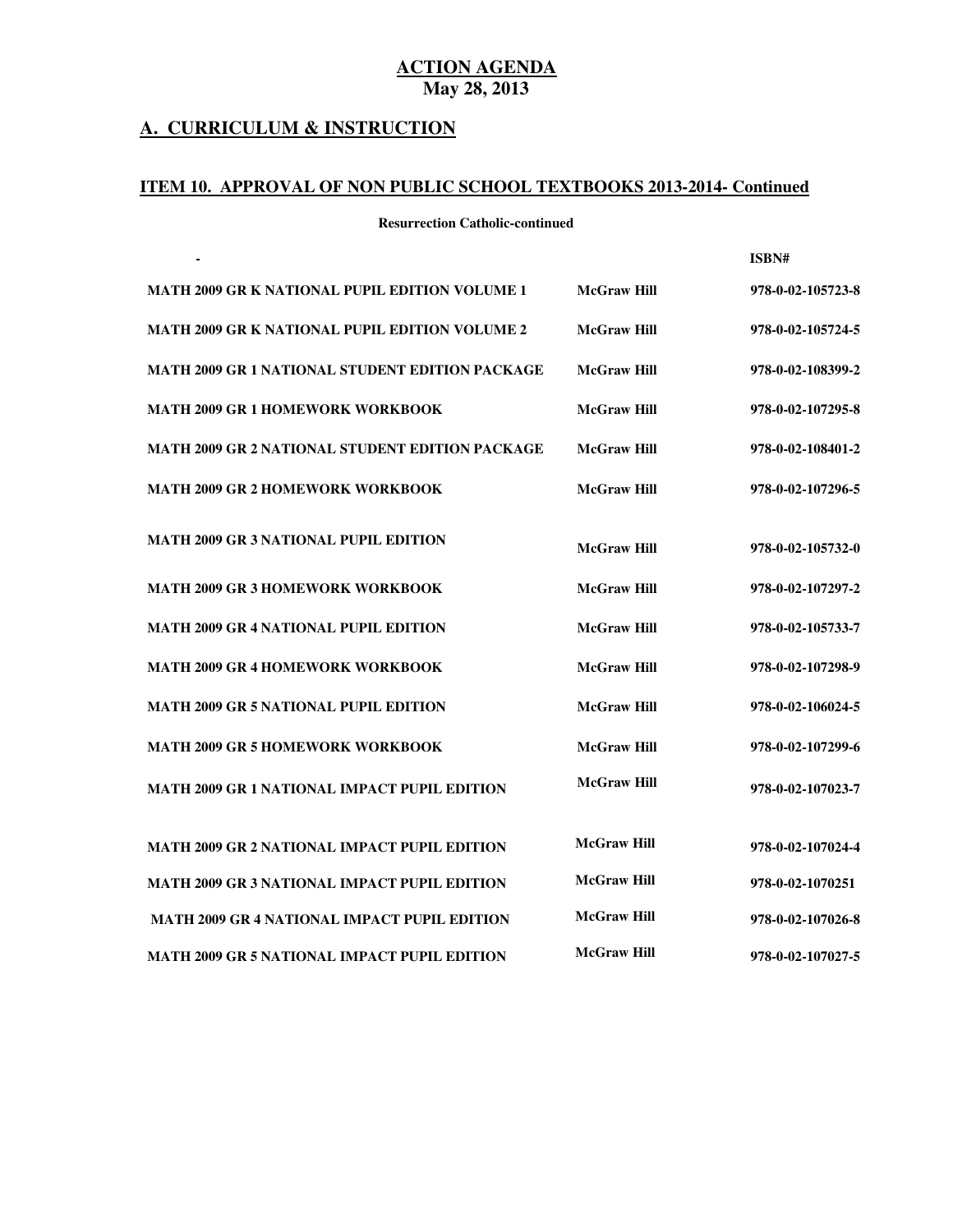#### **A. CURRICULUM & INSTRUCTION**

#### **ITEM 10. APPROVAL OF NON PUBLIC SCHOOL TEXTBOOKS 2013-2014- Continued**

#### **Resurrection Catholic-continued**

|                                                              |                     | ISBN#             |
|--------------------------------------------------------------|---------------------|-------------------|
| Linking Words to Meaning-Level 5 - 2002                      | <b>Steck Vaughn</b> | 0739836137        |
| Linking Words to Meaning-Level 4-2002                        | <b>Steck Vaughn</b> | 0739836129        |
| Linking Words to Meaning-Level 3 – 2002                      | <b>Steck Vaughn</b> | 0739836110        |
| Linking Words to Meaning-Level 2-2002                        | <b>Steck Vaughn</b> | 0739836102        |
| Language Exercises-Level B - 2004                            | <b>Steck Vaughn</b> | 0739891146        |
| Language Exercises-Level C - 2004                            | <b>Steck Vaughn</b> | 0739891154        |
| Language Exercises-Level D - 2004                            | <b>Steck Vaughn</b> | 0739891162        |
| <b>Target Spelling--#108 - 2004</b>                          | <b>Steck Vaughn</b> | 073989188X        |
| <b>Target Spelling--#360 - 200 4</b>                         | <b>Steck Vaughn</b> | 0738791898        |
| Target Spelling--#540 – 200 4                                | <b>Steck Vaughn</b> | 0739891960        |
| Vocabulary for Success ©2011 Level A SE:<br><b>Grade Six</b> | Sadlier-Oxford      | 978-0-8215-0806-5 |
| Vocabulary for Success ©2011 Level B SE: Grade<br>Seven      | Sadlier-Oxford      | 978-0-8215-0807-2 |
| Vocabulary for Success ©2011 Level C SE:<br>Grade 8          | Sadlier-Oxford      | 978-0-8215-0808-9 |
| <b>Science A Closer Look SE</b>                              | <b>McGraw Hill</b>  | 978-0-02288008-8  |
| <b>Science A Closer Look SE</b>                              | <b>McGraw Hill</b>  | 978-0-02288009-5  |
| <b>Science Activity Book</b>                                 | <b>McGraw Hill</b>  | 978-0-02284012-9  |
| <b>Science Activity Book</b>                                 | <b>McGraw Hill</b>  | 978-0-02284013-8  |
| <b>Science Student Works On Line</b>                         | <b>McGraw Hill</b>  | 978-0-02-288796-4 |
| <b>Science Student Works On Line</b>                         | <b>McGraw Hill</b>  | 978-0-02-288798-8 |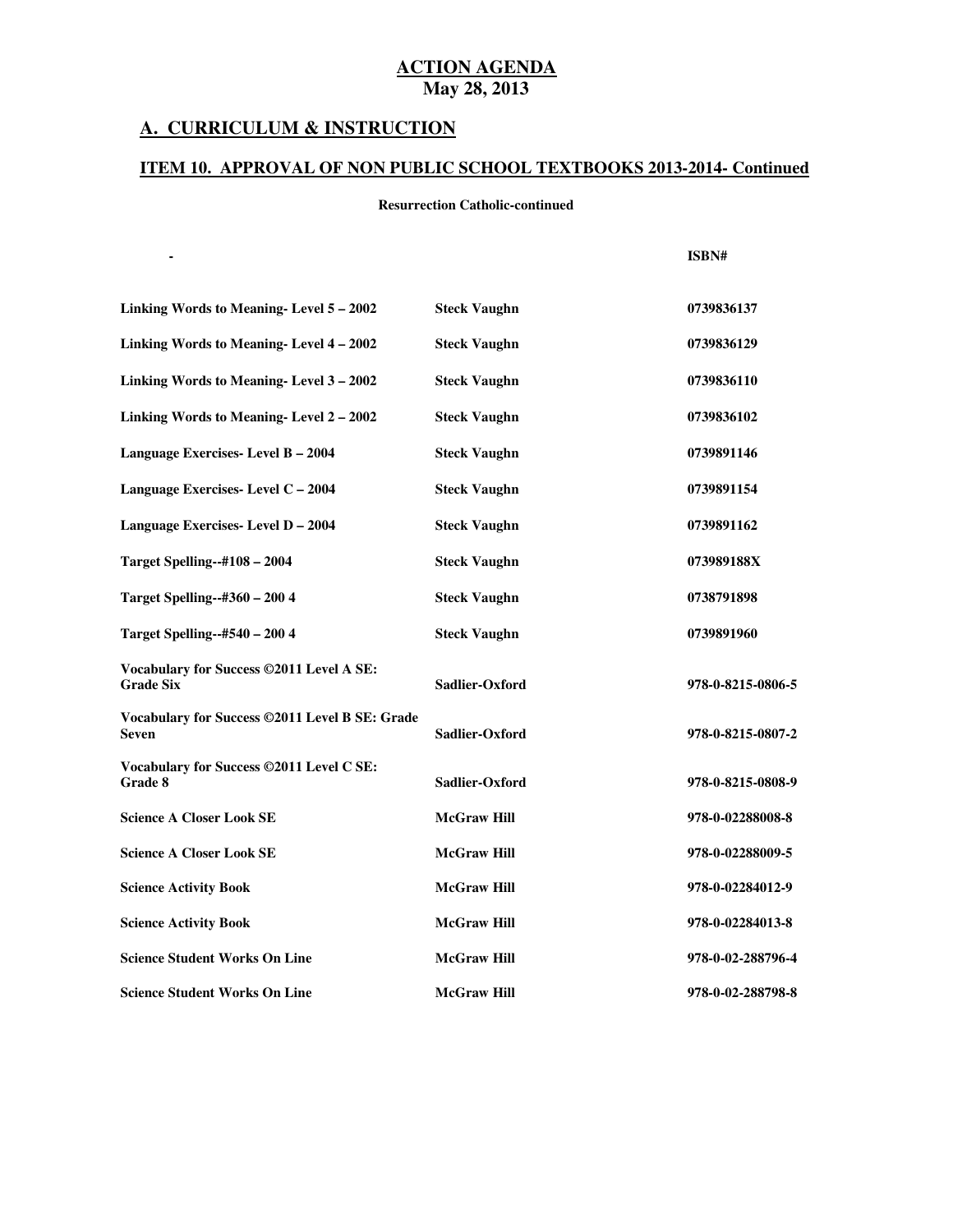#### **A. CURRICULUM & INSTRUCTION**

**Subject Textbook Name Publisher**

**Subject Textbook Name Publisher**

**Subject Textbook Name Publisher**

 **-**

 **-**

 **-**

#### **ITEM 10. APPROVAL OF NON PUBLIC SCHOOL TEXTBOOKS 2013-2014- Continued**

#### **Resurrection Catholic-continued**

#### **ISBN#**

| Math Course 1 on line 6 year  | <b>McGraw Hill</b> | 978-0-07-895931-8 |
|-------------------------------|--------------------|-------------------|
| Math Course 2 on line 6 year  | <b>McGraw Hill</b> | 9780078959363     |
| Math Course 3 on line 6 year  | <b>McGraw Hill</b> | 978-0-07-895933-2 |
| Pre-Algebra SE On Line 6 year | <b>McGraw Hill</b> | 978-0-07-895998-1 |
| Algebra SE On Line 6 year     | <b>McGraw Hill</b> | 978-0-07-896027-7 |

#### **St. Joseph Pro-Cathedral**

**ISBN#** 

**ISBN#** 

| <b>Reading-Storytown</b>               | <b>Houghton Mifflin Harcourt</b> | 978-0-15-359305-5 |  |
|----------------------------------------|----------------------------------|-------------------|--|
| <b>Reading-Storytown</b>               | <b>Houghton Mifflin Harcourt</b> | 978-0-15-359297-3 |  |
| Math                                   | <b>MacmillanMcGrawHill</b>       | 978-0-02-104001-8 |  |
| Math                                   | <b>MacmillanMcGrawHill</b>       | 978-0-02-105011-6 |  |
| Math                                   | <b>MacmillanMcGrawHill</b>       | 978-0-02-104964-6 |  |
| <b>Reading-Storytown</b>               | <b>Houghton Mifflin Harcourt</b> | 978-0-15-343173-9 |  |
| <b>Reading-Storytown</b>               | <b>Houghton Mifflin Harcourt</b> | 978-0-15-343174-1 |  |
| <b>Reading-Storytown</b>               | <b>Houghton Mifflin Harcourt</b> | 978-0-15-349874-9 |  |
| <b>Reading-Storytown</b>               | <b>Houghton Mifflin Harcourt</b> | 978-0-153-49897-3 |  |
| <b>Reading-Storytown</b>               | <b>Houghton Mifflin Harcourt</b> | 978-0-153-49909-2 |  |
| <b>Delaware Valley Torah Institute</b> |                                  |                   |  |

| The American Vision-Student Edition | <b>Glenco/McGraw Hill</b> | 0078745217 |
|-------------------------------------|---------------------------|------------|
| The American Vision-Teacher Edition | <b>Glenco/McGraw Hill</b> | 0078745225 |
| <b>Geometry-Student Edition</b>     | <b>Pearson</b>            | 0133185834 |
| <b>Geometry-Teacher Edition</b>     | <b>Pearson</b>            | 0133185975 |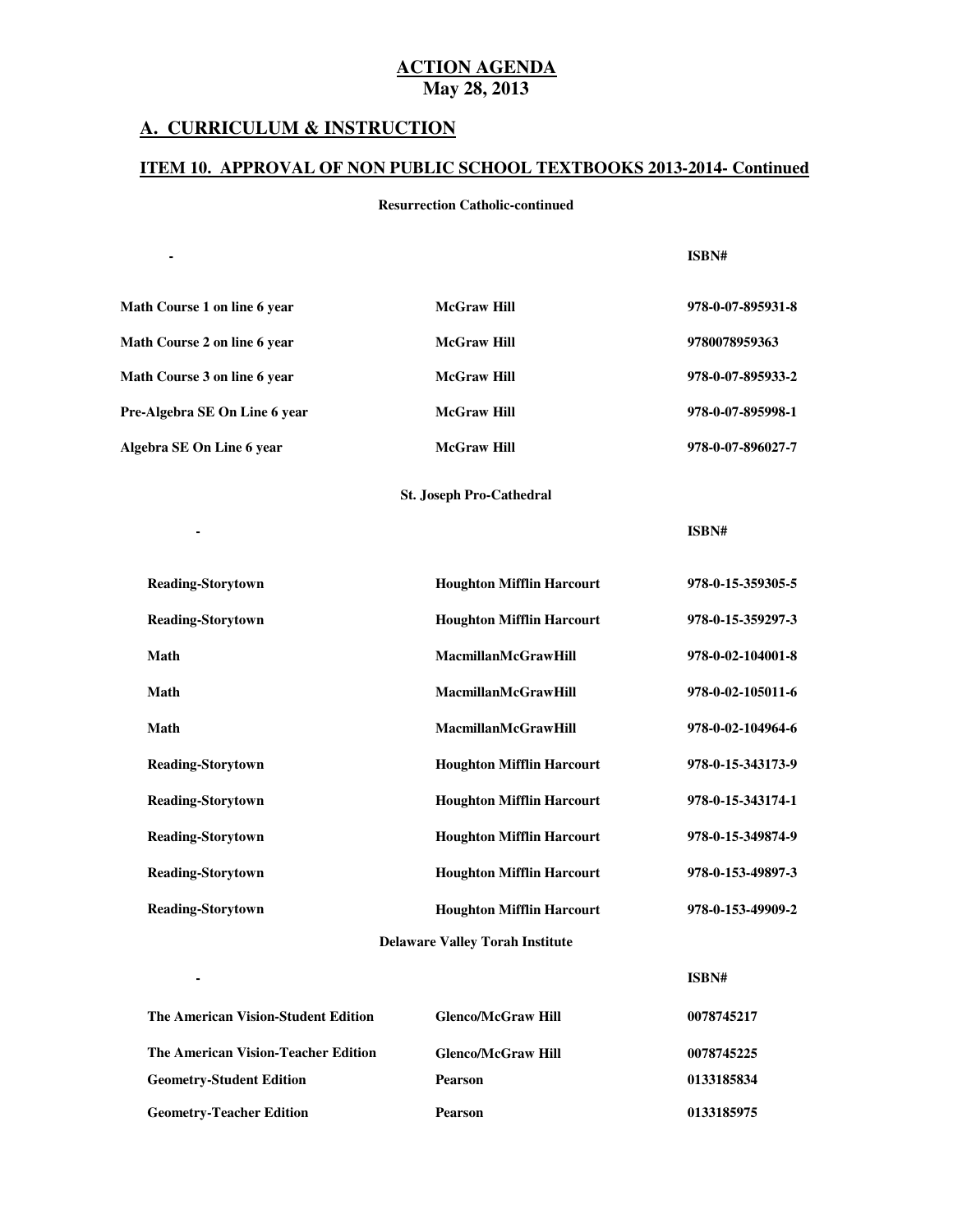## **A. CURRICULUM & INSTRUCTION**

#### **ITEM #11. RESOLUTION APPROVING A SERVICES AGREEMENT BETWEEN THE BOARD AND LEARNING SCIENCES INTERNATIONAL, LLC TO PROVIDE A TEACHER EVALUATION ELECTRONIC PLATFORM**

 **WHEREAS, the Cherry Hill Board of Education solicited proposals under the competitive contracting process pursuant to** *N.J.S.A.* **18A:18A-4.1** *et seq.* **for the provision of an electronic platform to support the District's teacher evaluation system; and** 

 **WHEREAS, a committee was established to evaluate the proposals and rank the proposals in accordance with the weighted assessment criteria established by the District; and** 

 **WHEREAS, proposals were received on April 30, 2013 and reviewed and ranked by the committee, which has recommended the acceptance of the proposal of Learning Sciences International, LLC ("LSI") as most advantageous to the School District, price and other factors considered;** 

 **NOW, THEREFORE, BE IT RESOLVED, that the Cherry Hill Board of Education approves a services contract between the Board and LSI in accordance with the terms of the Request for Proposals and LSI's response, for an initial term of June 1, 2013 through June 30, 2014, with the total contract expenditure for such term not to exceed Sixty-One Thousand Dollars (\$61,000); and be it** 

 **FURTHER RESOLVED, that the Board authorizes its President and Secretary to execute the contract with LSI upon final approval of the form of contract by the Board Solicitor; and be it** 

 **FURTHER RESOLVED, that a copy of this Resolution and the requisite summary of the contract award shall be published once in an official newspaper of record for the District within twenty days in accordance with the requirements of**  *N.J.A.C.* **5:34-9.5.** 

 **PO #13-08278**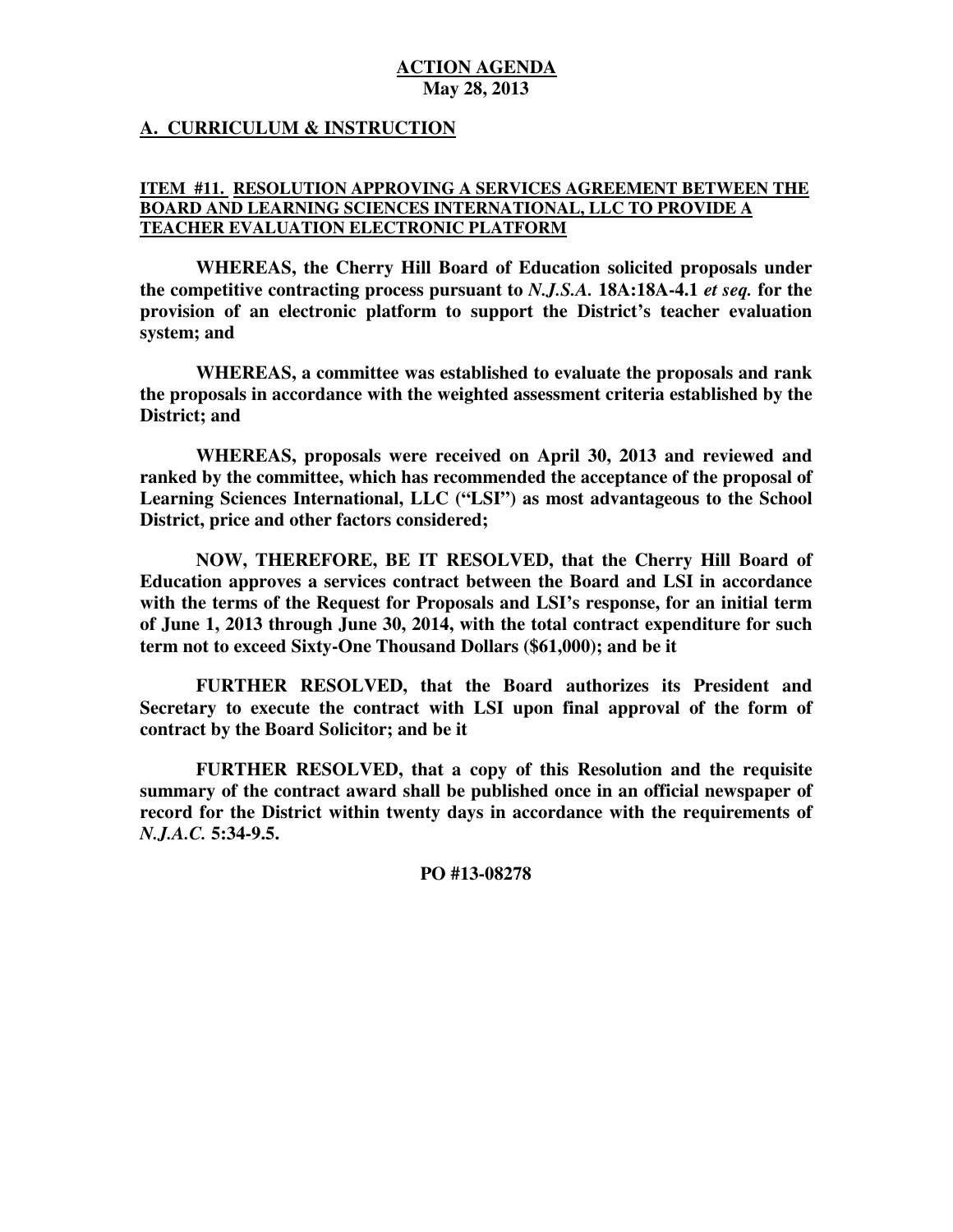## **A. CURRICULUM & INSTRUCTION**

## **ITEM # 12.\_RESOLUTION APPROVING A SERVICES AGREEMENT BETWEEN THE BOARD AND PERFORMANCE MATTERS, LLC TO PROVIDE A PERFORMANCE ASSESSMENT AND DISTRICT DATA MANAGEMENT SYSTEM**

 **WHEREAS, the Cherry Hill Board of Education solicited proposals under the competitive contracting process pursuant to** *N.J.S.A.* **18A:18A-4.1** *et seq***. for the provision of a performance assessment engine and District data management system to support the District's teacher evaluation platform; and** 

 **WHEREAS, a committee was established to evaluate the proposals and rank the proposals in accordance with the weighted assessment criteria established by the District; and** 

 **WHEREAS, proposals were received on April 30, 2013 and reviewed and ranked by the committee, which has recommended the acceptance of the proposal of Performance Matters, LLC as most advantageous to the School District, price and other factors considered;** 

 **NOW, THEREFORE, BE IT RESOLVED, that the Cherry Hill Board of Education approves a services contract between the Board and Performance Matters, LLC in accordance with the terms of the Request for Proposals and Performance Matters' response, for an initial two-year term of July 1, 2013 through June 30, 2015, with the total contract expenditure for the 2013-2014 school year not to exceed One Hundred Fifty-Six Thousand Three Hundred Forty-Six Dollars (\$156,346); and be it** 

 **FURTHER RESOLVED, that the Board authorizes its President and Secretary to execute the contract with Performance Matters upon final approval of the form of contract by the Board Solicitor; and be it** 

 **FURTHER RESOLVED, that a copy of this Resolution and the requisite summary of the contract award shall be published once in an official newspaper of record for the District within twenty days in accordance with the requirements of**  *N.J.A.C.* **5:34-9.5.** 

## **PO #14-01807**

Motion Second Vote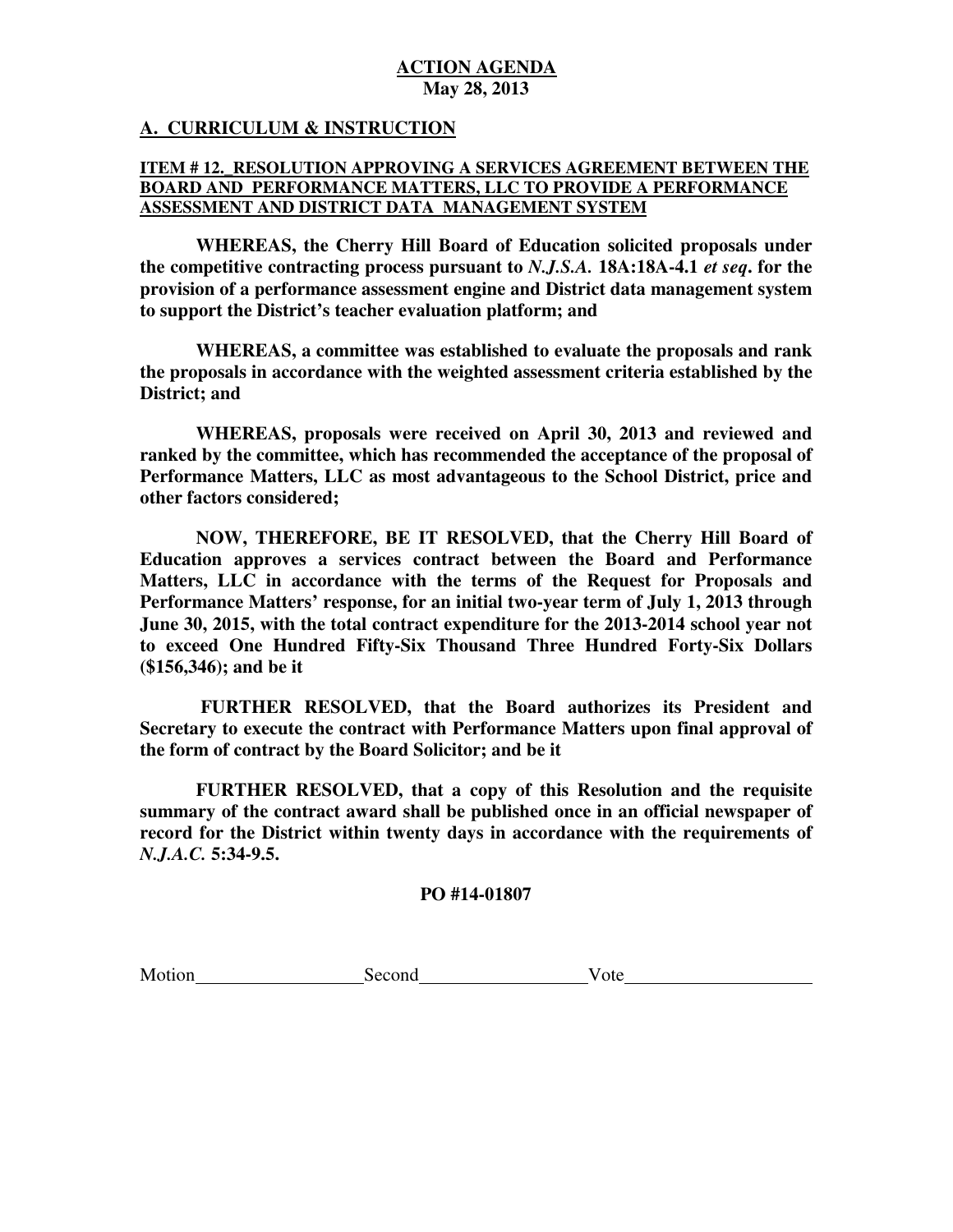#### **B. BUSINESS AND FACILITIES**

### **Board Goals**

- • **Continue to improve student achievement at all grade levels for all students and close achievement gaps where they exist.**
- **•** Create a cost-effective budget that provides for education resources as well as  **preventive maintenance and ongoing facilities improvement in all schools**
- **• Enhance communication with and outreach to internal and external stakeholders.**

## *The Superintendent recommends the following:*

- 1. Financial Reports
- 2. Resolutions
- 3. Resolution for the Award of Transportation
- 4. Resolution for the Award of Change Orders
- 5. Resolution for the Award of Contract Renewals
- 6. Acceptance of Donations
- 7. Resolution to Support New Jersey Schools on the Enrollment of Resident Children

### **ITEM 1. FINANCIAL REPORTS**

- a) BOARD SECRETARY'S CERTIFICATION AND TREASURER'S REPORT FOR MARCH 2013
- $b)$ LINE ITEM TRANSFER REPORTS FOR THE MONTH OF MARCH 2013
- $\mathbf{c})$ FOOD SERVICE OPERATING STATEMENT FOR MARCH 2013
- $\mathbf{d}$ SACC FINANCIAL REPORT FOR MARCH 2013
- e) DISBURSEMENT OF FUNDS
- f) APPROVAL OF BILL LIST

### **ITEM 2. RESOLUTIONS**

- a) RESOLUTION AUTHORIZING CONTRACTS WITH APPROVED STATE CONTRACT VENDORS
- b) UMDNJ EMPLOYEE ASSISTANCE PROGRAM
- c) RESOLUTION AUTHORIZING AND APPROVING A PROFESSIONAL **SERVICES CONTRACT TO**  SCHOOL ACCOUNTING SERVICES FOR THE PROVISION OF PUBLIC
- **d) RESOLUTION AUTHORIZING THE USE OF AWARDED VENDORS THROUGH EDUCATIONAL DATA SERVICES**
- **e) RESOLUTION AUTHORIZING THE USE OF CONTRACTS WITH FOR MICROCOMPUTERS (PEPPM) VENDORS APPROVED PENNSYLVANIA EDUCATION PURCHASING PROGRAM**
- **f) RESOLUTION AUTHORIZING THE USE OF CONTRACTS WITH COMMISSION (MRESC) APPROVED MIDDLESEX REGIONAL EDUCATIONAL SERVICES**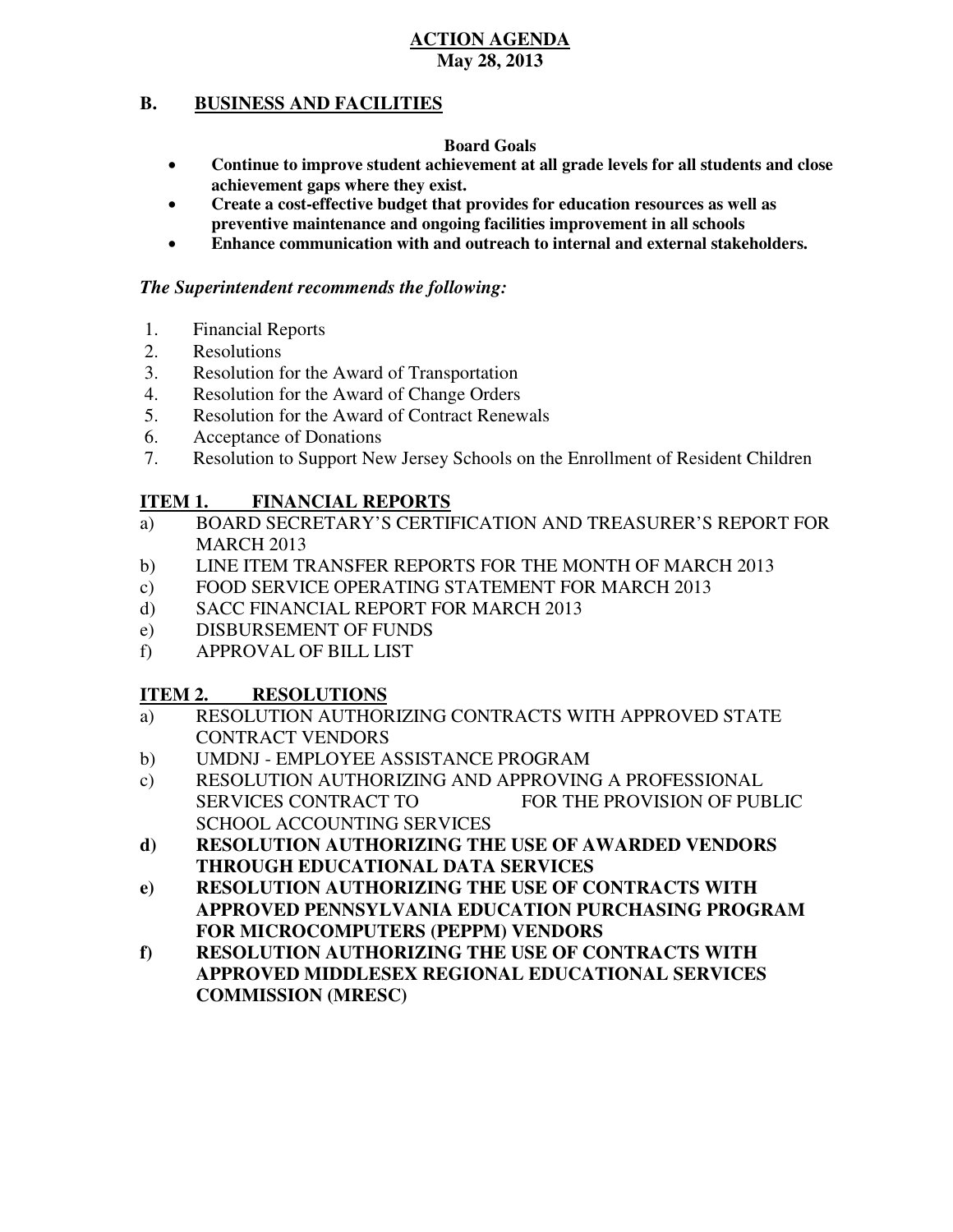### **B. B. BUSINESS AND FACILITIES**

## **ITEM 3. RESOLUTION FOR THE AWARD OF TRANSPORTATION**

a) ROUTE # - SJ-5X – ST. JOHN OF GOD, WESTVILLE, NJ / AIDE

## **ITEM 4. RESOLUTION FOR THE AWARD OF CHANGE ORDERS**

a) WEST SPORTS COMPLEX (4-12-11) BID #WSCPB-032911 – PRESS BOX REPLACEMENT AT THE HIGH SCHOOL

#### **ITEM 5. RESOLUTION FOR THE AWARD OF CONTRACT RENEWALS**

a) BID #LANDS-121410 – LANDSCAPING – DISTRICT – WIDE (12-16-10)

### **ITEM 6. ACCEPTANCE OF DONATIONS**

### **ITEM 7. ENROLLMENT OF RESIDENT CHILDREN RESOLUTION TO SUPPORT NEW JERSEY SCHOOLS ON THE**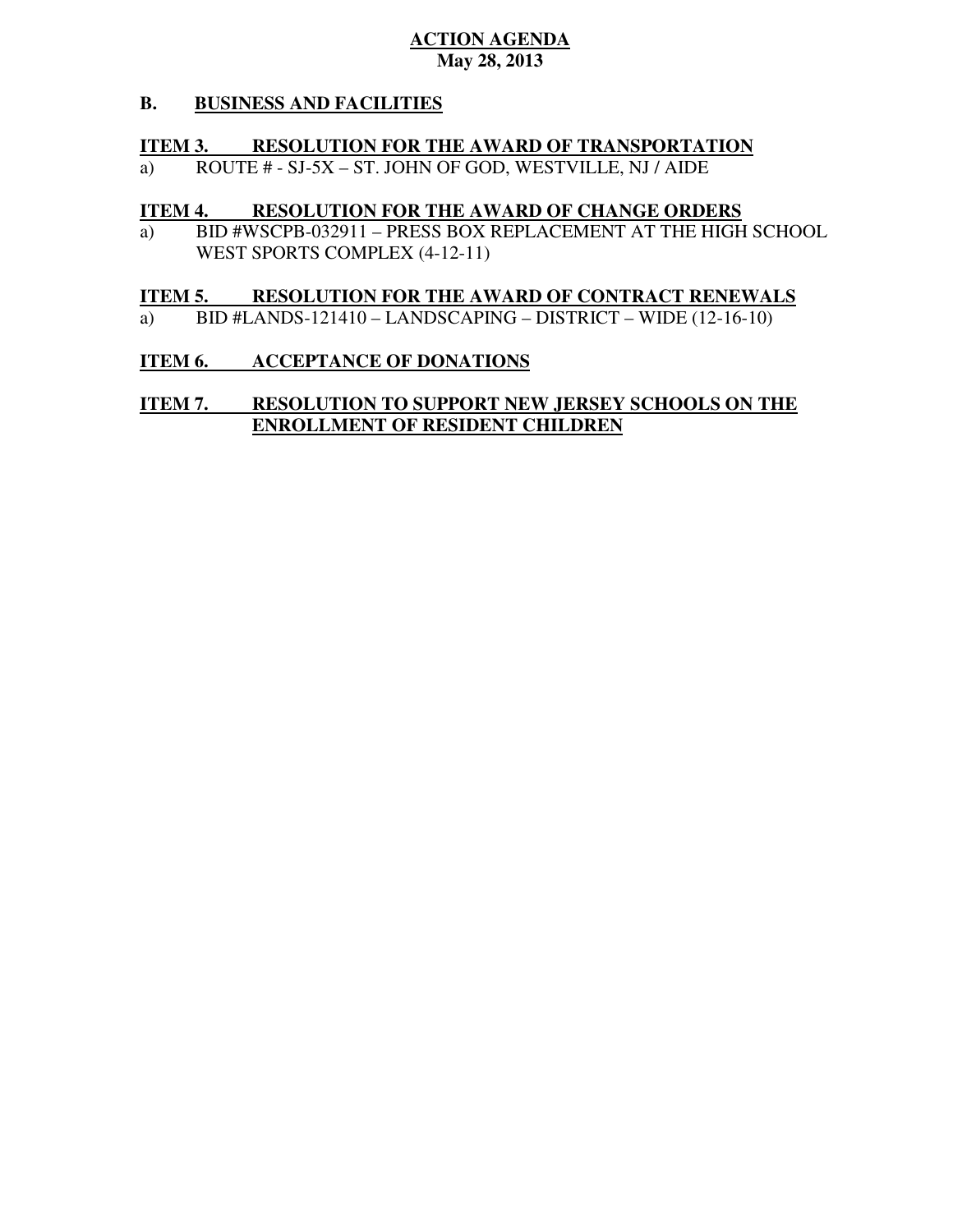#### **B. BUSINESS AND FACILITIES**

## *The Superintendent recommends the following:*

#### **ITEM 1. FINANCIAL REPORTS**

## a) BOARD SECRETARY'S CERTIFICATION AND TREASURER'S REPORT FOR MARCH 2013

 Pursuant to N.J.A.C. 6A:23A-16.10 (c) 3, I certify that as of March 31, 2013 no budgetary line item account has obligations and payments (contractual orders) which in total exceed the amount appropriated by the Cherry Hill Board of Education pursuant to N.J.S.A. 18A:22-8.1 and N.J.S.A. 18A:22-8.2 and no budgetary line item account has been over-expended in violation of N.J.A.C. 6:23-2.12 (a) 1.

 Pursuant to N.J.A.C. 6A:23A-16.10 (c) 4, the Cherry Hill Board of Education certifies that as of March 31, 2013 and after review of the Secretary's Monthly Financial Report and the Treasurer's Monthly Financial Report and upon consultation with the appropriate district officials, to the best of the Boards' knowledge, no major account or fund has been over-expended in violation of N.J.A.C. 6A:23A-16.10 (a) 1 and that sufficient funds are available to meet the district's financial obligations for the remainder of the fiscal year.

#### $b)$ LINE ITEM TRANSFER REPORTS FOR THE MONTH OF MARCH 2013

 It is recommended that the 2012/2013 Budget be revised by the transfer of funds between line items as listed on the monthly transfer report. (Systems 3000 transfer report).

#### $\mathbf{c}$ ) FOOD SERVICE OPERATING STATEMENT FOR MARCH 2013

 It is recommended that the Operating Statement for Cherry Hill Food Services for the months ending March 2013 be accepted as submitted.

#### $\mathbf{d}$ SACC FINANCIAL REPORT FOR MARCH 2013

 It is recommended that the Financial Report for the Cherry Hill School Age Child Care Program for the months of March 2013 be accepted as submitted.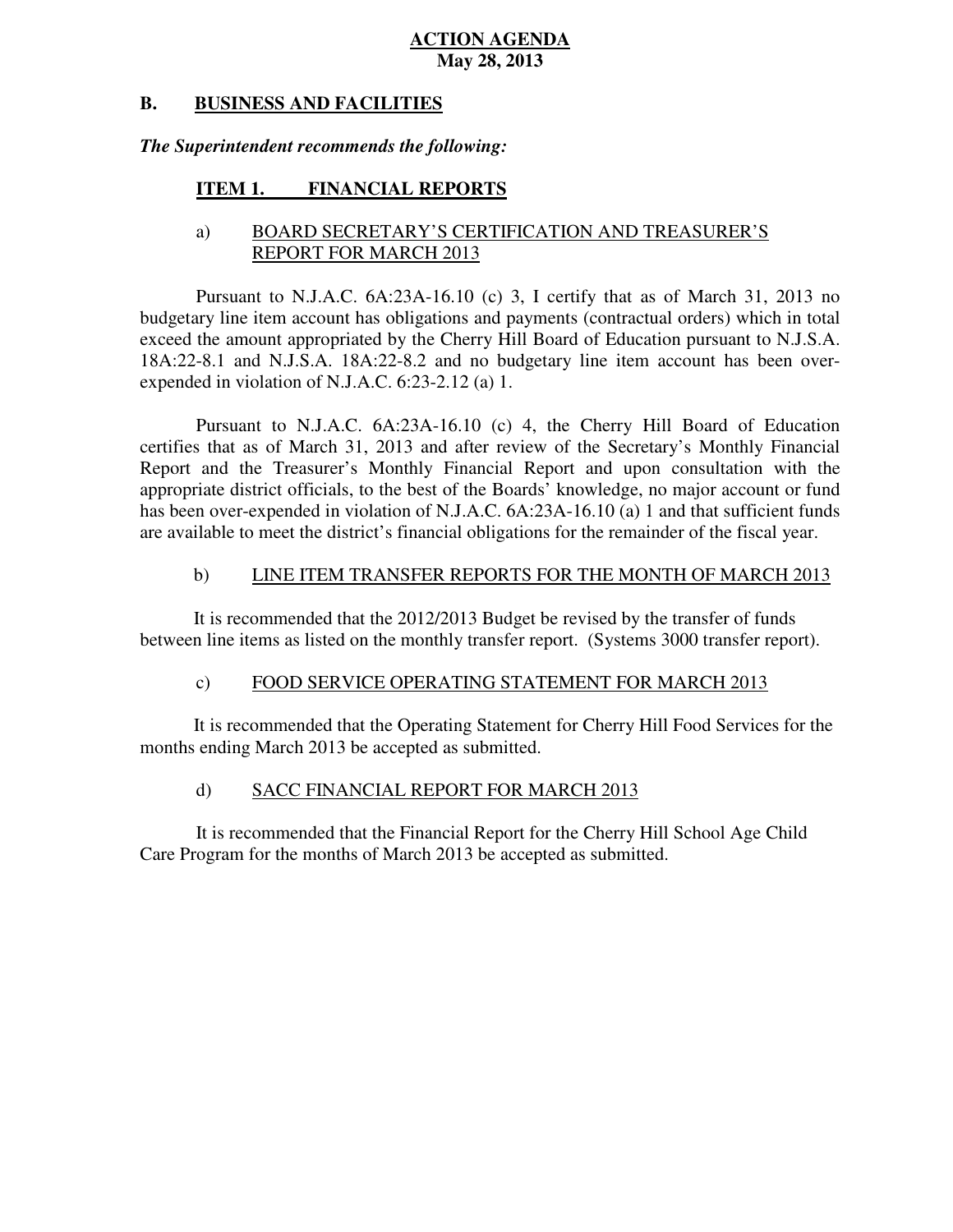### **B. BUSINESS AND FACILITIES**

## **ITEM 1. FINANCIAL REPORTS**

## e) DISBURSEMENT OF FUNDS

| <b>FUND</b>    | <b>AMOUNT</b>   | <b>REPORT DATED</b>                  |
|----------------|-----------------|--------------------------------------|
| Payroll & FICA | \$9,296,533.83  | Payroll Date: $4/26/13$ &<br>5/10/13 |
| SACC           | \$28,781.35     | 4/12/13 thru 5/21/13                 |
| Food Service   | \$697,456.43    | 5/28/13                              |
| Grand Total    | \$10,022,771.61 |                                      |

## f) APPROVAL OF BILL LIST

 \$1,430,262.44 be approved as submitted. It is recommended that the Bill List dated May 28, 2013 in the amount of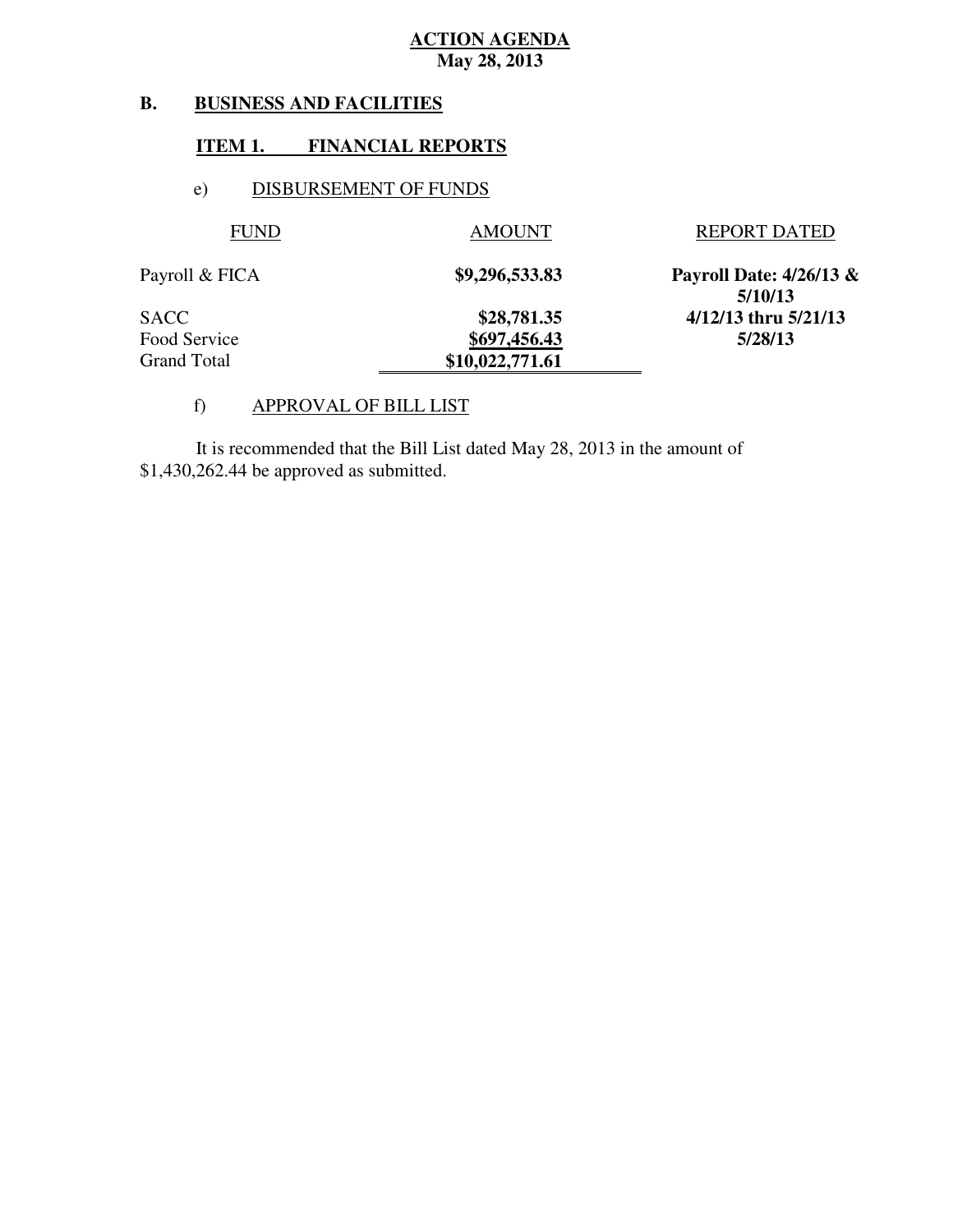#### **B. BUSINESS AND FACILITIES**

## **ITEM 2. RESOLUTIONS**

## a) RESOLUTION AUTHORIZING CONTRACTS WITH APPROVED STATE CONTRACT VENDORS

 WHEREAS, the Cherry Hill Board of Education, pursuant to N.J.S.A. 18A:18A-10a and N.J.A.C. 5:34-7.29(c), may by resolution and without advertising for bids, purchase any goods or services under the State of New Jersey Cooperative Purchasing Program for any State Contracts entered into on behalf of the State by the Division of Purchase and Property in the Department of the Treasury; and

 WHEREAS, the Cherry Hill Board of Education has the need on a timely basis to purchase goods and services utilizing State Contracts; and

 WHEREAS, the Cherry Hill Board of Education may enter into contracts with the referenced State Contract Vendors through this resolution and properly executed contracts, which shall be subject to all the conditions applicable to the current State Contracts.

 NOW, THEREFORE, BE IT RESOLVED, the Cherry Hill Board of Education authorizes the Purchasing Agent to purchase certain goods or services from those approved New Jersey State Contract Vendors as listed below for the 2012/2013 school year pursuant to all conditions of the individual State Contracts; and

 certify to the availability of sufficient funds prior to the expenditure of funds for such goods or services; and BE IT FURTHER RESOLVED, that James J. Devereaux, Board Secretary shall

 Cherry Hill Board of Education and the referenced State Contract Vendors not to exceed the amounts stated shall be as follows: BE IT FURTHER RESOLVED, that the expiration date of the contracts between the

| Contract<br>Number | Vendor                     | Commodity/Service                                  | New Jersey State<br>Contract<br><b>Expiration Date</b> | Amount Not to<br>Exceed |
|--------------------|----------------------------|----------------------------------------------------|--------------------------------------------------------|-------------------------|
| A77003             | Dell Marketing, LP         | Software license & related<br>services             | $6 - 30 - 15$                                          | \$85,000                |
| A73740             | Marlton Napa Auto<br>Parts | <b>Automotive Parts for Heavy</b><br>Duty Vehicles | $3 - 17 - 14$                                          | 20,000                  |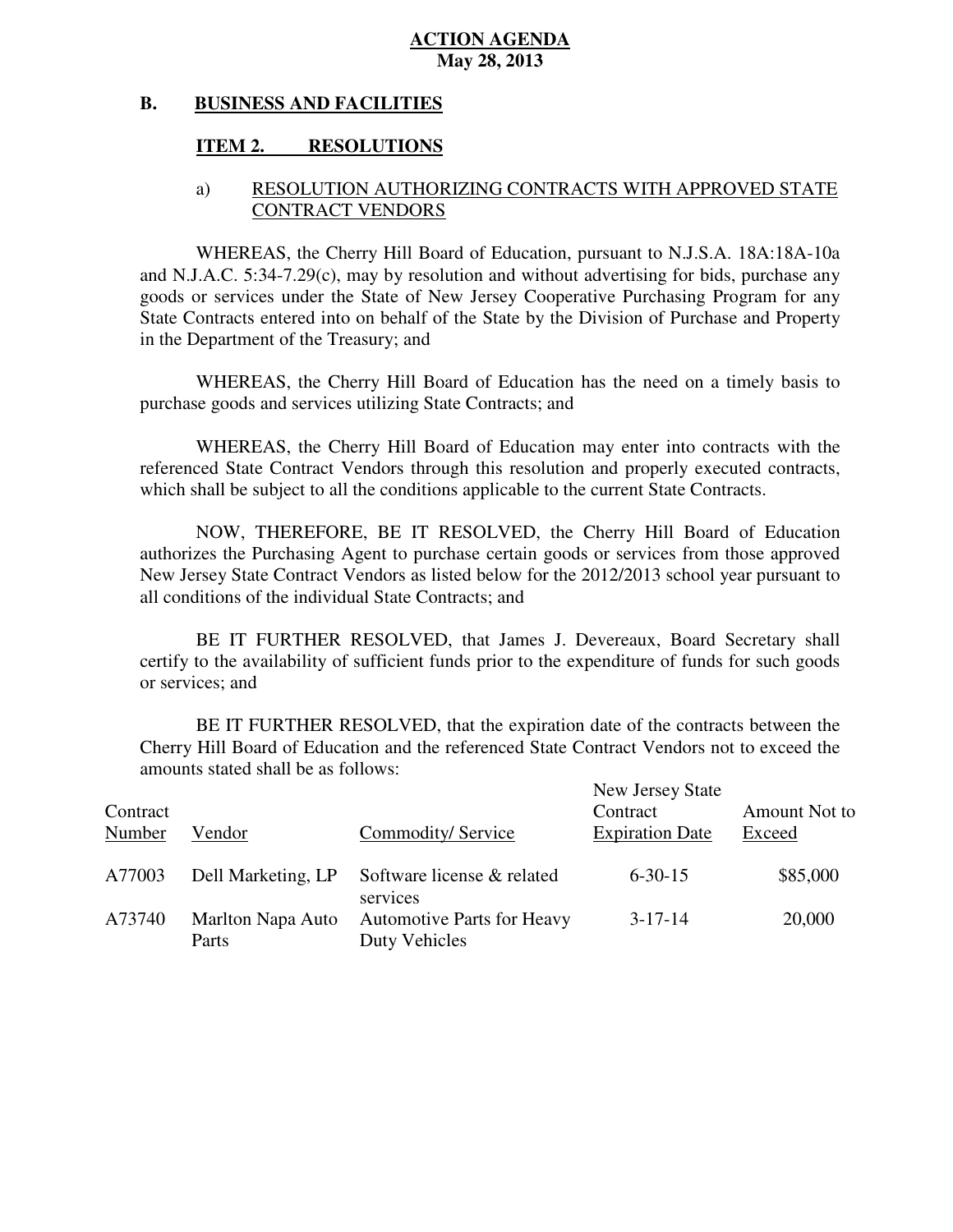#### **B. BUSINESS AND FACILITIES**

## **ITEM 2. RESOLUTIONS**

### b) UMDNJ – EMPLOYEE ASSISTANCE PROGRAM

 It is recommended that the Agreement between the Cherry Hill Public Schools and University of Medicine and Dentistry of New Jersey (UMDNJ) providing an employee assistance program to all Cherry Hill School District employees for the period of July 1, 2013 to June 30, 2014 at a cost not to exceed \$45,000.00.

 PO #14-00132 Account Code: 11 000 291 290 90 0002

## c) RESOLUTION AUTHORIZING AND APPROVING A PROFESSIONAL SERVICES CONTRACT TO FOR THE PROVISION OF PUBLIC SCHOOL ACCOUNTING SERVICES

INFORMATION TO BE READY FOR ACTION MEETING PENDING REVIEW.

## **d) RESOLUTION AUTHORIZING THE USE OF AWARDED VENDORS THROUGH EDUCATIONAL DATA SERVICES**

 **WHEREAS, the State of New Jersey has encouraged school districts to cooperatively purchase supplies and/or services; and** 

 **WHEREAS, Educational Data Services provides a list of vendors who have been awarded bids through their open bid process; and** 

 **WHEREAS, the Cherry Hill Board of Education in an effort to save taxpayers money through efficient and cost effective purchasing has entered into an agreement with Educational Data Services to participate in the cooperative bids for supplies and services;** 

 **NOW, THEREFORE BE IT RESOLVED that the Cherry Hill Board of Education approve the following vendor who has been awarded a bid through the Educational Data Services, said bid expires on March 31, 2014.** 

|                          | Not to    |                           |
|--------------------------|-----------|---------------------------|
| <b>PACKAGE #23</b>       | exceed    | <b>LOCKSMITH SERVICES</b> |
| <b>Primary</b>           |           |                           |
| <b>JC Magee Security</b> | \$250,000 |                           |
| Solutions, Inc.          |           |                           |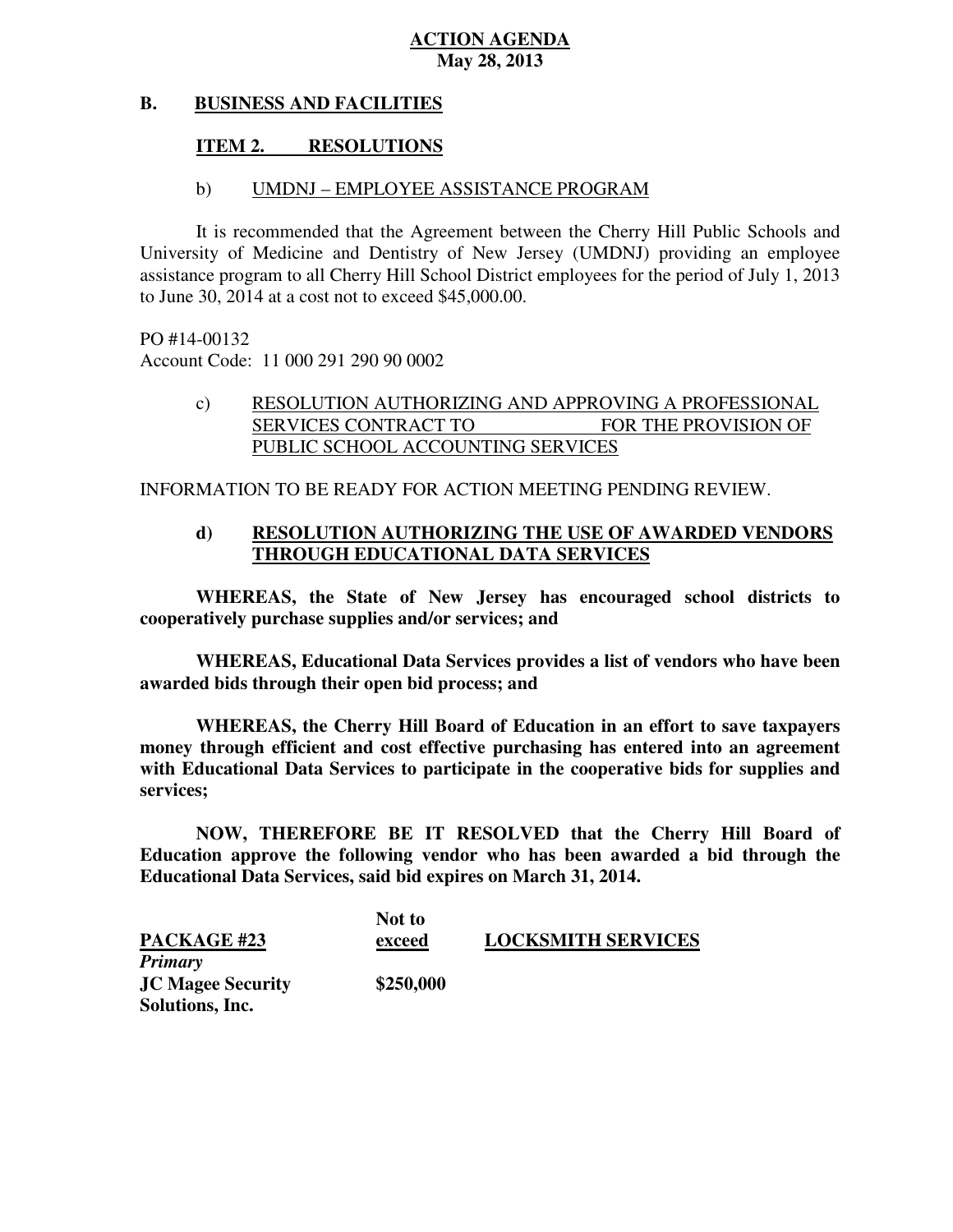#### **B. BUSINESS AND FACILITIES**

## **ITEM 2. RESOLUTIONS**

## **e) RESOLUTION AUTHORIZING THE USE OF CONTRACTS WITH PROGRAM FOR MICROCOMPUTERS (PEPPM) VENDORS APPROVED PENNSYLVANIA EDUCATION PURCHASING**

 **WHEREAS, the Cherry Hill Board of Education, pursuant to P.L.2011.c.139; N.J.S.A. 18A:18A-***et.seq.* **and N.J.A.C. 5:34-7.29(c) and per Local Finance Notice No. LFN 2011-35, may by resolution and without advertising for bids, purchase any goods under the PEPPM National Contract Program for any national and/or regional cooperative entered into on behalf of the State by the Division of Purchase and Property in the Department of the Treasury; and** 

 **WHEREAS, the Cherry Hill Board of Education has the need on a timely basis to purchase goods utilizing the PEPPM National Contract Program; and** 

 **WHEREAS, the Cherry Hill Board of Education may enter into contracts with the referenced PEPPM National Contract Program Vendors through this resolution and properly executed contracts, which shall be subject to all the conditions applicable to the current PEPPM National Contract Program which expires December 31, 2013.** 

 **NOW, THEREFORE, BE IT RESOLVED, the Cherry Hill Board of Education authorizes the Purchasing Agent to purchase certain goods from those approved**  PEPPM National Contract Program Vendors as listed below for the 2012/2013 school  **year pursuant to all conditions of the individual bids for awarded technology product lines; and** 

 **certify to the availability of sufficient funds prior to the expenditure of funds for such goods; and BE IT FURTHER RESOLVED, that James J. Devereaux, Board Secretary shall** 

 **between the Cherry Hill Board of Education and the referenced PEPPM National Contract Program Vendors not to exceed the amounts stated shall be as follows: BE IT FURTHER RESOLVED, that the expiration date of the contracts** 

| <b>Contract</b><br><b>Number</b> | Vendor                | <b>Commodity/Service</b>    | <b>Amount Not to</b><br><b>Exceed</b> |
|----------------------------------|-----------------------|-----------------------------|---------------------------------------|
| 524104-                          | <b>RFP Solutions,</b> | <b>Panasonic – Security</b> | \$400,000                             |
| -143                             | Inc.                  | <b>Systems Group</b>        |                                       |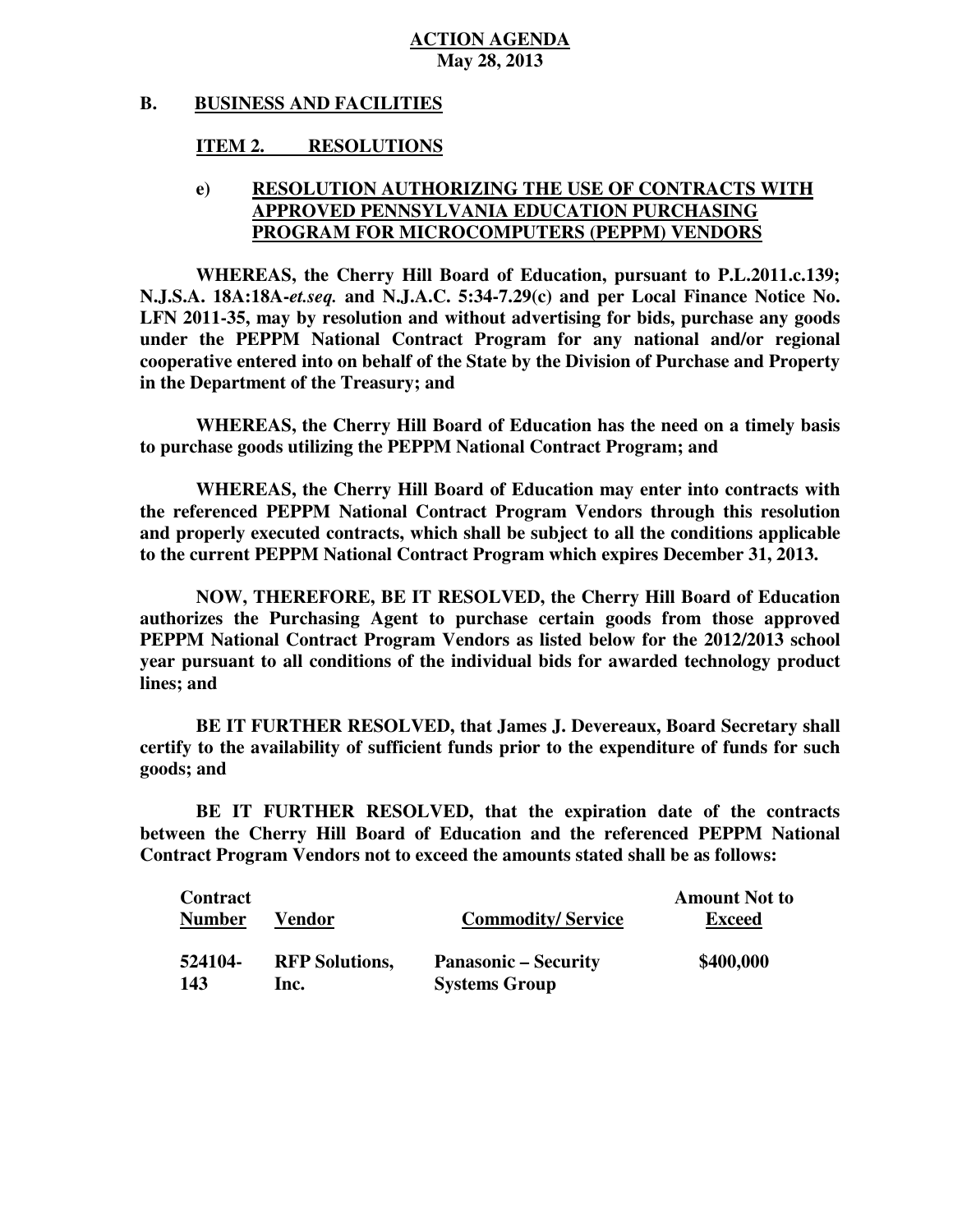#### **B. BUSINESS AND FACILITIES**

## **ITEM 2. RESOLUTIONS**

## **f) RESOLUTION AUTHORIZING THE USE OF CONTRACTS WITH COMMISSION (MRESC) APPROVED MIDDLESEX REGIONAL EDUCATIONAL SERVICES**

 **WHEREAS, the Cherry Hill Board of Education, pursuant to P.L.2011.c.139; N.J.S.A. 18A:18A-***et.seq.* **and N.J.A.C. 5:34-7.29(c) and per Local Finance Notice No. LFN 2011-35, may by resolution and without advertising for bids, purchase any goods or services under the MRESC Cooperative Pricing System entered into on behalf of the State by the Division of Purchase and Property in the Department of the Treasury; and** 

 **WHEREAS, the Cherry Hill Board of Education has the need on a timely basis to purchase goods and services utilizing the MRESC Cooperative Pricing System; and** 

 **WHEREAS, the Cherry Hill Board of Education may enter into contracts with the referenced MRESC Vendors through this resolution and properly executed contracts, which shall be subject to all the conditions applicable to the current MRESC Cooperative Pricing System.** 

 **NOW, THEREFORE, BE IT RESOLVED, the Cherry Hill Board of Education authorizes the Purchasing Agent to purchase certain goods and services from those approved MRESC Vendors as listed below for the 2012/2013 school year pursuant to all conditions of the individual bids for awarded technology product lines; and** 

 **certify to the availability of sufficient funds prior to the expenditure of funds for such goods; and BE IT FURTHER RESOLVED, that James J. Devereaux, Board Secretary shall** 

 **NOW, THEREFORE BE IT RESOLVED that the Cherry Hill Board of Education approve the following vendors who have been awarded bids through the MRESC Cooperative Pricing System, not to exceed the amounts stated shall be as follows:** 

| <b>Bid</b><br><b>Number</b> | Vendor                                                   | <b>Commodity/Service</b>  | <b>New Jersey</b><br><b>State Contract</b><br><b>Expiration Date</b> | <b>Amount Not to</b><br><b>Exceed</b> |
|-----------------------------|----------------------------------------------------------|---------------------------|----------------------------------------------------------------------|---------------------------------------|
| <b>MRESC</b><br>12/13-65    | <b>General</b><br><b>Chemical &amp;</b><br><b>Supply</b> | <b>Custodial Supplies</b> | $1 - 21 - 14$                                                        | \$50,000                              |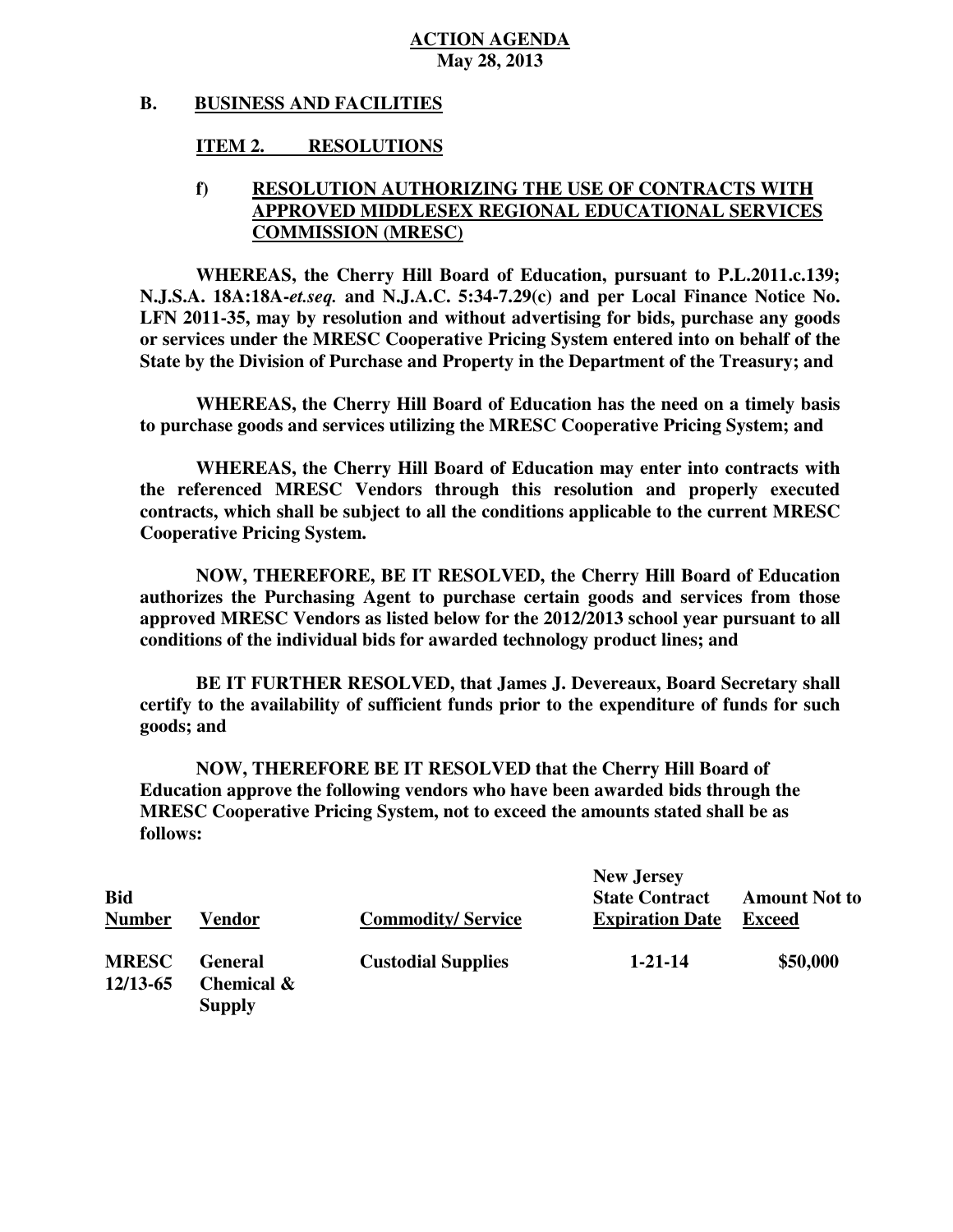### **B. B. BUSINESS AND FACILITIES**

#### **ITEM 3. RESOLUTION FOR THE AWARD OF TRANSPORTATION**

## a) ROUTE # - SJ-5X – ST. JOHN OF GOD, WESTVILLE, NJ / AIDE

## **RECOMMENDATION:**

 It is recommended that prior administrative approval be ratified for McGough Bus Company, Inc. to transport (1) one classified student on a shuttle with an aide from school to home as listed below.

 Route: SJ-5X School: St. John of God, Westville Company: McGough Bus Company, Inc. Original Route: SJ-1 Original Bid: #5222 Date(s): Tuesday only- 4/23/13-6/4/13 Cost per diem: \$85.00 Aide cost: \$20.00 Total # of days: (7) Seven days Total Cost: \$735.00

 PO #13-07868 Account Code: 11-000-270-514-83-0001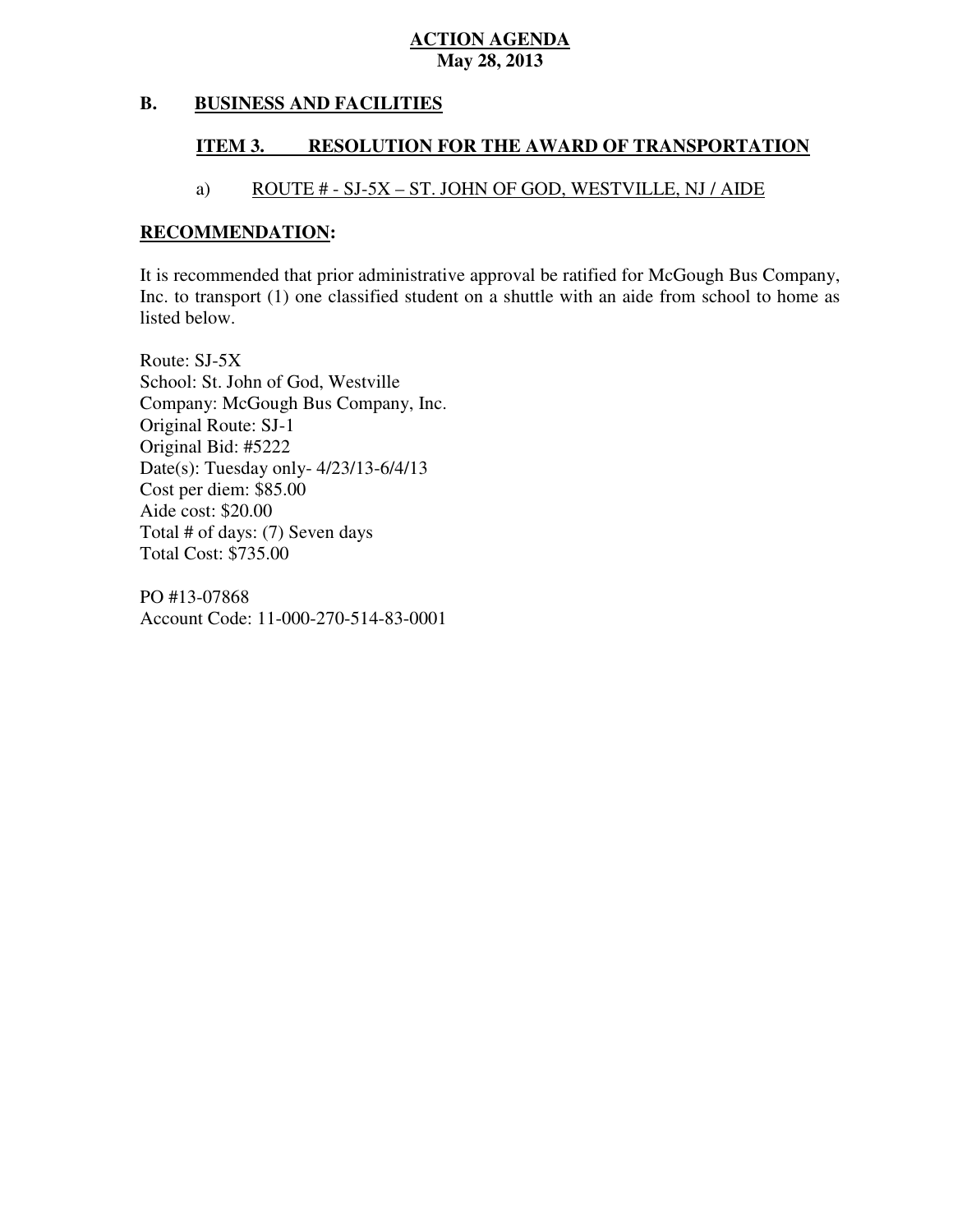#### **B. BUSINESS AND FACILITIES**

#### **ITEM 4. RESOLUTION FOR THE AWARD OF CHANGE ORDERS**

### a) SCHOOL WEST SPORTS COMPLEX (4-12-11) BID #WSCPB-032911 – PRESS BOX REPLACEMENT AT THE HIGH

## **INFORMATION:**

 Board approval is requested for Change Order 001 to be issued to Levy Construction Company, Audubon, NJ for construction deviations in the prefabricated modular press box unit (deduct \$25,000.00)at High School West.

## **RECOMMENDATION:**

 It is recommended that Change Order 001 for construction deviations in the prefabricated modular press box unit (deduct \$25,000.00).at High School West be issued to Levy Construction Company, Audubon, NJ.

 Account Code: 12 000 400 450 55 8027 Original PO#11-06421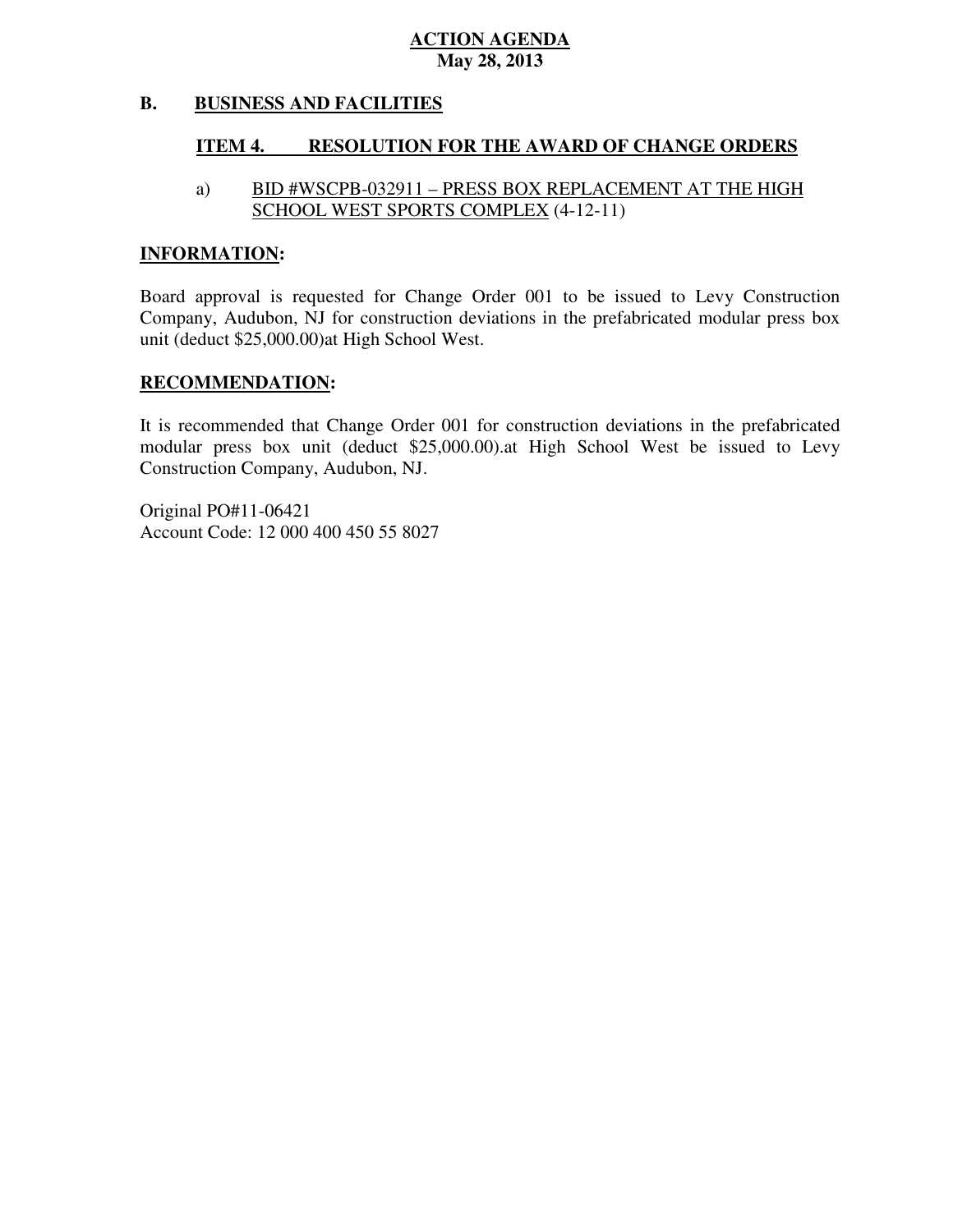### **B. BUSINESS AND FACILITIES**

### **ITEM 5. RESOLUTION FOR THE AWARD OF CONTRACT RENEWALS**

 It is recommended that the following contracts be renewed for the 2012/2013 school year in compliance with N.J.S.A. 18A:18A based upon the Boards finding that the services are performed in an effective and efficient manner.

## a) BID  $\#LANDS-121410 - LANDSCAPING - DISTRICT - WIDE (12-16-10)$

 This renewal is based on twenty-two (22) services which include cutting, trimming, and leaf collection services if needed between July 1, 2013 and December 31, 2013.

|               |                                                                  | Leaf cost        | 2013-14<br>Cutting<br>service |          |              |
|---------------|------------------------------------------------------------------|------------------|-------------------------------|----------|--------------|
| Contractor    | School                                                           | one time service | # of weeks                    | per week | <b>TOTAL</b> |
| All Green     | Harte                                                            | 1,250            | 22                            | 179      | 3,938        |
|               | Kingston                                                         | 1,200            | 22                            | 239      | 5,258        |
|               | Mann                                                             | 1,500            | 22                            | 224      | 4,928        |
|               | Paine                                                            | 900              | 22                            | 131      | 2,882        |
|               | <b>Beck</b>                                                      | 750              | 22                            | 600      | 13,200       |
|               | East                                                             | 1,850            | 22                            | 375      | 8,250        |
|               | Richterman                                                       | $\overline{0}$   | 22                            | 250      | 5,500        |
|               | Malberg                                                          | 750              | 22                            | 195      | 4,290        |
|               | Ranoldo                                                          | 250              | 22                            | 35       | 770          |
|               |                                                                  | \$8,450.00       |                               |          | \$49,016     |
| Eaise         | <b>Barton</b>                                                    | 900              | 22                            | 260      | 5,720        |
|               | Johnson                                                          | 2,800            | 22                            | 850      | 18,700       |
|               | Kilmer                                                           | 2,000            | 22                            | 500      | 11,000       |
|               | Knight                                                           | 850              | 22                            | 210      | 4,620        |
|               | Sharp                                                            | 975              | 22                            | 310      | 6,820        |
|               | Stockton                                                         | 600              | 22                            | 190      | 4,180        |
|               | Woodcrest                                                        | 900              | 22                            | 240      | 5,280        |
|               | Carusi                                                           | 2,100            | 22                            | 550      | 12,100       |
|               | Rosa                                                             | 1,200            | 22                            | 300      | 6,600        |
|               |                                                                  | \$12,325.00      |                               |          | \$75,020     |
| Shearon       | <b>Barclay</b>                                                   | 350              | 22                            | 360      | 7,920        |
|               | Cooper                                                           | 350              | 22                            | 325      | 7,150        |
|               | West                                                             | 360              | 22                            | 335      | 7,370        |
|               | West lower fields                                                | $\boldsymbol{0}$ | 22                            | 794.30   | 17,474.60    |
|               |                                                                  | \$1,060.00       |                               |          | \$39,914.60  |
| <b>TOTALS</b> |                                                                  | \$21,835.00      |                               |          | \$163,950.60 |
|               | $\mu$ , 14,000 $\epsilon$ 14,000 $\epsilon$ 114,000 $\epsilon$ 7 |                  |                               |          |              |

 PO #'s 14-00255, 14-00256 and 14-00257 Account Code: 11 000 263 420 XX 0001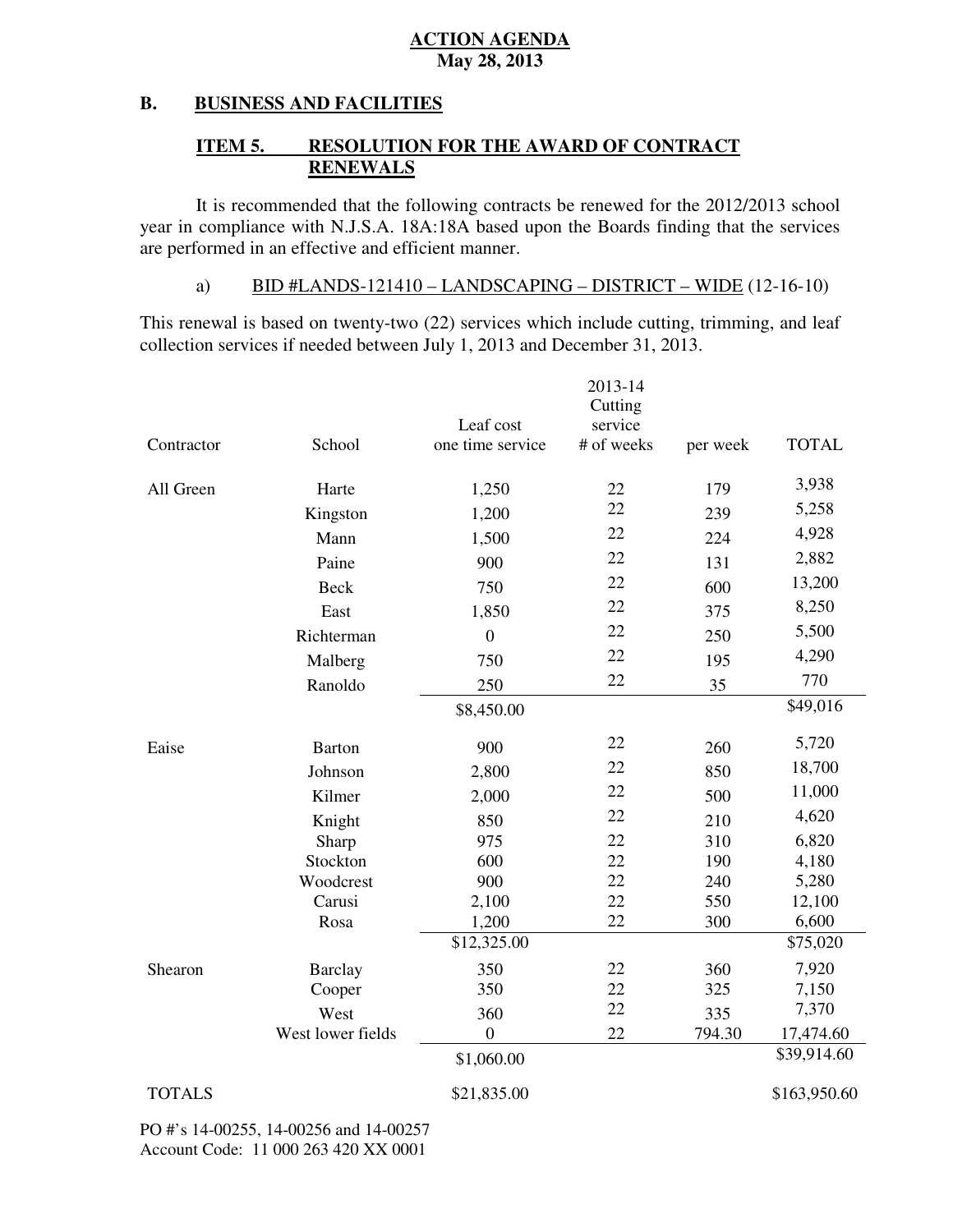### **B. B. BUSINESS AND FACILITIES**

## **ITEM 6. ACCEPTANCE OF DONATIONS**

| <b>SCHOOL</b> | <b>DONATION</b>                                                        | <b>GROUP</b><br><b>OFFERING</b> | <b>VALUE</b> |
|---------------|------------------------------------------------------------------------|---------------------------------|--------------|
|               |                                                                        | <b>DONATION</b>                 |              |
| East HS       | Monetary $-$ to Christine                                              | East PTA                        | \$750        |
|               | Miller for Metal, Tools and                                            |                                 |              |
|               | other equipment for                                                    |                                 |              |
|               | <b>Commercial Art Classes</b>                                          |                                 |              |
| East HS       | Monetary - to Bernadette                                               | East PTA                        | \$750        |
|               | Calnon-Buote for Oil Paints                                            |                                 |              |
| East HS       | Monetary – to Bill Kovnat for                                          | East PTA                        | \$1000       |
|               | Designjet T-120 24" Color                                              |                                 |              |
|               | Inkjet ePrinter                                                        |                                 |              |
| East HS       | Monetary – to Susan Stofflet                                           | East PTA                        | \$1000       |
|               | for Video & Audio                                                      |                                 |              |
|               | <b>Equipment for Broadcasting</b>                                      |                                 |              |
|               | Classes                                                                |                                 |              |
| East HS       | Monetary – to Mike                                                     | East PTA                        | \$1000       |
|               | Dappolone for Computer $&$                                             |                                 |              |
|               | Electronic Equipment for                                               |                                 |              |
|               | <b>Physical Science Dept</b>                                           |                                 |              |
| Cooper ES     | Monetary to be used for                                                | Cooper PTA                      | \$6,751      |
|               | purchase of Technology at                                              |                                 |              |
|               | Cooper                                                                 |                                 |              |
| Barton &      | Djembe Drums - 54                                                      | Cherry Hill                     | \$4,092      |
| Johnson ES    |                                                                        | Education                       |              |
|               |                                                                        | Foundation*                     |              |
|               | Cherry Hill Education Foundation Grant is monetary.                    |                                 |              |
|               | *Unexpended funds will be returned to Cherry Hill Education Foundation |                                 |              |
|               |                                                                        |                                 |              |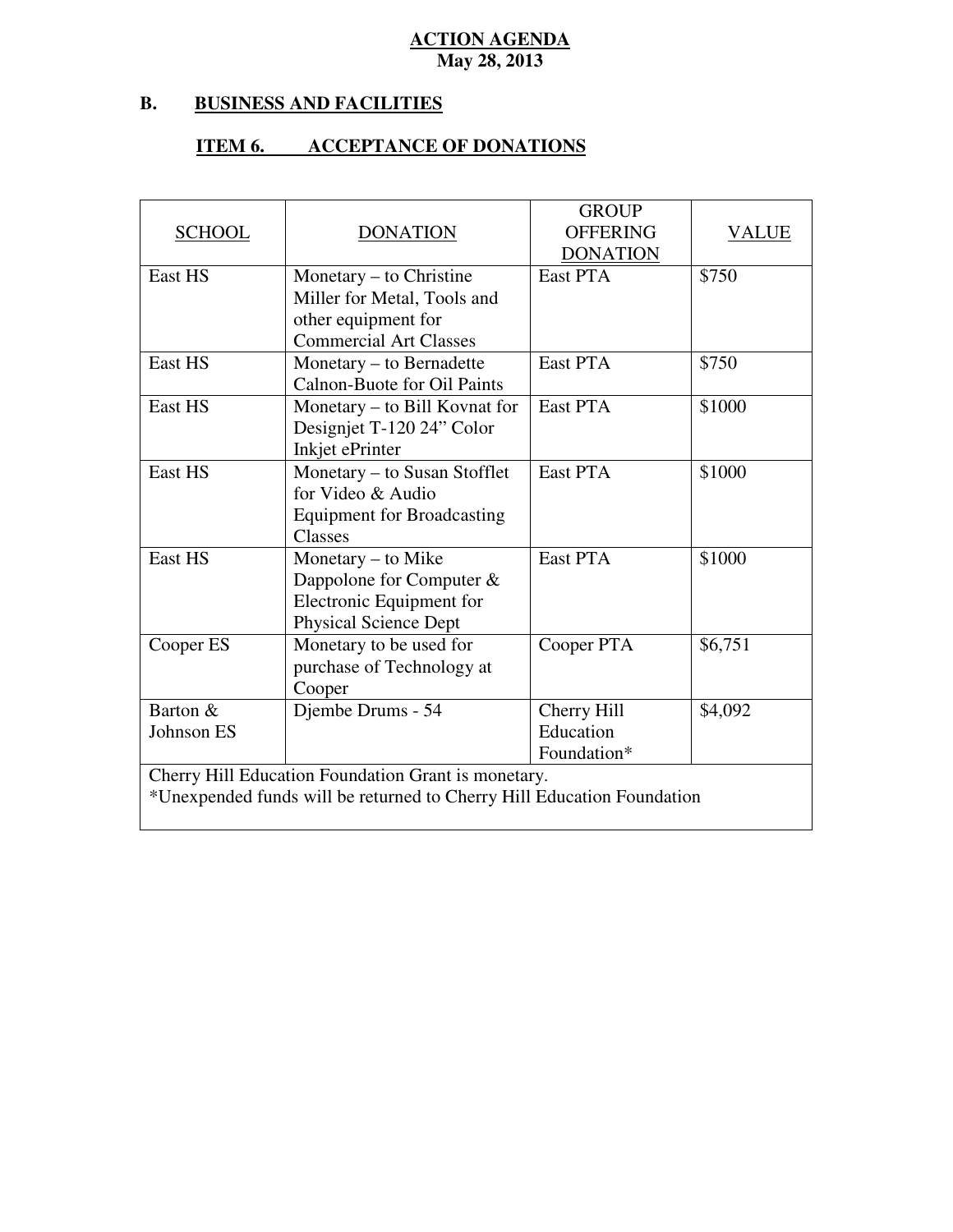### **B. B. BUSINESS AND FACILITIES**

### **ITEM 7. THE ENROLLMENT OF RESIDENT CHILDREN RESOLUTION TO SUPPORT NEW JERSEY SCHOOLS ON**

 **Whereas**, the New Jersey Department of Education has recommended to the New Jersey State Legislature that the funding of New Jersey's public schools be based upon the average daily attendance of school children; and

 **Whereas,** current law (The School Funding Reform Act of 2008) provides funding on the basis of average daily enrollment, rather than average daily attendance; and

 **Whereas**, the Department of Education has determined that an appropriate average daily attendance rate of 96% shall be the level of attendance for all New Jersey school districts, and districts that demonstrate an attendance rate of less than 96% shall suffer a loss of school aid for the 2013-14 school year; and

 **Whereas**, a 96% attendance rate is equal to a child being absent from school no more than seven days in one school year; and

 **Whereas**, it is the opinion of the Cherry Hill Board of Education that a 96% attendance rate is an arbitrary standard to apply to all New Jersey School Districts and would constitute a significant detrimental change to the historical basis for school funding in this State; and

 **Whereas**, New Jersey school districts must staff, equip, feed, and transport our children based upon the enrollment of students , and we do not send teachers home, or stop the buses, or turn off the lights, or sell their textbooks when a child is absent for health or other family reasons; and

 **Whereas**, the recommendation of the Department of Education to penalize districts by reducing school aid when a district cannot demonstrate an average daily attendance in excess of 96% simply shifts the burden to support a thorough and efficient education to the local taxpayer;

 **Now, Therefore, Be It Resolved,** that the Cherry Hill Board of Education does hereby declare that the recommendation of the Department of Education to provide school funding based upon the attendance of children for the 2013-14 school year fails to recognize that school districts provide staff and resources for an adequate public education for all of their "enrolled" resident children; and

 **Be it Further Resolved,** that the Cherry Hill Board of Education hereby requests its local legislators in particular and all legislators in general to reject the recommendation of the N.J. Department of Education to fund the public schools of the State of New Jersey based upon the attendance of resident children, and to continue unchanged our current school funding law which provides State support based upon the enrollment of resident school children.

| Motion | Second | v ote |
|--------|--------|-------|
|        |        |       |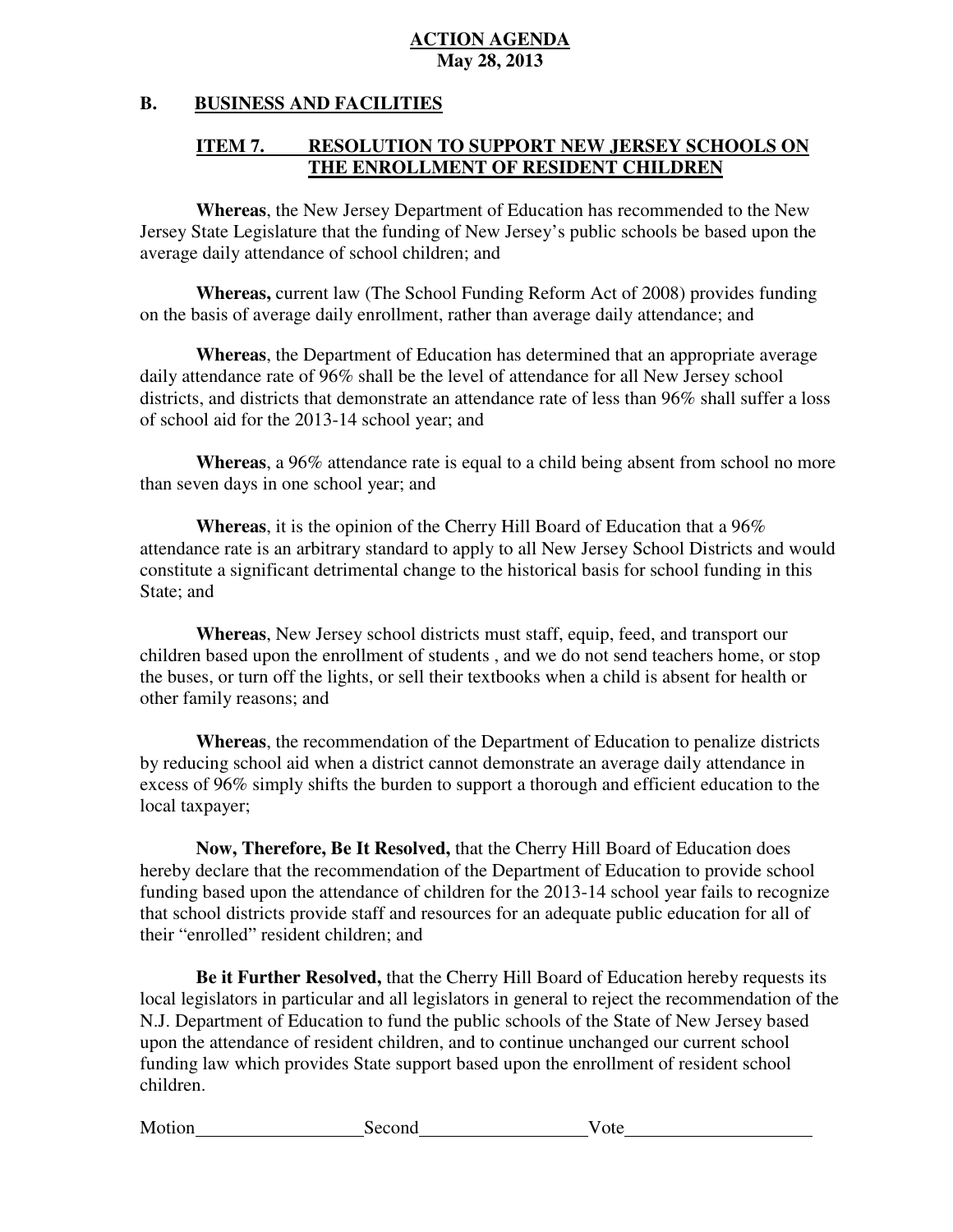## **C. HUMAN RESOURCES/NEGOTIATONS**

## **Board Goals**

- • **Continue to improve student achievement at all grade levels for all students and close achievement gaps where they exist.**
- • **Create a cost-effective budget that provides for education resources as well as preventive maintenance and ongoing facilities improvement in all schools.**
- • **Enhance communication with and outreach to internal and external stakeholders.**

The Superintendent recommends the following:

- 1. Termination of Employment—Certificated
- 2. Termination of Employment—Non-Certificated
- 3. Appointments—Certificated
- 4. Appointments—Non-Certificated
- 5. Contract Renewals—Certificated
- 6. Leave of Absence—Certificated
- 7. Leaves of Absence—Non-Certificated
- 8. Assignment/Salary Change—Certificated
- 9. Assignment/Salary Change—Non-Certificated
- 10. Other Compensation—Certificated
- 11. Abolishment of Job Description
- 12. Approval of Job Descriptions
- 13. Ratification of CHSSA Contract

## **ITEM 1. TERMINATION OF EMPLOYMENT—CERTIFICATED**

### (a) Resignations

### **RECOMMENDATION:**

 **It is recommended that the separation from employment of the following employee be approved for the reason listed and all resignations listed are hereby accepted on the dates listed below.** 

| <b>Name</b>       | <b>Assignment</b>                          | <b>Effective</b><br>Date | <b>Reason</b>                        |
|-------------------|--------------------------------------------|--------------------------|--------------------------------------|
| <b>Laura Dain</b> | <b>Barton-Kindergarten</b><br>$(\$95,069)$ | 7/01/13                  | <b>Deferred</b><br><b>Retirement</b> |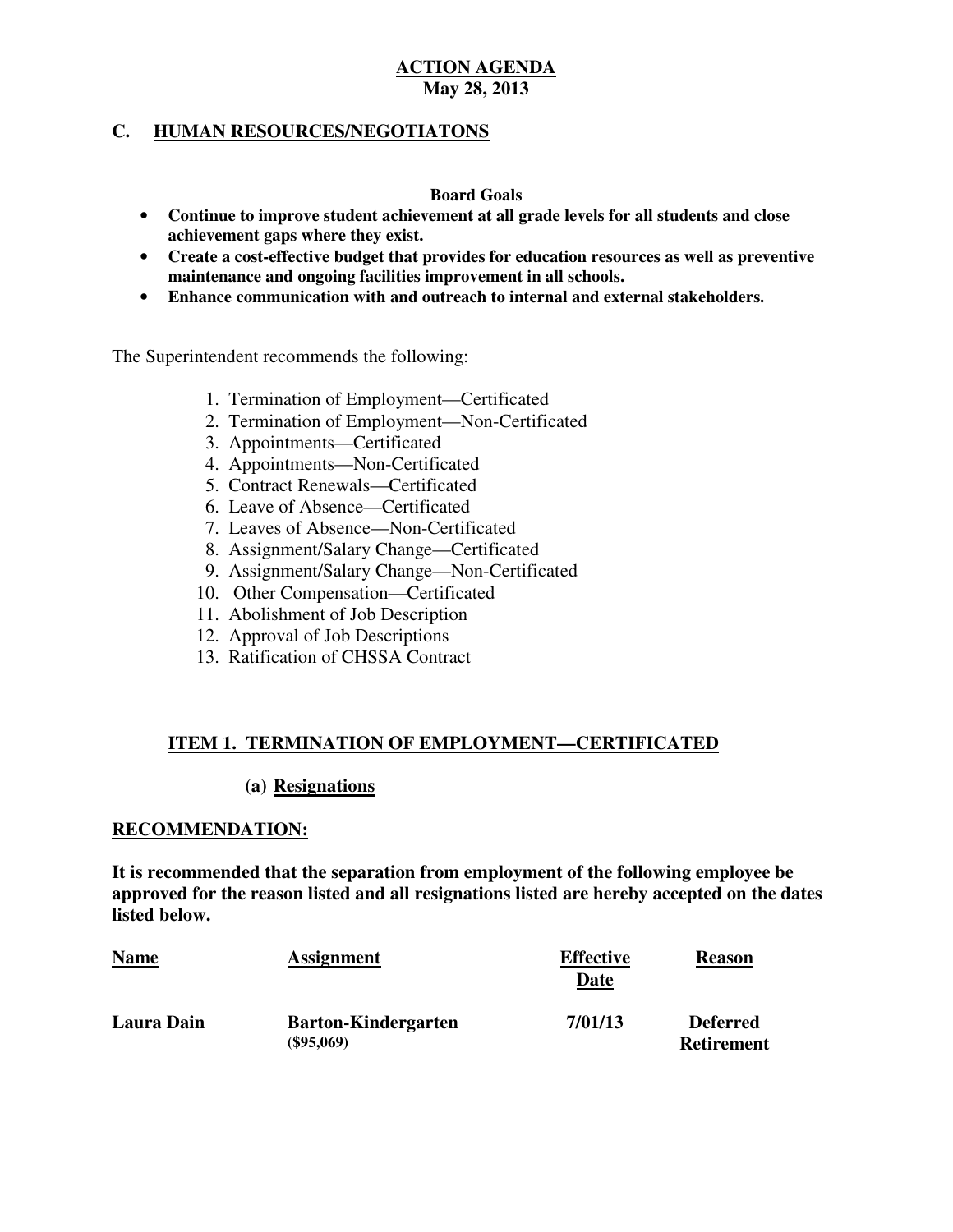## **C. HUMAN RESOURCES/NEGOTIATONS**

## **ITEM 2. TERMINATION OF EMPLOYMENT—NON-CERTIFICATED**

(a) Resignations

## **RECOMMENDATION:**

 It is recommended that the separation from employment of the following employees be approved for the reasons listed and all resignations listed are hereby accepted on the dates listed below.

| <b>Name</b>                          | Assignment                                           | <b>Effective Date</b> | Reason                 |
|--------------------------------------|------------------------------------------------------|-----------------------|------------------------|
| Susan Bastnagel                      | District-.8 Public Information<br>Officer (\$76,493) | 9/01/13               | Deferred<br>Retirement |
| <b>Kara McGonigle</b>                | <b>Rosa-Educational Assistant</b><br>(\$10,023)      | 6/04/13               | <b>Personal</b>        |
| <b>Kimberly</b><br><b>Vyzaniaris</b> | <b>Barton-Educational Assistant</b><br>(\$10,023)    | 7/01/13               | <b>Personal</b>        |

## **ITEM 3. APPOINTMENTS—CERTIFICATED**

(a) Regular

## **RECOMMENDATION:**

 It is recommended that the persons listed be appointed to the positions indicated in accord with the data presented.

| Name                      | <b>Assignment</b>                                                                                                                      | <b>Effective Date</b> | Salary                         |
|---------------------------|----------------------------------------------------------------------------------------------------------------------------------------|-----------------------|--------------------------------|
| Amanda<br>McGeehan        | <b>CHHS West-Biology (Replacement</b> )<br>teacher for L. Campbell on leave of<br>absence- budget #11-140-100-101-55-<br>0100)         | 8/29/13-6/30/14       | \$46,277<br>(Bachelors-step 1) |
| Ainsley Karl-<br>Cannon   | Kilmer/Kingston-Resource Room<br>(Replacement teacher for J. Davila on<br>leave of absence-budget #11-213-100-<br>$101 - 15/18 - 0100$ | 8/29/13-6/30/14       | \$46,277<br>(Bachelors-step 1) |
| David                     | <b>Paine-Resource Room</b>                                                                                                             | $6/12/13 - 6/17/13$   | \$46,277                       |
| Sonnheim                  | (Replacement teacher for G. Wilensky<br>on leave of absence-budget #11-213-<br>$100-101-27-0100$                                       | (contract extended)   | (Bachelors-step 1)             |
| <b>Erica</b>              | <b>Johnson-Grade 4 (Replacement</b>                                                                                                    | 5/22/13-6/04/13       | \$46,277                       |
| Haradon-<br><b>Brooks</b> | teacher for R. Anderson on leave of<br>absence-budget #11-120-100-101-12-<br>0100)                                                     | (contract extended)   | (Bachelors-step 1)             |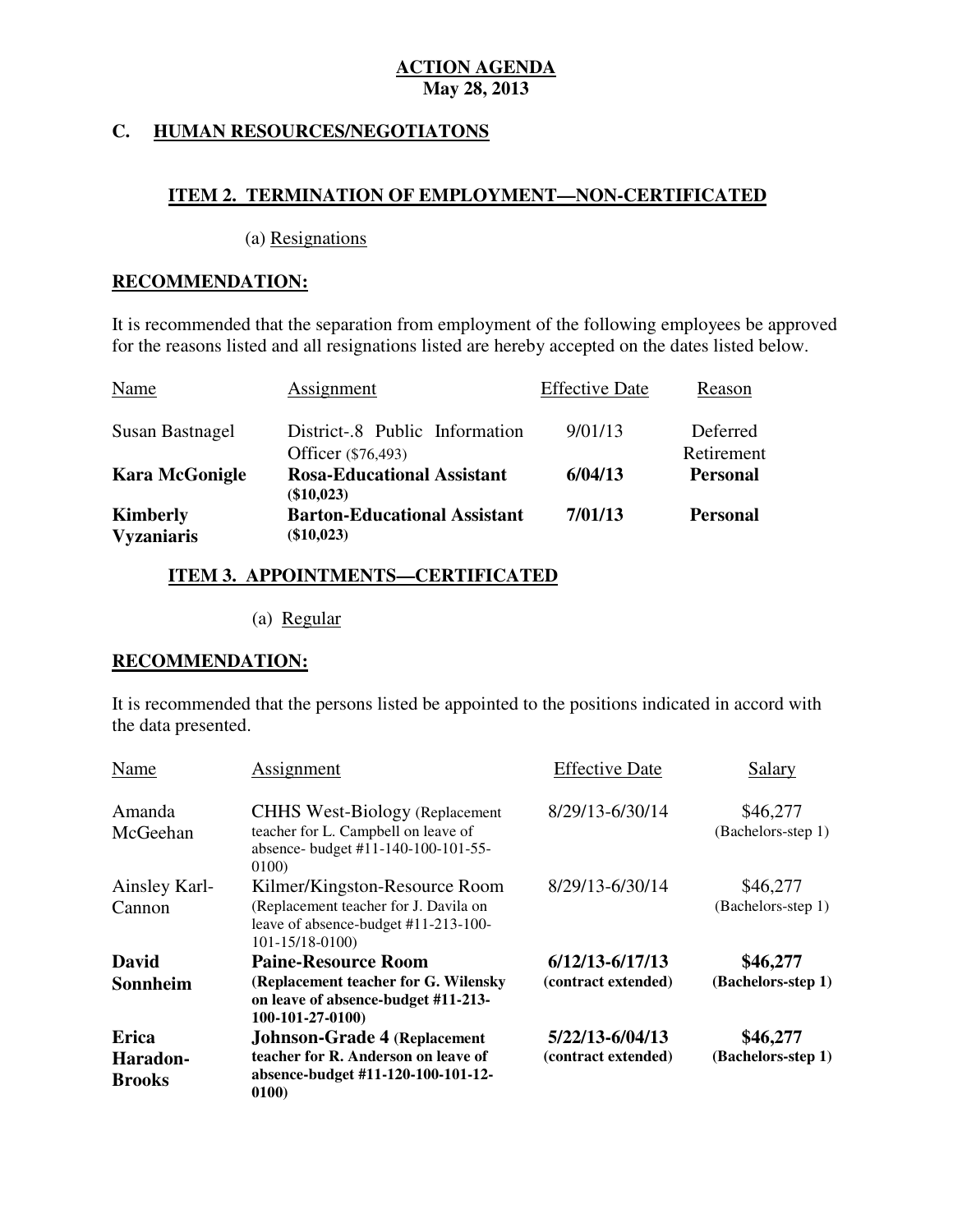## **C. HUMAN RESOURCES/NEGOTIATONS**

## **ITEM 3. APPOINTMENTS—CERTIFICATED** - continued

(a) Regular - continued

| Name                 | Assignment                                                                                                                                                | <b>Effective Date</b>                      | Salary                                  |
|----------------------|-----------------------------------------------------------------------------------------------------------------------------------------------------------|--------------------------------------------|-----------------------------------------|
| <b>Kevin Owens</b>   | <b>CHHS East-(Replacement teacher-</b><br>budget #11-140-100-101-50-0100)                                                                                 | 5/15/13-6/30/13                            | \$46,277<br>(Bachelors-step 1)          |
| <b>Lora Shinault</b> | <b>Knight-Grade 1 (Replacement</b><br>teacher for E. Sharpe on leave of<br>absence-budget #11-120-100-101-21-<br>0100)                                    | $5/16/13 - 6/30/13$<br>(contract extended) | \$46,277 prorated<br>(Bachelors-step 1) |
| Jodi Rosenfeld       | <b>Knight-.5 Resource Room /.5</b><br><b>Kindergarten</b> (Replacement<br>teacher for Z. Yukna on leave of<br>absence-budget #11-213-100-101-21-<br>0100) | 5/15/13-6/30/13                            | \$46,277 prorated<br>(Bachelors-step 1) |

(b) Mentor Teachers

## **RECOMMENDATION:**

 It is recommended that the teachers listed be approved as mentors in accord with the data presented. Monies budgeted from account #'s 11-120-100-101-98-0102/#11-130-100-101-98 0102/#11-140-100-101-98-0102.

| <b>Carol Pletcher</b>   | <b>Lora Shinault</b> | Knight           | prorated<br>\$550<br>prorated | $5/16/13 - 6/30/13$<br>(extended)      |
|-------------------------|----------------------|------------------|-------------------------------|----------------------------------------|
| <b>Christy Marrella</b> | <b>Suzanne Platt</b> | <b>Rosa</b>      | \$1000                        | $5/02/13 - 6/30/13$                    |
| Jennifer Taylor         | Grace Min            | Barton           | \$550 prorated                | 5/09/13-6/30/13                        |
| <b>Susan Mark</b>       | Jessica Peyton       | Rosa             | \$550 prorated                | (contract extended)<br>4/18/13-6/30/13 |
| Sonia Singh             | Nicholas Wright      | <b>CHHS</b> East | prorated<br>\$550 prorated    | 5/30/13-6/30/13                        |
| Jennifer Peifer         | Kellyn Riley         | <b>CHHS</b> East | \$1000                        | 4/08/13-6/30/13                        |
| Name                    | Protégé              | School           | Amount                        | <b>Effective Dates</b>                 |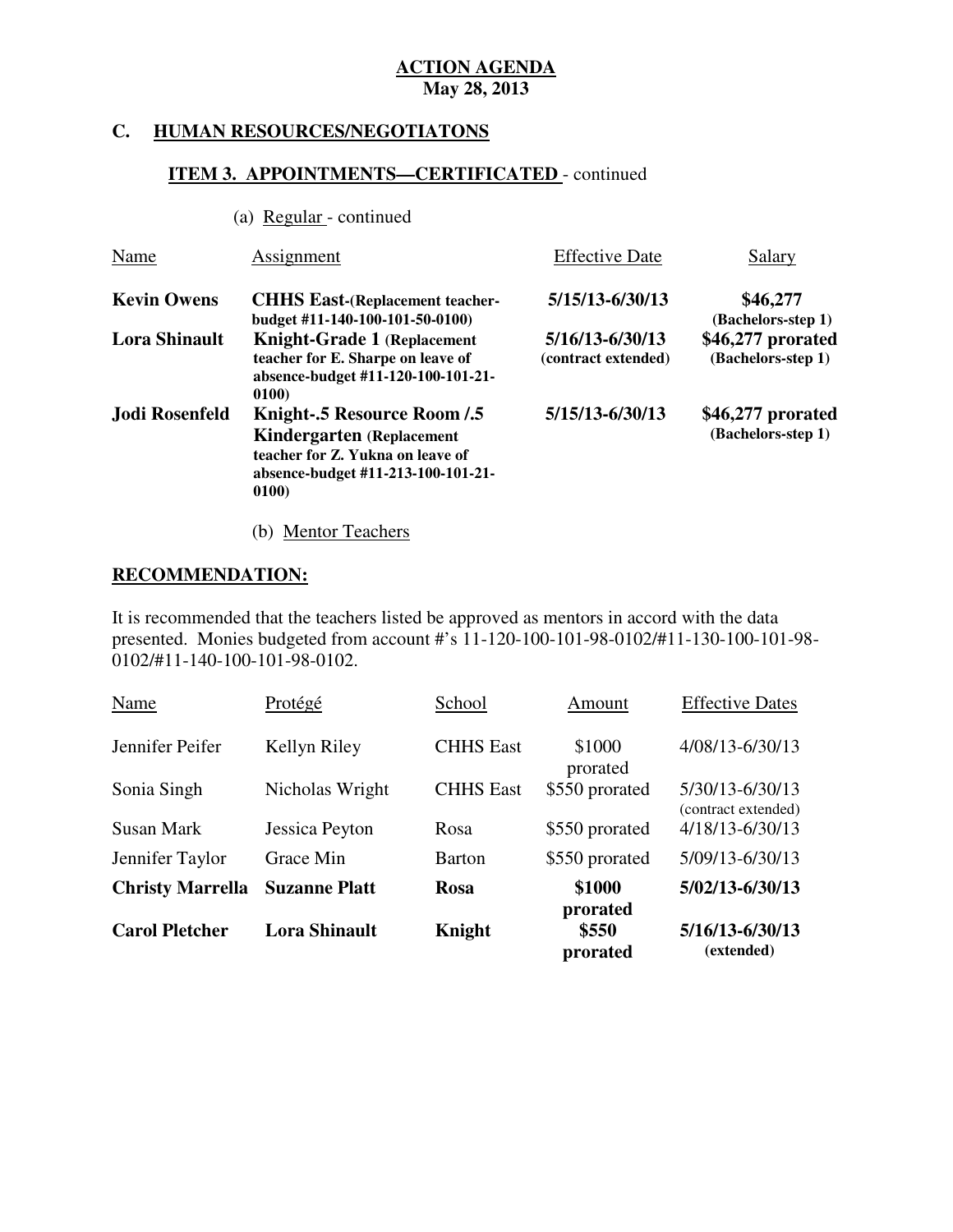#### **HUMAN RESOURCES/NEGOTIATONS**

## **ITEM 3. APPOINTMENTS—CERTIFICATED** - continued

## (c) Substitute Teachers

## **RECOMMENDATION:**

 It is recommended that the persons listed be approved as substitute teachers for the 2012-13 school year effective 5/29/13-6/30/13 (unless otherwise indicated). Monies budgeted from account #11-120-100-101-98-0150/#11-130-100-101-98-0150/#11-140-100-101-98-0150/#11-000-213 104-98-0150.

| Name                       | Name                     | Name                                 | Name                   |
|----------------------------|--------------------------|--------------------------------------|------------------------|
| Lisa Greenspan             | Marcie Pullano           | Saira Mirza                          | Tara Kuroda            |
| David Swisa                | <b>Ashley Townsend</b>   | Tamara Snyder                        | Christopher McGoldrick |
| Mary Elizabeth<br>Johnston | <b>Brent Hennis</b>      | <b>Samantha</b><br>Kofsky            | Dennis McNichol, Jr.   |
| Daniel Pease               | Samantha Gariano         | <b>Scott Flancer</b>                 | Karyl Murray           |
| Mark Mignone               | Laura An                 | Jacqueline<br>Mazahreh               | <b>Anthony Nocito</b>  |
| Corrianne Aviad            | <b>Mallory Goldstein</b> | Lynda<br>Hitchman                    | Rebecca Kotlyar        |
| <b>Nicole String</b>       | <b>Sara Crismon</b>      | <b>Allison Pezzner</b> Daniele Jacob |                        |
| <b>Raquel Wynter</b>       | <b>Tori Berenato</b>     |                                      |                        |

## (d) Extended School Year Program

## **RECOMMENDATION:**

 It is recommended that the persons listed be approved as teachers in charge for the 2013-14 extended school year program effective 7/01/13-8/01/13 at a stipend of \$500 each. Monies budgeted from account #11-204-100-101-71-0102.

Name Name

Gail Ward

Tiffani Rosenbleeth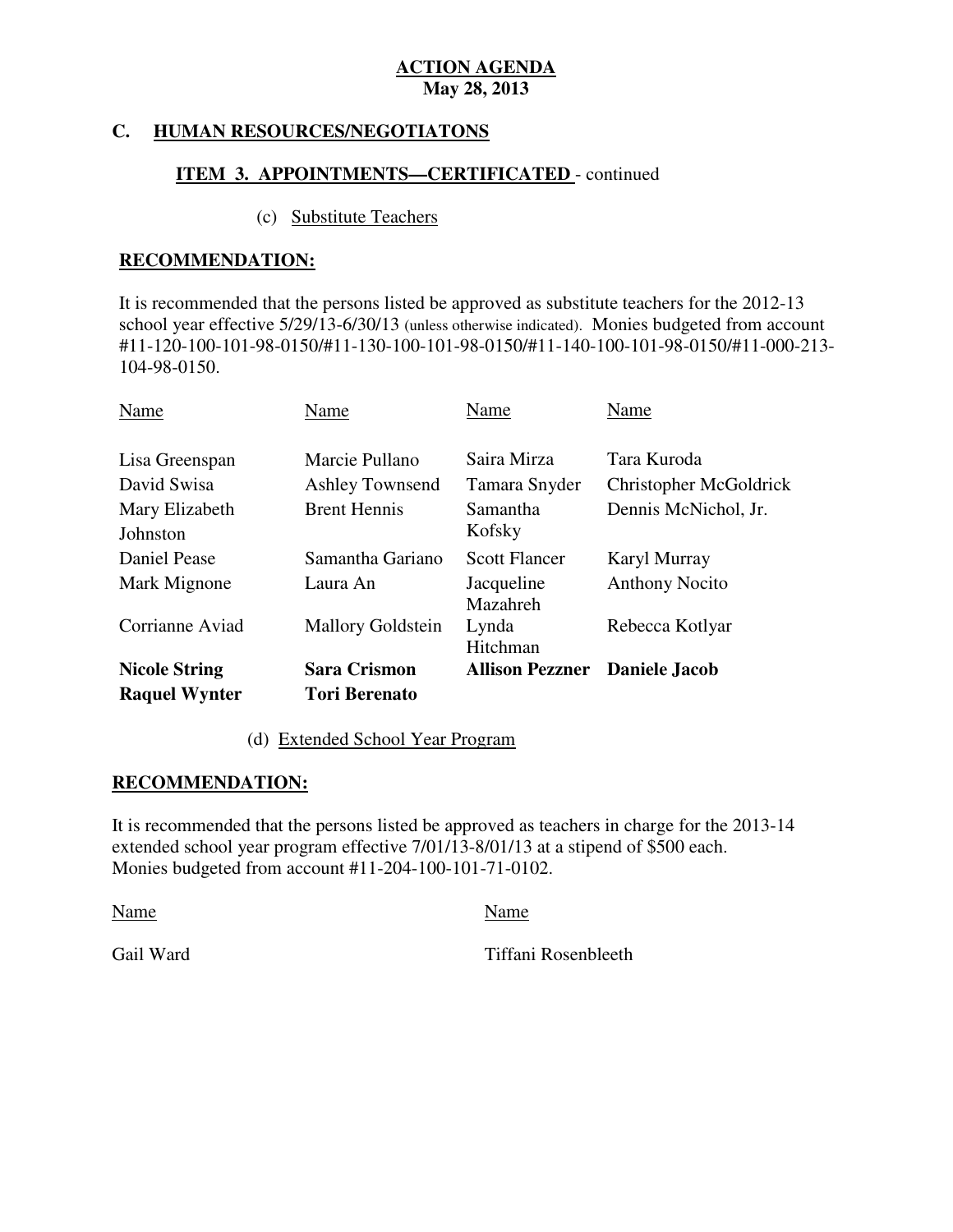### **HUMAN RESOURCES/NEGOTIATONS**

# **ITEM 3. APPOINTMENTS—CERTIFICATED** – continued

## (e) Title I Summer Academy

## **RECOMMENDATION**:

 It is recommended that Richard D'Alessandro be approved for three days of planning for the Title I Summer Academy (Camp Barton) effective 6/19/13-6/21/13 at the rate of \$104.50/day (not to exceed \$313.50). Monies budgeted from account #20-231-200-101-99-0140.

(f) Title I Summer Academy – Planning Committee

## **RECOMMENDATION:**

 It is recommended that the persons listed be approved to receive one day of planning for the Title I Summer Academy (Camp Barton) on 6/20/13 at the rate of \$104.50/day (not to exceed \$2612.50). Monies budgeted from account #20-231-100-101-99-0140.

| Name                                                                                                                                              |                   | Name                                                                                                                         |                         | Name                                                                                                              |                          |
|---------------------------------------------------------------------------------------------------------------------------------------------------|-------------------|------------------------------------------------------------------------------------------------------------------------------|-------------------------|-------------------------------------------------------------------------------------------------------------------|--------------------------|
| Raymond Anderson<br>Ronda Lomberg<br>Marie Curry DeSuarez<br><b>Stephanie Rogers</b><br>Danielle Douglas<br>Jacqueline Thompson<br>Deborah Jacobs |                   | Lynn Kahan<br>Asia Brown<br>Laure Ann Powell<br><b>Timothy Dempster</b><br>Amanda Squillace<br>David Helgeson<br>Irena Viola |                         | Karen Barnett<br>Patrick McHenry<br>Caryn Cutler<br><b>Susan Roussilhes</b><br>Rose Guglielmelli<br>Cheryl Tumolo |                          |
| Substitutes<br><b>Name</b>                                                                                                                        | Name              |                                                                                                                              | Name                    |                                                                                                                   | Name                     |
| Kevin Flood                                                                                                                                       | <b>Jill Price</b> |                                                                                                                              | <b>Melissa Stoffers</b> |                                                                                                                   | <b>Christine Hammitt</b> |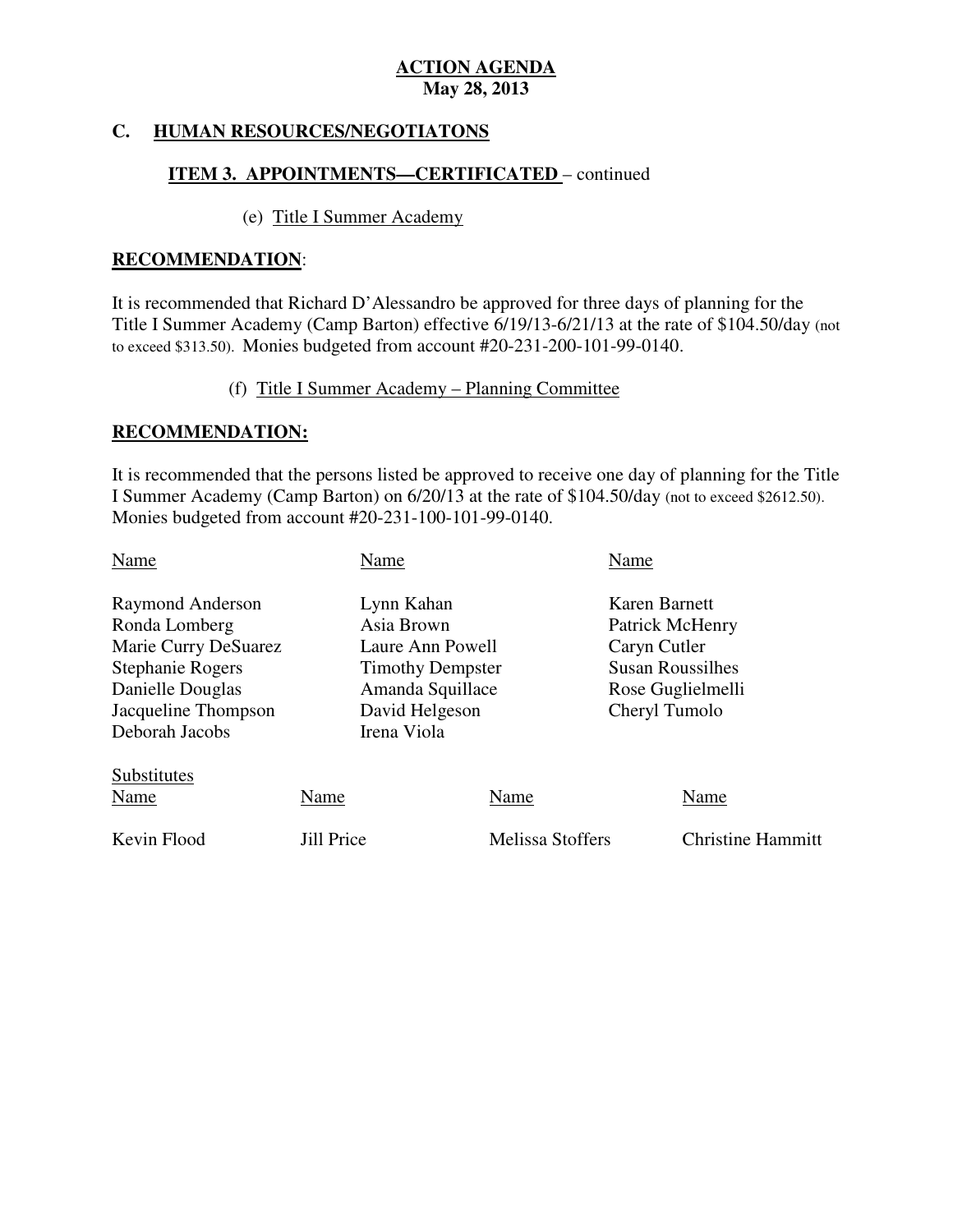## **C. HUMAN RESOURCES/NEGOTIATONS**

## **ITEM 3. APPOINTMENTS—CERTIFICATED** – continued

## (g) Title I Summer Academy

## **RECOMMENDATION:**

 It is recommended that the persons listed be approved for the Title I Summer Academy (Camp Barton) effective 6/20/13-6/30/13; 7/01/13-7/25/13 at the rate of \$45.20/hr. (not to exceed \$51,528). Monies budgeted from account #20-231-100-101-99-0140.

| Name                                                                                                                                       | Name                                                                                                                         |                          | Name                                                                                                              |                                  |
|--------------------------------------------------------------------------------------------------------------------------------------------|------------------------------------------------------------------------------------------------------------------------------|--------------------------|-------------------------------------------------------------------------------------------------------------------|----------------------------------|
| Raymond Anderson<br>Ronda Lomberg<br>Marie Curry DeSuarez<br>Stephanie Rogers<br>Danielle Douglas<br>Jacqueline Thompson<br>Deborah Jacobs | Lynn Kahan<br>Asia Brown<br>Laure Ann Powell<br><b>Timothy Dempster</b><br>Amanda Squillace<br>David Helgeson<br>Irena Viola |                          | Karen Barnett<br>Patrick McHenry<br>Caryn Cutler<br><b>Susan Roussilhes</b><br>Rose Guglielmelli<br>Cheryl Tumolo |                                  |
| Substitutes - \$45.20/hr<br>Name<br>Kevin Flood                                                                                            | Name<br><b>Jill Price</b>                                                                                                    | Name<br>Melissa Stoffers |                                                                                                                   | Name<br><b>Christine Hammitt</b> |
|                                                                                                                                            |                                                                                                                              |                          |                                                                                                                   |                                  |

(h) Title I Summer Institute

## **RECOMMENDATION:**

 It is recommended that the following persons be approved for attending the Johnson Elementary School Title I Summer Institute on 7/30/13 to 8/01/13 at the rate of \$104.50/day (not to exceed \$5000). Monies budgeted from account #20-231-200-101-12-0110.

| Name             | Name             | Name            |
|------------------|------------------|-----------------|
| Norri McGrath    | Danielle Douglas | Alisa Zmijewski |
| Linda Day-Strutz | Lisa Badger      | Melinda Hess    |
| Susan Miller     | Faisal Sheikh    | Ellen Trombetta |
| Lynn Totoro      | Karen Potter     | Rebecca Sanders |
| Dawn Slaton      |                  |                 |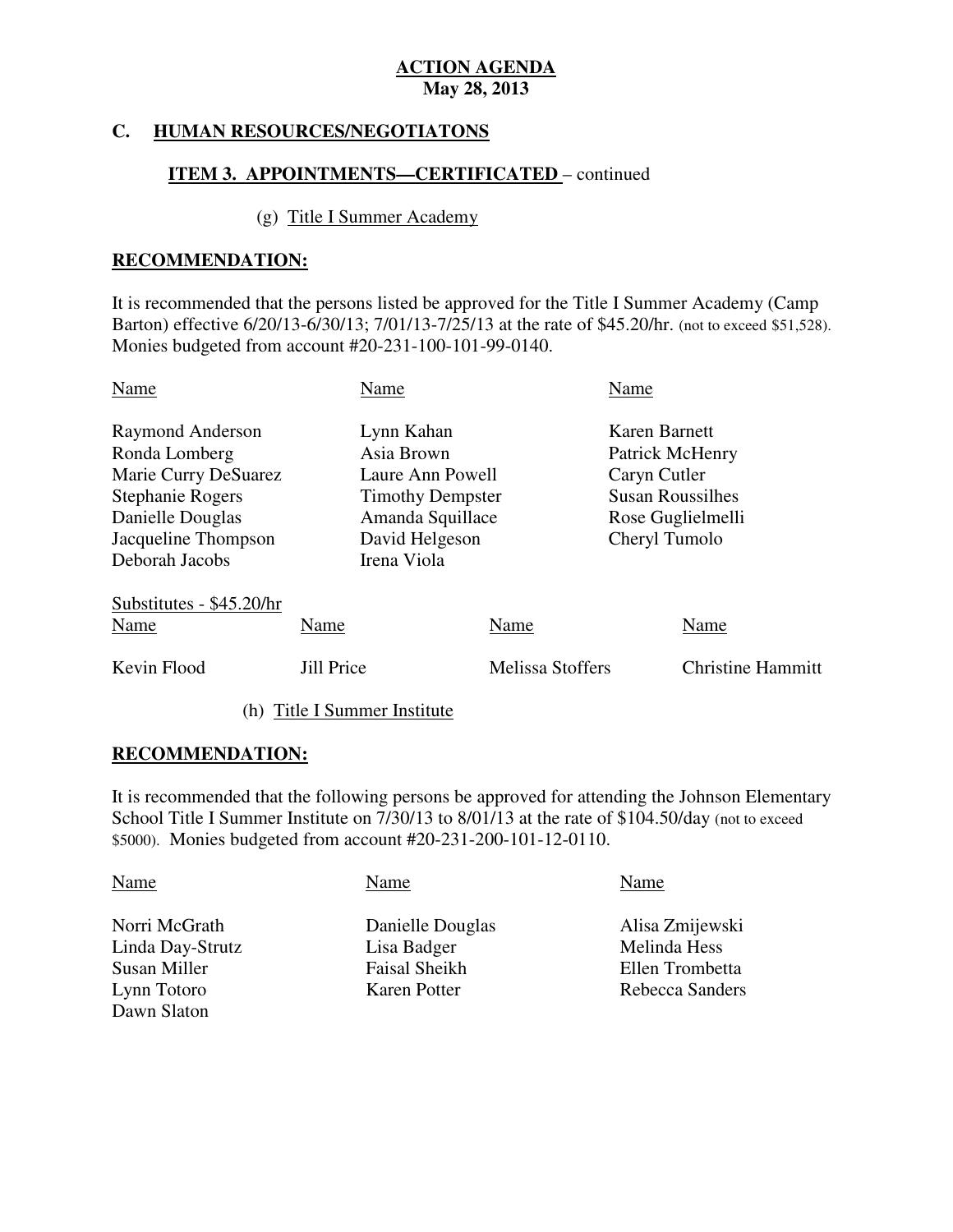## **C. HUMAN RESOURCES/NEGOTIATONS**

## **ITEM 3. APPOINTMENTS—CERTIFICATED** – continued

# (i) Summer Counseling

# **RECOMMENDATION:**

 It is recommended that the persons listed be approved for summer counseling in accord with the data presented.

| CHHS East - Budget #11-000-218-104-50-0101          |                       |                                 |                               |
|-----------------------------------------------------|-----------------------|---------------------------------|-------------------------------|
| Name                                                | Not to Exceed         | $1/200$ <sup>th</sup> of Salary | $1/200^{\text{th}}$ of Salary |
|                                                     |                       | 6/25/13-6/30/13                 | 7/01/13-8/28/13               |
|                                                     |                       |                                 |                               |
| Cathleen Enderle                                    | 2 days                | \$274.50                        | \$285.00                      |
| Roberto Figueroa                                    | 2 days                | \$283.65                        | \$294.15                      |
| Eileen Lynch                                        | 2 days                | \$507.96                        | \$518.46                      |
| Darren Gamel                                        | 2 days                | \$475.34                        | \$485.85                      |
| Letitia Schuman                                     | 2 days                | \$323.71                        | \$334.21                      |
| Carly Friedman                                      | 2 days                | \$284.22                        | \$294.72                      |
| Tracye Walsh                                        | 2 days                | \$356.90                        | \$367.40                      |
| Margaret Regan                                      | 2 days                | \$494.80                        | \$505.30                      |
| Viney McClain                                       | 2 days                | \$407.25                        | \$417.75                      |
| Jennifer DiStefano                                  | 4 days                | \$396.96                        | \$407.45                      |
| Mollie Crincoli                                     | $2 \text{ day}$       | \$448.17                        | \$458.68                      |
| CHHS West - Budget #11-000-218-104-50-0101          |                       |                                 |                               |
| Name                                                | Not to Exceed         | $1/200$ <sup>th</sup> of Salary | 1/200 <sup>th</sup> of Salary |
|                                                     |                       | $6/25/13 - 6/30/13$             | 7/01/13-8/28/13               |
|                                                     |                       |                                 |                               |
| Nicholas Caputi                                     | 3 days                | \$274.50                        | \$285.00                      |
| Michelle Pryor                                      | 3 days                | \$494.80                        | \$505.30                      |
| <b>Margaret Strimel</b>                             | 3 days                | \$261.34                        | \$271.84                      |
| Francis Vanni                                       | 3 days                | \$466.19                        | \$476.79                      |
| Lisa Saffici                                        | 3 days                | \$286.51                        | \$296.51                      |
| Mollie Crincoli                                     | 1 day                 | \$448.17                        | \$458.68                      |
| Rosa Middle School - Budget #11-000-218-104-48-0101 |                       |                                 |                               |
| Name                                                | <b>Effective Date</b> | Not to Exceed                   | 1/200 <sup>th</sup> of Salary |
| John Young                                          | 7/01/13-8/15/13       | 5                               | \$485.85                      |
| Lynne Vosbikian                                     | 7/01/13-8/15/13       | 5                               | \$271.84                      |
| Marcia Ruberg                                       | 7/01/13-8/15/13       | 10                              | \$570.30                      |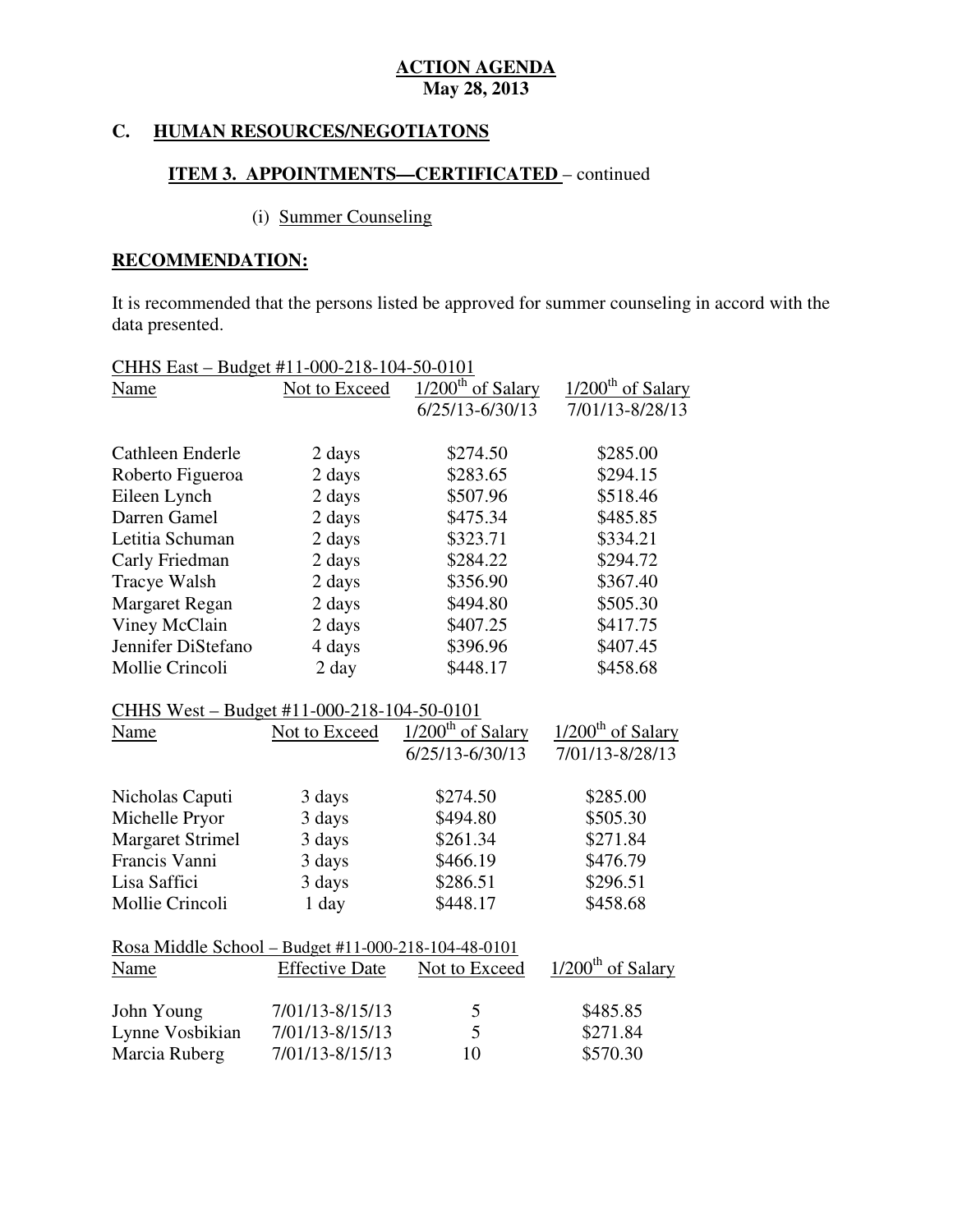### **HUMAN RESOURCES/NEGOTIATONS**

# **ITEM 3. APPOINTMENTS—CERTIFICATED** – continued

# (i) Summer Counseling - continued

| Carusi Middle School– Budget #11-000-218-104-45-0101           |                                                 |                                                        |
|----------------------------------------------------------------|-------------------------------------------------|--------------------------------------------------------|
| Name                                                           |                                                 | Not to Exceed $1/200^{th}$ of Salary – 7/01/13-8/28/13 |
| Martha Brown<br><b>Christie Robertson</b><br>Rosie Blumenstein | 5 days/1 week<br>5 days/1 week<br>5 days/1 week | \$485.85<br>\$485.85<br>\$485.85                       |

(j) Summer Employment - Scheduling

## **RECOMMENDATION:**

 It is recommended that the persons listed be approved for summer scheduling at the rate of \$13.86/hour in accord with the data presented.

|                                                    | Alternative High School-Budget #11-000-218-104-60-0101 |
|----------------------------------------------------|--------------------------------------------------------|
| <b>Effective Dates</b>                             | <b>Total Hours</b>                                     |
|                                                    | (not to exceed)                                        |
|                                                    |                                                        |
| 7/02/13-8/28/13                                    | 90                                                     |
|                                                    |                                                        |
| CHHS East -Budget #11-000-218-104-50-0101          |                                                        |
| <b>Effective Dates</b>                             | <b>Total Hours</b>                                     |
|                                                    | (not to exceed)                                        |
|                                                    |                                                        |
| 7/02/13-8/28/13                                    | 225                                                    |
| 7/02/13-8/28/13                                    | 50                                                     |
|                                                    |                                                        |
| CHHS West -Budget #11-000-218-104-55-0101          |                                                        |
| <b>Effective Dates</b>                             | <b>Total Hours</b>                                     |
|                                                    | (not to exceed)                                        |
|                                                    |                                                        |
|                                                    | 225                                                    |
| $6/25/13 - 8/28/13$                                | 50                                                     |
|                                                    |                                                        |
| Rosa Middle School -Budget #11-000-218-104-48-0101 |                                                        |
| <b>Effective Dates</b>                             | <b>Total Hours</b>                                     |
|                                                    | (not to exceed)                                        |
|                                                    |                                                        |
|                                                    | 250                                                    |
| 7/01/13-8/15/13                                    | 250                                                    |
| 7/01/13-8/15/13                                    | 100                                                    |
|                                                    | $6/25/13 - 8/28/13$<br>7/01/13-8/15/13                 |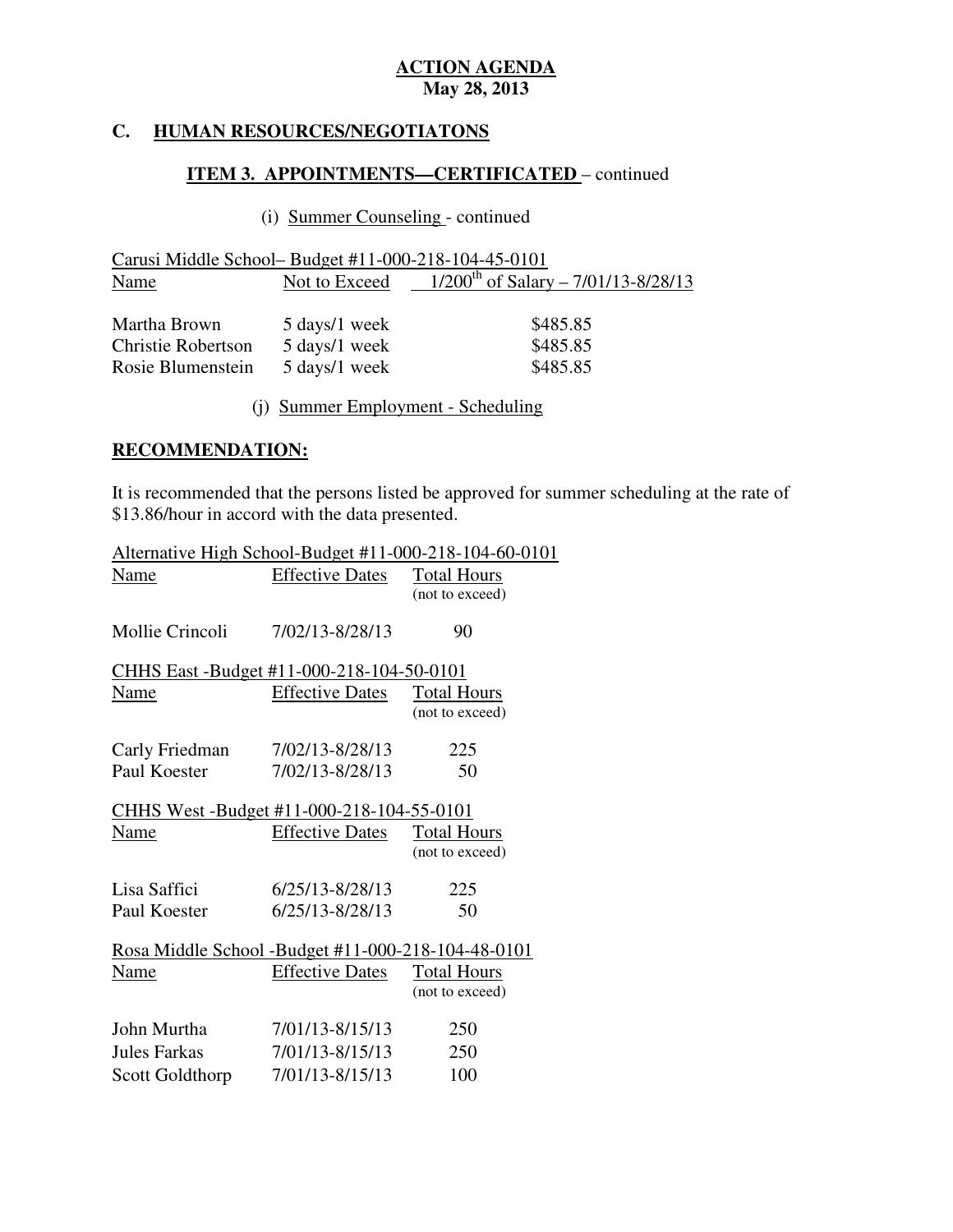## **C. HUMAN RESOURCES/NEGOTIATONS**

# **ITEM 3. APPOINTMENTS—CERTIFICATED** - continued

## (k) Summer Employment-Student Activities

## **RECOMMENDATION:**

 It is recommended that the person listed be approved as Student Activities Coordinator in accord with the data presented.

| CHHS West-Budget #11-401-100-100-55-0101 |                                      |                        |               |
|------------------------------------------|--------------------------------------|------------------------|---------------|
| <b>Name</b>                              | <b>Total Days</b><br>(not to exceed) | <b>Effective Dates</b> | Per Diem Rate |
| Carole Roskoph                           | 10                                   | 7/01/13-8/28/13        | \$384.37      |

| CHHS East-Budget #11-401-100-100-50-0101 |                   |                        |               |
|------------------------------------------|-------------------|------------------------|---------------|
| <b>Name</b>                              | <b>Total Days</b> | <b>Effective Dates</b> | Per Diem Rate |
|                                          | (not to exceed)   |                        |               |
| <b>Charles Davis</b>                     | 10                | 7/01/13-8/28/13        | \$336.63      |

(l) Summer Arts Enrichment Program

## **RECOMMENDATION:**

 It is recommended that Lauren Arno be approved as the Visual Arts teacher for the Summer Arts Enrichment Program effective 6/24/13-7/25/13 at the rate of \$45.20/hr. (program is parent funded-not to exceed 50 hrs total). Monies budgeted from account #11-190-100-106-72-2010.

 It is further recommended that Cynthia Lanni and Sara Gilgore be approved to serve as substitute teachers for the program at the same hourly rate and budgeted account.

(m) Title I Summer Tutoring

## **RECOMMENDATION:**

 It is recommended that the persons listed be approved for the Title I Summer Tutoring Program at Kilmer Elementary School effective 6/24/13-7/25/13 at the rate of \$42.60/hr. (not to exceed \$1917/teacher). Monies budgeted from account #20-231-100-101-15-0101.

Name Name Name

Laura Barker

Amanda Costanzo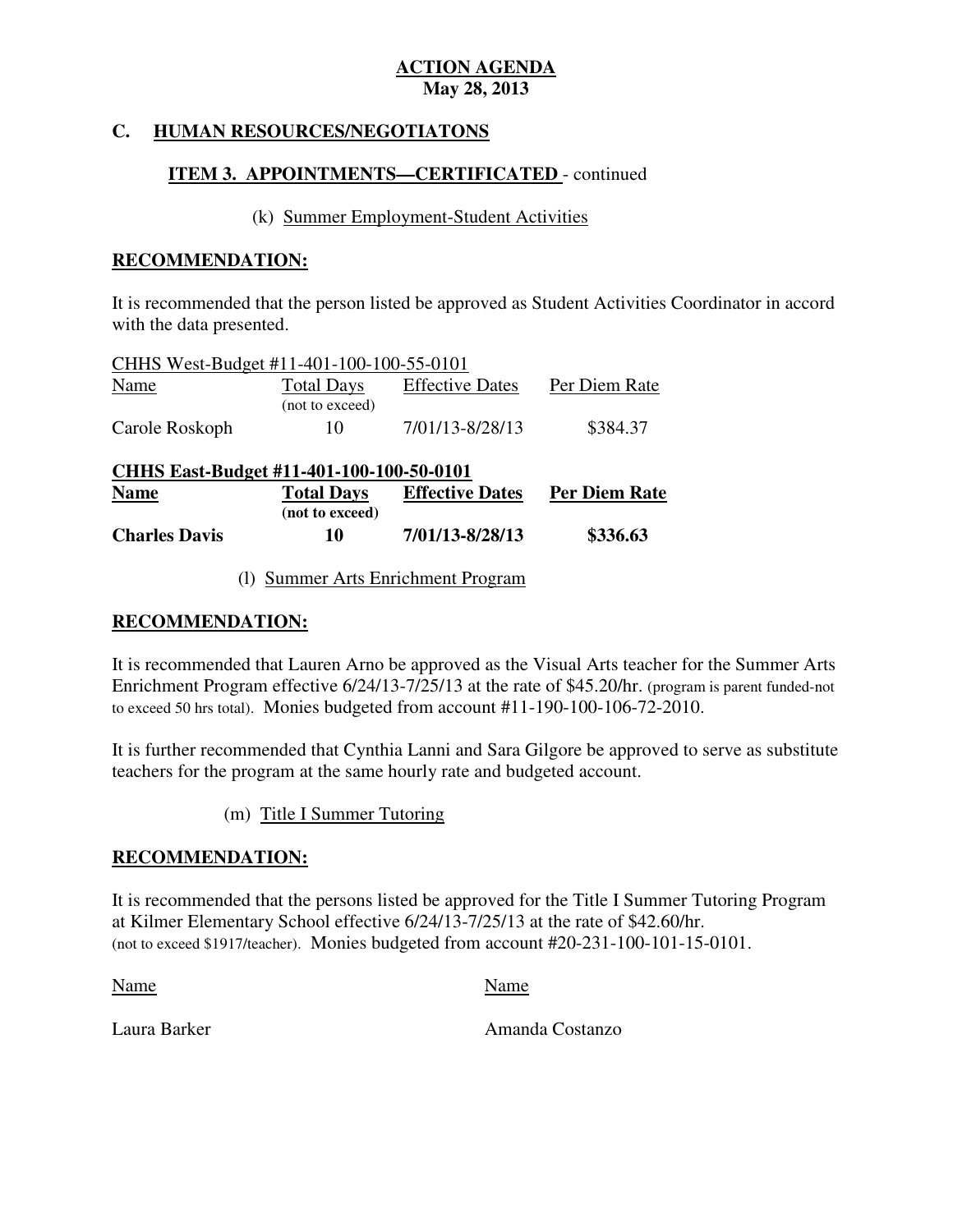#### **HUMAN RESOURCES/NEGOTIATONS**

# **ITEM 3. APPOINTMENTS—CERTIFICATED** - continued

## (n) Curriculum Committee

## **RECOMMENDATION:**

 It is recommended that the persons listed be approved as members of the curriculum development committee for CI Integrated Math/Science, Grades 6 and 7 at Rosa Middle School at the rate of \$35.71/hr. effective 7/01/13-8/15/13. Monies budgeted from account #11-000-218 104-48-0101.

| Name                   | Not to Exceed |
|------------------------|---------------|
| Scott Goldthorp        | 5 days        |
| <b>Matthew Cieslik</b> | 5 days        |
| Cynthia O'Reilly       | 3 days        |
| Mary Rose Ruggieri     | 3 days        |
| Susan Cappuccio        | 1 day         |
| Corrine Camarote       | 5 days        |

(o) Curriculum Writing

## **RECOMMENDATION:**

 It is recommended that the persons listed be approved as members of the World Language Curriculum Writing committee effective 4/01/13-4/15/13 at the rate of \$35.71/hr (not to exceed \$178.55 each) for a total of 5 hours each. Monies budgeted from account #11-000-221-110-72 0101. 0101. Name Name

Ramona Bregatta **Marianne Daily**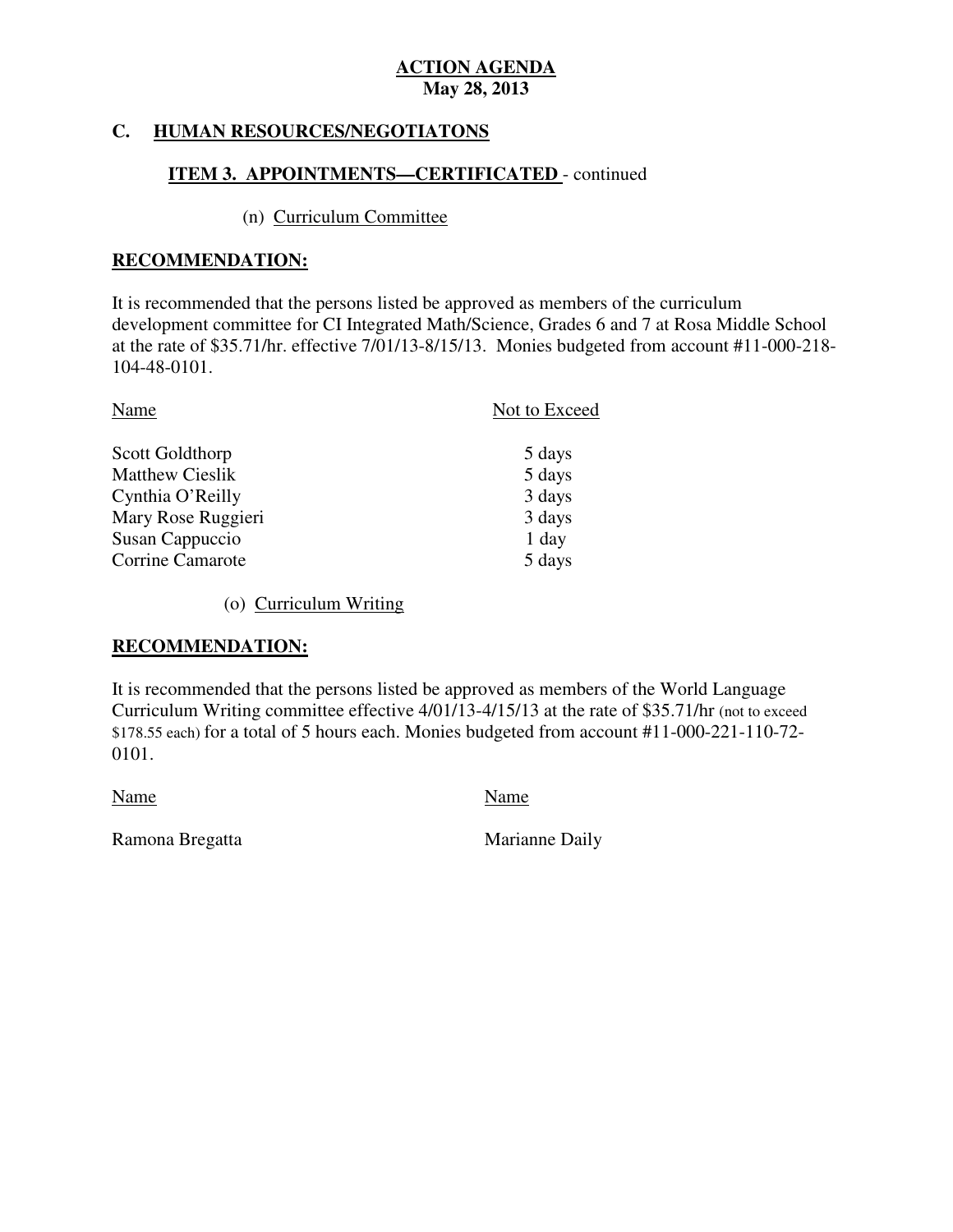#### **HUMAN RESOURCES/NEGOTIATONS**

## **ITEM 3. APPOINTMENTS—CERTIFICATED** - continued

## (p) Curriculum Character Education

## **RECOMMENDATION:**

 It is recommended that the persons listed be approved to participate in committee work using the Character Education Grant from Rutgers University effective 8/19/13 at the rate of \$35.71/hr for 5 hours (not to exceed \$2463.15) at Mann Elementary School. Monies budgeted from account #20 010-200-100-24-0101.

| Name                                              |
|---------------------------------------------------|
| Christina DeFlaviis<br>Ana Delgado<br>Megan Manns |
| Dianna Morris<br><b>Emily Murray</b>              |
|                                                   |

(q) AP Exams

## **RECOMMENDATION:**

 It is recommended that the persons listed be approved to proctor AP exams on 5/06/13-5/17/13 in accord with the data presented:

| CHHS East-budget #11-190-100-106-66-2015 |                   |                       |
|------------------------------------------|-------------------|-----------------------|
| Name                                     | Assignment        | <b>Stipend Amount</b> |
| Margaret Regan                           | AP Coordinator    | \$3000                |
| Carly Friedman                           | Assistant         | \$500                 |
| Letitia Schuman                          | <b>AP</b> Proctor | \$150                 |
| Cathleen Enderle                         | <b>AP</b> Proctor | \$150                 |
| Darren Gamel                             | <b>AP</b> Proctor | \$150                 |
| Tracye Walsh                             | <b>AP</b> Proctor | \$150                 |
| Roberto Figueroa                         | <b>AP</b> Proctor | \$150                 |
| Eileen Lynch                             | <b>AP</b> Proctor | \$150                 |
| Substitutes                              |                   | \$85/day              |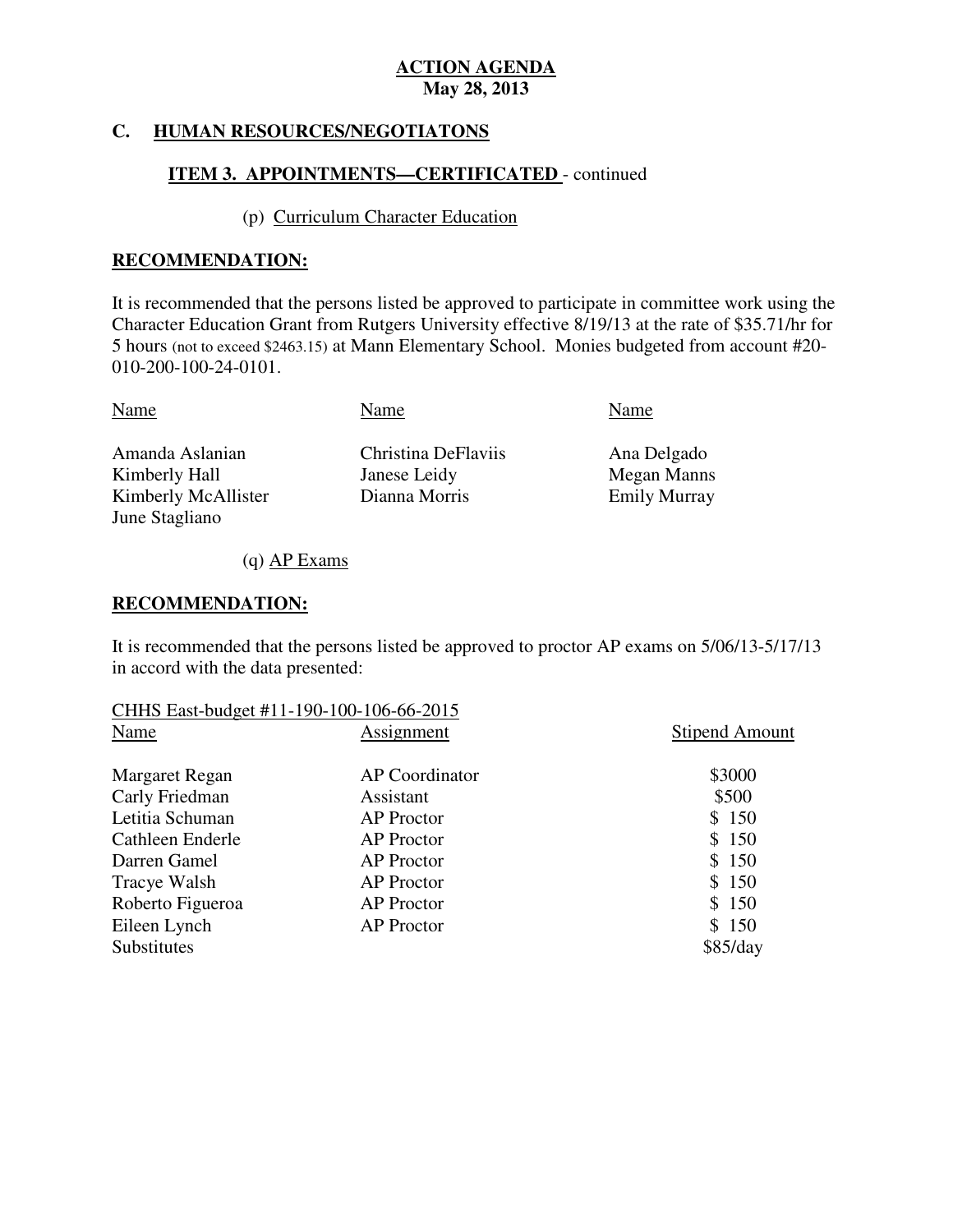### **HUMAN RESOURCES/NEGOTIATONS**

## **ITEM 3. APPOINTMENTS—CERTIFICATED** – continued

## (q) AP Exams - continued

|      | CHHS West-budget #11-190-100-106-66-2015 |                       |
|------|------------------------------------------|-----------------------|
| Name | Assignment                               | <b>Stipend Amount</b> |

| Francis Vanni      | AP Coordinator    | \$2600 |
|--------------------|-------------------|--------|
| Diane Benfield     | <b>AP</b> Proctor | \$150  |
| Lisa Saffici       | <b>AP</b> Proctor | \$150  |
| Cynthia Snowden    | <b>AP</b> Proctor | \$150  |
| Michelle Pryor     | <b>AP</b> Proctor | \$150  |
| <b>Substitutes</b> |                   | 85/day |

(r) Student Teaching

# **RECOMMENDATION:**

 It is recommended that the persons listed be approved for student teaching in accord with the data presented.

| Name                 | College/University       | <b>Effective Dates</b> | Cooperating Teacher/School                                    |
|----------------------|--------------------------|------------------------|---------------------------------------------------------------|
| <b>Frank Lisante</b> | Rowan                    | 9/03/13-10/25/13       | James Scerbo/CHHS West                                        |
| <b>Frank Lisante</b> | Rowan                    | 10/28/13-12/19/13      | Charles Belinsky/Sharp-<br>Woodcrest                          |
| Nichole Dilks        | Rowan                    | 7/01/13-8/16/13        | Dianna Morris/Johnson-ESY<br>Program                          |
| Hannah Choi          | Rowan                    | 9/03/13-12/19/13       | Arezou<br>Montgomery/Johnson                                  |
| Aaron Kopania        | College of New<br>Jersey | 3/10/14-5/02/14        | Alexis Henderson/Johnson                                      |
| Cory Nickerson       | College of New<br>Jersey | 3/10/14-5/02/13        | <b>James Mark/CHHS West</b>                                   |
| Marc Spivak          | Rider                    | 1/27/14-5/08/14        | <b>Kelly Toscano/Harte</b><br>(revised for school/cooperating |

**teacher)**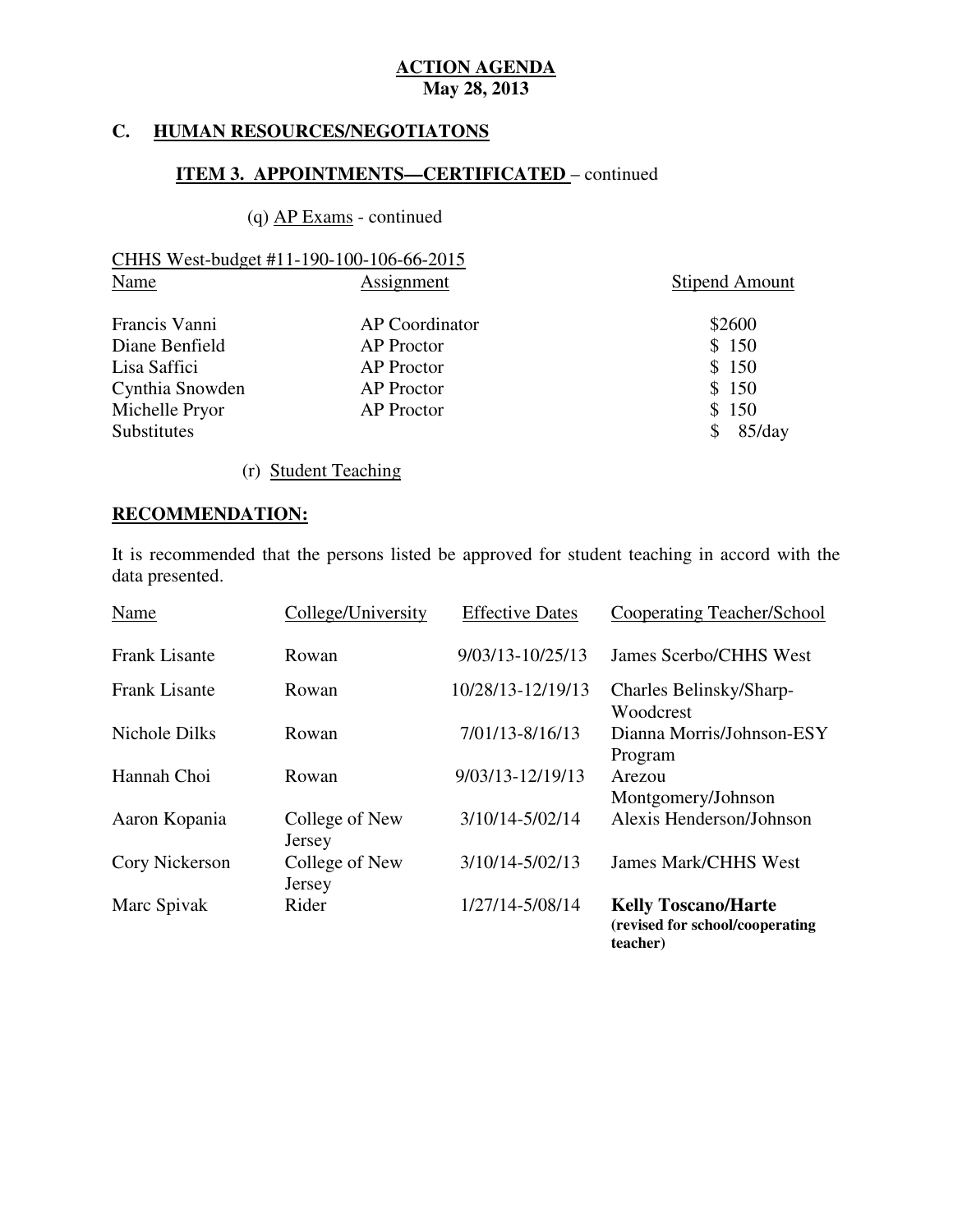### **HUMAN RESOURCES/NEGOTIATONS**

## **ITEM 3. APPOINTMENTS—CERTIFICATED** – continued

# (r) Student Teaching - continued

| Name                    | College/University | <b>Effective Dates</b> | Cooperating Teacher/School                                    |
|-------------------------|--------------------|------------------------|---------------------------------------------------------------|
| <b>Courtney Stuck</b>   | Rider              | 9/04/13-12/13/13       | Anita Plum/Paine                                              |
| Kaitlin Insolera        | Rider              | 1/27/14-5/08/14        | <b>Gina Haney/Johnson</b>                                     |
| Joseph Saenz            | Rider              | 1/27/14-5/08/14        | (revised for cooperating teacher)<br>Sharon Schreiber/Johnson |
| <b>Gabrielle Marion</b> | <b>Rider</b>       | 9/04/13-12/13/13       | <b>Angela Francolino/Harte</b>                                |
| <b>Carolyn Wiley</b>    | <b>Rider</b>       | 1/27/14-5/08/14        | <b>Emily Batt/Harte</b>                                       |
| <b>Brittany Moore</b>   | <b>Rider</b>       | 1/27/14-5/08/14        | <b>Joyce Doenges/Harte</b>                                    |
| Jamie Swartz            | Wilmington         | 8/29/13-12/18/13       | Dana Hoffman/Paine                                            |
| <b>Ryan Nixon</b>       | Wilmington         | 8/29/13-12/18/13       | <b>Marissa McKinney/Beck</b>                                  |
| Rosemary Khalifa        | St. Joseph's       | 9/03/13-12/13/13       | Mary Ann Alomar/Knight-<br>Barton                             |
| Caroline Speakman       | Ramapo             | 9/09/13-12/06/13       | Nina Bart/ <b>Paine</b>                                       |

(s) Field Placement

## **RECOMMENDATION:**

 It is recommended that Chelsea Mello, student at Tufts University, Boston School of Occupational Therapy be approved for a field placed effective 9/29/13-12/19/13 with Karen Korobellis, Harte Elementary School as the cooperating occupational therapist.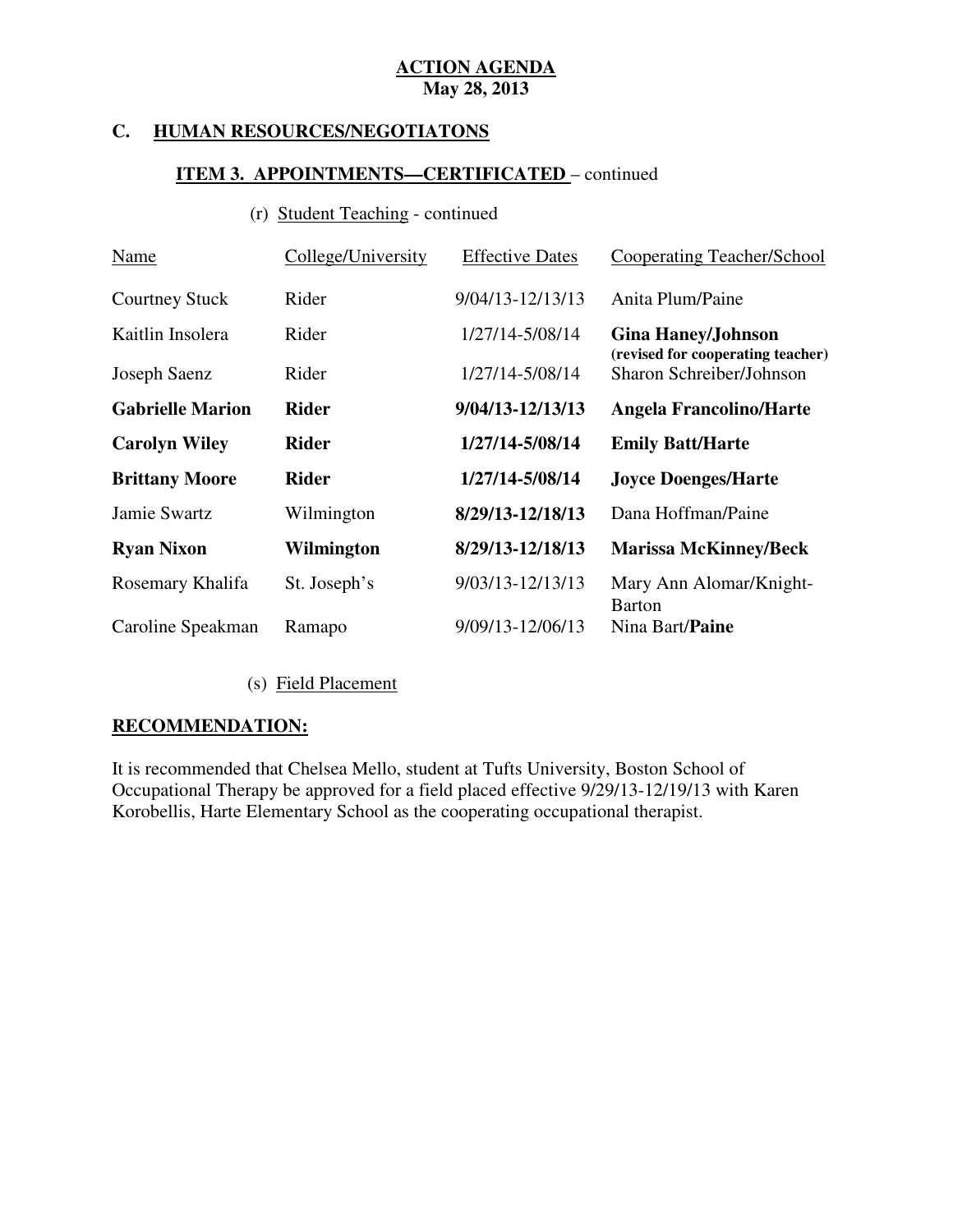### **FIUMAN RESOURCES/NEGOTIATONS**

## **ITEM 3. APPOINTMENTS—CERTIFICATED** – continued

## (t) Environmental Education Resident Program

## **RECOMMENDATION:**

 It is recommended that approval be granted to employ the following teachers for the 2013 14 Environmental Education Resident Program effective 10/15/13-6/01/14 at the rate of 1/187 of starting salary per diem for Tuesday through Thursday and \$75 for Friday. Monies budgeted from account #11-130-100-101-66-2000.

| Name           | Name                  |
|----------------|-----------------------|
| John McCormick | Donald Brubaker       |
|                | <b>Ronald Roberts</b> |
| George Patton  | Jeffrey Heller        |
|                |                       |
| Name           | Name                  |
| Deborah Fritz  | Kathleen Linnehan     |
|                | Elaine Bryan          |

## **(u) Summer Marching Band Camp**

### **RECOMMENDATION:**

 **It is recommended that the persons listed be approved for the summer marching band camp in accord with the data presented.** 

## **CHHS East-Budget Account #11-401-100-100-50-0101 Name Assignment Effective Dates Stipend Timothy Keleher Director 7/01/13-8/28/13** \$2712  **Christopher Carl Assistant Director 7/01/13-8/28/13 \$1808 Wendy Capra Christopher Miller Assistant Director 7/01/13-8/28/13 \$ 904 Timothy Keleher Show Design 7/01/13-8/28/13 \$ 555 Christopher Carl Show Design 7/01/13-8/28/13 \$ 555 Wendy Capra Assistant Director 7/01/13-8/28/13 \$ 904**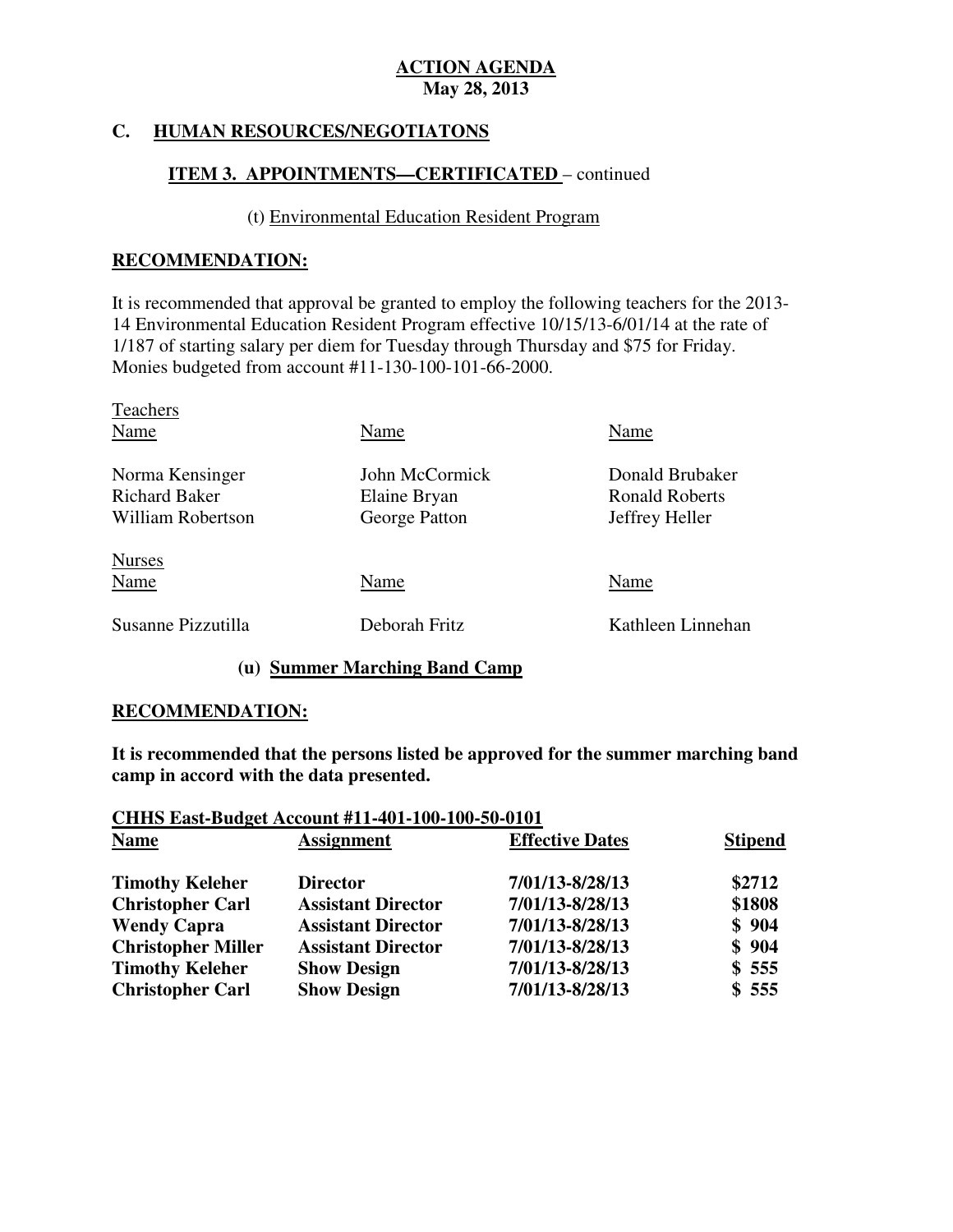## **C. HUMAN RESOURCES/NEGOTIATONS**

## **ITEM 3. APPOINTMENTS—CERTIFICATED** – continued

## **(v) World Civilization Study Group**

### **RECOMMENDATION:**

 **It is recommended that the persons listed be approved to participate in the world civilization study group effective 5/22/13 (not to exceed 15 hours) at the rate of \$35.71/hr. (total cost not to exceed \$535.65.) Monies budgeted from account #20-271-200-101-99-0101.** 

**Name** School **School** 

| <b>Michelle Corona</b> | <b>Malberg</b>   |
|------------------------|------------------|
| <b>Derek Field</b>     | <b>CHHS West</b> |
| Jennifer Gerst         | <b>CHHS West</b> |
| Meghan Mikulski        | <b>CHHS East</b> |
| <b>Eunmo Sung</b>      | <b>CHHS East</b> |

## **(w) Sports Physicals/Charting**

### **RECOMMENDATION:**

 **It is recommended that the persons listed be approved for summer sports physicals/charting PE hours in accord with the data presented.** 

| <b>Charting PE Hours-Budget #11-000-213-100-71-0102</b> |                          |                    |  |
|---------------------------------------------------------|--------------------------|--------------------|--|
| <b>Name</b>                                             | <b>Effective Date</b>    | <b>Hourly Rate</b> |  |
| <b>Sandra Kowal</b>                                     | $6/20/13 - 6/30/13$      | \$74.03            |  |
|                                                         | 7/01/13-8/28/13          | \$70.61            |  |
|                                                         | (not to exceed 40 hours) |                    |  |
| <b>Joy Atkins</b>                                       | $6/20/13 - 6/30/13$      | \$38.81            |  |
|                                                         | 7/01/13-8/28/13          | \$37.73            |  |
|                                                         | (not to exceed 20 hours) |                    |  |
| <b>Cheryl Osnayo-Grief</b>                              | $6/20/13 - 6/30/13$      | \$39.75            |  |
|                                                         | 7/01/13-8/28/13          | \$38.61            |  |
|                                                         | (not to exceed 20 hours) |                    |  |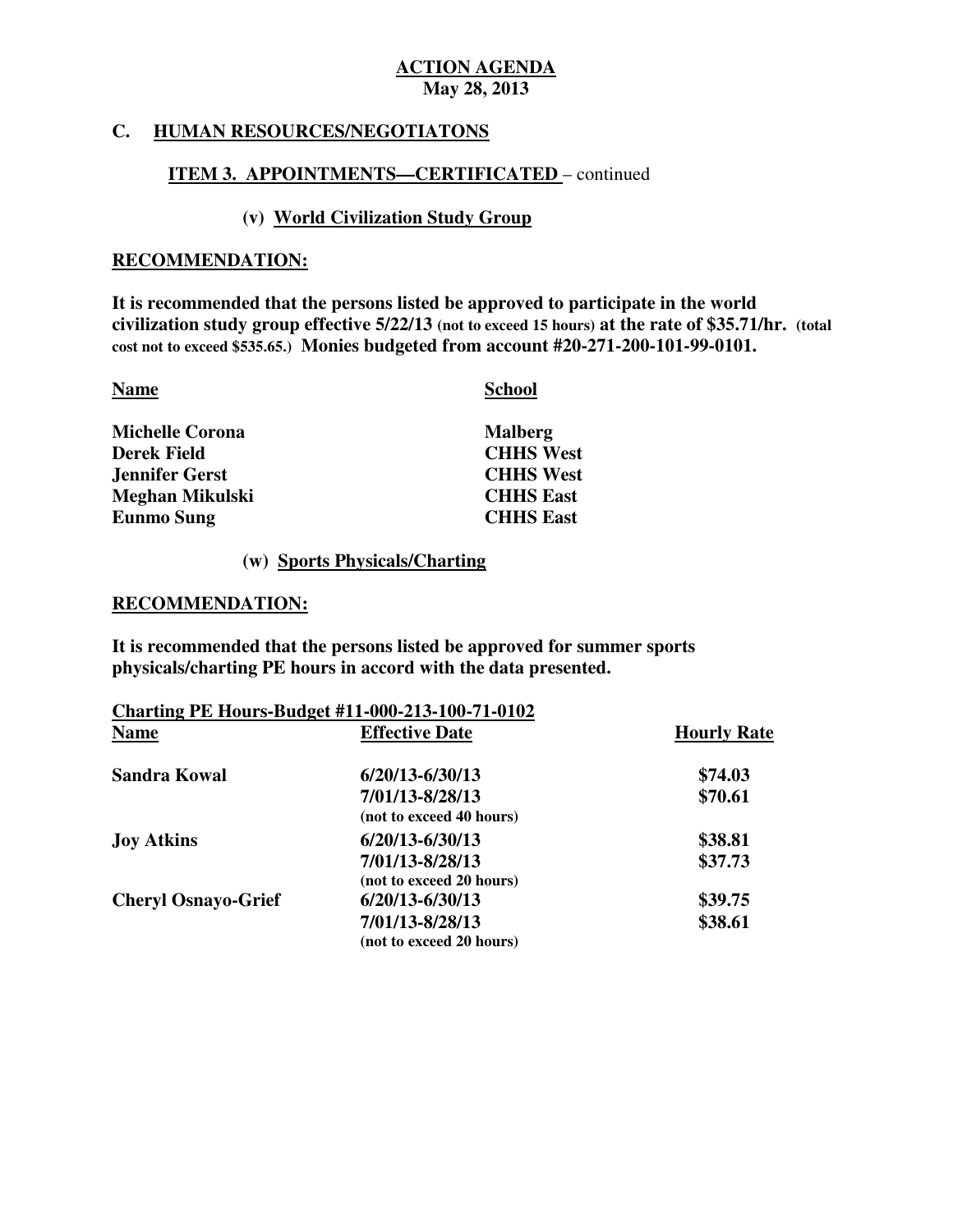## **C. HUMAN RESOURCES/NEGOTIATONS**

## **ITEM 3. APPOINTMENTS—CERTIFICATED** – continued

# **(w) Sports Physicals/Charting** - continued

|                           | <b>Charting PE Hours-Budget #11-000-213-100-71-0102</b> (continued) |                    |
|---------------------------|---------------------------------------------------------------------|--------------------|
| <b>Name</b>               | <b>Effective Date</b>                                               | <b>Hourly Rate</b> |
| <b>Barbara Kase-Avner</b> | 6/20/13-6/30/13                                                     | \$39.05            |
|                           | 7/01/13-8/28/13                                                     | \$37.96            |
|                           | (not to exceed 15 hours)                                            |                    |
| <b>Angela Mooney</b>      | $6/20/13 - 6/30/13$                                                 | \$37.30            |
|                           | 7/01/13-8/28/13                                                     | \$36.33            |
|                           | (not to exceed 15 hours)                                            |                    |
| <b>Michele Taylor</b>     | $6/20/13 - 6/30/13$                                                 | \$61.17            |
|                           | 7/01/13-8/28/13                                                     | \$59.00            |
|                           | (not to exceed 15 hours)                                            |                    |
|                           | Immunization Charting Hours-Budget #11-000-213-100-71-0104          |                    |
| <b>Name</b>               | <b>Effective Date</b>                                               | <b>Hourly Rate</b> |
| <b>Lillian Barna</b>      | $6/20/13 - 6/30/13$                                                 | \$37.13            |
|                           | 7/01/13-8/28/13                                                     | \$36.17            |
|                           | (not to exceed 3 hours)                                             |                    |
| <b>Therese DiMedio</b>    | $6/20/13 - 6/30/13$                                                 | \$44.21            |
|                           | 7/01/13-8/28/13                                                     | \$42.78            |
|                           | (not to exceed 3 hours)                                             |                    |
| <b>Carolyn Gorman</b>     | $6/20/13 - 6/30/13$                                                 | \$70.35            |
|                           | 7/01/13-8/28/13                                                     | \$67.18            |
|                           | (not to exceed 3 hours)                                             |                    |
| <b>Lee-Ann Halbert</b>    | $6/20/13 - 6/30/13$                                                 | \$46.92            |
|                           | 7/01/13-8/28/13                                                     | \$45.31            |

 **(not to exceed 3 hours)**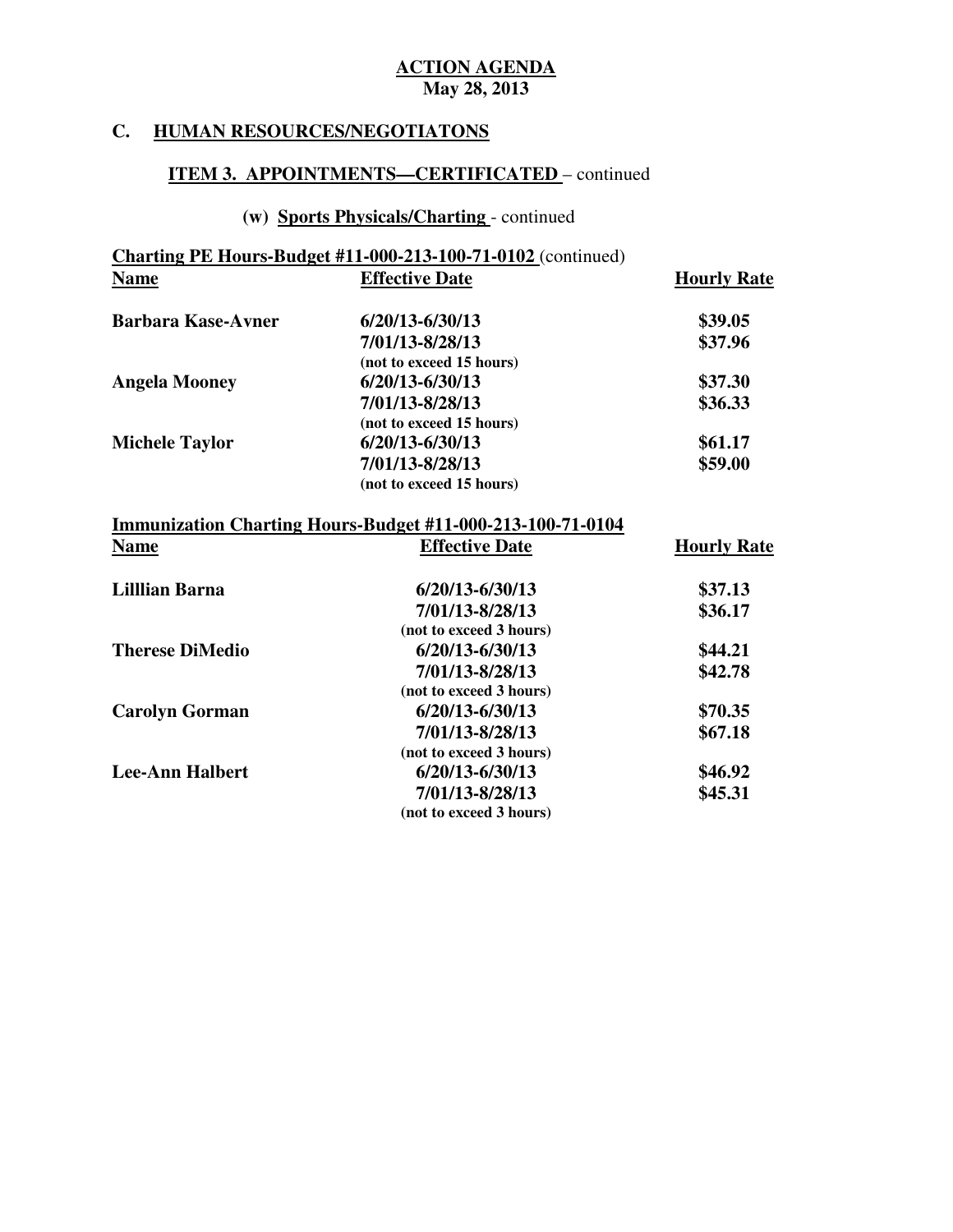**Hourly Rate** 

## **C. HUMAN RESOURCES/NEGOTIATONS**

## **ITEM 3. APPOINTMENTS—CERTIFICATED** – continued

# **(w) Sports Physicals/Charting** - continued

|             | Immunization Charting Hours-Budget #11-000-213-100-71-0104 |
|-------------|------------------------------------------------------------|
| <b>Name</b> | <b>Effective Date</b>                                      |

| <b>Amy Hawthorne</b>    | $6/20/13 - 6/30/13$     | \$71.23 |
|-------------------------|-------------------------|---------|
|                         | 7/01/13-8/28/13         | \$68.00 |
|                         | (not to exceed 3 hours) |         |
| <b>Leeanne Keesal</b>   | $6/20/13 - 6/30/13$     | \$38.79 |
|                         | 7/01/13-8/28/13         | \$37.72 |
|                         | (not to exceed 3 hours) |         |
| <b>Susan Merrill</b>    | $6/20/13 - 6/30/13$     | \$72.63 |
|                         | 7/01/13-8/28/13         | \$69.31 |
|                         | (not to exceed 3 hours) |         |
| <b>Jacquelyn Naddeo</b> | $6/20/13 - 6/30/13$     | \$40.54 |
|                         | 7/01/13-8/28/13         | \$39.35 |
|                         | (not to exceed 3 hours) |         |
| <b>Robin Olin</b>       | $6/20/13 - 6/30/13$     | \$55.93 |
|                         | 7/01/13-8/28/13         | \$53.72 |
|                         | (not to exceed 3 hours) |         |
| <b>Eileen Reilly</b>    | $6/20/13 - 6/30/13$     | \$69.48 |
|                         | 7/01/13-8/28/13         | \$66.37 |
|                         | (not to exceed 3 hours) |         |
| <b>Lynn Richter</b>     | $6/20/13 - 6/30/13$     | \$41.50 |
|                         | 7/01/13-8/28/13         | \$40.25 |
|                         | (not to exceed 3 hours) |         |
| Marci Shapiro-Goldman   | $6/20/13 - 6/30/13$     | \$41.63 |
|                         | 7/01/13-8/28/13         | \$40.36 |
|                         | (not to exceed 3 hours) |         |
| <b>Marie Smith</b>      | $6/20/13 - 6/30/13$     | \$61.17 |
|                         | 7/01/13-8/28/13         | \$58.61 |
|                         | (not to exceed 3 hours) |         |

| CHHS East Physicals/Charting-Budget #11-000-213-100-71-0102 |                                     |                    |  |
|-------------------------------------------------------------|-------------------------------------|--------------------|--|
| <b>Name</b>                                                 | <b>Effective Date</b>               | <b>Hourly Rate</b> |  |
| <b>Joy Atkins</b>                                           | $7/31/13$ (not to exceed 5.5 hours) | \$37.73            |  |
| <b>Cheryl Osnayo-Grief</b>                                  | $7/31/13$ (not to exceed 5.5 hours) | \$38.61            |  |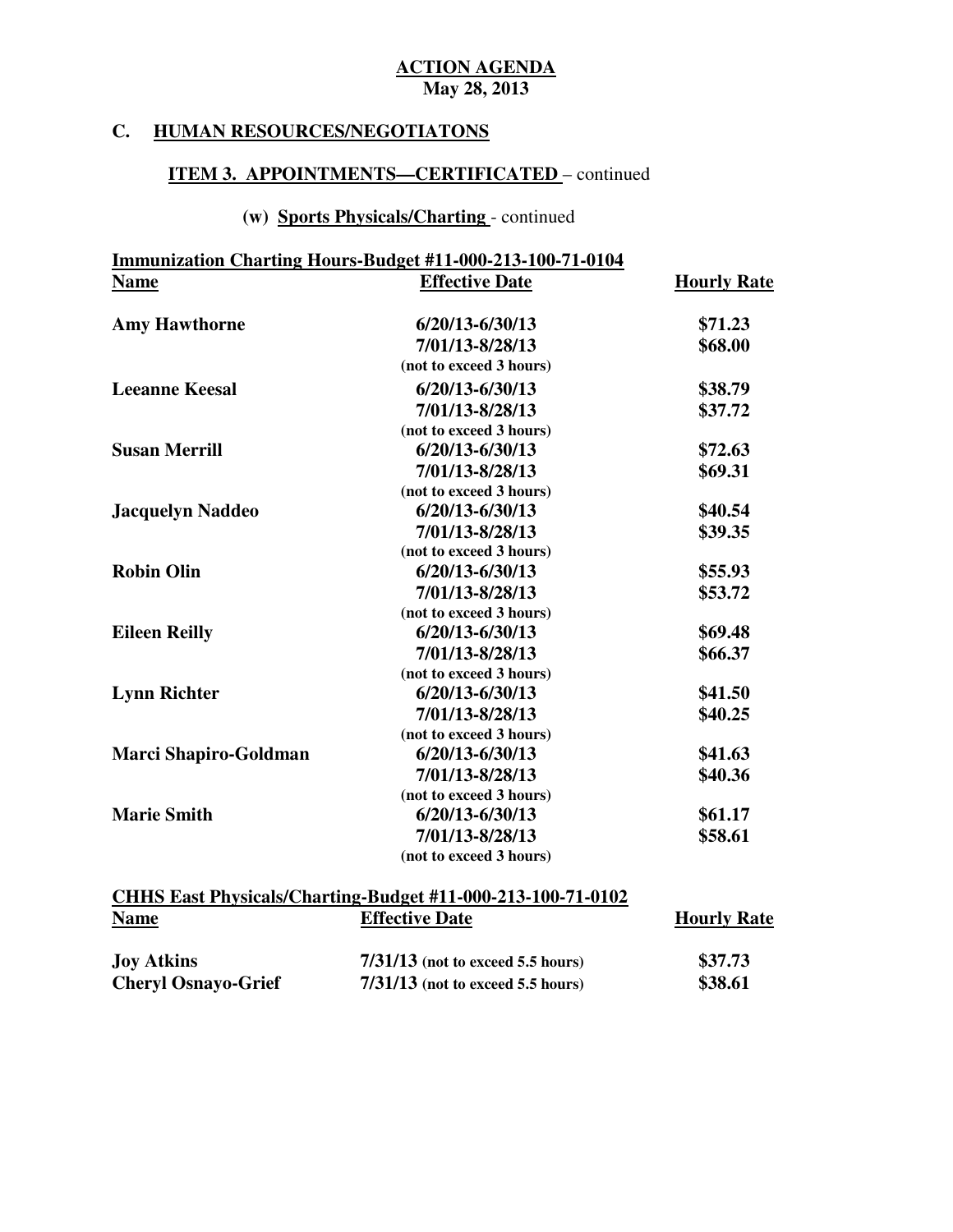## **C. HUMAN RESOURCES/NEGOTIATONS**

## **ITEM 3. APPOINTMENTS—CERTIFICATED** – continued

# **(w) Sports Physicals/Charting** – continued

| <b>Name</b>           | <b>Effective Date</b>               | <b>Hourly Rate</b> |
|-----------------------|-------------------------------------|--------------------|
| Sandra Kowal          | $6/06/13$ (not to exceed 1.5 hours) | \$74.03            |
| <b>Beverly Thomas</b> | $6/06/13$ (not to exceed 1.5 hours) | \$72.63            |
| <b>Michele Taylor</b> | $6/06/13$ (not to exceed 1.5 hours) | \$61.17            |

| Carusi Middle School – Physicals/Charting-Budget #11-000-213-100-71-0102 |                                     |                    |
|--------------------------------------------------------------------------|-------------------------------------|--------------------|
| <b>Name</b>                                                              | <b>Effective Date</b>               | <b>Hourly Rate</b> |
| <b>Sandra Kowal</b>                                                      | $6/20/13$ (not to exceed 6.5 hours) | \$74.03            |
| <b>Michele Taylor</b>                                                    | $6/20/13$ (not to exceed 6.5 hours) | \$61.17            |
| <b>Barbara Kase-Avner</b>                                                | $6/20/13$ (not to exceed 6.5 hours) | \$39.05            |
| <b>Lillian Barna</b>                                                     | $6/20/13$ (not to exceed 6.5 hours) | \$37.13            |
| <b>Angela Mooney</b>                                                     | $6/20/13$ (not to exceed 6.5 hours) | \$37.30            |

# **(x) Summer Employment-Review Test Data**

### **RECOMMENDATION:**

 **It is recommended that the persons listed be approved to review test data between 6/20/13 6/25/13 at the rate of \$35.71/hr (not to exceed 6 hrs/each) in accord with the data presented.** 

| Barton-Budget #11-000-218-104-03-0101                |                                                                              |
|------------------------------------------------------|------------------------------------------------------------------------------|
| <b>Name</b>                                          | <b>Name</b>                                                                  |
| <b>Diane Bonanno</b>                                 | <b>Violeta Katsikis</b>                                                      |
| Cooper-Budget #11-000-218-104-06-0101<br><b>Name</b> | Harte-Budget #11-000-218-104-09-0101<br><b>Name</b>                          |
| Anita Balabon                                        | <b>Nicole Overbey</b>                                                        |
|                                                      | Johnson-Budget #11-000-218-104-12-0101 Kilmer-Budget #11-000-218-104-15-0101 |
| <b>Name</b>                                          | <b>Name</b>                                                                  |
| <b>Faith Holmgren</b>                                | Marcella Nazzario Clark                                                      |
|                                                      | <b>Jane Murphy</b>                                                           |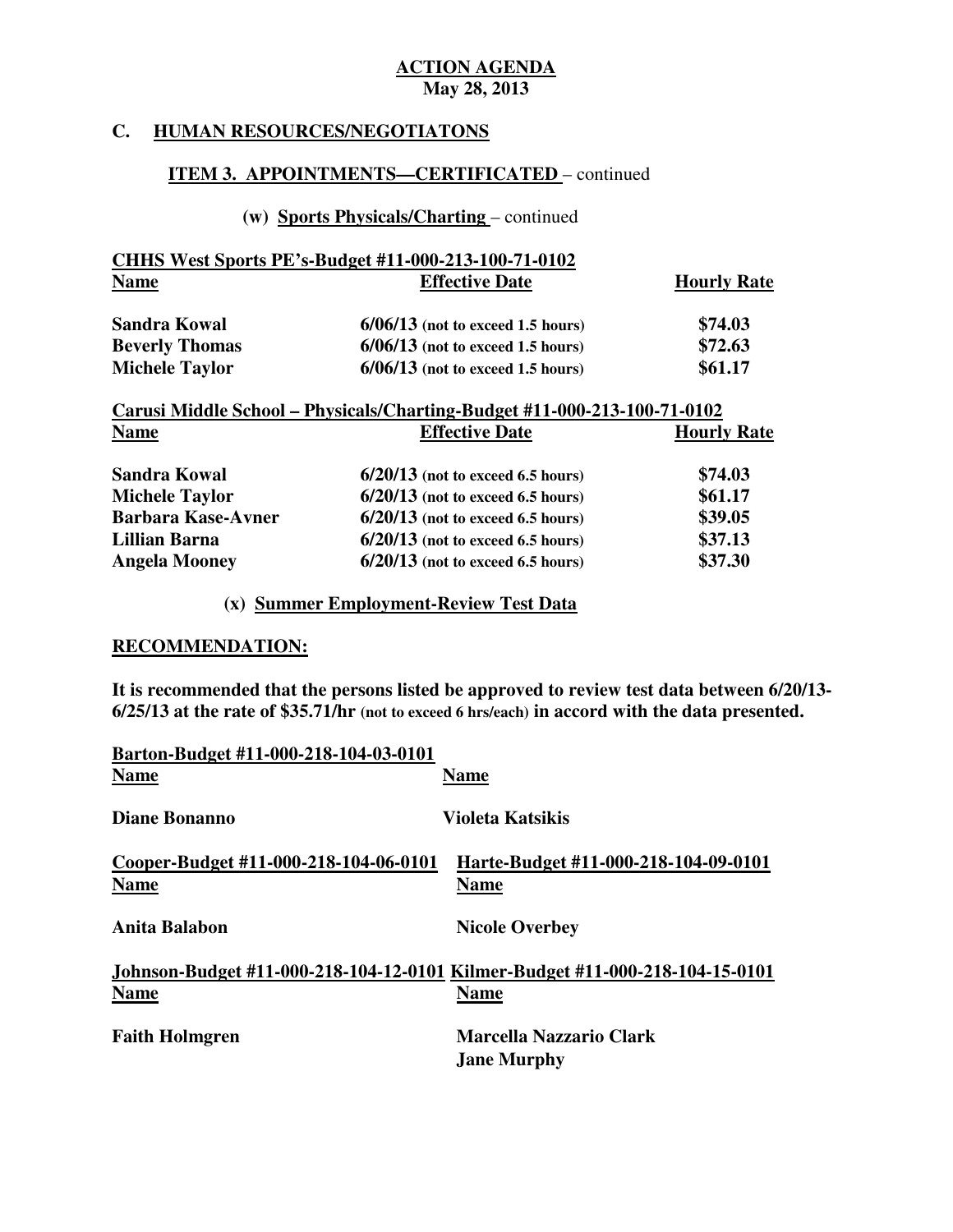## **C. HUMAN RESOURCES/NEGOTIATONS**

## **ITEM 3. APPOINTMENTS—CERTIFICATED** – continued

**(x) Review of Test Data** - continued

| Kingston-Budget #11-000-218-104-18-0101<br><b>Name</b> |                             | <b>Name</b>              | Knight-Budget #11-000-218-104-21-0101    |
|--------------------------------------------------------|-----------------------------|--------------------------|------------------------------------------|
| Lynn Bresnahan                                         |                             | <b>Paula Pennington</b>  |                                          |
| Paine-Budget #11-000-218-104-27-0101<br>Name           |                             | <b>Name</b>              | Sharp-Budget #11-000-218-104-30-0101     |
| <b>Toby Snider</b>                                     |                             | <b>Joan Pierson</b>      |                                          |
| Stockton-Budget #11-000-218-104-33-0101<br><b>Name</b> |                             | <b>Name</b>              | Woodcrest-Budget #11-000-218-104-36-0101 |
| <b>Elise Kaplow</b>                                    |                             | <b>Melissa Wohlforth</b> |                                          |
| <b>Beck-#11-000-218-104-40-0101</b>                    |                             |                          |                                          |
| <b>Name</b>                                            | <b>Name</b>                 |                          | <b>Name</b>                              |
| <b>Julie Lane</b>                                      | <b>Kelly Hands-McKenzie</b> |                          | <b>Regina Henry</b>                      |
| Carusi-Budget #11-000-218-104-45-0101                  |                             |                          |                                          |
| <b>Name</b>                                            | <b>Name</b>                 |                          | <b>Name</b>                              |
| <b>Rosie Blumenstein</b>                               | <b>Christina Robertson</b>  |                          | <b>Martha Brown</b>                      |
| Rosa - #11-000-218-104-48-0101                         |                             |                          |                                          |
| <u>Name</u>                                            | <b>Name</b>                 |                          | <b>Name</b>                              |
| <b>Marcia Ruberg</b>                                   | <b>John Young</b>           |                          | <b>Lynn Vosbikian</b>                    |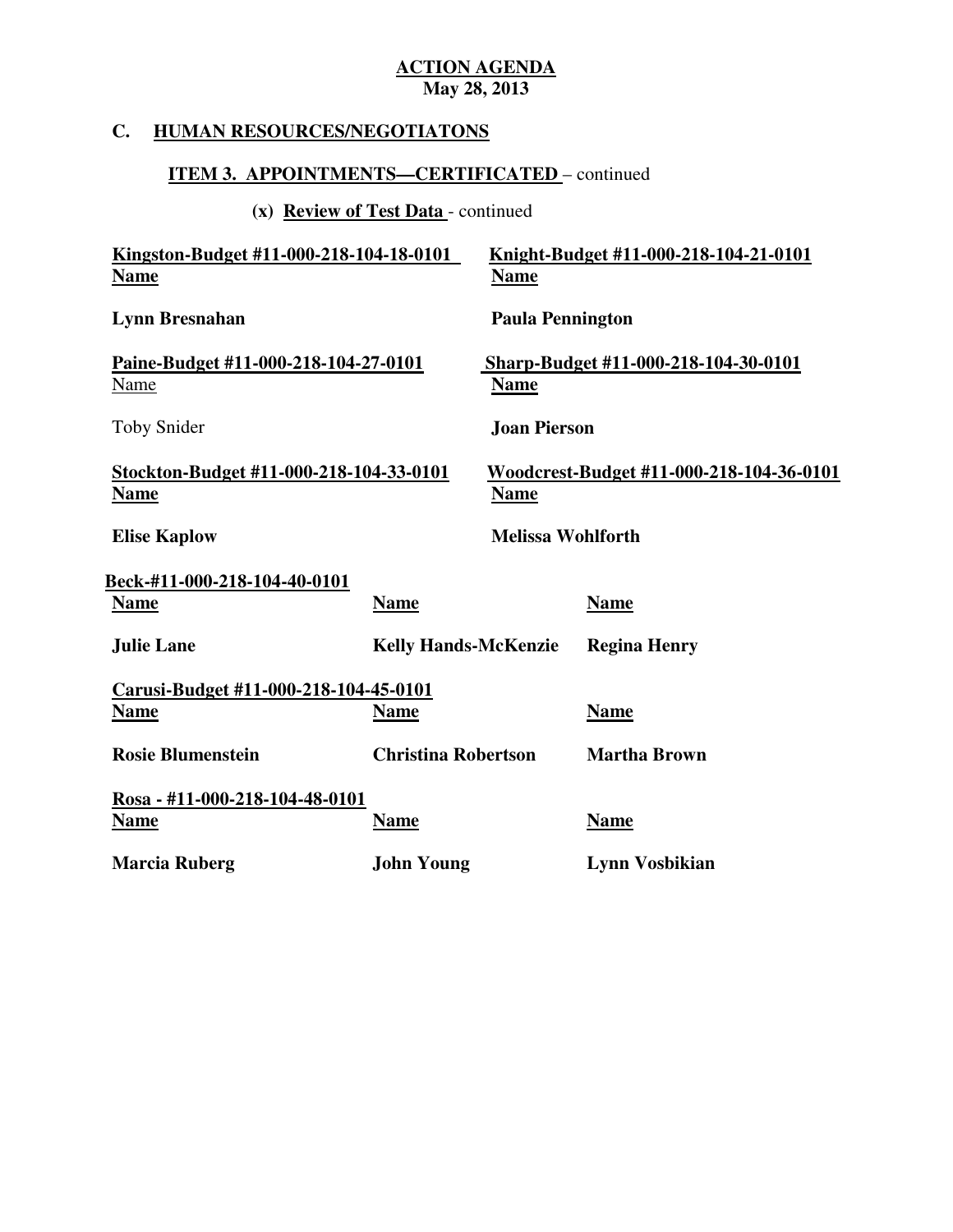## **C. HUMAN RESOURCES/NEGOTIATONS**

## **ITEM 3. APPOINTMENTS—CERTIFICATED** – continued

## **(y) Practicum Experience**

## **RECOMMENDATION:**

 **It is recommended that the person listed be approved for a practicum in accord with the data presented.** 

| <b>Name</b>            | <b>College/University</b> | <b>Effective Dates</b> | Cooperating<br><b>Teacher/School</b> |
|------------------------|---------------------------|------------------------|--------------------------------------|
| <b>Kristen McGrath</b> | <b>Rowan</b>              | 9/03/13-12/13/13       | <b>Marisa Feeley/Beck</b>            |

## **(z) Summer Arts Enrichment Program**

## **RECOMMENDATION:**

 **It is recommended that the persons listed be approved for the summer arts enrichment program effective 6/24/13-7/25/13 at the rate of \$45.20/hr total in accord with the data presented. Monies budgeted from account #11-190-100-106-72-2010.** 

| <b>Name</b>               | <b>Assignment</b>                                                    |  |
|---------------------------|----------------------------------------------------------------------|--|
| <b>Edward DePalma</b>     | <b>Program Director</b> (not to exceed 60 hours)                     |  |
| <b>Christine Macaulay</b> | <b>Beginning Band</b> (not to exceed 45 hours)                       |  |
| <b>Gia Walton</b>         | <b>Intermediate Band</b> (not to exceed 45 hours)                    |  |
| <b>Timothy Keleher</b>    | <b>Jazz Ensemble</b> (not to exceed 45 hours)                        |  |
| <b>Brian Kain</b>         | <b>Elementary &amp; Secondary Chorus (not to</b><br>exceed 50 hours) |  |
| Lisa Badger               | <b>Substitute</b>                                                    |  |
| John Murtha               | <b>Substitute</b>                                                    |  |

## **(aa) Math Blueprint Committee**

## **RECOMMENDATION:**

 **It is recommended that Caroline Buscher be approved as a member of the math blueprint committee effective 2012-13 at the rate of \$35.71/hr (to be included in the total cost of not to exceed 336 hours/\$12,000) previously approved for the 2012-13 school year.**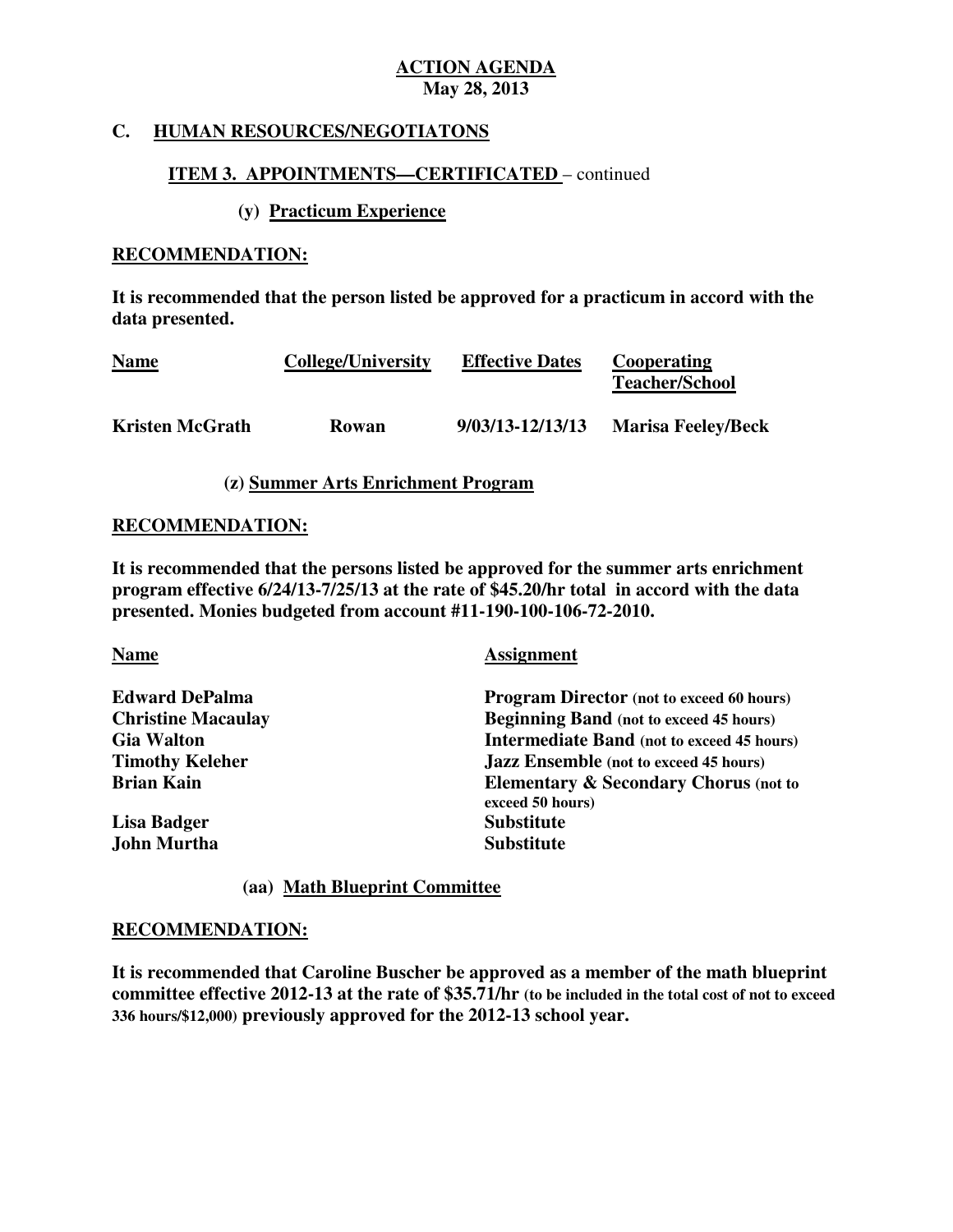## **C. HUMAN RESOURCES/NEGOTIATONS**

## **ITEM 3. APPOINTMENTS—CERTIFICATED** – continued

## **(bb) ESY Program – Related Services**

## **RECOMMENDATION:**

 **services for ESY (Occupational Therapy/Physical Therapy) effective 7/01/13-7/10/13 at the rate of \$45.20/hr (not to exceed \$905) for a total of 20 hours. Monies budgeted from account #11-204 It is recommended that Doreen Nicosia be approved to provide coordination of the related 100-101-71-0101.** 

## **(cc) ESY Summer Program**

## **RECOMMENDATION:**

 **It is recommended that the persons listed be approved as teachers for the ESY Summer Program effective 7/01/13-8/01/13 at the rate of \$45.20/hr (not to exceed \$190,000). Monies budgeted from account #11-204-100-101-71-0101.** 

**Teachers** 

Name **Name Name** 

| <b>Jayne Schafer</b>     | <b>Vincent Angelucci</b> | <b>Vanessa Brittin</b>     |
|--------------------------|--------------------------|----------------------------|
| <b>Cathleen Fargo</b>    | <b>Kelli Prisk</b>       | <b>Heather Grainger</b>    |
| <b>Renee Mancini</b>     | <b>Sherri Turner</b>     | <b>Annmarie Cermak</b>     |
| <b>Karen Potter</b>      | <b>Melissa Santiago</b>  | <b>Elizabeth Walsh</b>     |
| <b>Angela Francolino</b> | Lisa Jackson             | <b>Diane Zeltner</b>       |
| Dana Vurgason            | <b>Kevin Krutoff</b>     | <b>Marissa McKinney</b>    |
| Norri McGrath            | <b>Karen Howard</b>      | <b>Mollie Gross</b>        |
| <b>Lauren Curry</b>      | Dana Hoffman             | <b>Jennifer McCarron</b>   |
| <b>Amy Graves</b>        | <b>Angela Lancos</b>     | Amanda Aslanian            |
| <b>Gregory Bristow</b>   | <b>Sioux Xenakis</b>     | <b>Christina DeFlaviis</b> |
| <b>Diana Morris</b>      | <b>John Aiello</b>       | <b>Kendra Lemauro</b>      |
| <b>Jayne Brosnan</b>     | <b>Sandra Wilcox</b>     | <b>Robert Metzger</b>      |
| <b>Erik Radbill</b>      | <b>Anthony Malatesta</b> | <b>Linda Wander</b>        |
| <b>Gail Trocola</b>      | Joanna Marchio           | <b>Felice Livecchi</b>     |
| <b>Kathleen Madden</b>   | Samantha Vanaman         | <b>Josh Weinstein</b>      |
| Susan Pitzorella         | Marie O'Neil             | <b>Gregory Louie</b>       |
| Lisa Schoen              | <b>Natalie Stanzione</b> | <b>Lynne Catarro</b>       |
| <b>Gail Ward</b>         | <b>Joy Patterson</b>     |                            |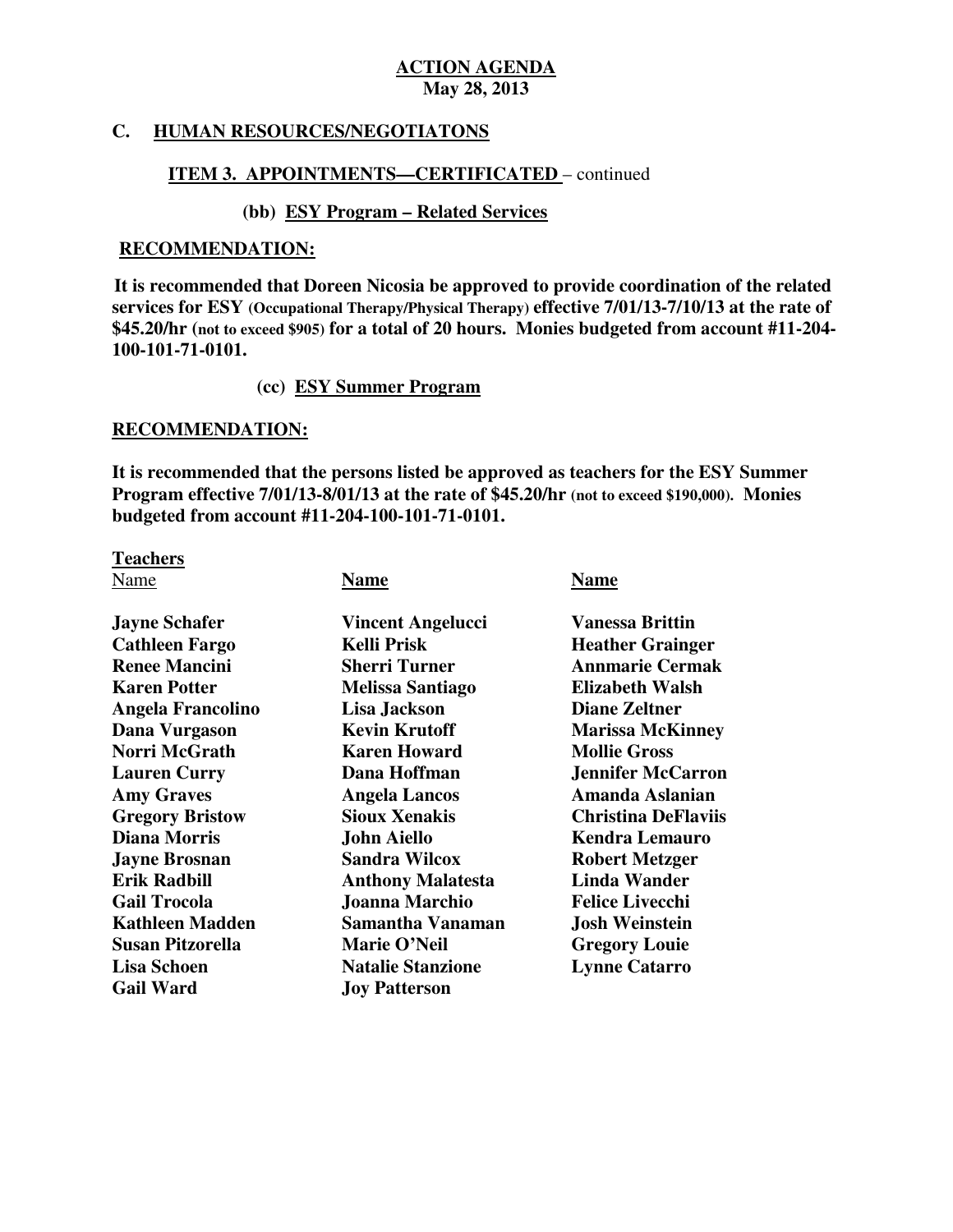## **C. HUMAN RESOURCES/NEGOTIATONS**

## **ITEM 3. APPOINTMENTS—CERTIFICATED** – continued

## **(cc) ESY Summer Program - continued**

 **Nurses - \$45.20/hr-Budget #11-204-100-106-71-0104 (not to exceed \$15,000)**  Name **Name Name** 

**Theresa DiMedio Amy Hawthorne** 

**Carolyn Gorman** 

 **Staff Related Services (Occupational Therapy, Speech Therapy/Physical Therapy) - \$45.20/hr- Budget #11-204-100-106-71-0103 (not to exceed \$40,000)**  Name **Name Name** 

**Lori Goldberg Sarina Hoell** *Jane Combs* **Lori Combs Bernadette Hickey Communisty Debi Kardon-Duff Frame Ackerman Ayana Boxley** 

**Karen Korobellis Shirley Graves** 

 **Related Service Evaluations – Effective 7/01/13-9/15/13 at the rate of \$250/evaluation (not to exceed \$7500) Budget #11-000-219-104-71-0101** 

| <b>Name</b>            | <b>Name</b>            | <b>Name</b>             |
|------------------------|------------------------|-------------------------|
| <b>Diane Dressler</b>  | <b>Susan Baskies</b>   | <b>Lori Combs</b>       |
| <b>Jane Combs</b>      | Susan Pettijohn        | <b>Nicole Kramer</b>    |
| <b>Lynn Tortoro</b>    | <b>Shirley Graves</b>  | <b>Heather Ackerman</b> |
| <b>Suzanne Vender</b>  | <b>Debbie Thomas</b>   | <b>Sarina Hoell</b>     |
| Lynda Slimm            | <b>Sharon Reel</b>     | <b>Karen Reitano</b>    |
| Lori Goldberg          | <b>Cheryl DeMasi</b>   | Cynthia Jaffe           |
| <b>Jessica Bruno</b>   | <b>Karen Korebilus</b> | <b>Ayanna Boxley</b>    |
| <b>Jerilyn Turnoff</b> | Lisa Ghaul             | <b>Doreen Nicossia</b>  |
| <b>Linda Petz</b>      | <b>Nicole Fornito</b>  | <b>Pamela Moore</b>     |
| Debi Kardon-Duff       | <b>Sally Buckalew</b>  |                         |

### **(dd) Curriculum Writing**

### **RECOMMENDATION:**

 **It is recommended that the persons list be approved for 15 hours/each at the rate of \$35.71/hr effective 6/19/13-8/28/13 for writing curriculum for the smart goals that align with common core standards. Monies budgeted from account #20-231-200-101-27-0101 (Title I-2013 account) not to exceed \$1072.**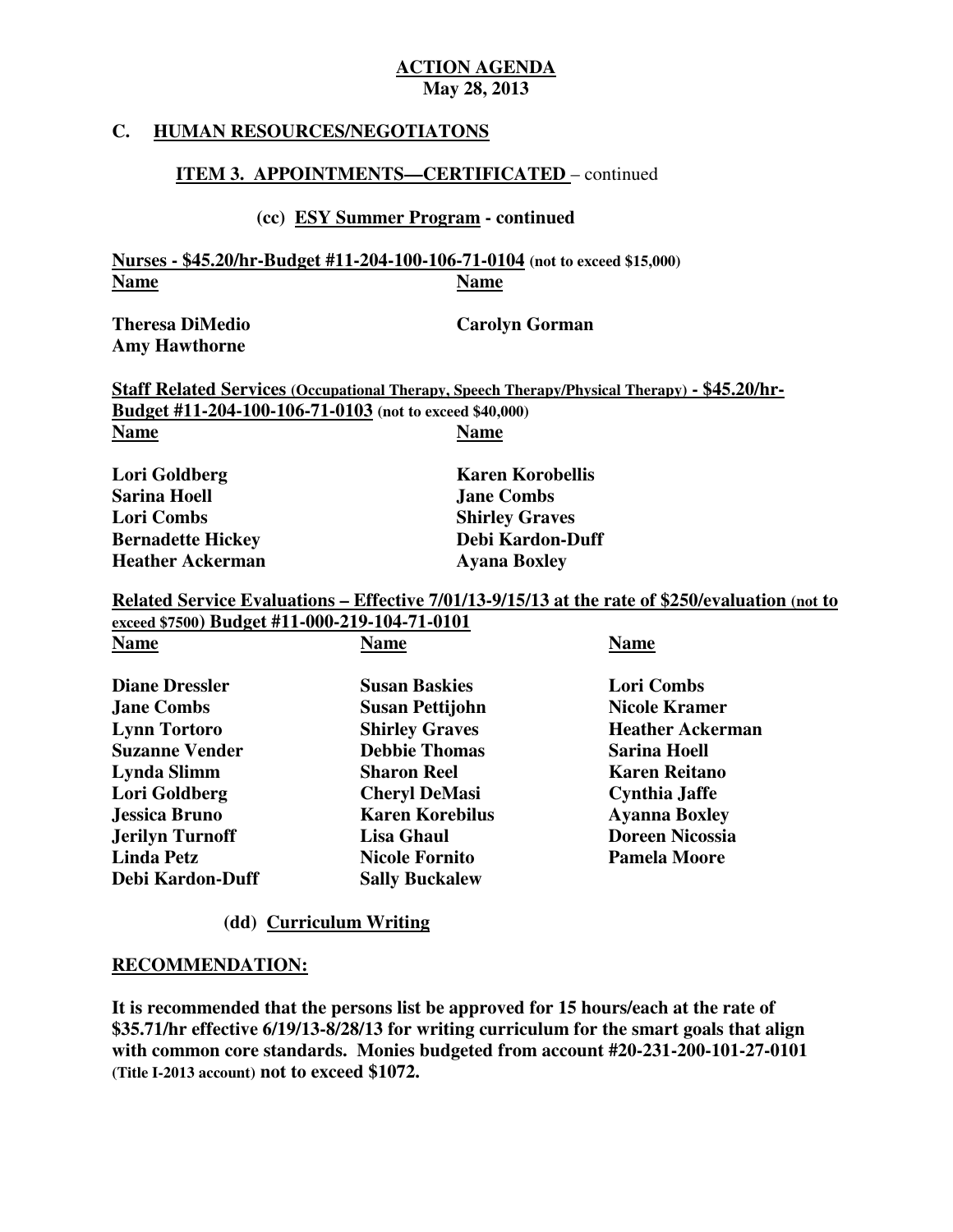# **C. HUMAN RESOURCES/NEGOTIATONS**

## **ITEM 3. APPOINTMENTS—CERTIFICATED** – continued

## **(ee) Summer Library Instruction**

#### **RECOMMENDATION:**

 **It is recommended that Michael Cheeseman be approved for 16 hours at the rate of \$45.20/hr effective 6/19/13-8/28/13 for summer library instruction at Cooper Landing Apartments and Paine Elementary School. Monies budgeted from account #20-231-100 101-27-0101 (Title I-2013 account) not to exceed \$723.50.** 

### **(ff) Kindergarten Summer Camp**

#### **RECOMMENDATION:**

 **It is recommended that Ronda Lomberg be approved for the Kindergarten Summer Camp at Paine Elementary School for 16 hours at the rate of \$45.20/hr. Monies budgeted from account #20-231-100-101-27-0101 (Title I-2013 account) not to exceed \$723.50.** 

# **ITEM 4. APPOINTMENTS—NON-CERTIFICATED**

(a) Title I – Summer Educational Assistant

### **RECOMMENDATION:**

 It is recommended that the person listed be appointed to the position indicated not to exceed \$528 in total pay and 54 hours in accord with the data presented. Monies budgeted from account #20-231-100-101-15-0101

| <b>Name</b> | Assignment                   | <b>Effective Date</b> | <b>Hourly Rate</b> |
|-------------|------------------------------|-----------------------|--------------------|
| Kathleen    | Kilmer-Title I Summer        | $6/24/13 - 6/30/13$   | \$11.74            |
| Ricchezza   | <b>Educational Assistant</b> | 7/01/13-7/25/13       | \$12.53            |

(b) AP Exams

### **RECOMMENDATION:**

 It is recommended that the person listed be approved as a clerical assistant for AP exams at CHHS East on 5/06/13-5/17/13. Monies budgeted from account #11-190-100-106-66-2015.

| <b>Name</b> | Assignment                | <b>Stipend Amount</b> |
|-------------|---------------------------|-----------------------|
| Carol Cook  | <b>Clerical Assistant</b> | \$350                 |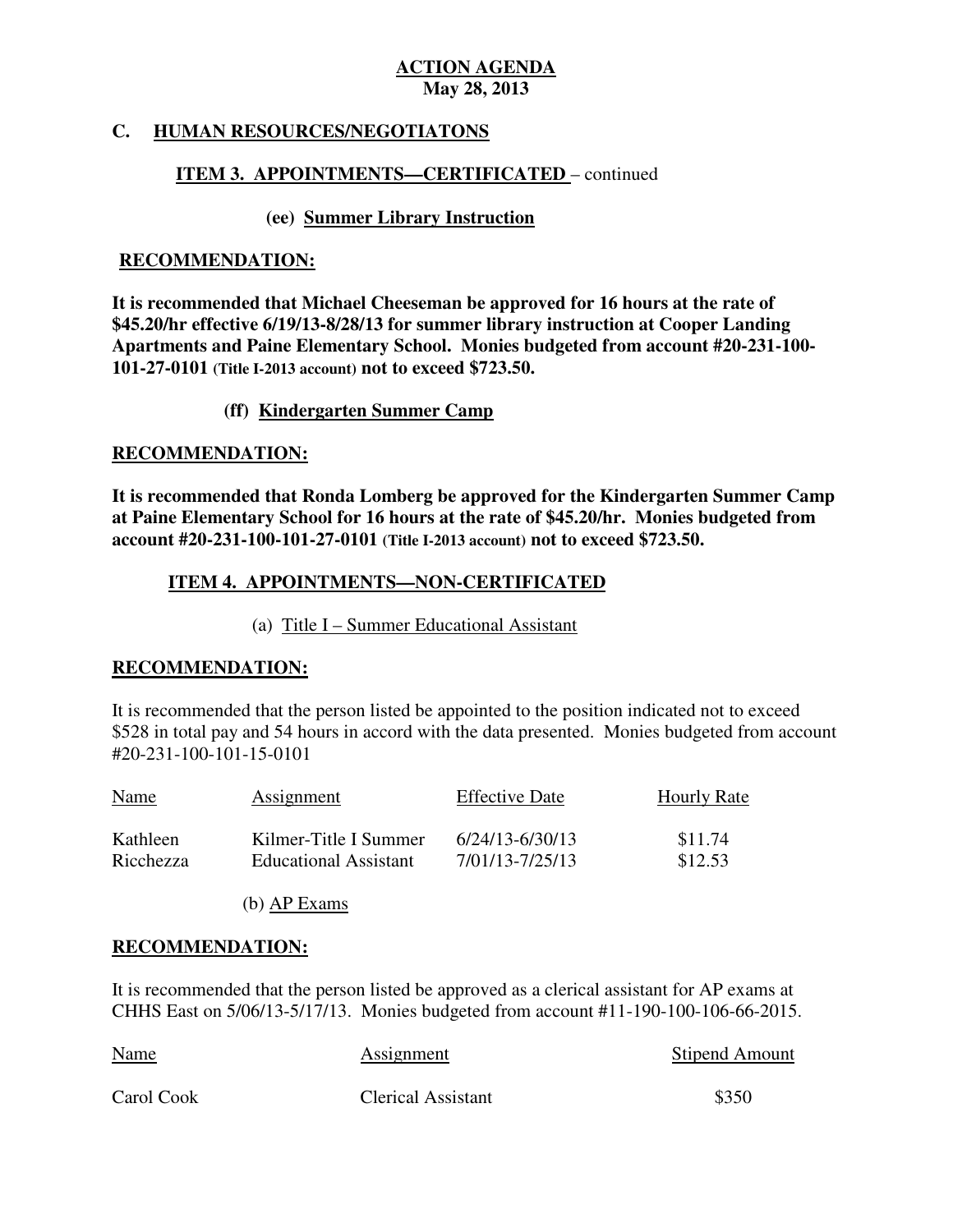#### **HUMAN RESOURCES/NEGOTIATONS**

# **ITEM 4. APPOINTMENTS—NON-CERTIFICATED**

#### (c) Summer SACC Program

#### **RECOMMENDATION:**

 It is recommended that the persons listed be approved as substitutes for the SACC office for the summer 2012-13 SACC Program effective 6/19/13-8/31/13 in accord with the data presented.

| Name                                                | <b>Hourly Rate</b> |
|-----------------------------------------------------|--------------------|
| Elizabeth Sevast (budget #60-990-320-101-58-0001)   | \$12.65            |
| Jennifer Fasbinder (budget #60-990-320-101-58-0002) | \$20.47            |
| Marilyn Cohen (budget #60-990-320-101-58-0001)      | \$12.13            |
| Nicole Gauntt (budget #60-990-320-101-58-0001)      | \$16.44            |
| Nicole Gilbert (budget #60-990-320-101-58-0002)     | \$17.98            |
| Jodi Rosenfeld (budget #60-990-320-101-58-0001)     | \$19.08            |
| Tracy Lyons (budget #60-990-320-101-58-0002)        | \$15.81            |

(d) Summer Employment-Copy Machine Operator

### **RECOMMENDATION:**

 It is recommended that the copy machine operators listed be approved for summer employment for a total not to exceed 20 days each in accord with the data presented.

| Budget #11-401-100-100-55-0101 |                                                                     |                                        |                    |
|--------------------------------|---------------------------------------------------------------------|----------------------------------------|--------------------|
| Name                           | School                                                              | <b>Effective Date</b>                  | <b>Hourly Rate</b> |
| Hansa Kanzaria                 | <b>CHHS</b> West (budget)<br>$\#11 - 401 - 100 - 100 - 55$<br>0101) | $6/19/13 - 6/30/13$<br>7/01/13-8/26/13 | \$24.70<br>\$25.53 |
| <b>Louise Head</b>             | <b>CHHS East (budget)</b><br>#11-401-100-100-50-<br>0101)           | $6/19/13 - 6/30/13$<br>7/01/13-8/26/13 | \$24.70<br>\$25.53 |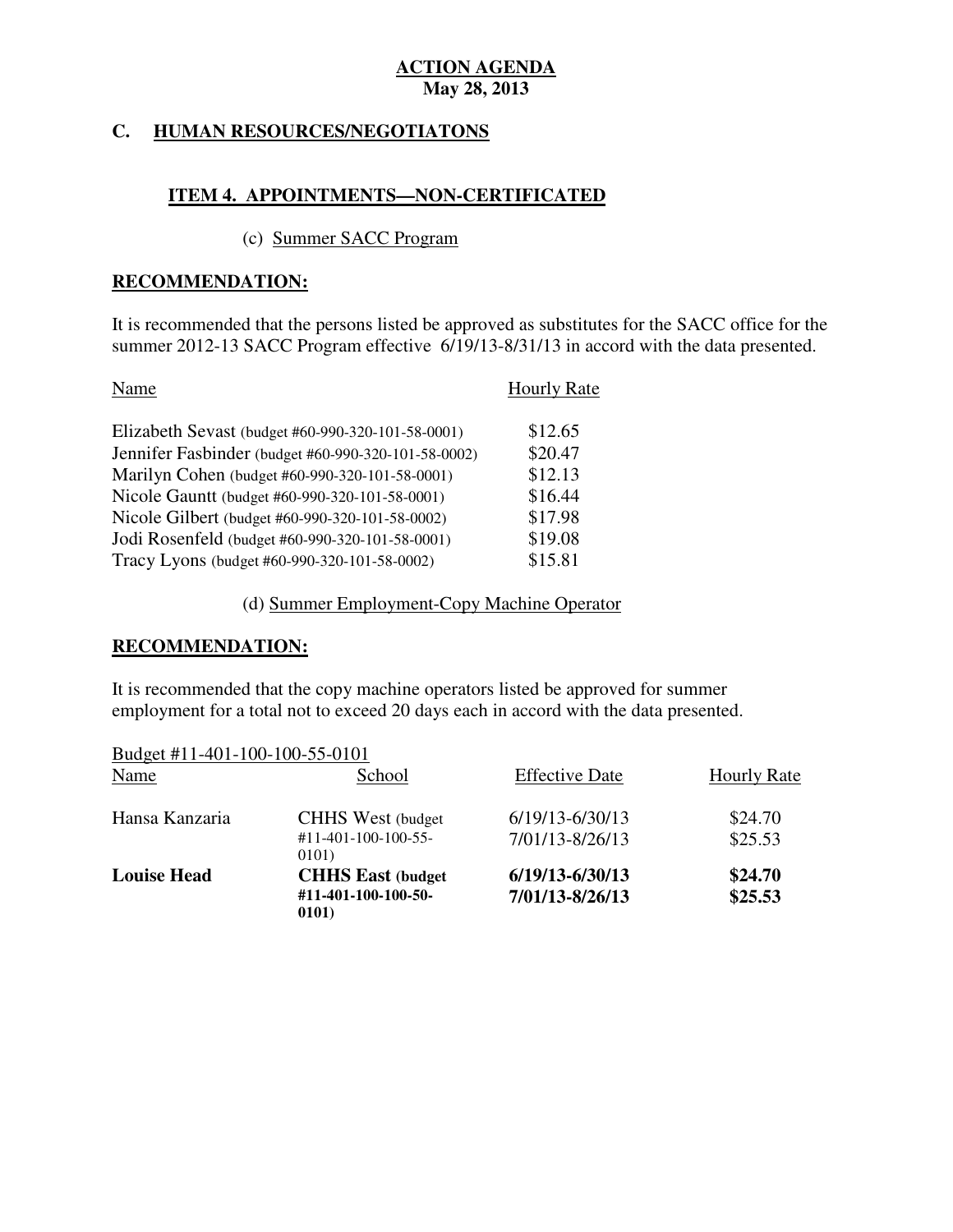#### **HUMAN RESOURCES/NEGOTIATONS**

# **ITEM 4. APPOINTMENTS—NON-CERTIFICATED** – continued

### (e) Summer Employment

#### **RECOMMENDATION:**

 It is recommended that the person listed be approved for summer imputing at the rate of \$13.86/hr in accord with the data presented.

| CHHS East-Budget #11-000-218-104-50-0101  |                        |                                       |
|-------------------------------------------|------------------------|---------------------------------------|
| Name                                      | <b>Effective Dates</b> | <b>Total Hours</b><br>(not to exceed) |
| Sharon Wames                              | 7/02/13-8/28/13        | 150                                   |
| CHHS West -Budget #11-000-218-104-55-0101 |                        |                                       |
| Name                                      | <b>Effective Dates</b> | <b>Total Hours</b><br>(not to exceed) |
| <b>Sharon Wames</b>                       | 6/25/13-8/28/13        | 50                                    |

(f) 504 Accommodations Compliance

# **RECOMMENDATION:**

 It is recommended that Barbara Morrone be approved for summer employment for the 504 accommodations compliance at CHHS East at the rate of \$13.86/hr. (not to exceed 75 hrs) Monies budgeted from account #11-140-100-101-50-0101.

# **(g) Regular**

### **RECOMMENDATION:**

 **It is recommended that the persons listed be appointed to the positions indicated in accord with the data presented.** 

| <b>Name</b>    | <b>Assignment</b>                                                | <b>Effective Date</b> | <b>Salary/Hourly</b><br><u>Rate</u> |
|----------------|------------------------------------------------------------------|-----------------------|-------------------------------------|
| Jodi Rosenfeld | <b>Cooper-Assistant SACC</b><br><b>Coordinator (Replacing E.</b> | 7/01/13-6/30/14       | \$48,500                            |
|                | Rudenstein-budget #60-990-320-104-<br>58-0009-9538)              |                       |                                     |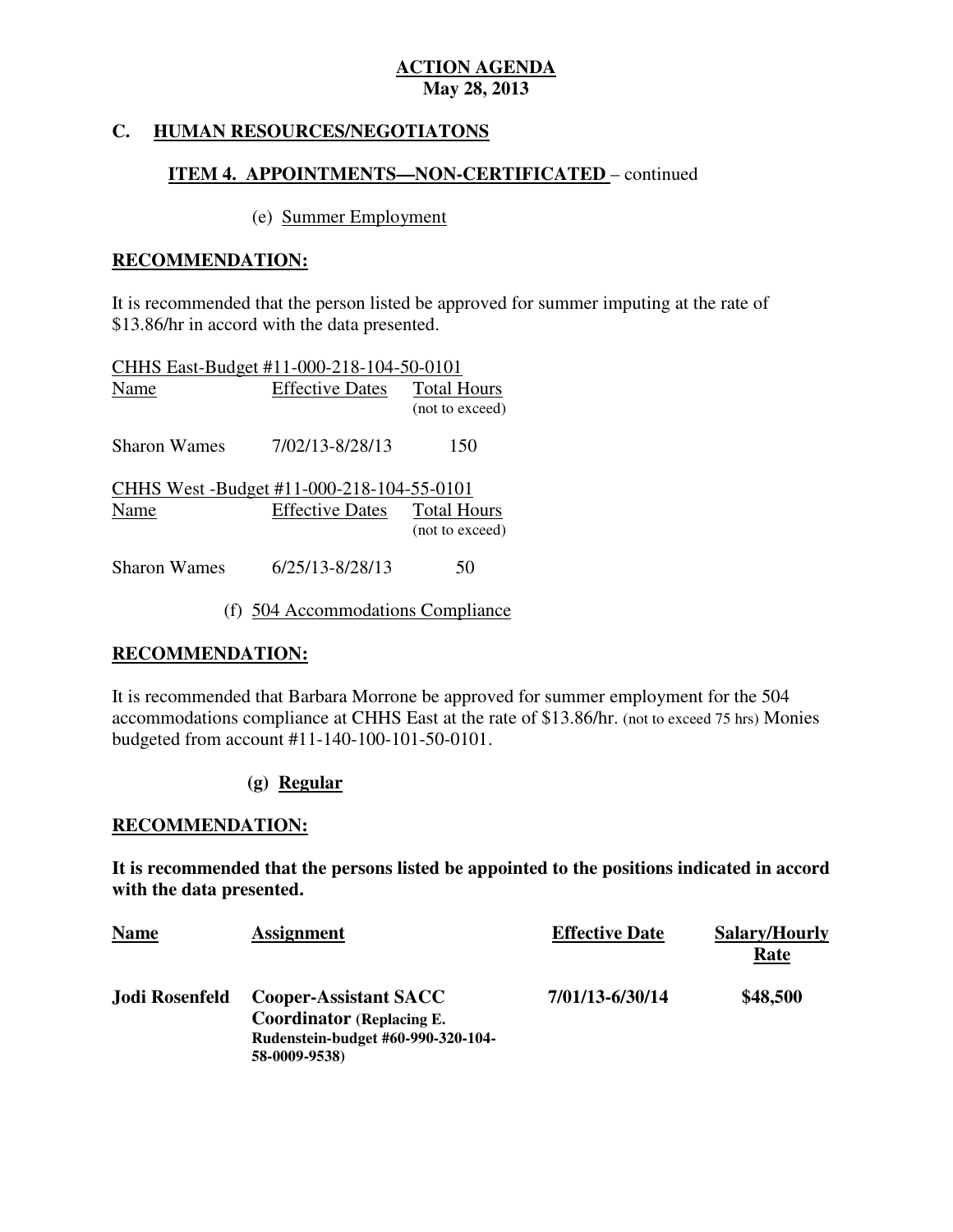### **C. HUMAN RESOURCES/NEGOTIATONS**

# **ITEM 4. APPOINTMENTS—NON-CERTIFICATED** – continued

**(g) Regular** - continued

| <b>Name</b>                     | <b>Assignment</b>                                                                                                                        | <b>Effective Date</b>          | Salary/Hourly<br>Rate                                       |
|---------------------------------|------------------------------------------------------------------------------------------------------------------------------------------|--------------------------------|-------------------------------------------------------------|
| <b>Mary Thomas</b>              | <b>Stockton-Exceptional</b><br><b>Educational Assistant (Replacing</b><br>L. Harrison-32.5 $hr/wk$ -budget #11-<br>$000-217-106-33-0100$ | 9/01/13-6/30/14                | \$10.86                                                     |
| <b>Justin</b><br><b>DeMarco</b> | Paine-Cleaner (Replacing G. Lopez-<br>budget #11-000-262-610-27-0001)                                                                    | On or about<br>5/29/13-6/30/13 | \$27,492 prorated                                           |
| <b>William Buff</b>             | <b>Knight-Head Custodian</b><br>(Replacing G. Afanador-budget #11-<br>$000-262-610-21-0001$                                              | On or about<br>5/29/13-6/30/13 | \$32,492 prorated<br>(includes \$992 for<br>boiler license) |

# **(h) Summer ESY Program - Educational Assistants**

#### **RECOMMENDATION:**

 **It is recommended that the educational assistants listed be approved for the ESY Summer Program effective 7/01/13-8/01/13 in accord with the data presented. Monies budgeted from account #11-204-100-106-71-0101.** 

| <b>Name</b>                    | <b>Hourly Rate</b> |
|--------------------------------|--------------------|
| <b>James Amato</b>             | \$13.07            |
| <b>Debbie Athineos Despina</b> | \$14.95            |
| <b>Erica Bosso</b>             | \$13.86            |
| <b>Lisa Boyle</b>              | \$9.35             |
| <b>Jessica Broomfield</b>      | \$11.98            |
| <b>Jennifer Bushong</b>        | \$14.40            |
| <b>Melissa Calabrese</b>       | \$9.25             |
| <b>Brenda Callari</b>          | \$14.40            |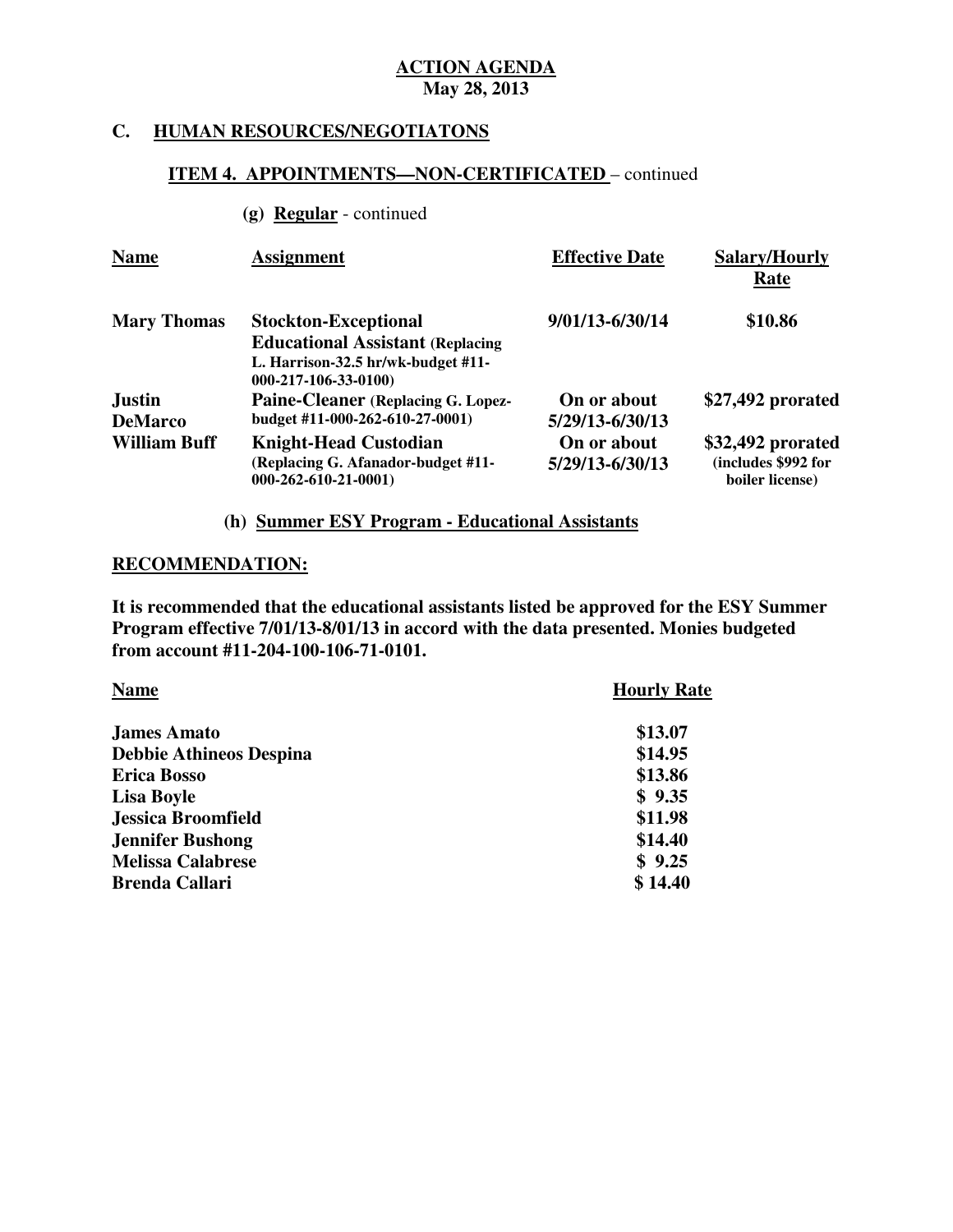#### **C. HUMAN RESOURCES/NEGOTIATONS**

#### **ITEM 4. APPOINTMENTS—NON-CERTIFICATED** – continued

# **(h) Summer ESY Program - Educational Assistants** - continued

#### **Name Hourly Rate**

| <b>Donna Christman</b>              | \$13.86 |
|-------------------------------------|---------|
| <b>Maria Cianfrani</b>              | \$9.25  |
| <b>Roberta Croce</b>                | \$15.50 |
| <b>Patricia Davies</b>              | \$9.25  |
| <b>Rosemarie Del Rosario Thomas</b> | \$13.86 |
| <b>Nicole Dilks</b>                 | \$10.86 |
| <b>Gale Ellien</b>                  | \$14.40 |
| <b>Michelle Falcone</b>             | \$9.25  |
|                                     |         |
| <b>Patricia Frisby</b>              | \$13.86 |
| <b>Susan Gorman</b>                 | \$11.98 |
| <b>Diane Greenberg</b>              | \$13.07 |
| <b>Christine Hammitt</b>            | \$9.30  |
| <b>Eva Harbora</b>                  | \$11.98 |
| <b>Rebecca Heier</b>                | \$9.25  |
| <b>Jayne Hessian</b>                | \$9.25  |
| <b>James Hoyle</b>                  | \$14.95 |
| <b>Marilyn Hyman</b>                | \$14.95 |
| <b>Anthony Incollingo</b>           | \$13.07 |
| <b>Karen Iuliucci</b>               | \$11.41 |
| <b>Susan Joslin</b>                 | \$13.86 |
| <b>Abigail Kaeser</b>               | \$9.25  |
| <b>Marilyn Keeling</b>              | \$11.41 |
| <b>Kathleen Knight</b>              | \$13.86 |
| <b>Hope Lapison</b>                 | \$9.25  |
| <b>Jeanne Markhart</b>              | \$13.86 |
| <b>Diana Maxwell</b>                | \$14.40 |
| <b>Carly McCargo</b>                | \$11.98 |
| <b>Reginna Melchiorre</b>           | \$14.40 |
| <b>Caren Morgan</b>                 | \$14.95 |
| <b>Sheryl Mosko</b>                 | \$14.40 |
| Jayati Mukherjee                    | \$9.25  |
| <b>Susan Murphy</b>                 | \$13.86 |
| <b>Stephanie Naling</b>             | \$9.30  |
| <b>Dolly Nicholson</b>              | \$18.62 |
| <b>Myra Nicoletti</b>               | \$9.25  |
| <b>Ryan Nixon</b>                   | \$9.35  |
| <b>Saundra O'Donnell</b>            | \$14.95 |
| Sunita Ojha                         | \$9.26  |
| <b>Karen Plizak</b>                 | \$12.53 |
|                                     |         |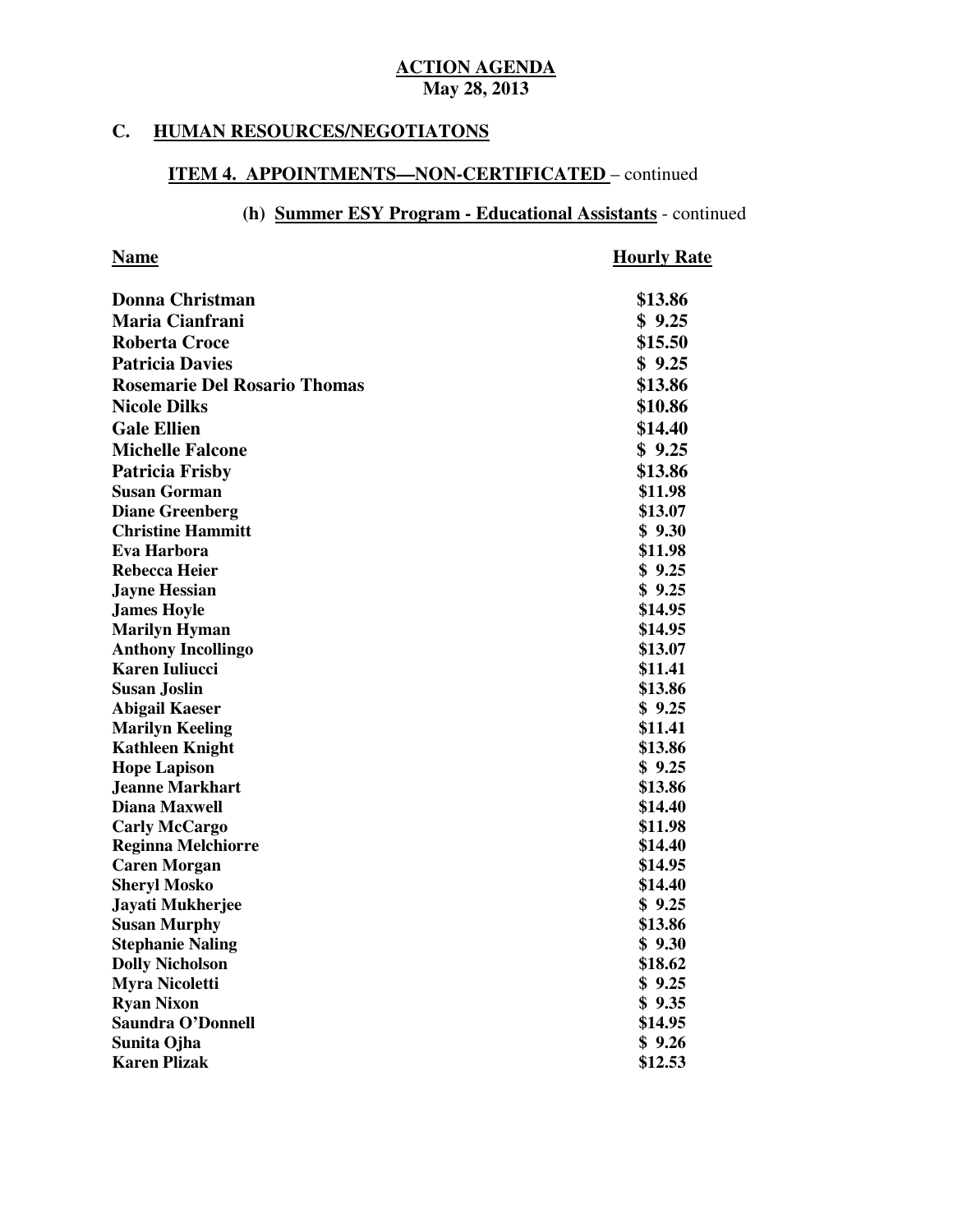#### **HUMAN RESOURCES/NEGOTIATONS**

#### **ITEM 4. APPOINTMENTS—NON-CERTIFICATED** – continued

### **(h) Summer ESY Program - Educational Assistants** - continued

| <b>Name</b>                   | <b>Hourly Rate</b> |
|-------------------------------|--------------------|
| <b>Marilyn Radbill</b>        | \$12.53            |
| <b>Neina Reinart</b>          | \$14.40            |
| <b>Joann Reynik</b>           | \$13.07            |
| <b>Mary Rice</b>              | \$13.07            |
| <b>Katherine Rollin</b>       | \$14.40            |
| <b>Leona Rothstein</b>        | \$12.53            |
| <b>Lauren Routhenstein</b>    | \$9.30             |
| Lisa Sagan                    | \$13.86            |
| <b>Olga Sanchez</b>           | \$13.07            |
| <b>Mary Santacapito</b>       | \$14.40            |
| <b>Ricky Santiago</b>         | 411.41             |
| <b>Dolores Sattin</b>         | \$14.95            |
| <b>Elizabeth Shannon</b>      | \$9.25             |
| <b>Steven Sharofsky</b>       | \$9.25             |
| <b>Constance Shifton</b>      | \$9.76             |
| <b>Laurie Sharlow</b>         | \$13.86            |
| <b>Cheryl Shreeves</b>        | \$13.86            |
| <b>Lynn Silverstein</b>       | \$13.86            |
| <b>Timika Smalls</b>          | \$13.86            |
| <b>Diane Smierciak</b>        | \$11.98            |
| <b>Claudia Sobkiw</b>         | \$9.25             |
| <b>Gianna Santisi</b>         | \$9.30             |
| <b>Barbara Spence</b>         | \$9.25             |
| <b>Carol Solano</b>           | \$14.40            |
| <b>Stephanie Stahl</b>        | \$14.40            |
| Jeanne St. Clair              | \$13.07            |
| <b>Susan Stoots-Dickerson</b> | \$12.53            |
| <b>Lisa Swanson</b>           | \$14.40            |
| <b>Jamie Swartz</b>           | \$9.35             |
| <b>Ellen Terzini</b>          | \$13.86            |
| <b>Ann Tirocke</b>            | \$13.07            |
| <b>Erica Trunfio</b>          | \$10.31            |
| <b>Cynthia Velazquez</b>      | \$14.40            |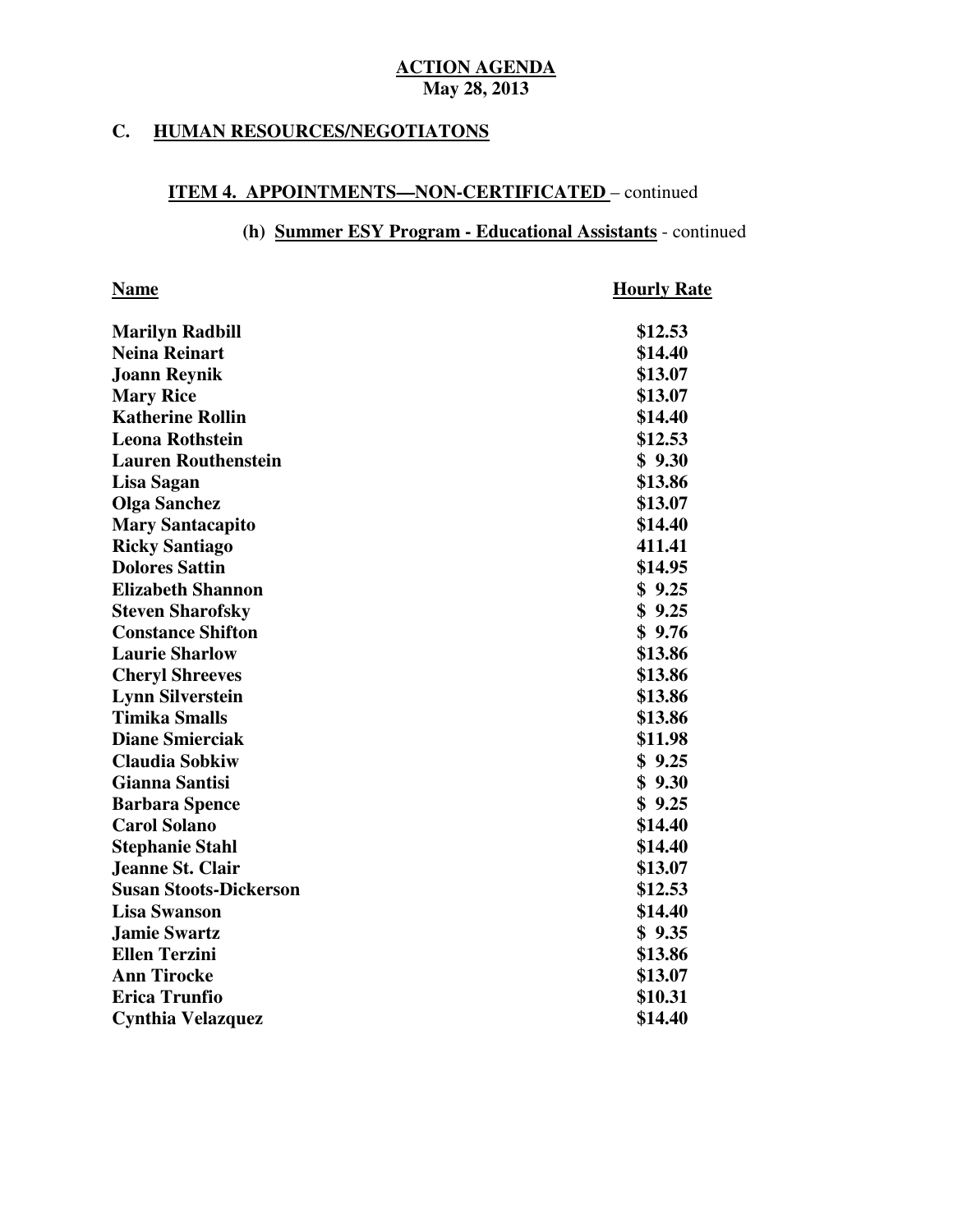#### **HUMAN RESOURCES/NEGOTIATONS**

# **ITEM 4. APPOINTMENTS—NON-CERTIFICATED** – continued

## **(h) Summer ESY Program - Educational Assistants** - continued

| <b>Name</b>            | <b>Hourly Rate</b> |
|------------------------|--------------------|
| <b>Cynthia Wallin</b>  | \$14.95            |
| <b>Deborah Wasson</b>  | \$13.07            |
| <b>Dorothy Weiss</b>   | \$9.25             |
| <b>Ilene Windreich</b> | \$13.86            |
| <b>Fahmida Yeasmin</b> | \$13.86            |
| Rosa Zayas             | \$13.86            |

# **(i) ESY Summer Program—Travel Training**

### **RECOMMENDATION:**

 **It is recommended that Irv Wolf be approved for ESY travel training effective 6/01/13 6/30/13 at the rate of \$26.57/hr. (not to exceed \$532). Monies budgeted from account #11-204 100-101-71-0101.** 

### **(j) ESY Support**

### **RECOMMENDATION:**

 **It is recommended that Colleen Thompson, secretary to the principal, Barclay School be approved for ESY support effective 7/01/13-7/10/13 for a total of 30 hours at the rate of \$23.07/hr (not to exceed \$700). Monies budgeted from account #11-000-219-104-71-0101.**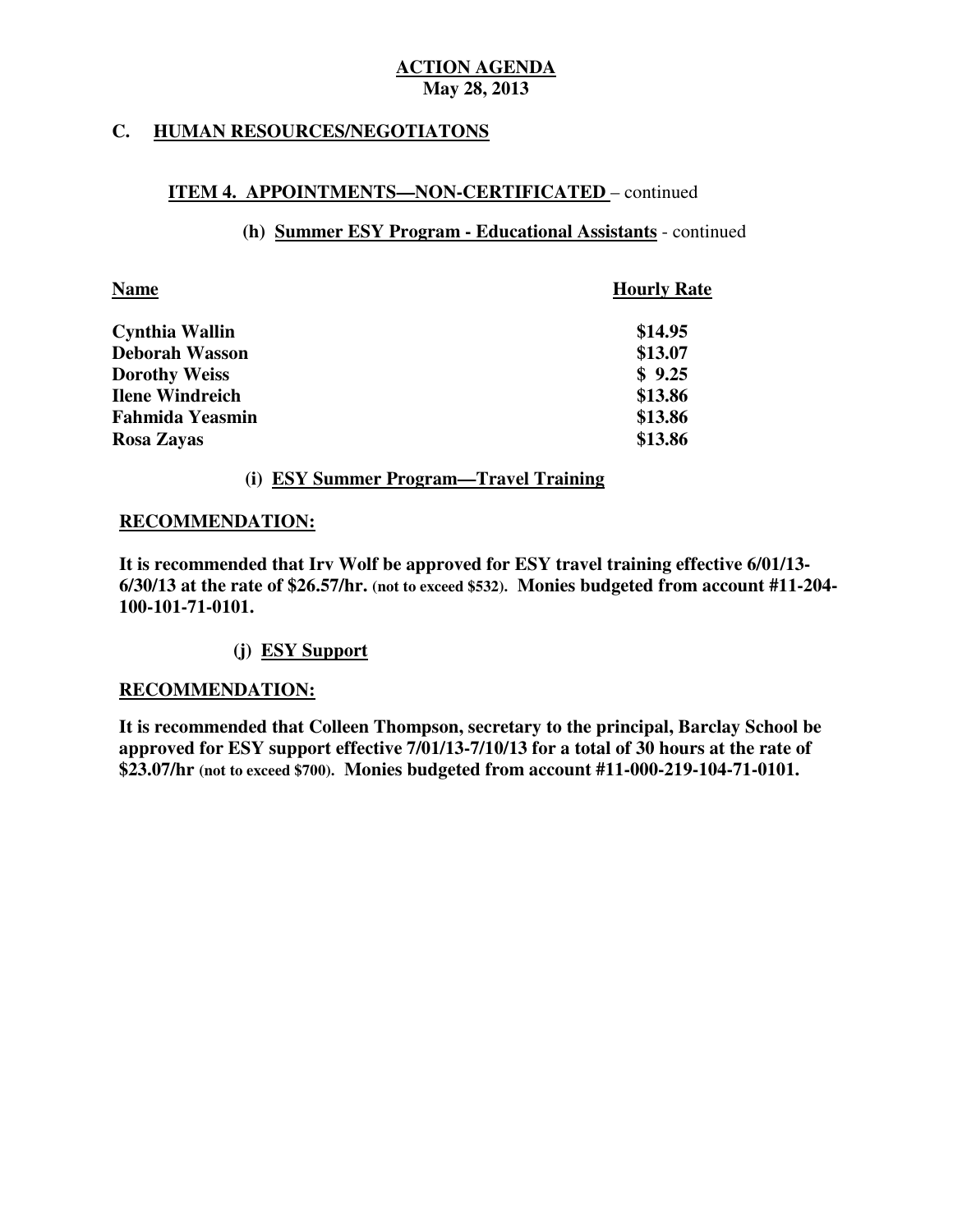#### **HUMAN RESOURCES/NEGOTIATONS**

# **ITEM 5. CONTRACT RENEWALS—CERTIFICATED STAFF 2013-14 SCHOOL YEAR**

**(a) CHEA Coaching (Athletic Appointments 2013-14) and** 

**Co-Curricular Appointments 2013-14** 

### **RECOMMENDATION:**

 **It is recommended that the persons listed in Ms. Adrian's report dated May 16, 2013, which shall become part of the official minutes of this meeting, be appointed to the coaching positions effective 7/01/13-6/30/14.** 

 **It is further recommended that the persons listed in Ms. Adrian's report dated May 16, 2013, which shall become part of the official minutes of this meeting, be appointed to the co-curricular positions effective 7/01/13-6/30/14.** 

# **ITEM 6. LEAVES OF ABSENCE—CERTIFICATED**

(a) Leave of Absence, With/Without Pay

# **RECOMMENDATION:**

 It is recommended that the persons listed be approved for a leave of absence, with/without pay in accord with the data presented:

| Name                      | Assignment                                     | <b>Effective Date</b>                                                                           |
|---------------------------|------------------------------------------------|-------------------------------------------------------------------------------------------------|
| <b>Margaret Malcarney</b> | Beck-Guidance                                  | Leave without pay 8/29/13-1/01/14<br>(leave extended)                                           |
| Susan Esposito            | Johnson-Grade 4                                | Leave without pay 8/29/13-1/01/14<br>(leave extended)                                           |
| Sheri Orlando             | <b>CHHS East-Social Studies</b>                | Leave without pay 8/29/13-11/01/13<br>(leave extended)                                          |
| Jill Davila               | Kilmer-Resource Room/Kingston-<br>Kindergarten | Leave without pay 8/29/13-6/30/14                                                               |
| Laura Campbell            | <b>CHHS West-Science</b>                       | Leave without pay 8/29/13-6/30/14                                                               |
| Susan Bryson              | Knight-Special Education                       | Leave with pay 6/03/13-6/07/13;<br>without pay 6/08/13-6/30/13;<br>without pay 8/29/13-10/02/13 |
| Kelly O'Neill             | <b>CHHS East-Math</b>                          | Leave with pay 8/29/13-9/26/13;<br>without pay 9/27/13-1/30/14                                  |
| Kristen Kitz              | Rosa-Humanities                                | Leave with pay 5/06/13-6/30/13;<br>without pay 8/29/13-1/31/14                                  |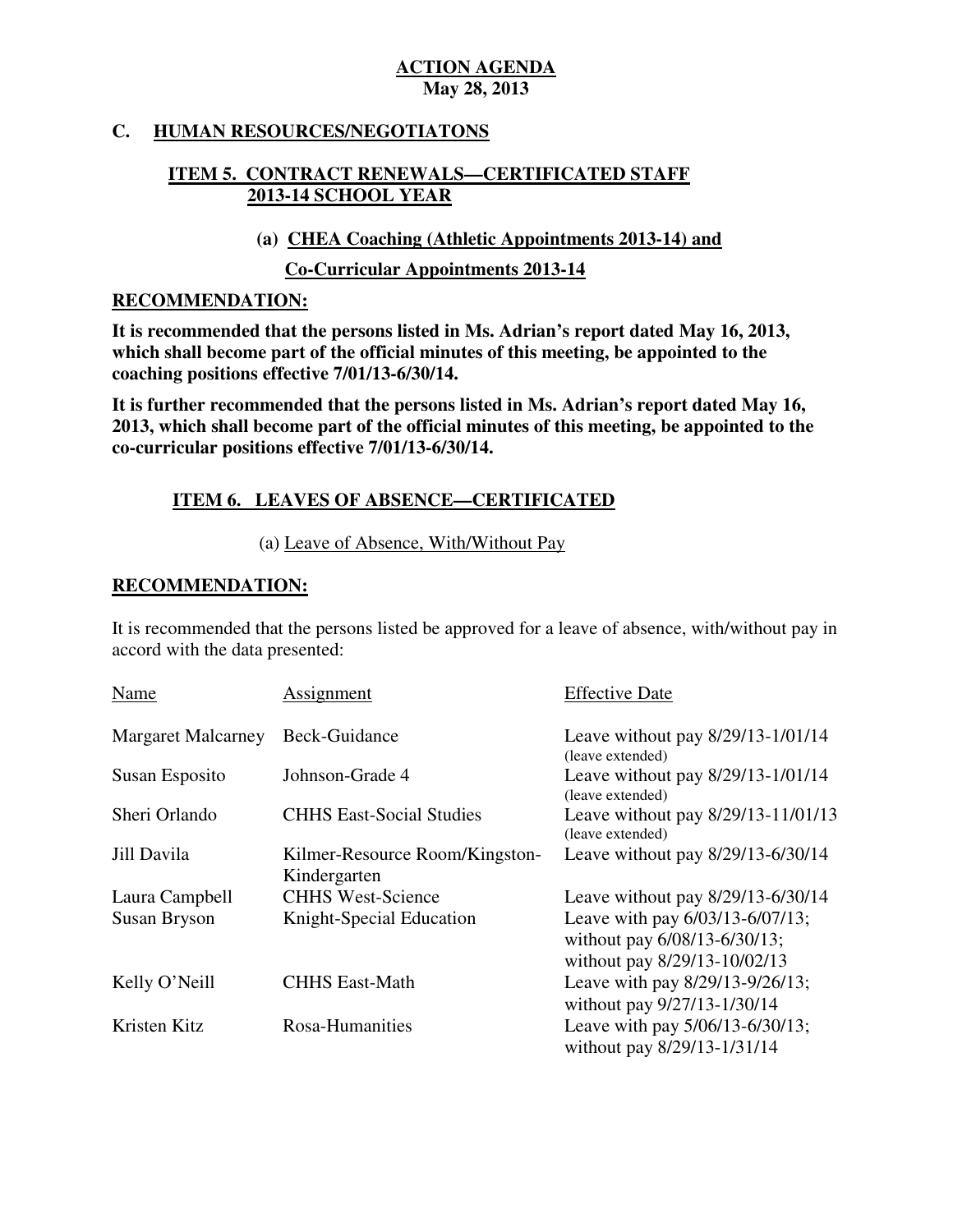#### **C. HUMAN RESOURCES/NEGOTIATONS**

# **ITEM 6. LEAVES OF ABSENCE—CERTIFICATED** - continued

### (a) Leave of Absence, With/Without Pay - continued

| Name                | <b>Assignment</b>                     | <b>Effective Date</b>                                                                                          |
|---------------------|---------------------------------------|----------------------------------------------------------------------------------------------------------------|
| Jaclyn Eppihimer    | Barton-Grade 3                        | Leave with pay 5/13/13-6/30/13;<br>without pay 8/29/13-12/06/13 (leave<br>extended)                            |
| Karen Greenwald     | Stockton-Grade 2                      | Leave with pay 4/11/13-4/12/13;<br>without pay 4/15/13-4/19/13                                                 |
| <b>Anita Bowser</b> | CHHS-Health & P.E.                    | Leave with pay 5/10/13-6/30/13;<br>without pay 8/29/13-10/09/13<br>(revised for dates)                         |
| Diane Paull         | Rosa-Math                             | Leave with pay 3/18/13-3/19/13;<br>without pay 3/20/13-5/10/13 (leave<br>extended)                             |
| Kristen Corkery     | <b>Barclay-Special Education</b>      | Leave without pay 8/29/13-10/08/13                                                                             |
| Alexis Henderson    | Barton/Johnson-Music                  | Leave without pay 2/25/13-5/31/13<br>(revised for dates)                                                       |
| Stacy Antonellli-   | Kilmer-Grade 3                        | Leave with pay 8/29/13-9/17/13;                                                                                |
| Scanlan             |                                       | without pay 9/18/13-12/04/13                                                                                   |
| Chiarina Dorety     | <b>CHHS East-English</b>              | Leave with pay 5/02/13-5/22/13;                                                                                |
|                     |                                       | without pay 5/23/13-6/30/13                                                                                    |
|                     |                                       | (revised for dates)                                                                                            |
| Tara Orsini         | Sharp-Grade 2                         | Leave with pay 4/11/13-5/15/13;<br>without pay 5/16/13-6/30/13                                                 |
| Dennis Millar       | <b>CHHS West-Student Advocate</b>     | Leave with pay 2/05/13-3/21/13;<br>3/22/13-until a determination is<br>made regarding a return to work<br>date |
| Erica DeMichele     | <b>CHHS East-Science</b>              | Leave with pay 1/31/13-2/28/13;<br>without pay 3/01/13-6/30/13 (leave<br>extended)                             |
| Tamara Kimler       | Rosa/Carusi/Woodcrest/Paine-<br>Music | Leave with pay 4/22/13-4/29/13;<br>without pay 4/30/13-6/30/13 (revised<br>for dates)                          |
| Anne Hunt           | Johnson-Grade 2                       | Leave with pay 4/10/13-4/10/13;<br>without pay 4/11/13-6/30/13                                                 |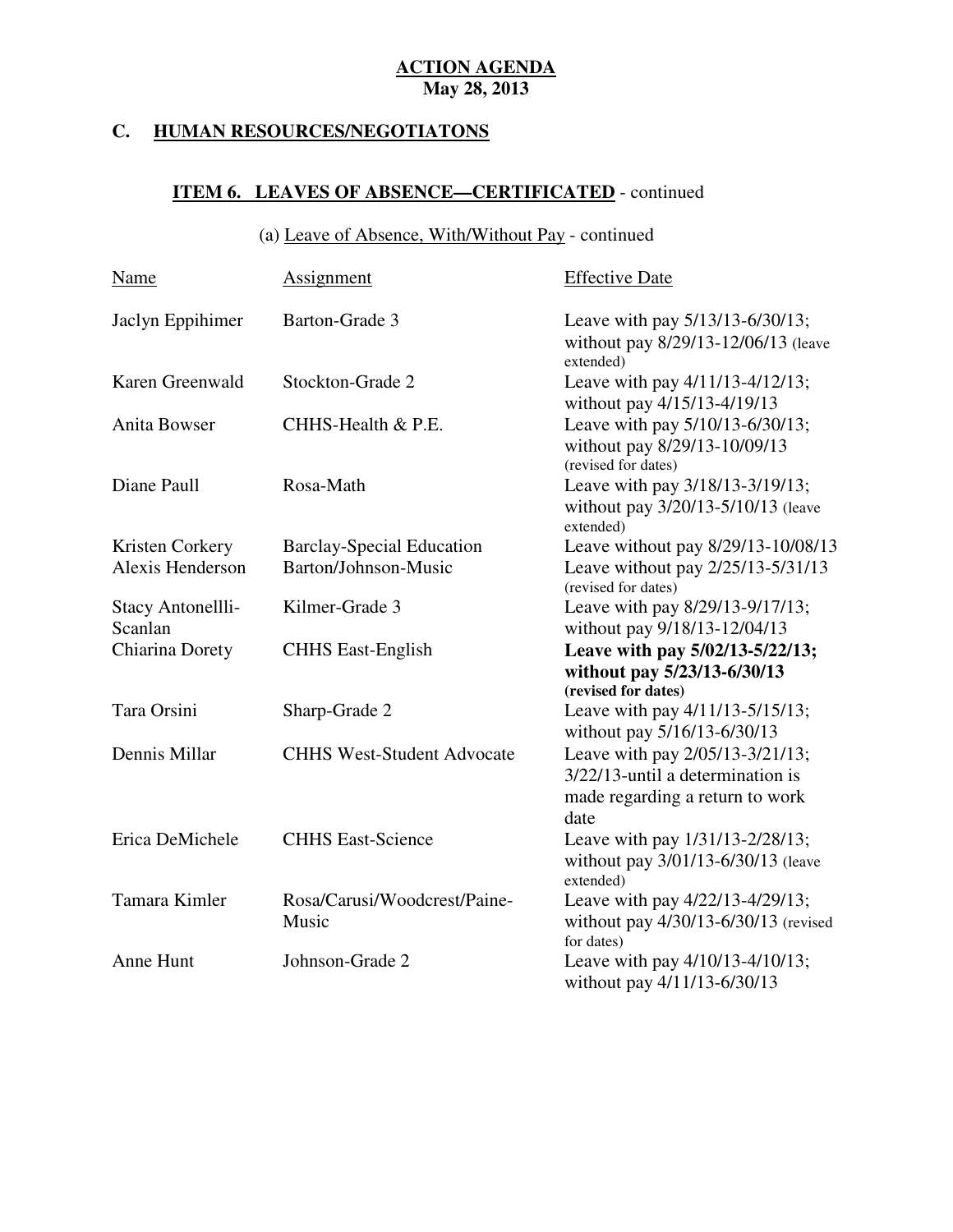#### **C. HUMAN RESOURCES/NEGOTIATONS**

# **ITEM 6. LEAVES OF ABSENCE—CERTIFICATED -** continued

(a) Leave of Absence, With/Without Pay - continued

| <b>Name</b>                       | <b>Assignment</b>                 | <b>Effective Date</b>                                                                           |
|-----------------------------------|-----------------------------------|-------------------------------------------------------------------------------------------------|
| Barbara Cohen                     | Kilmer-Grade 1                    | Leave with pay 4/15/13-5/15/13<br>(revised for dates)                                           |
| <b>Kristen Coleman</b>            | <b>Beck-Special Education</b>     | Leave without pay 6/13/13-<br>6/30/13; without pay 8/29/13-<br>9/06/13                          |
| <b>Therese DiMedio</b>            | <b>Harte-Nurse</b>                | Leave with pay 4/25/13-4/25/13;<br>without pay 4/26/13-5/10/13<br>(revised for dates)           |
| <b>Theresa Paparo</b>             | Cooper-Grade 1                    | Leave with pay 4/02/13-6/12/13;<br>without pay 6/13/13-6/30/13;<br>without pay 8/29/13-12/17/13 |
| <b>Genna Wilensky</b>             | <b>Paine-Resource Room</b>        | Leave without pay 4/26/13-6/13/13                                                               |
| <b>Lindsay Watkins</b>            | <b>Stockton-Special Education</b> | Leave with pay 4/08/13-5/16/13;<br>without pay 5/17/13-6/30/13                                  |
| <b>Sara Weber</b>                 | Harte-Kindergarten                | Leave with pay 8/29/13-9/04/13;<br>without pay 9/05/13-11/29/13                                 |
| <b>Shirley Davis</b>              | Paine-Grade 5                     | Leave without pay 5/13/13-5/17/13                                                               |
| <b>Erica Winters</b>              | <b>Stockton-Grade 4</b>           | Leave without pay 8/29/13-6/30/14                                                               |
| <b>Shawna Richetti</b>            | <b>Woodcrest-Resource Rom</b>     | Leave without pay 4/09/13-5/17/13                                                               |
| <b>Marci Weiner</b>               | <b>Paine-Special Education</b>    | Leave without pay 5/20/13-5/24/13                                                               |
| Zena Yukna                        | <b>Knight-Resource Room</b>       | Leave without pay 4/25/13-6/30/13<br>(revised for dates)                                        |
| Portia Fudala                     | <b>CHHS West-Science</b>          | Leave with pay 5/06/13-6/30/13;<br>without pay 8/29/13-2/11/14                                  |
| <b>Raymond</b><br><b>Anderson</b> | Johnson-Grade 4                   | Leave without pay 4/19/13-5/31/13<br>(revised for dates)                                        |
| <b>Jenna Dunn</b>                 | <b>Carusi-Language Arts</b>       | Leave with pay 8/29/13-9/10/13;<br>without pay 9/11/13-10/25/13                                 |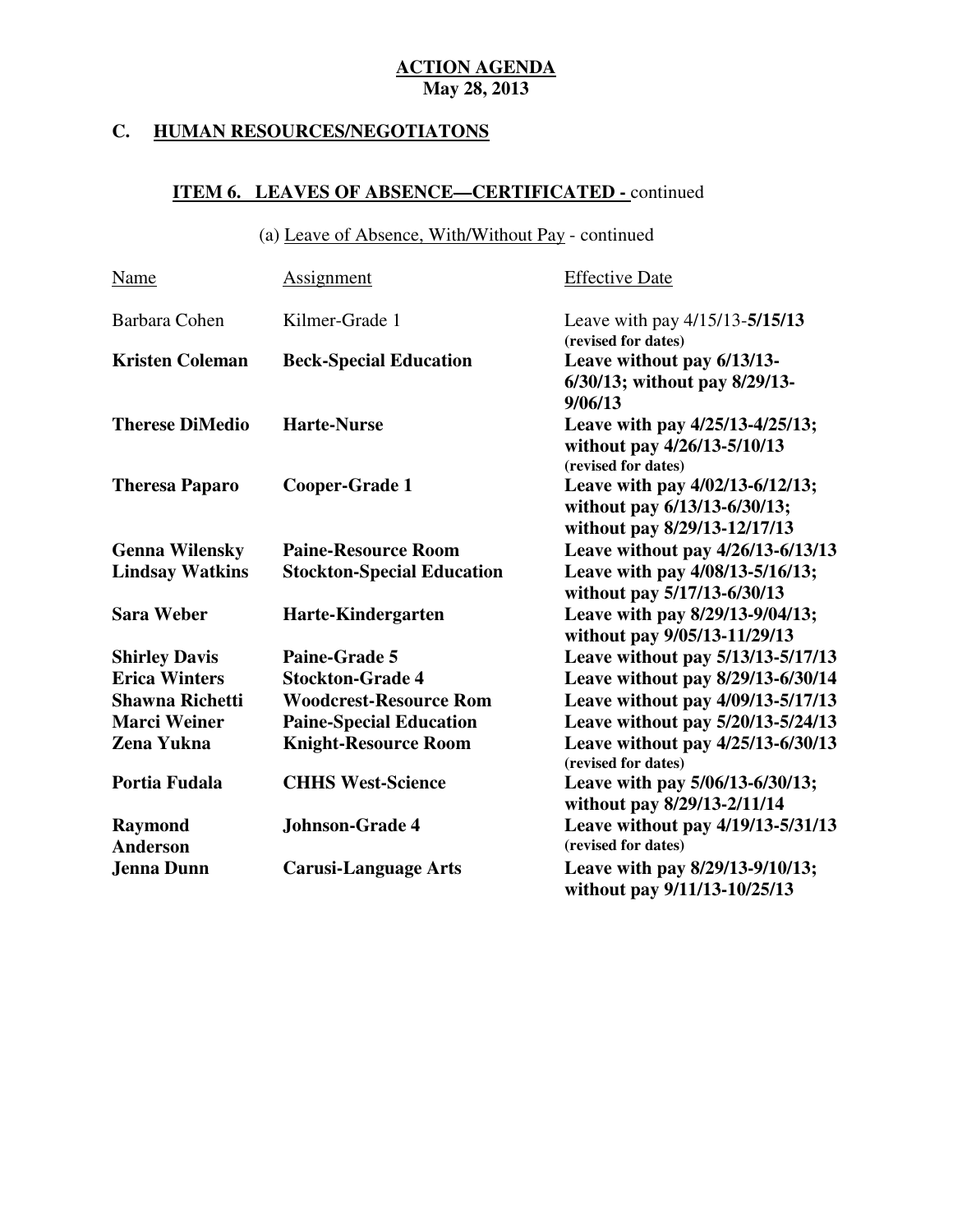#### **HUMAN RESOURCES/NEGOTIATONS**

# **ITEM 7. LEAVES OF ABSENCE-NON-CERTIFICATED**

## (a) Leave of Absence, With/Without Pay

# **RECOMMENDATION:**

 It is recommended that the persons listed be approved for a leave of absence, with/without pay in accord with the data presented.

| <b>Name</b>                             | Assignment                                       | <b>Effective Date</b>                                                                                                   |
|-----------------------------------------|--------------------------------------------------|-------------------------------------------------------------------------------------------------------------------------|
| Ana Berrios                             | Woodcrest-Teacher II, SACC                       | Leave without pay 3/18/13-4/03/13                                                                                       |
| Dawn Read                               | Barton/Woodcrest-Teacher II,<br><b>SACC</b>      | Leave with pay 4/02/13-4/22/13; without<br>pay 4/23/13-5/31/13                                                          |
| <b>Stephanie Brooks</b>                 | Rosa-Educational Assistant                       | Leave with pay 2/05/13-2/13/13; without<br>pay 2/14/13-3/20/13                                                          |
| Anna Palladino                          | Cooper-Educational Assistant                     | Leave with pay 5/03/13-5/06/13; without<br>pay 5/07/13-5/10/13                                                          |
| Jeanne St. Clair                        | <b>CHHS West-Educational</b><br>Assistant        | Leave with pay 4/02/13-4/26/13                                                                                          |
| <b>Estelle DeLellis</b>                 | <b>Barton-Educational Assistant</b>              | Leave with pay 4/15/13-4/19/13                                                                                          |
| Wanda Toledo                            | <b>CHHS West-Cleaner</b>                         | Leave without pay 5/07/13-5/31/13<br>(revised for dates)                                                                |
| Confessor Jerez                         | Carusi-Cleaner                                   | Leave with pay 3/15/13-4/12/13; without<br>pay 4/15/13-until a determination is made<br>regarding a return to work date |
| Sonia Valdez-<br>DeHernandez            | Sharp-Lead Cleaner                               | Leave with pay 5/07/13-6/04/13                                                                                          |
| Carlos DelValle                         | District-Cleaner                                 | Leave without pay 3/18/13-4/12/13 (revised<br>for dates)                                                                |
| Francisca Vega                          | Alternative High School-Lead<br>Cleaner          | Leave with pay 3/05/13-3/08/13                                                                                          |
| <b>Nadine LaManna</b>                   | <b>Barclay-Educational Assistant</b>             | Leave without pay 4/15/13-5/27/13                                                                                       |
| <b>Wendy Adamczyk</b>                   | <b>CHHS West-Educational</b><br><b>Assistant</b> | Leave without pay 5/13/13-5/31/13                                                                                       |
| <b>Linda Pettersen</b>                  | <b>Mann-Educational Assistant</b>                | Leave with pay 4/09/13-4/10/13; without<br>pay 4/11/13-4/15/13                                                          |
| <b>Anna Marino</b>                      | <b>Barton-Teacher, SACC</b>                      | Leave with pay 5/02/13-5/16/13; without<br>pay 5/17/13-6/30/13                                                          |
| <b>Carol Sassani</b>                    | <b>Kingston-Educational</b><br><b>Assistant</b>  | Leave without pay 5/10/13-5/31/13                                                                                       |
| <b>Jacqueline</b><br><b>Gismonde</b>    | <b>Mann-Educational Assistant</b>                | Leave with pay 5/06/13-5/08/13; without<br>pay 5/09/13-6/14/13                                                          |
| <b>Angela Espinal-</b><br><b>Madera</b> | <b>Rosa-Cleaner</b>                              | Leave with pay 5/09/13-5/27/13                                                                                          |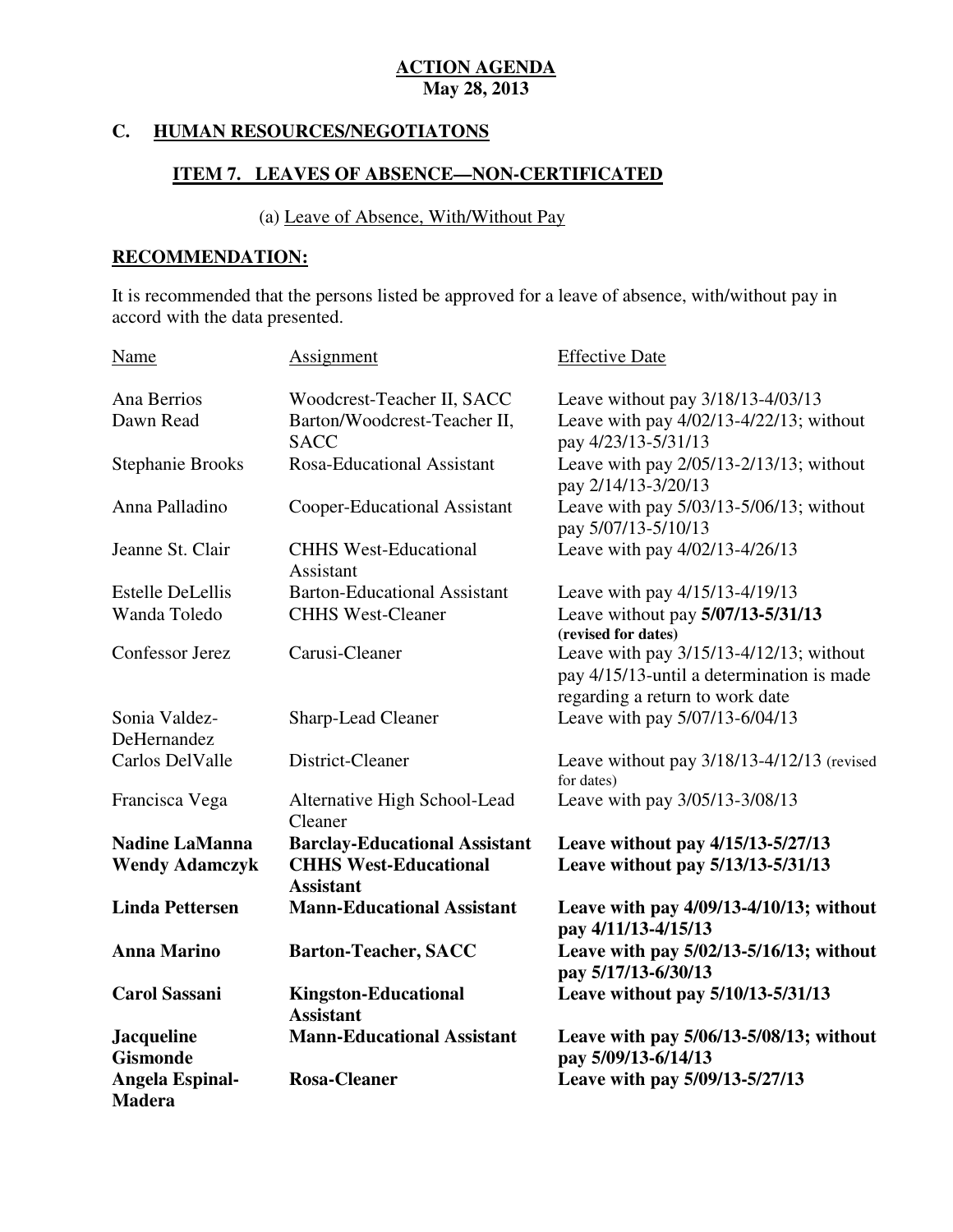### **C. HUMAN RESOURCES/NEGOTIATONS**

#### **ITEM 8. ASSIGNMENT/SALARY CHANGE—CERTIFICATED**

# **(a) Reassignment**

# **RECOMMENDATION:**

 **It is recommended that the persons listed be reassigned for the 2013-14 school year in accord with the data presented.** 

| <b>Name</b>                | From                                                                                                                 | To                                                                                                                | <b>Effective</b><br>Date | <b>Salary</b>                           |
|----------------------------|----------------------------------------------------------------------------------------------------------------------|-------------------------------------------------------------------------------------------------------------------|--------------------------|-----------------------------------------|
| Gregory<br><b>Bristow</b>  | <b>Mann-Special</b><br><b>Education</b><br>(budget #11-214-<br>100-101-24-0100)                                      | Mann-<br><b>Resource</b><br><b>Room</b><br>(Resignation of<br>K. Portelli-<br>budget #11-213-<br>100-101-24-0100) | 9/01/13-6/30/14          | \$53,681<br>(Masters-step 5)            |
| <b>Subhash Patel</b>       | <b>CHHS East-.6</b><br><b>CHHS West-</b><br>.4/-Math (budget<br>#11-140-100-101-<br>55/50-0100)                      | <b>CHHS West-</b><br><b>Math</b> (Program<br>changes-budget<br>#11-140-100-101-<br>55-0100)                       | 9/01/13-6/30/14          | \$97,169<br>(Masters-step<br>17)        |
| <b>Marc Pierlott</b>       | <b>CHHS East-.6/</b><br><b>CHHS West .4-</b><br><b>Social Studies</b><br>(budget #11-140-<br>100-101-50/55-<br>0100) | <b>CHHS East-.4</b><br>/CHHS West<br>.6-Social<br><b>Studies (budget</b><br>#11-140-100-<br>101-50/55-0100)       | 9/01/13-6/30/14          | \$73,479<br>(Masters-step)<br>14)       |
| <b>Sandra Sharp</b>        | <b>CHHS East-.5/</b><br>CHHS West .5-<br>Art (budget #11-<br>140-100-101-50/55-<br>0100                              | <b>CHHS West -</b><br>Art (budget #11-<br>140-100-101-<br>55/0100)                                                | 9/01/13-6/30/14          | \$101,060<br>(Masters+30-<br>step $17)$ |
| <b>Christine Miller</b>    | <b>CHHS East</b><br>.5/CHHS West<br>.5-Art (budget<br>#11-140-100-101-<br>50/55-0100)                                | <b>CHHS East-</b><br>Art (budget #11-<br>140-100-101-50-<br>0100                                                  | 9/01/13-6/30/14          | \$52,878<br>(Bachelors-step<br>9)       |
| Laura<br><b>Farrington</b> | <b>CHHS West-</b><br><b>Social Studies</b><br>(budget #11-140-<br>100-101-55-0100)                                   | Carusi-<br><b>Humanities</b><br>(budget #11-130-<br>100-101-45-0100)                                              | 9/01/13-6/30/14          | \$67,986<br>(Masters-step<br>13)        |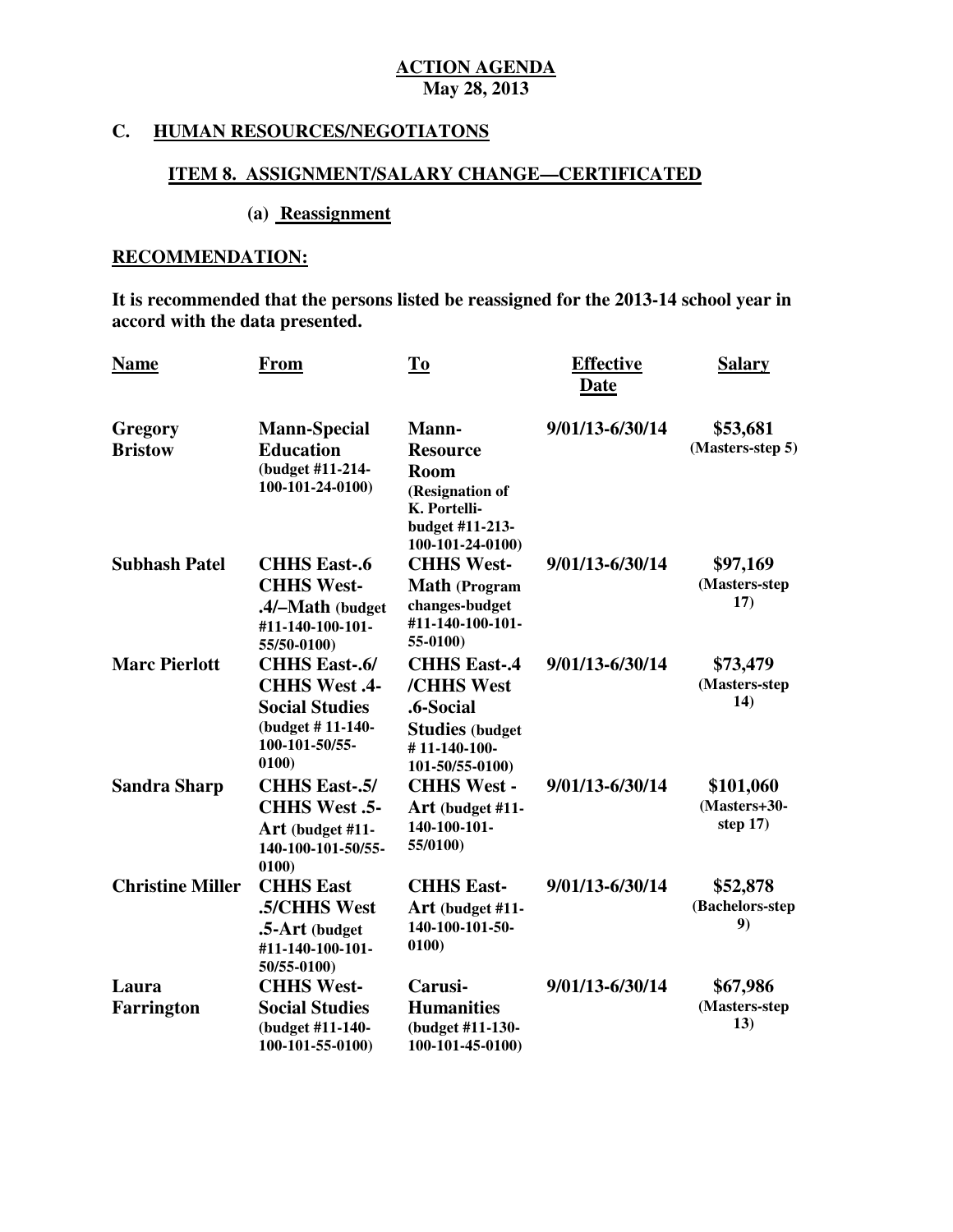#### **HUMAN RESOURCES/NEGOTIATONS**

### **ITEM 8. ASSIGNMENT/SALARY CHANGE—CERTIFICATED** - continued

**(a) Reassignment** - continued

| <b>Name</b>                     | <b>From</b>                                                           | <u>To</u>                                                                | <b>Effective</b><br>Date | <b>Salary</b>                             |
|---------------------------------|-----------------------------------------------------------------------|--------------------------------------------------------------------------|--------------------------|-------------------------------------------|
| Judithann<br><b>Albuquerque</b> | Rosa-Resource<br><b>Room</b> (budget #<br>11-213-100-101-48-<br>0100) | Rosa-Special<br><b>Education</b><br>(budget #11-204-<br>100-101-48-0100) | 8/29/13-6/30/14          | \$94,193<br>(Bachelors+15-<br>step $17$ ) |

### **ITEM 9. ASSIGNMENT/SALARY CHANGE-NON-CERTIFICATED**

(a) Reassignment

# **RECOMMENDATION:**

 It is recommended that the persons listed be reassigned for the 2013-14 school year in accord with the data presented.

| Name                  | From                                                                                                                 | To                                                                                                            | Effective<br>Date | Salary/<br><b>Hourly Rate</b>                                     |
|-----------------------|----------------------------------------------------------------------------------------------------------------------|---------------------------------------------------------------------------------------------------------------|-------------------|-------------------------------------------------------------------|
| Yanell Holiday        | <b>CHHS East-</b><br>Student<br>Advocate (budget)<br>#11-000-221-104-<br>$50-0100$                                   | <b>CHHS West-</b><br>Student<br>Advocate<br>(budget #11-000-<br>221-104-55-0100)                              | 7/01/13-6/30/14   | \$68,667*                                                         |
| <b>Eddy Arias</b>     | <b>Barton-Cleaner</b><br>(\$27,836-includes)<br>\$344 for boiler<br>license-budget #11-<br>$000-262-610-03$<br>0001) | <b>Barton-Lead</b><br><b>Cleaner</b><br>(Replacing D.<br><b>Read-budget</b><br>#11-000-262-610-<br>$03-0001$  | 5/29/13-6/30/13   | \$29,056<br>prorated<br>(includes \$992<br>for boiler<br>license) |
| <b>Nelinda Suarez</b> | <b>Barclay-Cleaner</b><br>(\$27,836-includes<br>\$344 for boiler<br>license-budget #11-<br>$000-262-610-61$<br>0001) | <b>Kingston-</b><br><b>Lead Cleaner</b><br>(Replacing D.<br>Stankovic-budget<br>#11-000-262-610-<br>$18-0001$ | 5/29/13-6/30/13   | \$29,056<br>prorated<br>(includes \$992<br>for boiler<br>license) |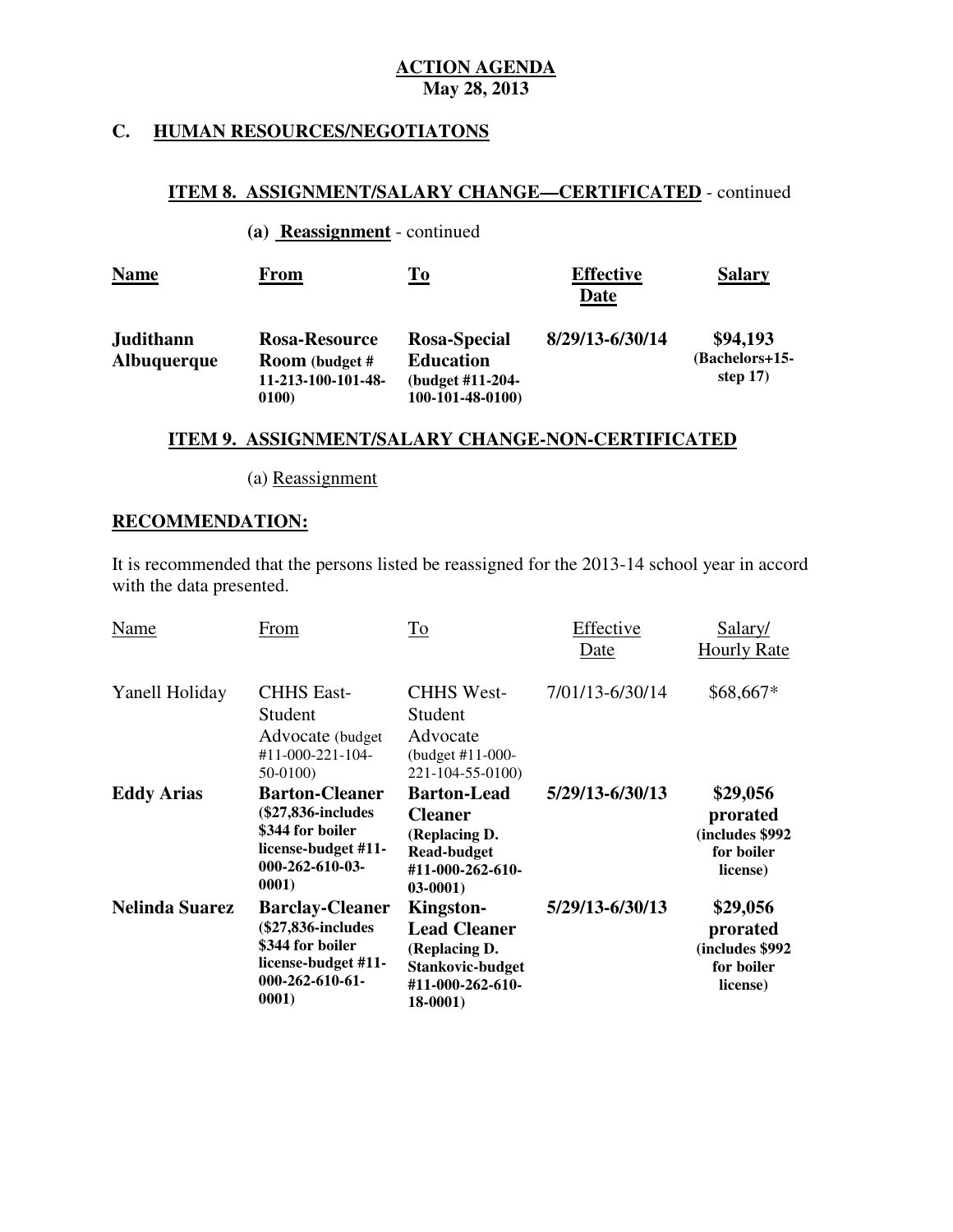#### **HUMAN RESOURCES/NEGOTIATONS**

#### **ITEM 9. ASSIGNMENT/SALARY CHANGE-NON-CERTIFICATED** - continued

#### **(a) Reassignment -** continued

| <b>Name</b>                 | From                                                                                                                          | <b>To</b>                                                                                                                                | <b>Effective</b><br><b>Date</b> | Salary/<br><b>Hourly Rate</b>                                      |
|-----------------------------|-------------------------------------------------------------------------------------------------------------------------------|------------------------------------------------------------------------------------------------------------------------------------------|---------------------------------|--------------------------------------------------------------------|
| <b>Dolores</b><br>Rodriquez | <b>CHHS West-</b><br><b>Cleaner</b> (\$27,836-<br>includes \$344 for<br>boiler license-budget<br>#11-000-262-610-55-<br>0100) | <b>CHHS West-</b><br><b>Lead Cleaner</b><br>(Replacing J.<br>Rivera-budget #11-<br>$000 - 262 - 610 - 55$<br>0100                        | 5/29/13-6/30/13                 | \$30,202<br>prorated<br>(includes \$992<br>for boiler<br>license)  |
| <b>Carlos DelValle</b>      | <b>Marlkress-</b><br><b>Cleaner</b> (budget<br>#11-000-262-100-86-<br>0100)                                                   | <b>CHHS East-</b><br><b>Cleaner</b> (budget<br>#11-000-262-100-<br>$50-0100$                                                             | 5/14/13-6/30/13                 | \$27,836<br>prorated<br>(includes \$344)<br>for boiler<br>license) |
| <b>Mindy Siegel</b>         | Kingston-<br><b>Exceptional</b><br><b>Educational</b><br>Assistant (31.25<br>hrs/wk-budget #11-<br>000-217-106-18-0100)       | Kingston-<br><b>Educational</b><br>Assistant (31.25<br>hrs/wk-budget #11-<br>213-100-106-18-<br>0100                                     | 5/13/13-6/30/13                 | \$12.40                                                            |
| <b>Roxana Stuart</b>        | Malberg-<br>Switchboard/<br>Receptionist<br>(budget #11-000-251-<br>100-90-0100)                                              | Malberg-<br>Secretary to the<br><b>Supervisors of C</b><br>$\&$ I (Replacing P.<br><b>Fleming-budget</b><br>#11-000-221-105-<br>72-0100) | 7/01/13-6/30/14                 | \$46,838                                                           |
| <b>Diane Volk</b>           | Malberg-<br><b>Administrative</b><br><b>Assistant</b> (budget #<br>11-000-230-100-66-<br>0100)                                | <b>CHHS West-</b><br><b>Secretary</b><br>(Replacing R.<br>Savill-budget #11-<br>000-240-105-55-<br>0100)                                 | 7/01/13-6/30/14                 | \$54,175                                                           |

\*Salary to be adjusted pending outcome of salary guidelines established and approved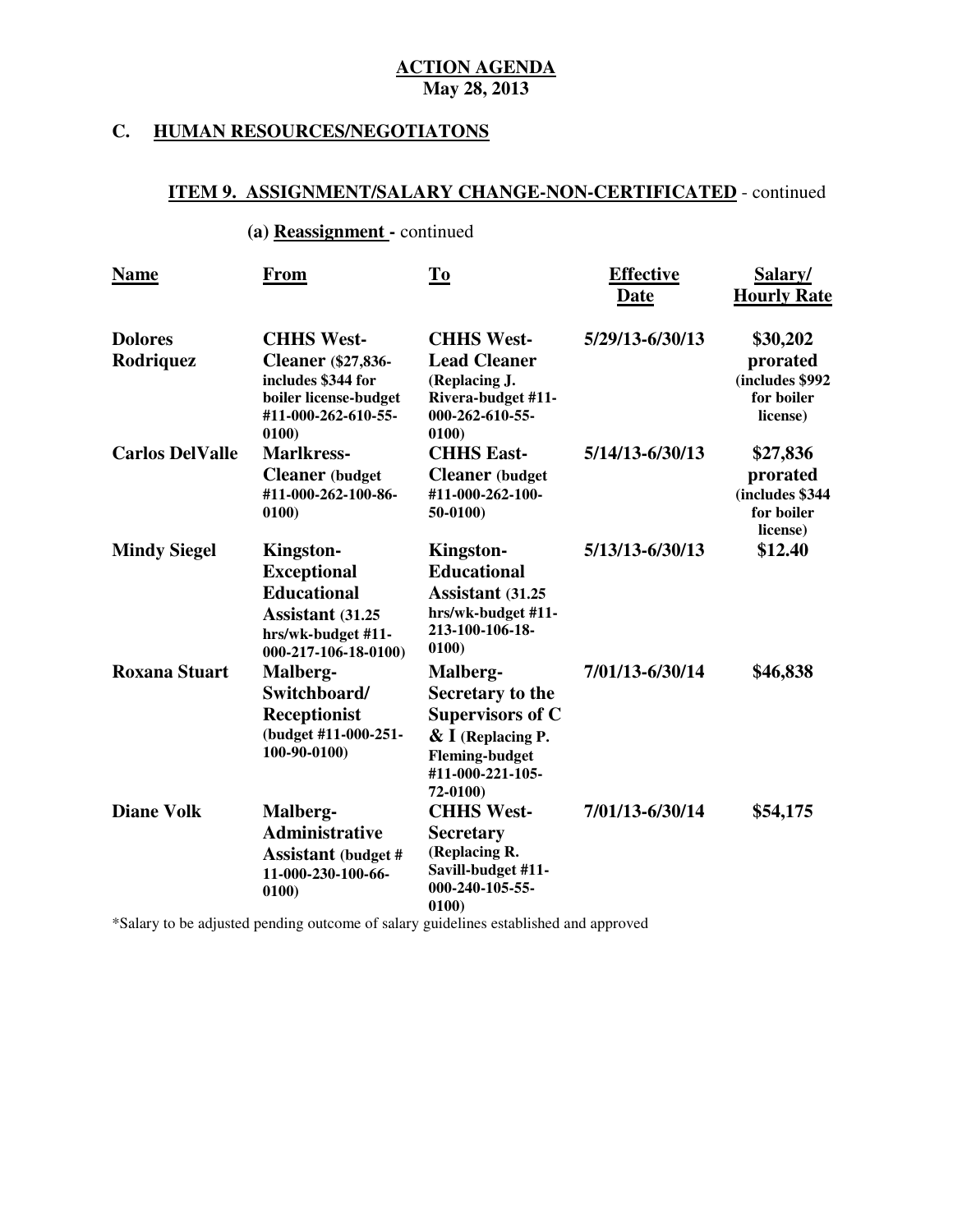# **C. HUMAN RESOURCES/NEGOTIATONS**

# **ITEM 9. ASSIGNMENT/SALARY CHANGE-NON-CERTIFICATED** – continued

# (b) Salary Adjustment

# **RECOMMENDATION:**

 It is recommended that the salary of Barbara Caruso, secretary to the principal at Rosa Middle School be adjusted for verification of previous experience.

| <b>Effective Date</b> | From               | $\underline{\operatorname{To}}$ |
|-----------------------|--------------------|---------------------------------|
| 12/19/11-6/30/12      | $$33,000$ prorated | \$44,800 prorated               |
| 7/01/12-6/30/13       | \$35,253           | \$46,053                        |

### **(c) Salary Adjustment**

#### **RECOMMENDATION:**

 **It is recommended that the salary of the persons listed be adjusted for earning a boiler license in accord with the data presented.** 

| <b>Name</b>                        | <b>Assignment</b>                                                         | <b>From</b> | To                                                          | <b>Effective Date</b> |
|------------------------------------|---------------------------------------------------------------------------|-------------|-------------------------------------------------------------|-----------------------|
| <b>Eddy Arias</b>                  | <b>Barton-</b><br><b>Cleaner</b> (budget<br>#11-000-262-100-<br>$03-0100$ | \$27,492    | \$27,836 prorated<br>(includes \$344 for boiler<br>license) | 5/14/13-5/28/13       |
| <b>Nelson</b><br>Henriquez-<br>Gil | <b>Beck-Cleaner</b><br>(budget #11-000-<br>262-100-40-0100)               | \$27,492    | \$27,836 prorated<br>(includes \$344 for boiler<br>license) | 5/17/13               |
| Juana Gomez                        | <b>Beck-Cleaner</b><br>(budget #11-000-<br>262-100-40-0100)               | \$27,492    | \$27,836 prorated<br>(includes \$344 for boiler<br>license) | 5/17/13               |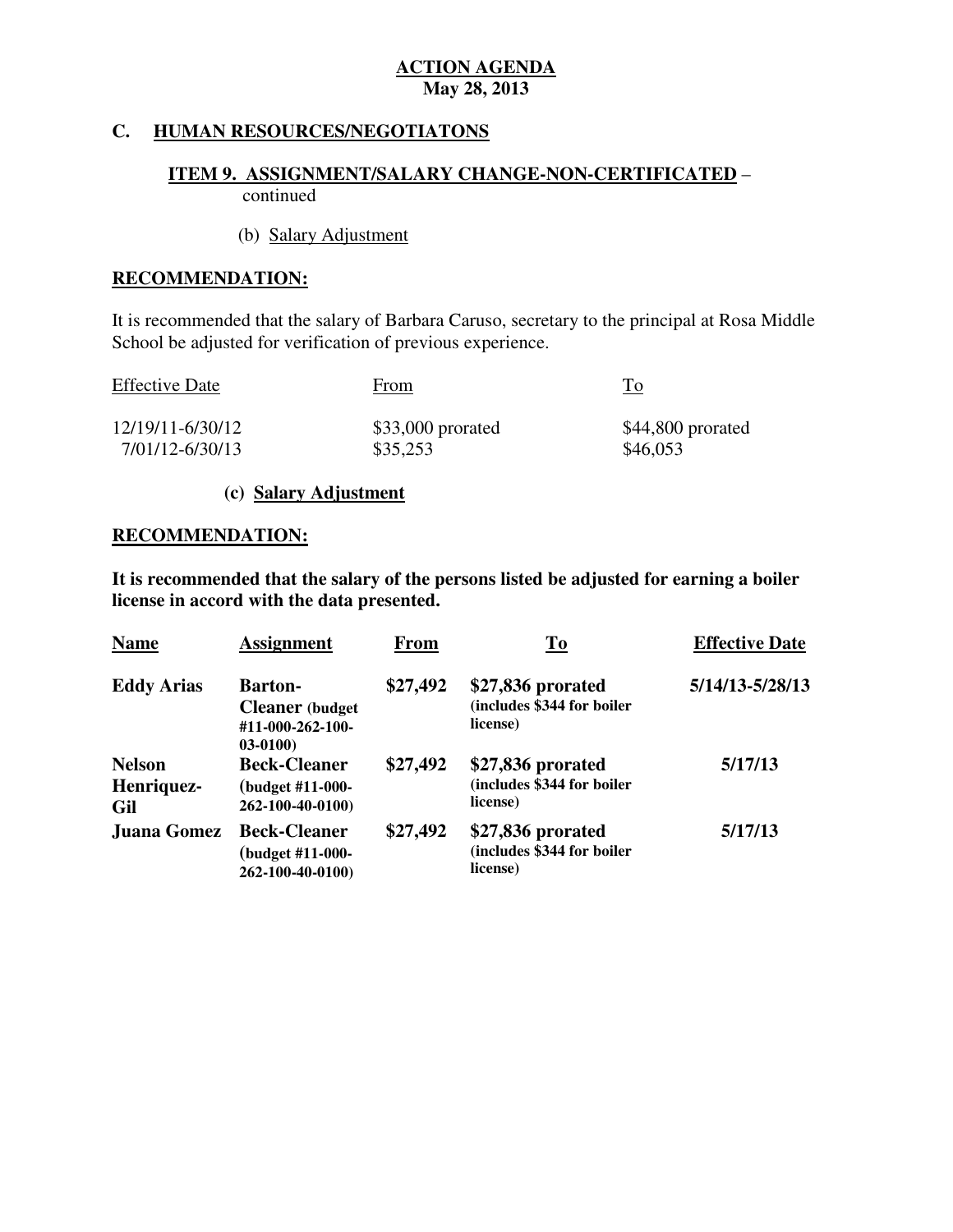#### **HUMAN RESOURCES/NEGOTIATONS**

# **ITEM 10. OTHER COMPENSATION—CERTIFICATED**

### (a) Parent Son/Daughter Human Growth And Development

#### **RECOMMENDATION:**

 It is recommended that the staff members listed be paid the sum of \$35.00 for conducting a Parent Son/Daughter Program in an elementary school in conjunction with the course on Human Development.

| Name                   | School                                          | Date    |
|------------------------|-------------------------------------------------|---------|
| Lee-Ann Halbert        | Mann (budget #11-120-100-101-24-0101)           | 4/09/13 |
| Vincenzo Angelucci     | Knight (budget #11-120-100-101-21-0101)         | 3/14/13 |
| Marci Shapiro-         | Sharp (budget #11-120-100-101-30-0101)          | 4/23/13 |
| Goldman                |                                                 |         |
| Marci Shapiro-         | Sharp (budget #11-120-100-101-30-0101)          | 5/02/13 |
| Goldman                |                                                 |         |
| Jacqueline Naddeo      | Kingston (budget #11-120-100-101-18-0101)       | 2/28/13 |
| Jacqueline Naddeo      | Kingston (budget #11-120-100-101-18-0101)       | 3/06/13 |
| Robin Olin             | Cooper (budget #11-120-100-101-06-0101)         | 4/18/13 |
| Robin Olin             | Cooper (budget #11-120-100-101-06-0101)         | 4/24/13 |
| <b>John Lauk</b>       | Johnson (budget #11-120-100-101-12-0101)        | 4/30/13 |
| <b>Lee Anne Keesal</b> | <b>Johnson</b> (budget #11-120-100-101-12-0101) | 4/30/13 |

(b) Tuition Reimbursement—CHASA

### **RECOMMENDATION:**

 It is recommended that the person listed be reimbursed for successful completion of graduate credits in accord with the current agreement between the Board of Education and the Cherry Hill Association of School Administrators. Monies budgeted from account #11-000-291-280-98-0002.

| Name           | Amount |
|----------------|--------|
| William Marble | \$1641 |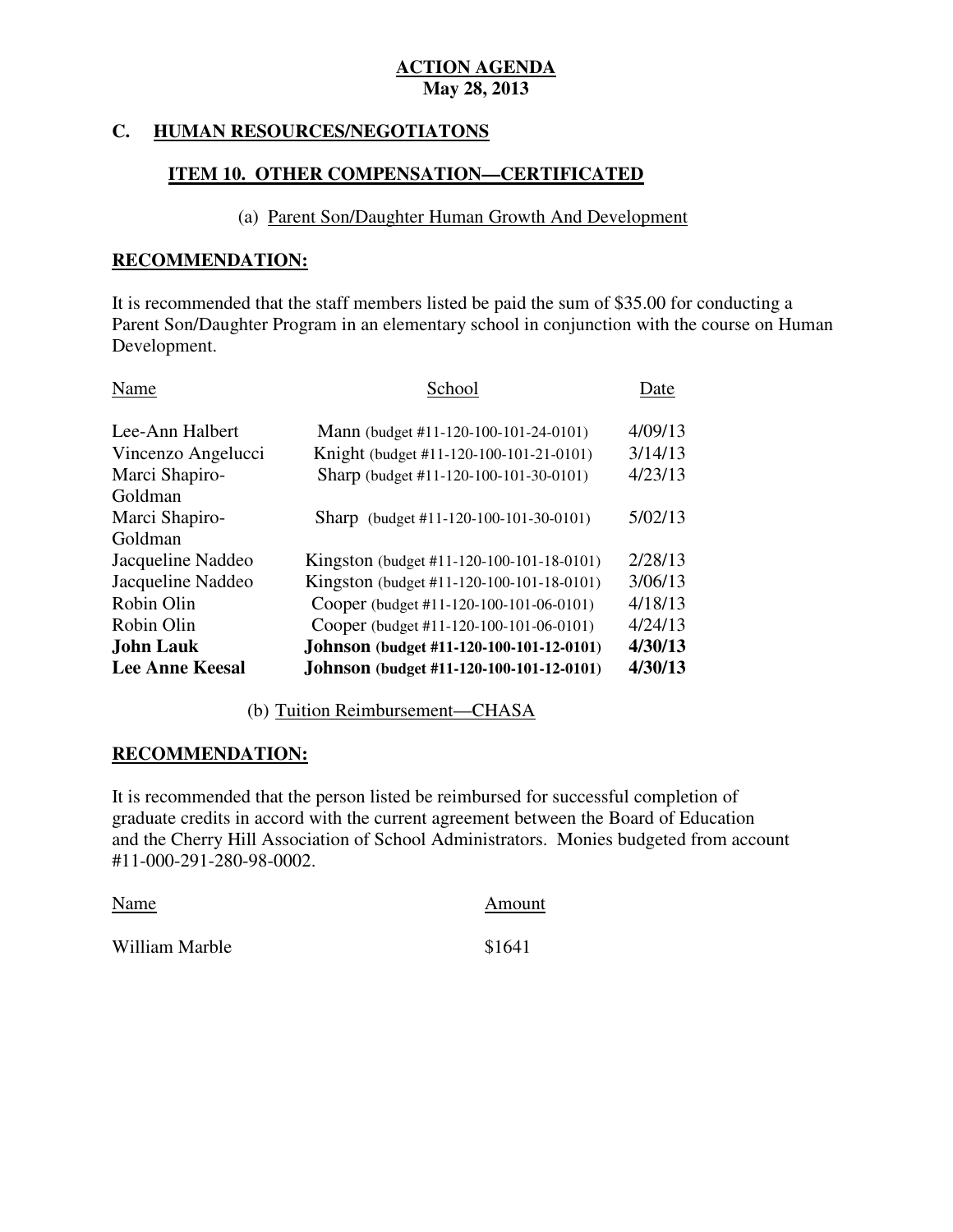#### **HUMAN RESOURCES/NEGOTIATONS**

# **ITEM 10. OTHER COMPENSATION—CERTIFICATED** - continued

### (c) Outside Learning Evaluations

#### **RECOMMENDATION:**

 It is recommended that the persons listed be approved to provide outside learning evaluations effective 3/01/13-6/30/13 for a total of ten evaluations each at the rate of \$250/evaluation (not to exceed \$2500 each). Monies budgeted from account #11-000-219-104-71-0101.

Name Name

Angelina Phelan

Joanne Merriman-Miller

(d) Payment to Presenters

### **RECOMMENDATION:**

 It is recommended that EIRC be approved to present a 3 day workshop to teachers at Johnson Elementary School on 7/30/13 to 8/01/13. Cost for this presentation will be \$3300. Monies budgeted from account #20-231-200-300-12-0000.

### **(e) Payment for Additional Class**

### **RECOMMENDATION:**

 **It is recommended that Maria Rivas-Mintz be compensated for teaching an additional world language class at CHHS West effective 8/29/13-6/30/14 at a salary of \$16,847. Monies budgeted from account #11-140-100-101-55-0100.**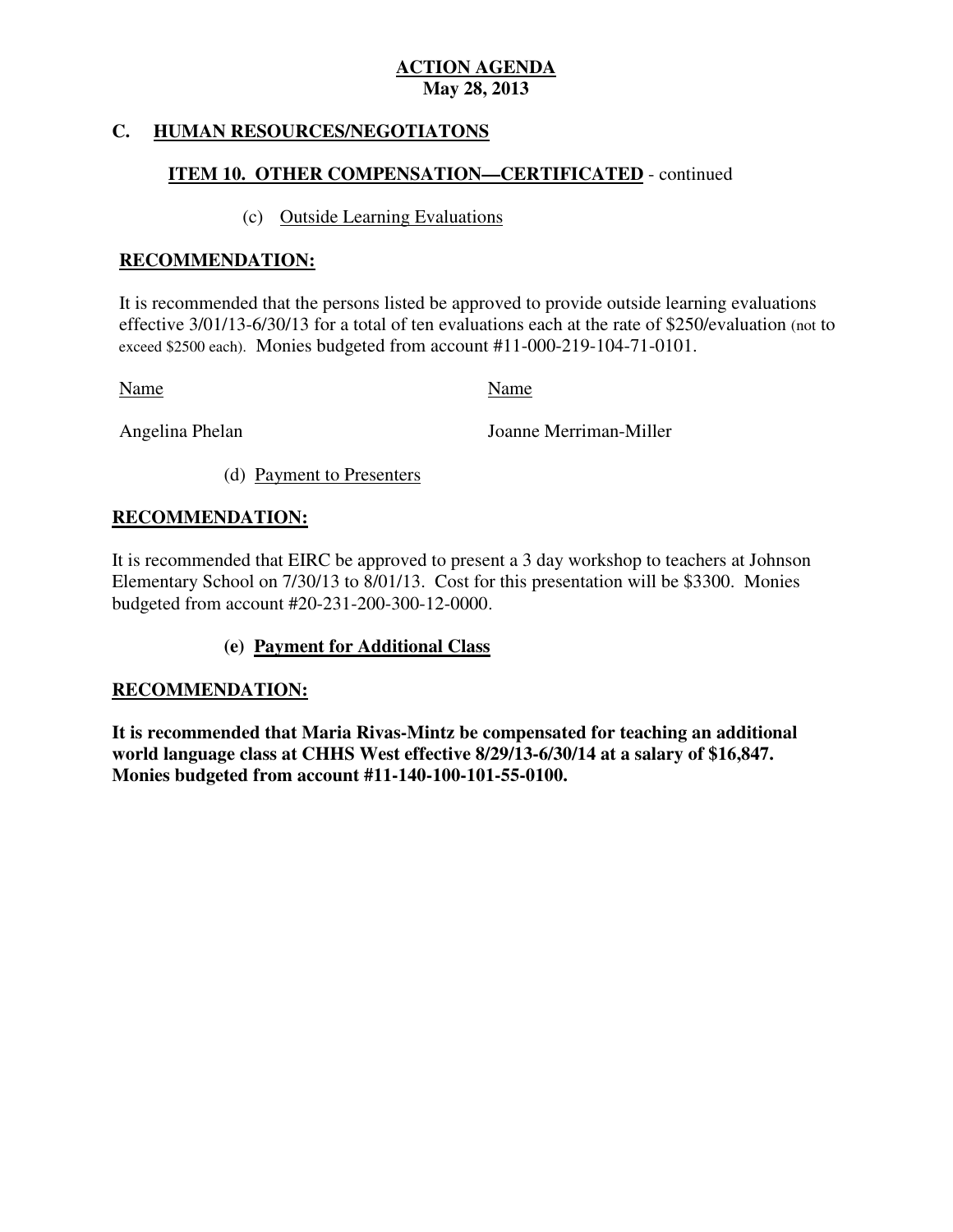# **C. HUMAN RESOURCES/NEGOTIATONS**

# **ITEM 11. ABOLISHMENT OF JOB DESCRIPTIONS**

# **RECOMMENDATION:**

It is recommended that the job description listed be abolished effective 5/29/13.

• Maintenance Assistant

# **ITEM 12. APPROVAL OF JOB DESCRIPTIONS**

It is recommended that the job description listed be approved effective 5/29/13.

• Plumbing Lead

# **ITEM 13. RATIFICATION OF CHSSA CONTRACT**

(a) **Ratification of Memorandum of Agreement-**Cherry Hill Supportive Staff Association (CHSSA)

 the Memorandum of Agreement dated 7/01/13 between the negotiating teams of the Board of Education and the Cherry Hill Supportive Staff Association, directs that the terms of the Memorandum be implemented, and authorizes its President and Secretary to execute a successor Collective Negotiations Agreement incorporating the terms and conditions of the Memorandum. **RESOLVED**, that the Cherry Hill Board of Education hereby ratifies and adopts

Motion Second Vote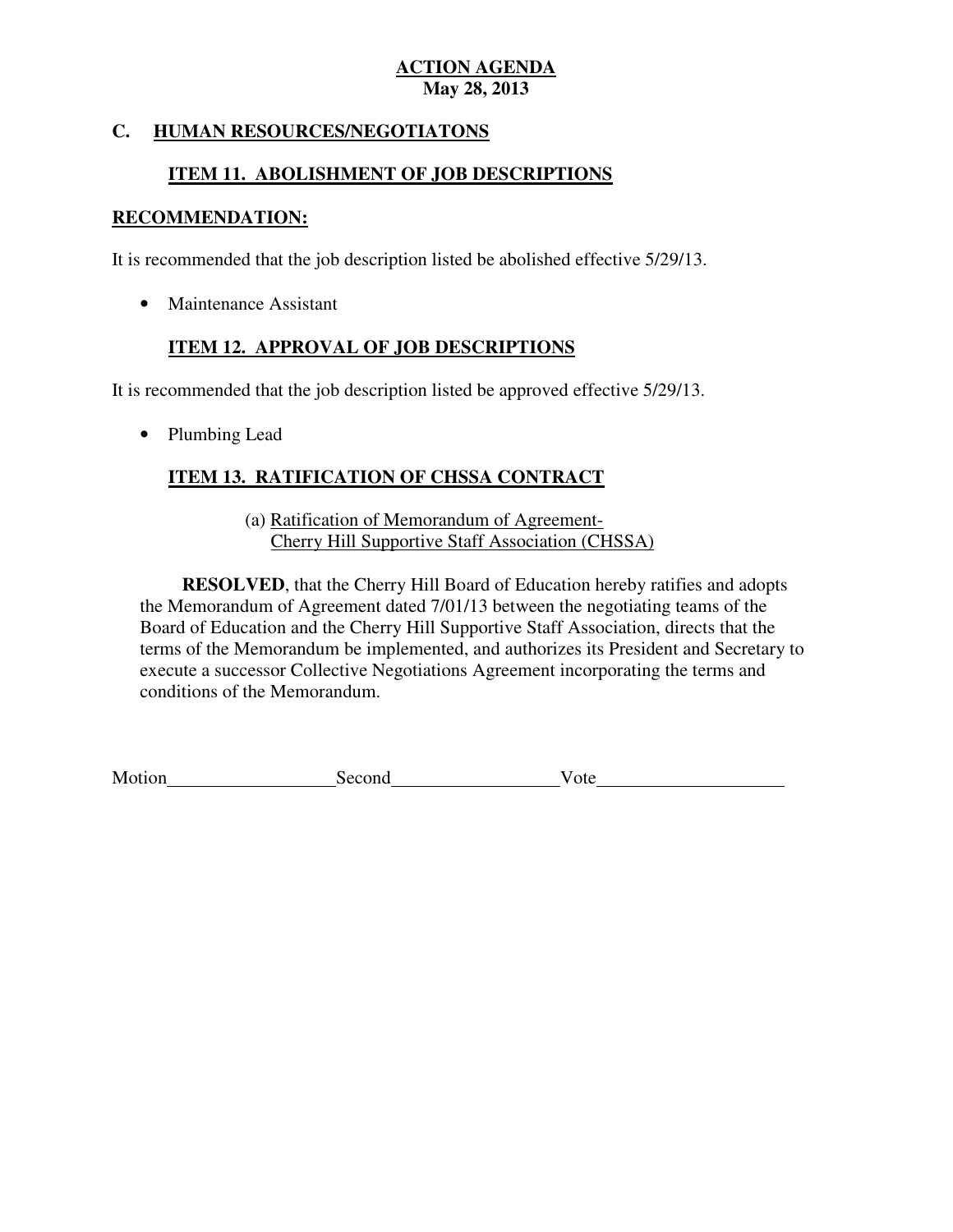### **D. POLICIES & LEGISLATION COMMITTEE**

#### **Board Goals**

- • **Continue to improve student achievement at all grade levels for all students and close achievement gaps where they exist.**
- • **Create a cost-effective budget that provides for education resources as well as preventive maintenances and ongoing facilities improvement in all schools.**
- • **Enhance communication with and outreach to internal and external stakeholders.**

The Superintendent recommends the following:

- 1. Second Reading of Policies
- 2. First Reading of Policies
- 3. Approval of Harassment/Intimidation/Bullying Investigation Decisions

#### **ITEM 1. ISECOND READING OF POLICIES**

- Draft Policy 3240: Tuition
- Draft Policy 3451: Petty Cash Funds
- Draft Policy 5118: Non-Resident Students

### **RECOMMENDATION:**

 It is recommended that the draft policies listed be approved for second reading and adoption as presented.

#### **ITEM 2. FIRST READING OF POLICIES**

- Draft Policy 3450: Money in School Buildings
- Draft Policy 3453: School Activity Funds
- Draft Policy 3514: Equipment
- Draft Policy 3541.3: Nonschool Use of District Vehicles
- Draft Policy 3541: Student Transportation
- Draft Policy 6142.2: Acceptable Use of Technology

### **RECOMMENDATION:**

It is recommended that the draft policies listed be approved for first reading as presented.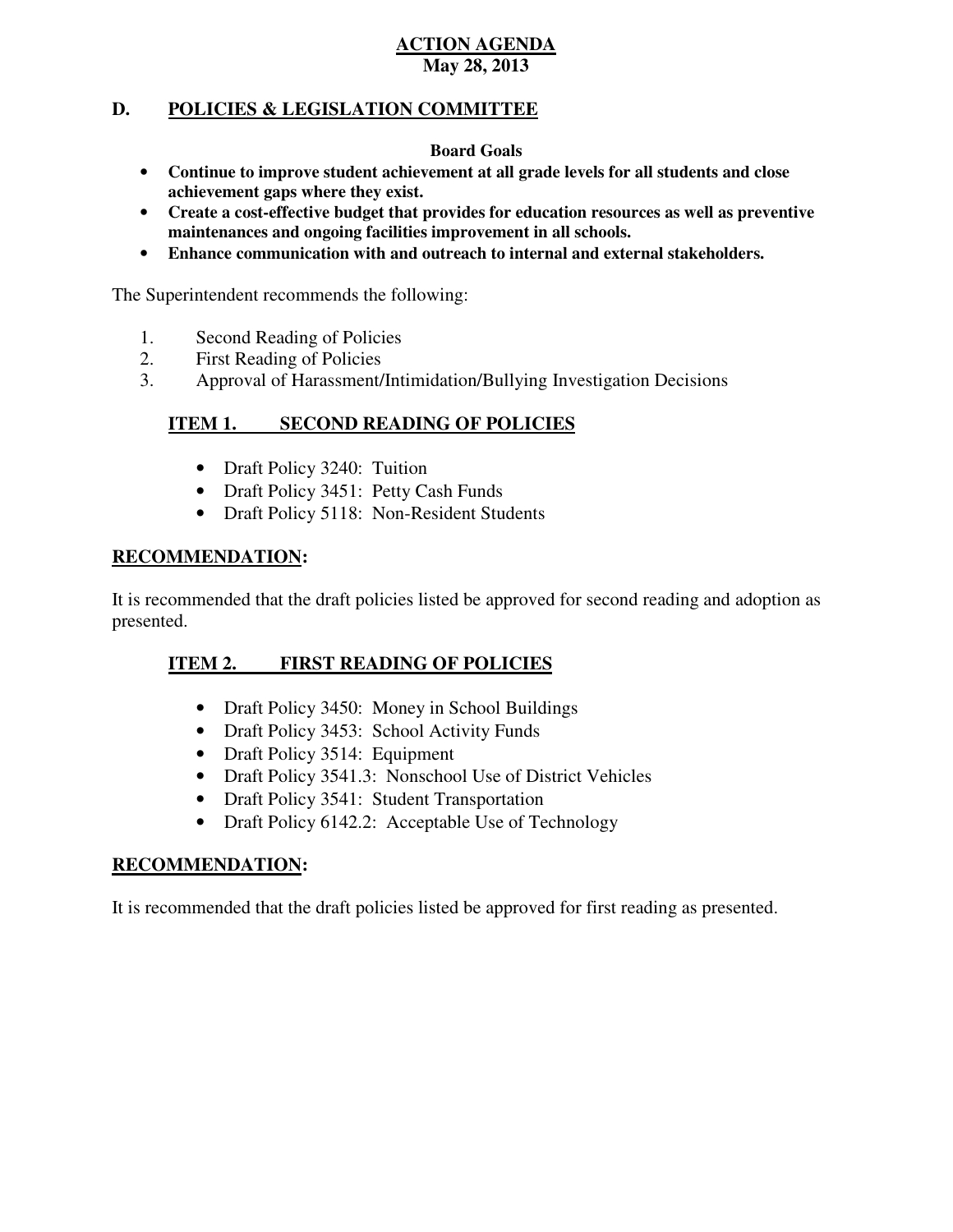# **D. POLICIES & LEGISLATION COMMITTEE**

# **ITEM 3. APPROVAL OF HARASSMENT/INTIMIDATION/BULLYING INVESTIGATION DECISIONS**

 decisions affirming, rejecting or modifying the Superintendent's determination in the following student HIB investigations: Be it Resolved, that the Cherry Hill Board of Education approves issuance of written

| Incident Report No. | <b>Board Determination</b> | Incident Report No. | <b>Board Determination</b> |
|---------------------|----------------------------|---------------------|----------------------------|
| 12-13:94            | <b>Affirmed</b>            | 12-13:106           | <b>Affirmed</b>            |
| 12-13:95            | <b>Affirmed</b>            | 12-13:107           | <b>Affirmed</b>            |
| 12-13:96            | <b>Affirmed</b>            | 12-13:108           | <b>Affirmed</b>            |
| 12-13:97            | <b>Affirmed</b>            | 12-13:109           | <b>Affirmed</b>            |
| 12-13:98            | <b>Affirmed</b>            | 12-13:110           | <b>Affirmed</b>            |
| 12-13:99            | <b>Affirmed</b>            | 12-13:111           |                            |
| 12-13:100           | <b>Affirmed</b>            | 12-13:112           | <b>Affirmed</b>            |
| 12-13:101           | <b>Affirmed</b>            | 12-13:113           | <b>Affirmed</b>            |
| 12-13:102           | <b>Affirmed</b>            | 12-13:114           | <b>Affirmed</b>            |
| 12-13:103           | <b>Affirmed</b>            | 12-13:115           |                            |
|                     | <b>Affirmed</b>            | $12 - 13:116.1$     |                            |
| 12-13:104           |                            | 12-13:116.16        |                            |
|                     | <b>Affirmed</b>            | $12 - 13:117.1 -$   |                            |
| 12-13:105           |                            | 12-13:117.3         |                            |
|                     |                            |                     |                            |
|                     |                            |                     |                            |
|                     |                            |                     |                            |
|                     |                            |                     |                            |
|                     |                            |                     |                            |
|                     |                            |                     |                            |

Motion Second Vote